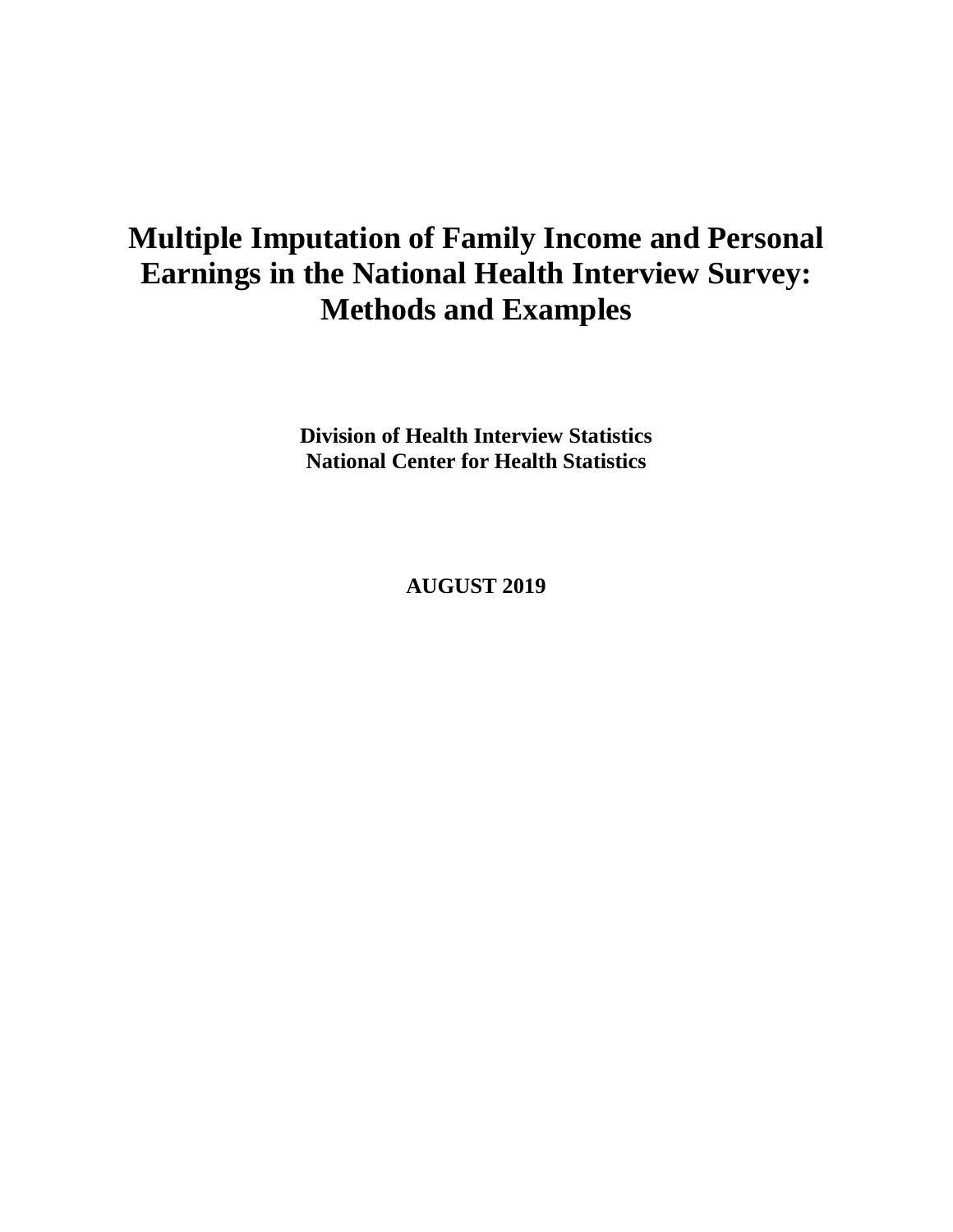## Contents

| 1.1   |                                                                         |  |  |  |
|-------|-------------------------------------------------------------------------|--|--|--|
| 1.2   |                                                                         |  |  |  |
| 1.3   |                                                                         |  |  |  |
| 1.4   |                                                                         |  |  |  |
|       |                                                                         |  |  |  |
| 2.1   |                                                                         |  |  |  |
| 2.2   |                                                                         |  |  |  |
| 2.2.1 |                                                                         |  |  |  |
| 2.2.2 |                                                                         |  |  |  |
| 2.3   |                                                                         |  |  |  |
|       |                                                                         |  |  |  |
| 3.1   |                                                                         |  |  |  |
| 3.1.1 |                                                                         |  |  |  |
| 3.1.2 |                                                                         |  |  |  |
| 3.1.3 |                                                                         |  |  |  |
| 3.2   |                                                                         |  |  |  |
| 3.2.1 |                                                                         |  |  |  |
| 3.2.2 |                                                                         |  |  |  |
| 3.2.3 | Step 3: Imputing Family Income and Family Earnings (and Family-Level)   |  |  |  |
|       |                                                                         |  |  |  |
| 3.2.4 |                                                                         |  |  |  |
| 3.3   |                                                                         |  |  |  |
|       |                                                                         |  |  |  |
| 4.1   |                                                                         |  |  |  |
| 4.1.1 | SUDAAN Version 9.0 with a Built-In Option for Multiple Imputation 17    |  |  |  |
| 4.1.2 | SAS Commands for Use with SUDAAN Version 7 or Higher without a Built-In |  |  |  |
|       |                                                                         |  |  |  |
| 4.2   |                                                                         |  |  |  |
|       |                                                                         |  |  |  |
|       |                                                                         |  |  |  |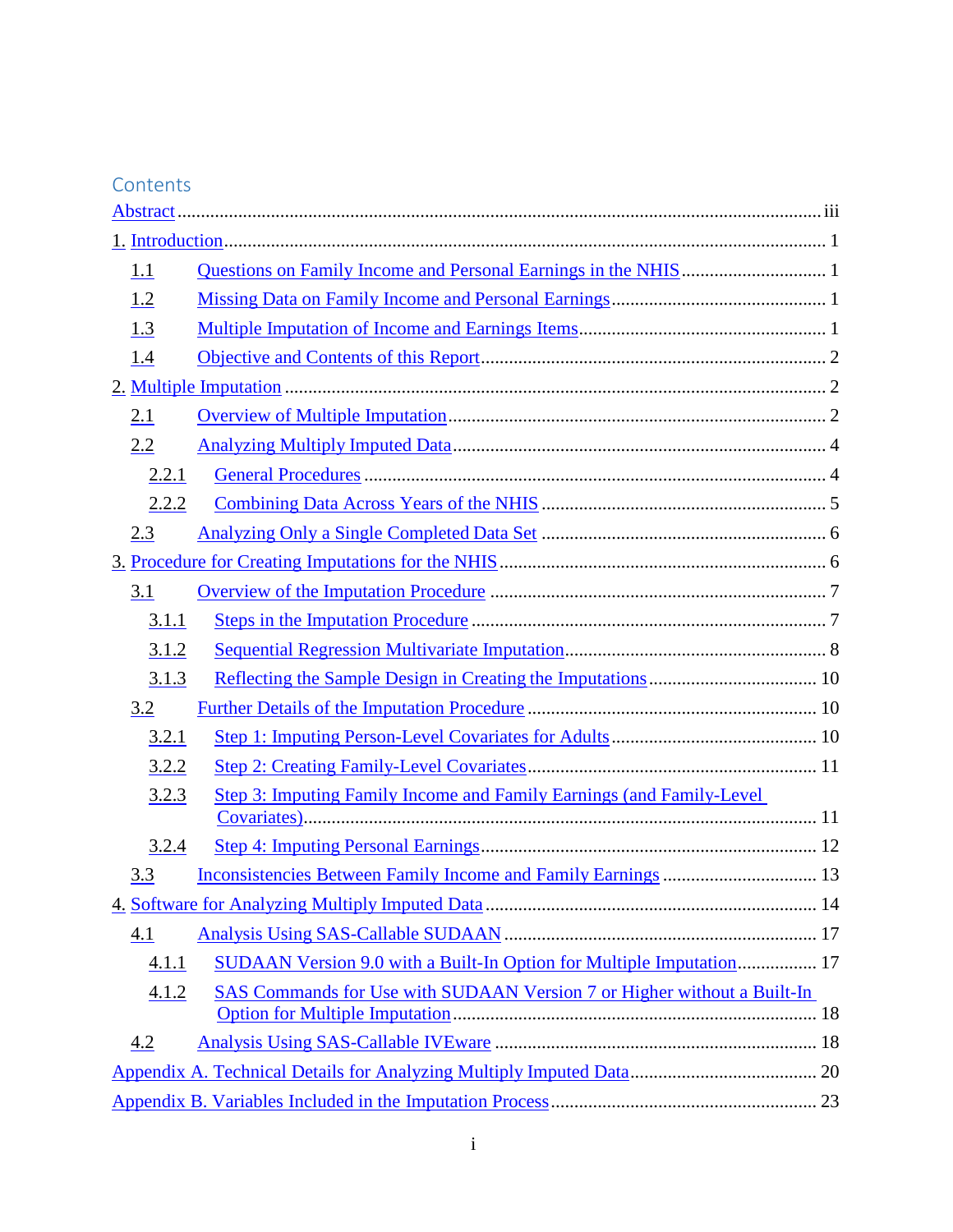| C.2 Code for Use with SAS-Callable SUDAAN 9.0 with a Built-In Option for Multiple     |  |
|---------------------------------------------------------------------------------------|--|
| C.3 Code for Use with SAS-Callable SUDAAN Version 7 or Higher without a Built-In      |  |
|                                                                                       |  |
| Appendix D. Sample Output from SAS-Callable SUDAAN Version 9.0 with a Built-in Option |  |
| Appendix E. Sample Output from SAS Commands for Use with SUDAAN Version 7 or Higher   |  |
|                                                                                       |  |
|                                                                                       |  |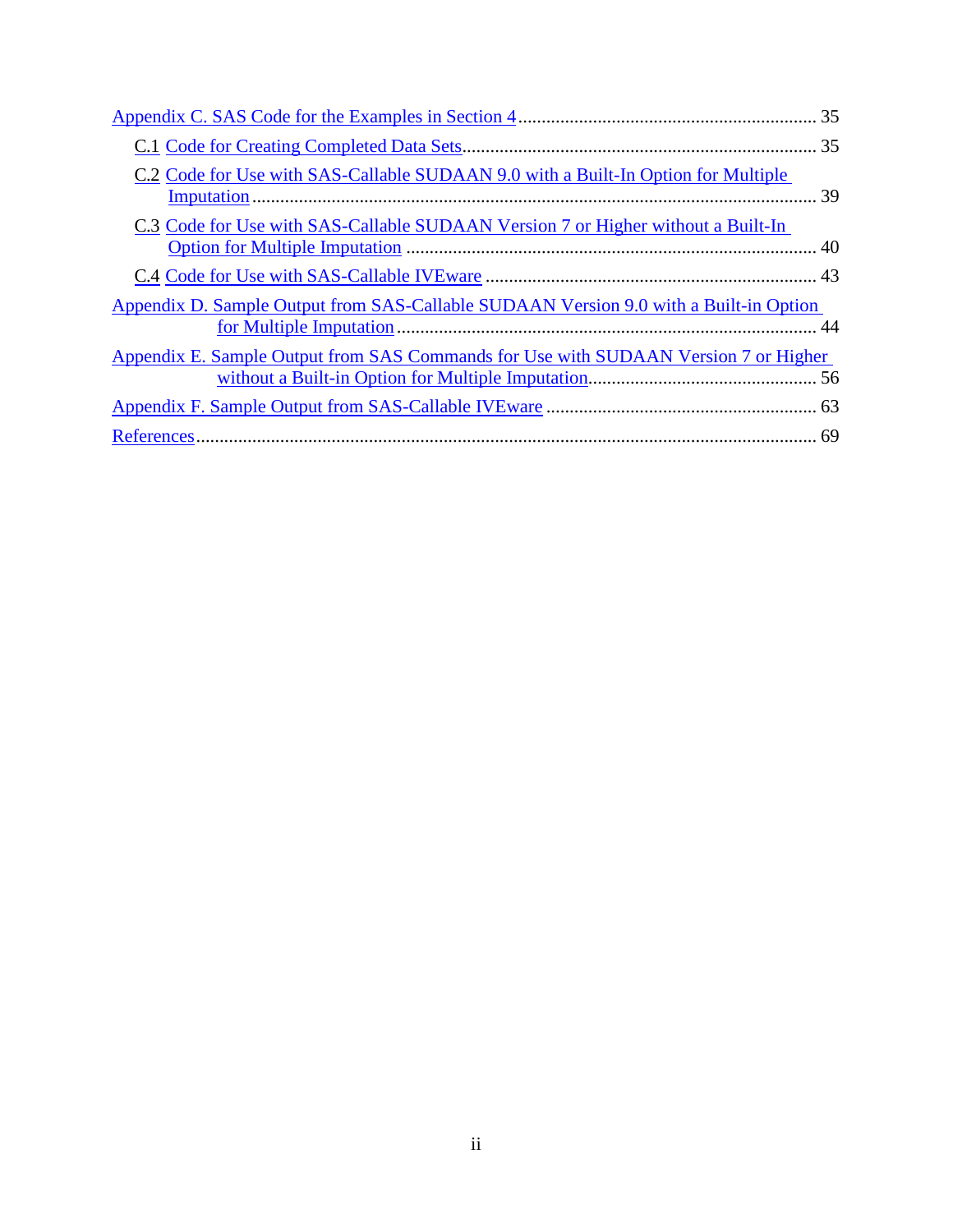#### <span id="page-3-0"></span>**Abstract**

The National Health Interview Survey (NHIS) provides a rich source of data for studying relationships between income and health and for monitoring health and health care for persons at different income levels. However, the nonresponse rates are high for two key items, total family income in the previous calendar year and personal earnings from employment in the previous calendar year. To handle the problem of missing data on family income and personal earnings in the NHIS, multiple imputation of these items was performed for the survey years 1997 – 2018. (There are plans to create multiple imputations for the years 2019 and beyond as well, as the data become available.) For each survey year, data sets containing the imputed values, along with related documentation, can be obtained from the NHIS Web site

[\(http://www.cdc.gov/nchs/nhis.htm\)](http://www.cdc.gov/nchs/nhis.htm). The objective of this report is to describe the approach used to create the multiple imputations and methods for analyzing the multiply imputed data.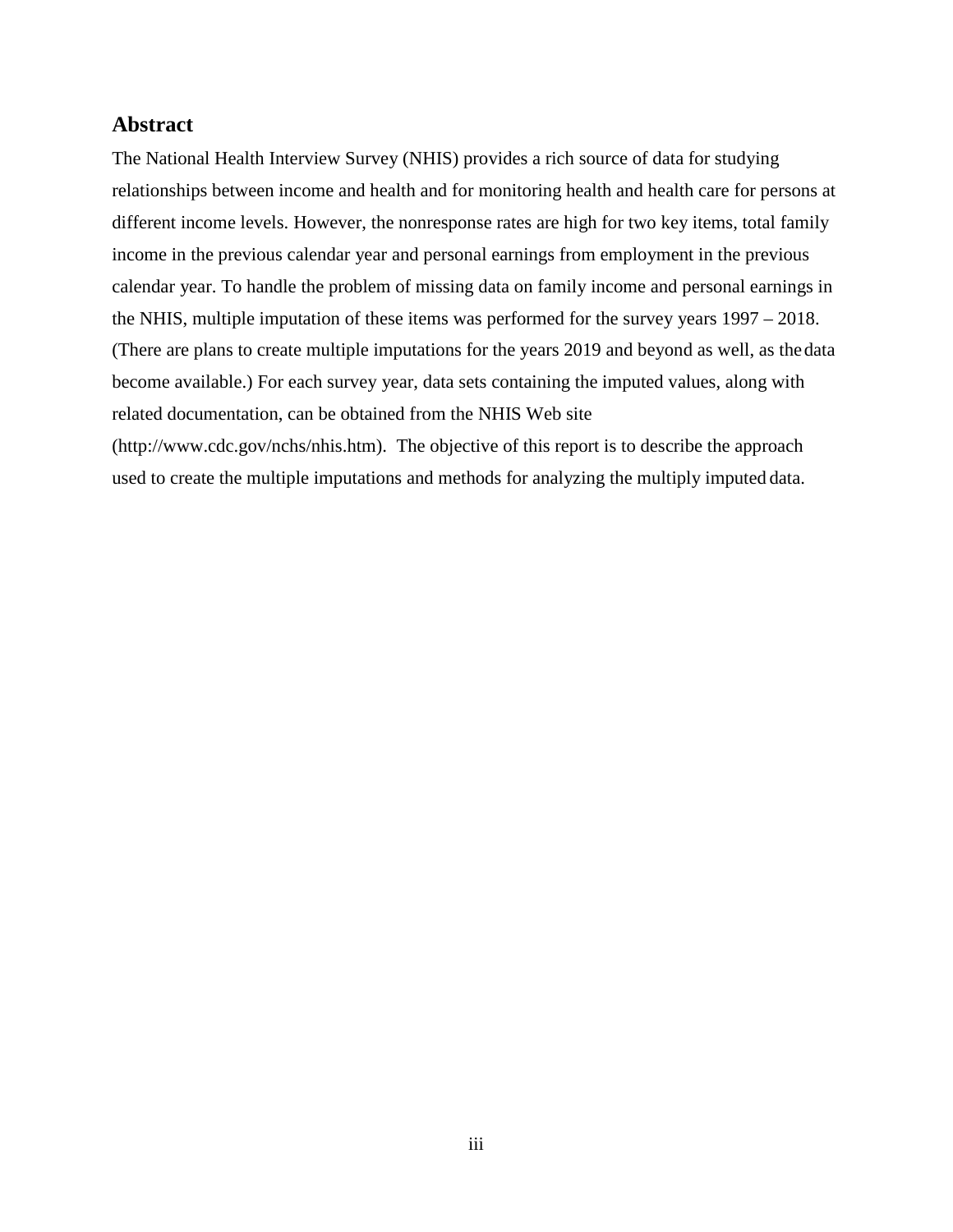## <span id="page-4-0"></span>**1. Introduction**

The National Health Interview Survey (NHIS) is a multi-purpose health survey and is the principal source of information on the health of the civilian, noninstitutionalized household population of the United States (National Center for Health Statistics 2018). The NHIS provides a rich source of data for studying relationships between income and health and for monitoring health and health care for persons at different income levels. There is particular interest in the health of vulnerable populations such as those with low income, as well as their access to health care and their use of health care. However, the nonresponse rates are high for two key items, total family income in the previous calendar year and personal earnings from employment in the previous calendar year.

## <span id="page-4-1"></span>**1.1 Questions on Family Income and Personal Earnings in the NHIS**

In 1997, the NHIS questionnaire underwent a major revision. The redesigned questionnaire consists of a Basic Module or Core as well as variable Supplements. The Basic Module, which remains largely unchanged from year to year, consists of three components: the Family Core; the Sample Adult Core; and the Sample Child Core. Data are collected through personal household interviews.

For the Family Core component, all members of the household 17 years of age and over who are at home at the time of the interview are invited to participate and to respond for themselves. For those under 17 years of age and those not at home during the interview, information is provided by a knowledgeable adult (18 years of age or over) family member residing in the household. The Family Core component collects information on everyone in the family and includes sections on family relationships, health status and limitations of activities, injuries, health care access and utilization, health insurance, socio-demographic background, and income and assets. The questions on personal earnings and total family income are in different sections (sociodemographic background and income and assets, respectively).

The socio-demographic background section includes a question on total earnings in the last calendar year for each adult (18 years of age or over) who had at least one job or business: "What is your best estimate of {your/subject name's} earnings {including hourly wages, salaries,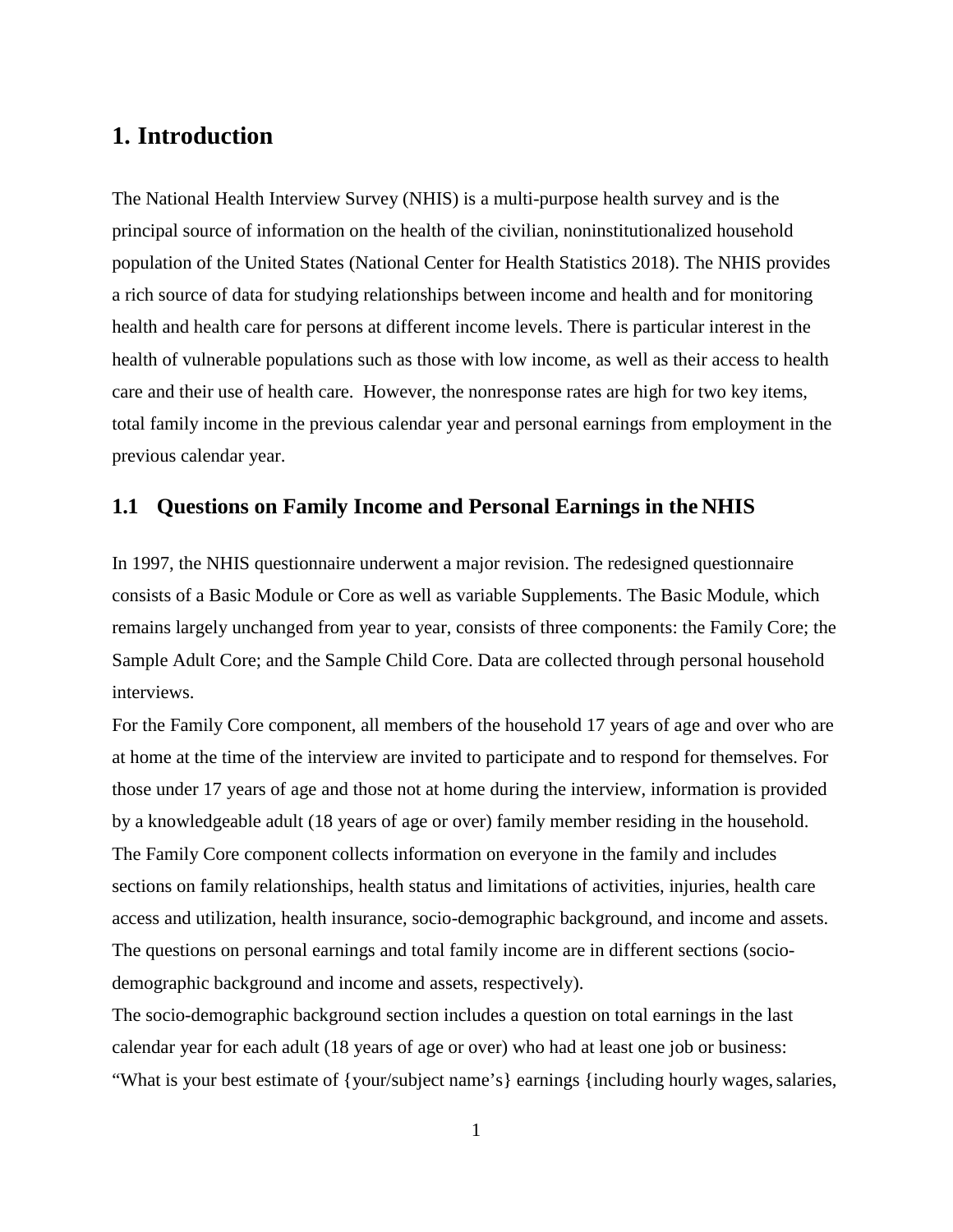tips and commissions} before taxes and deductions from all jobs and businesses in {last calendar year}?["1](#page-5-0) The response to this question is not taken into account or used in the next section (income and assets).

In the section on income and assets, the respondent is first asked whether any family members of any age (and if so, who) received income from each of several different sources.<sup>2</sup> In the 1997 to 2006 NHIS, the respondent was then asked about total combined family income for all family members including children as follows: "Now I am going to ask about the total combined income of your family in {last calendar year}, including income from all sources we have just talked about such as wages, salaries, Social Security or retirement benefits, help from relatives and so forth. Can you tell me that amount before taxes?" If the respondent did not know the amount, the following question was asked: "You may not be able to give us an exact figure for your total combined family income, but can you tell me if your income was \$20,000 or more or less than \$20,000?" If one of these two income groups was specified by the respondent, a card was shown to the respondent with the goal of placing the income into one of 44 detailed income categories, and the respondent was asked which category best represents the total combined family income.

In the 2007 to 2010 NHIS, the respondent was asked about total combined family income for all family members including children as follows: "What is your best estimate of {your total income/the total income of all family members} from all sources, before taxes, in {last calendar year}?" If the respondent refused or did not know the amount, the following question was asked: "Was your total {family} income from all sources less than \$50,000 or \$50,000 or more?" If one of these two income groups was specified by the respondent, follow up questions of income ranges were asked based on the respondent's answer. [Figure 1](#page-6-0) presents a diagram of these sets of income questions that were implemented in the 2007 to 2010 NHIS for collecting income ranges.

<span id="page-5-0"></span><sup>1</sup> Earnings include wages, salaries, tips, commissions, Armed Forces pay and cash bonuses, and subsistence allowances, as well as net income from unincorporated businesses, professional practices, farms, or rental property (where "net" means after deducting business expenses, but before deducting personal taxes).

<span id="page-5-1"></span><sup>&</sup>lt;sup>2</sup> Sources of income about which the respondent is questioned are: wages and salaries; self-employment including business and farm income; Social Security or Railroad Retirement; disability pension; retirement or survivor pension; Supplemental Security Income; cash assistance from a welfare program; other kind of welfare assistance; interest; dividends; net rental income; child support; and other sources.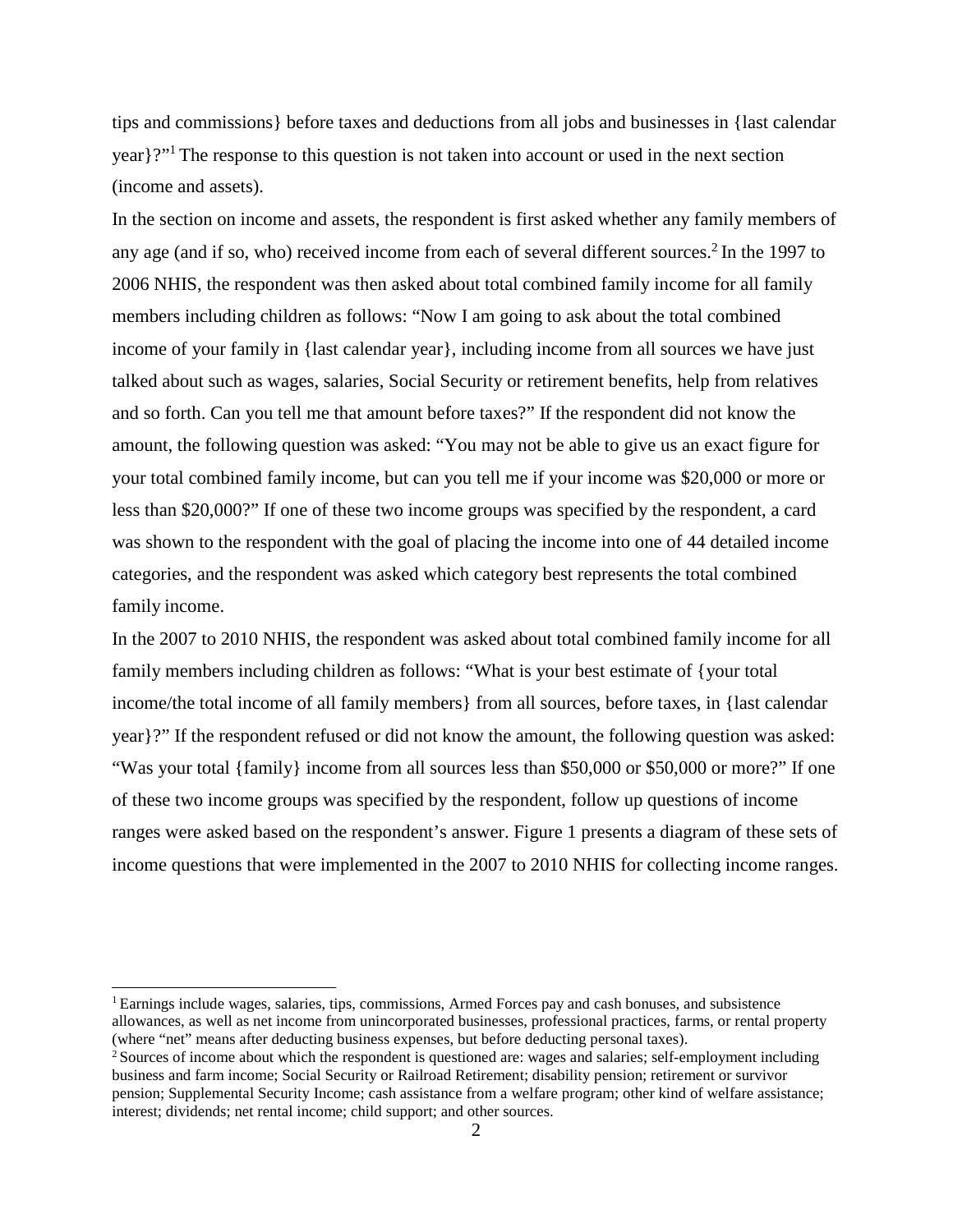#### <span id="page-6-0"></span>**Figure 1. Family income questions for nonresponders to exact family income for collecting family income ranges, 2007-2010 NHIS**



In the 2011-2018 NHIS, the respondent was asked about total combined family income for all family members including children as follows: "What is your best estimate of {your total income/the total income of all family members} from all sources, before taxes, in {last calendar year}?" If the respondent refuses or does not know the amount, the following question is asked: "Was your total {family} income from all sources less than \$50,000 or \$50,000 or more?" Similar to the 2007 to 2010 NHIS, if one of these two income groups is specified by the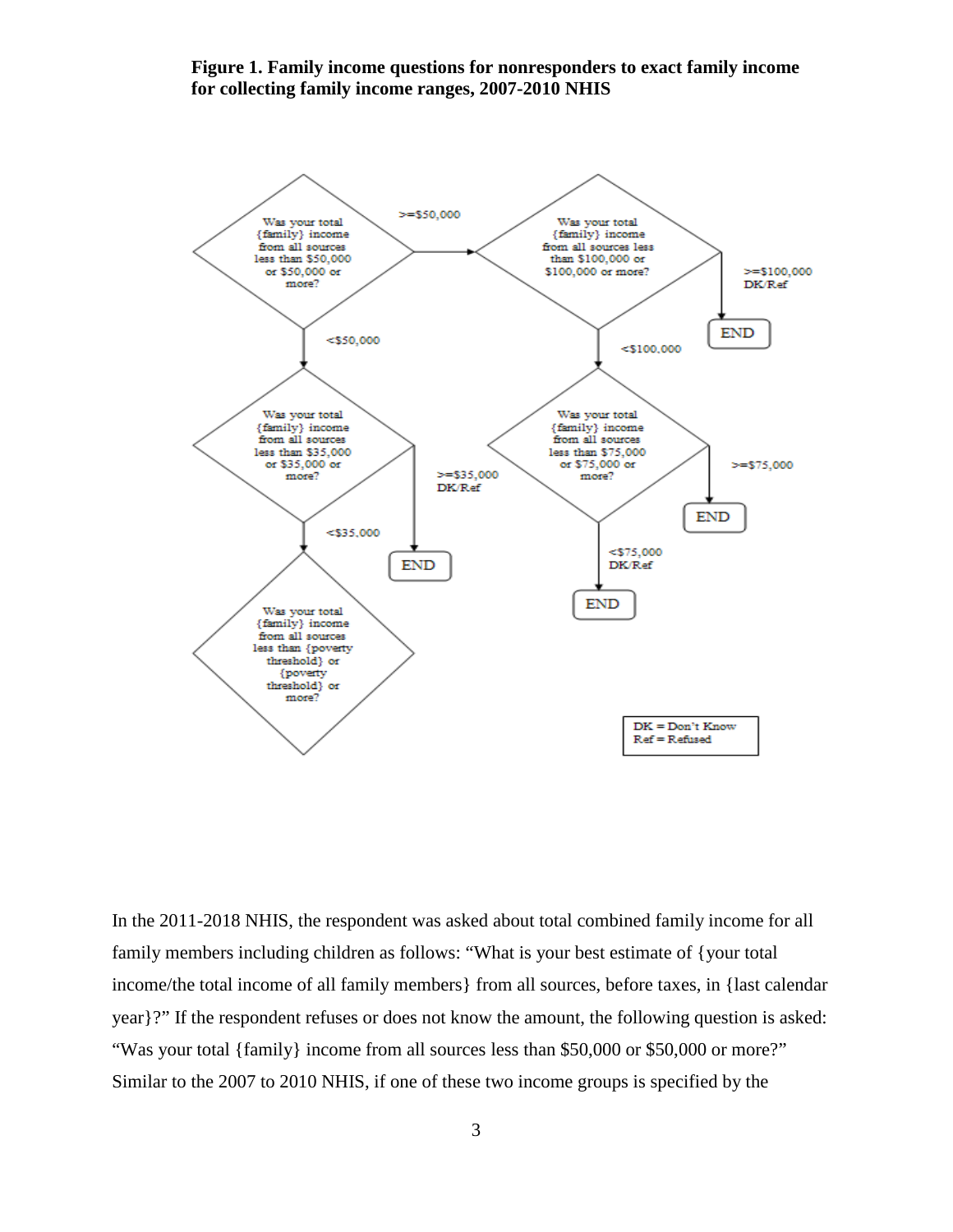respondent, follow up questions of income ranges were asked. However, in the 2011-2018 NHIS additional income range questions were asked that allow for further detail to be obtained. These questions were asked not only based on the respondent's answer, but also on the size of their family and poverty threshold. As the poverty threshold dollar amounts are adjusted each year, the specific families who received these follow-up questions may vary slightly between the years of 2011-2018. [Figure 2](#page-7-0) to [Figure 5](#page-10-0) present the flow charts for questions that were implemented in the 2018 NHIS for collecting income ranges. Note that the total combined income of all family members is estimated by the respondent. An estimate of family income is not obtained by summing responses to more detailed questions, as is done in some surveys that include more extensive questions on income, such as the Current Population Survey, a monthly survey of households conducted by the Bureau of the Census for the Bureau of Labor Statistics.

<span id="page-7-0"></span>**Figure 2. Family Income Range Questions for Non-responders to Family Income Question (FINCTOT) in the 2018 NHIS, Where Total Family Income From All Sources is Less than 250% of the Poverty Threshold** 

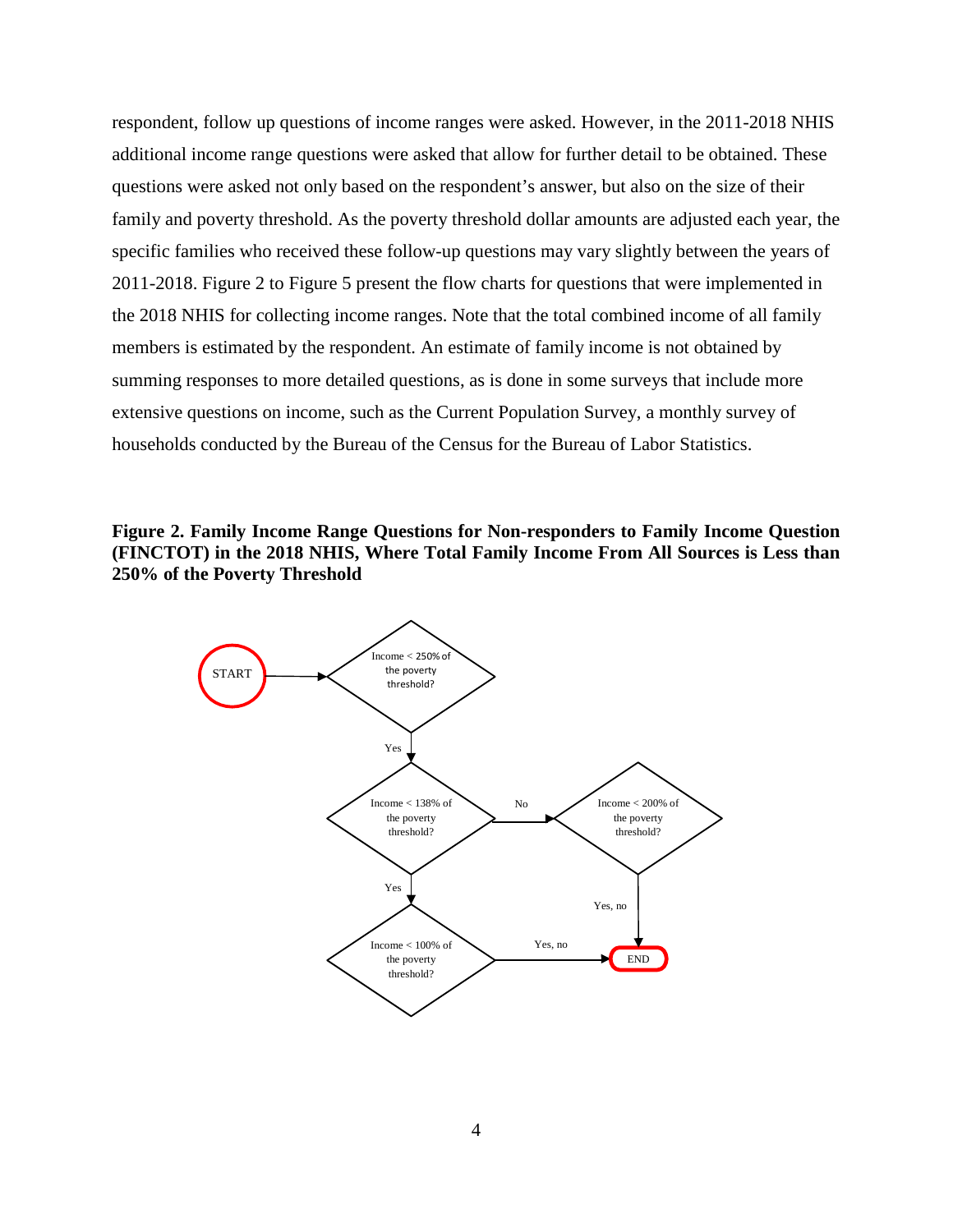**Figure 3. Family Income Range Questions for Non-responders to Family Income Question (FINCTOT) in the 2018 NHIS, Where Total Family Income From All Sources is Greater than or Equal to 250% of the Poverty Threshold and Family Size is 1 or 2 Persons**

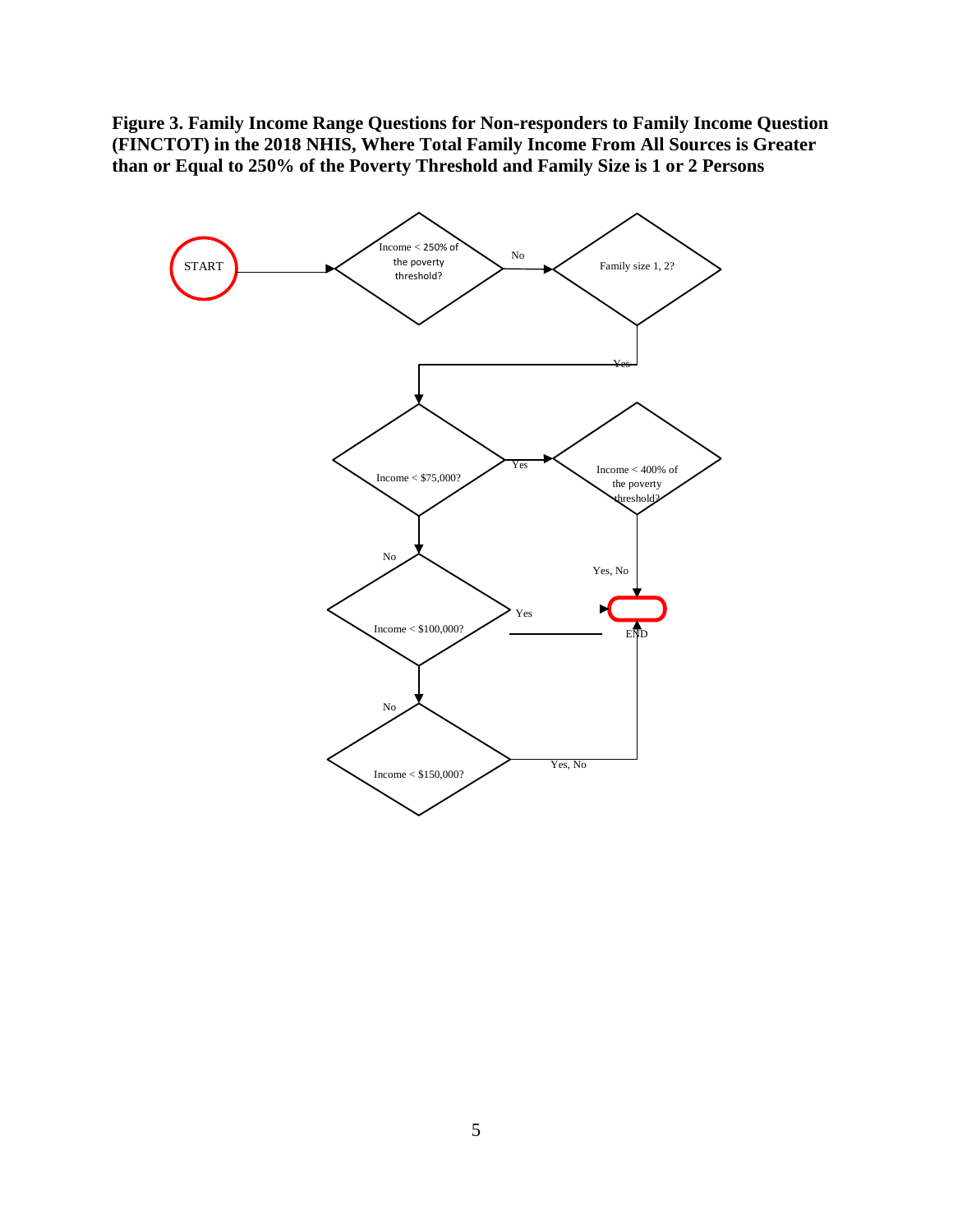**Figure 4. Family Income Range Questions for Non-responders to Family Income Question (FINCTOT) in the 2018 NHIS, Where Total Family Income from All Sources is Greater than or Equal to 250% of the Poverty Threshold and Family Size is 4, 7, 8 or 9+ Persons** 

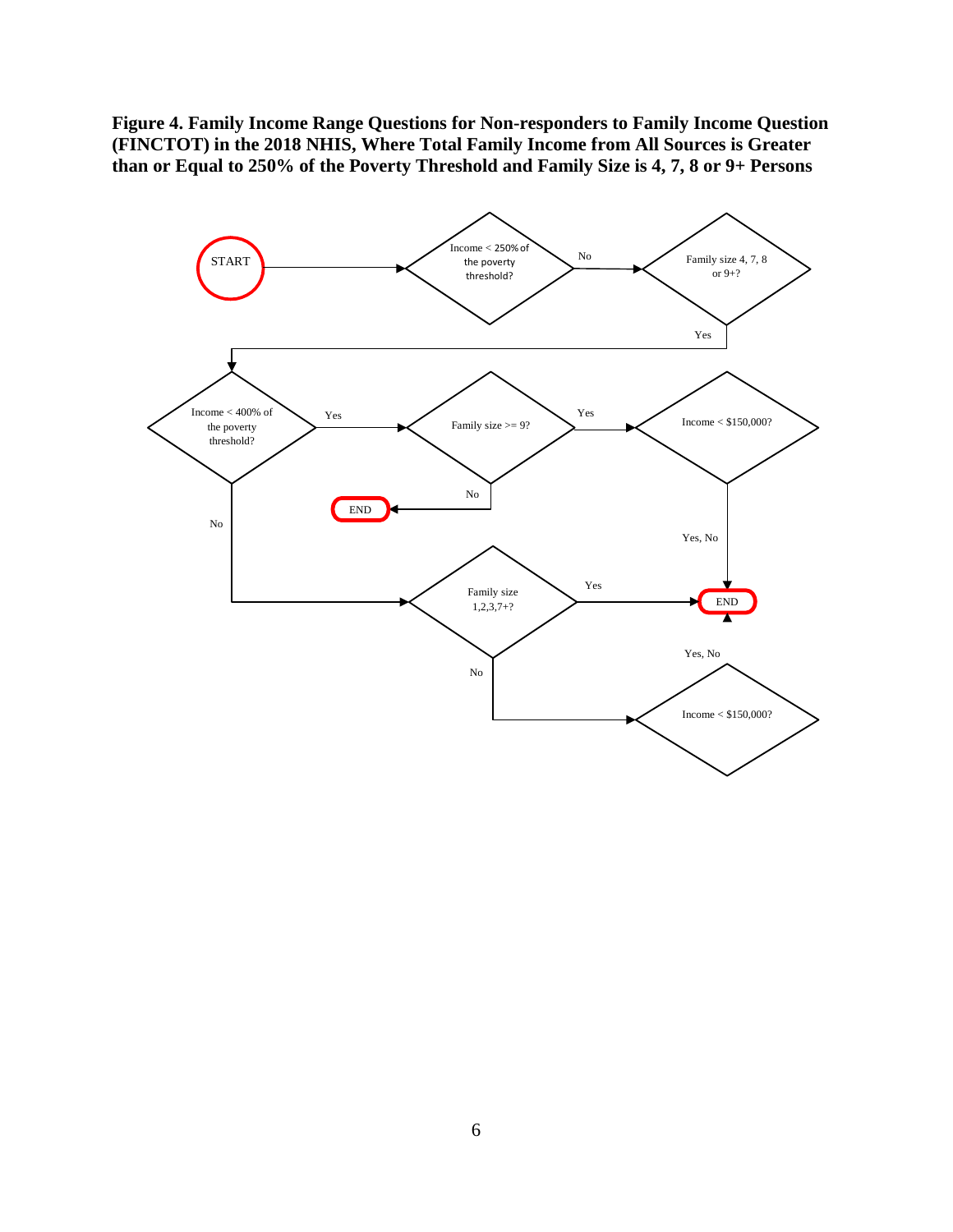<span id="page-10-0"></span>**Figure 5. Family Income Range Questions for Non-responders to Family Income Question (FINCTOT) in the 2018 NHIS, Where Total Family Income from All Sources is Greater than or Equal to 250% of the Poverty Threshold and Family Size is 3, 5, or 6 Persons** 

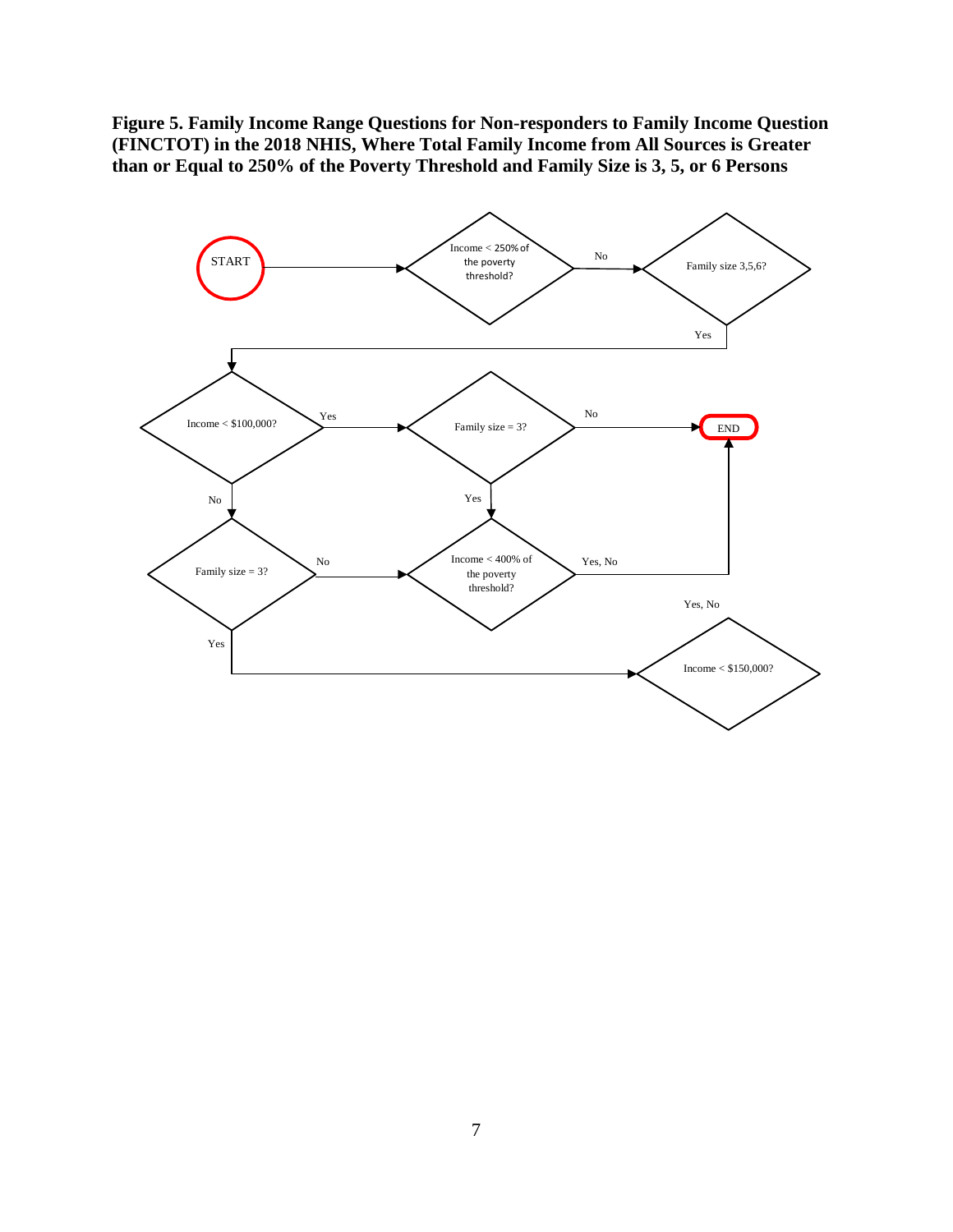#### <span id="page-11-0"></span>**1.2 Missing Data on Family Income and Personal Earnings**

For the years 1997 – 2006, the weighted percentages of persons with unknown family income were within the following ranges: 24-34% for the "exact" value; 20-31% for the detailed categorical (44 categories) value; and 6-11% for the two-category (\$20,000 or more, or less than \$20,000) value. For the years 2007 – 2018, the weighted percentages of persons with unknown family income were within the following ranges: 19% and 33% for the "exact" value; 4% and 15% for any of the family income ranges questions; and 5% and 9% for the two-category (i.e., \$50,000 or more, or less than \$50,000) income range value respectively. For the years 1997 – 2018, the weighted percentages of employed adults with unknown personal earnings were within 20-33%. (The weighted missing-data rates given in this paragraph are all close to their unweighted counterparts.) There is evidence that the nonresponse on family income and personal earnings was related to several person-level and family-level characteristics, including items pertaining to health. Thus, the respondents cannot be treated as a random subset of the original sample. It follows that the most common method for handling missing data in software packages, "complete-case analysis" (Little and Rubin 2002, Section 3.2), also known as "listwise deletion," which deletes cases that are missing any of the variables involved in the analysis, will generally be biased. Moreover, since deletion of incomplete cases discards some of the observed data, complete-case analysis is generally inefficient as well; that is, it produces inferences that are less precise than those produced by methods that use all of the observed data.

#### <span id="page-11-1"></span>**1.3 Multiple Imputation of Income and Earnings Items**

As discussed in Schenker *et al.* (2006), to handle the problem of missing data on family income and personal earnings in the NHIS, multiple imputation of these items was performed for the survey years 1997 – 2018, with five sets of imputed values created to allow the assessment of variability due to imputation. (There are plans to create multiple imputations for the years 2018 and beyond as well, as the data become available.) Since personal earnings were only collected for employed adults, employment status was imputed as well for the small percentage (less than 2%) of adults for whom employment status was unknown. Finally, the ratio of family income to the applicable Federal poverty thresholds was derived for families with missing incomes, based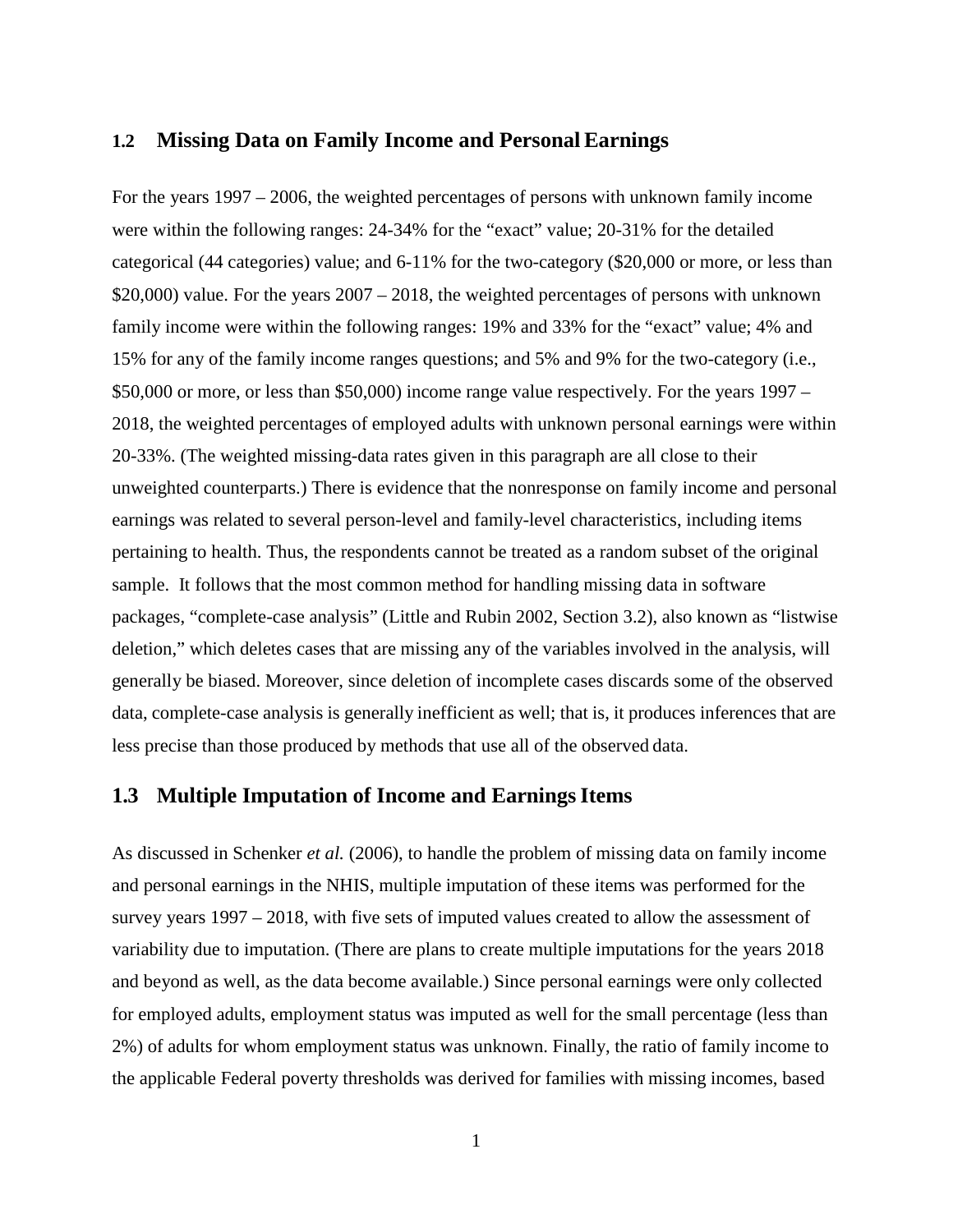on the imputed income values. The imputation procedure incorporated a large number of predictors, including demographic and health-related variables.

For each year in 1997 – 2018, the data base for the NHIS multiply imputed data includes five files, one for each set of imputed values. For each person, each file contains: the values of family income, personal earnings, employment status, and the poverty ratio; flags indicating whether the value of each variable was imputed; and information for linking the data to other data from the NHIS. In the public-use version of the multiply imputed data, family income, personal earnings, and poverty ratio values are given. Both the family income and personal earnings variables are top-coded at the 95<sup>th</sup> percentile, and the top five percent of values are set to this top-coded value. This top-coded family income variable and the U.S. Census Bureau's poverty thresholds are then used to generate a poverty ratio value for each person. For each survey year, data sets containing the imputed values, along with related documentation, can be obtained from the NHIS Web site [\(http://www.cdc.gov/nchs/nhis.htm\).](http://www.cdc.gov/nchs/nhis.htm))

#### <span id="page-12-0"></span>**1.4 Objective and Contents of this Report**

The objective of this report is to describe the approach used to multiply impute income and earnings items in the NHIS and methods for analyzing the multiply imputed data. Sample program code and output are also provided.

[Section 2](#page-12-1) provides an overview of multiple imputation and a discussion of how multiply imputed data are analyzed. Section 3 contains a description of the imputation procedure that was used in this project. Finally, in Section 4, two examples are discussed to illustrate how to analyze the multiply imputed NHIS data using the software packages SAS-callable SUDAAN and SAScallable IVEware.

## <span id="page-12-1"></span>**2. Multiple Imputation**

## <span id="page-12-2"></span>**2.1 Overview of Multiple Imputation**

Imputation is a popular approach to handling nonresponse on items in a survey for several reasons. First, imputation adjusts for observed differences between nonrespondents and respondents; such an adjustment is generally not made by complete-case analysis. Second,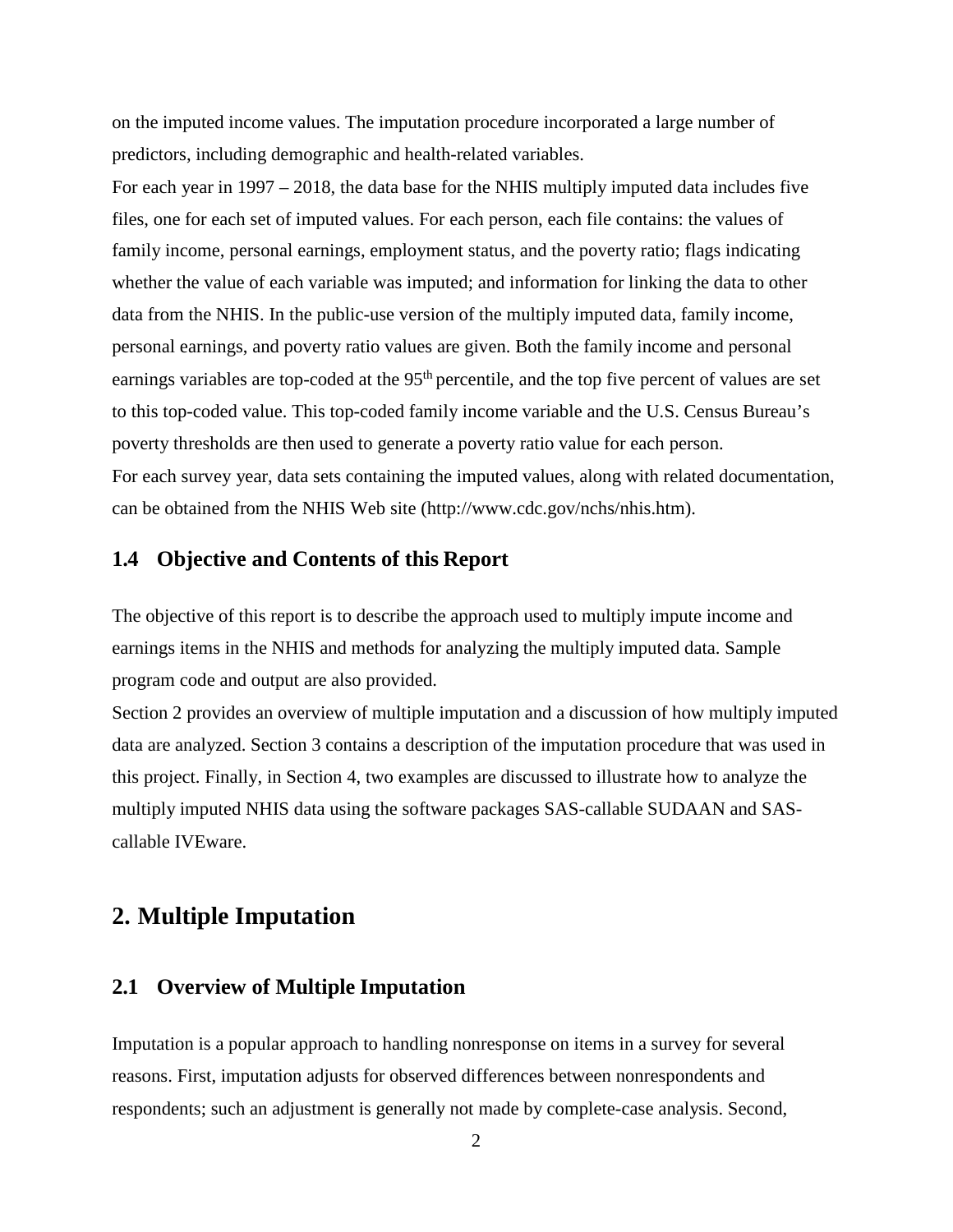imputation results in a completed data set, so that the data can be analyzed using standard software packages without discarding any observed values. Third, when a data set is being produced for analysis by the public, imputation by the data producer allows the incorporation of specialized knowledge about the reasons for missing data in the imputation procedure, including confidential information that cannot be released to the public. Moreover, the nonresponse problem is addressed in the same way for all users, so that analyses will be consistent across users.

Although single imputation, that is, imputing one value for each missing datum, enjoys the positive attributes just mentioned, analysis of a singly imputed data set using standard software fails to reflect the uncertainty stemming from the fact that the imputed values are plausible replacements for the missing values but are not the true values themselves. As a result, such analyses of singly imputed data tend to produce estimated standard errors that are too small, confidence intervals that are too narrow, and significance tests that reject the null hypothesis too often when it is true. For example, large-sample results reported in Rubin and Schenker (1986) suggest that when the rate of missing information is 20% to 30%, nominal 95% confidence intervals computed from singly imputed data have actual coverage rates between 85% and 90%. Moreover, the performance of single imputation can be even worse when inferences are desired for a multi-dimensional quantity. For example, large-sample results reported in Li, Raghunathan, and Rubin (1991) demonstrate that for testing hypotheses about multi-dimensional quantities, the actual rejection rate under the null hypothesis increases as the number of components being tested increases, and the actual rate can be much larger than the nominal rate. Multiple imputation (Rubin 1978, 1987) is a technique that seeks to retain the advantages of single imputation while also allowing the uncertainty due to imputation to be reflected in the analysis. The idea is to simulate  $M > 1$  plausible sets of replacements for the missing values, thereby generating M completed data sets. The M completed data sets are analyzed separately using a standard method for analyzing complete data, and then the results of the M analyses are combined in a way that reflects the uncertainty due to imputation. Details of how to analyze multiply imputed data are provided in [Section 2.2](#page-14-0) and [Appendix A.](#page-30-0) For public-use data, M is not usually larger than five, which is the value that has been used in multiply imputing missing data for the NHIS. Rubin (1996) argues that a small value of M is appropriate for multiple imputation, because the simulation involved in multiple imputation is only being used to handle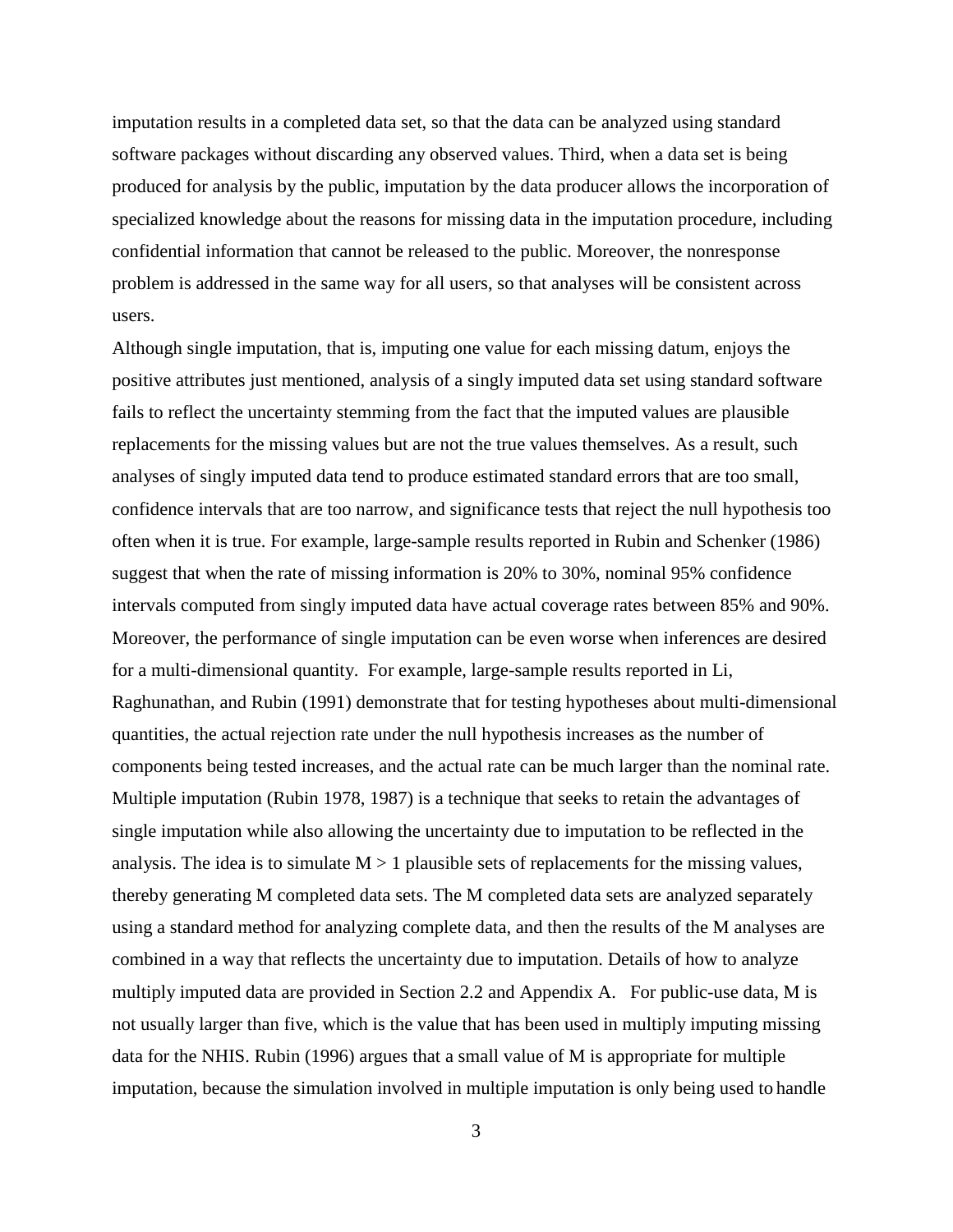the missing information, whereas the observed information is handled by the complete-data method used to analyze the completed data sets.

With multiple imputation, the M sets of imputations for the missing values are ideally independent draws from the predictive distribution of the missing values conditional on the observed values. Consider, for example, the simple case in which there are two variables, X and Y, with Y subject to nonresponse and X fully observed. Suppose further that the imputation model specifies that: Y has a normal linear regression on X, that is,  $Y=\beta_0+\beta_1X+\epsilon$ , where  $\epsilon$  has a normal distribution with mean 0 and variance  $\sigma^2$ ; and given X, the missing values of Y are only randomly different from the observed values of Y. After the regression of Y on X is fitted to the complete cases, a single set of imputations for the missing Y-values can be generated in two steps. First, values of  $\beta_0$ ,  $\beta_1$ , and  $\sigma^2$  are drawn randomly from the joint posterior distribution of the regression parameters. For example, the appropriately scaled chi-square distribution could be used for drawing  $\sigma^2$ , and the appropriate bivariate normal distribution could be used for drawing  $β_0$  and  $β_1$  given  $σ^2$ . Second, for each nonrespondent, say nonrespondent i, the missing value of Y is drawn randomly as  $\beta_0$ +  $\beta_1 X_i$ +ε, where  $X_i$  is the X-value for nonrespondent i, and  $\varepsilon$  is a value drawn from a normal distribution with mean 0 and variance  $\sigma^2$ . The first step reflects the uncertainty due to the fact that the regression model was fitted to just a sample of data, and the second step reflects the variability of the Y-values about the regression line. Multiple imputations of the missing Y-values are generated by repeating the two steps independently M times. Although most imputation problems, including the imputation of missing data in the NHIS, are much more complicated than the simple example just presented, the basic principle illustrated by the simple example, that is, reflecting all of the sources of variability across the M sets of imputations, still applies.

## <span id="page-14-0"></span>**2.2 Analyzing Multiply Imputed Data**

#### <span id="page-14-1"></span>**2.2.1 General Procedures**

Suppose that the primary interest is in estimating a scalar population quantity, such as a mean, a proportion, or a regression coefficient. The analysis of the M completed data sets resulting from multiple imputation proceeds as follows:

• Analyze each of the M completed data sets separately using a suitable software package designed for complete data (for example, SUDAAN or Stata).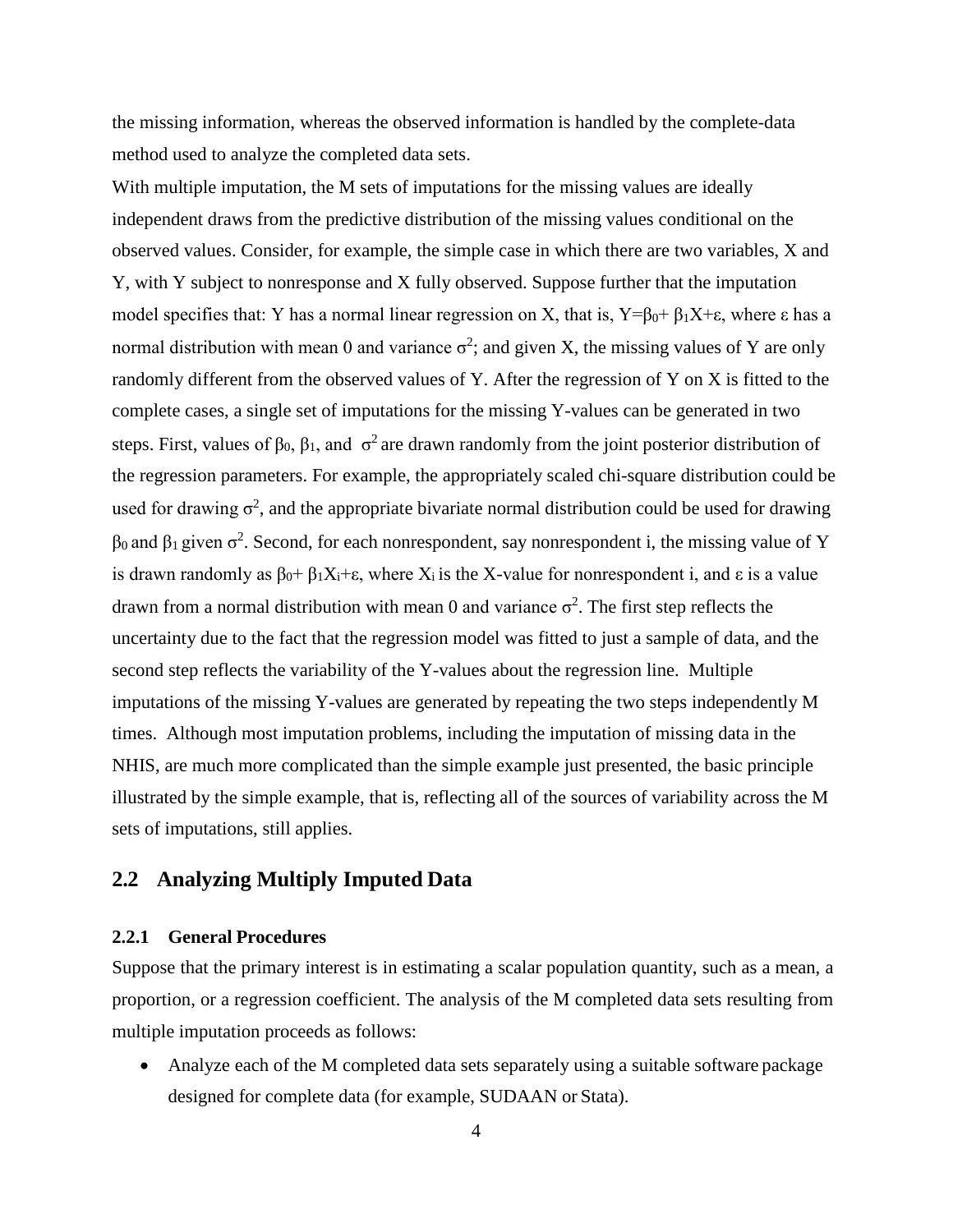- Extract the point estimate and the estimated standard error from each analysis.
- Combine the point estimates and the estimated standard errors to arrive at a single point estimate, its estimated standard error, and the associated confidence interval or significance test.

Technical details of how to analyze multiply imputed data are given in [Appendix A.](#page-30-0) Briefly, however, the combined point estimate is the average of the point estimates obtained from the M completed data sets. The estimated variance of the combined point estimate is computed by adding two components. The first component is the average of the estimated variances obtained from the M completed data sets. The second component is the variation among the point estimates obtained from the M completed data sets. The latter component represents the uncertainty due to imputing for the missing values. Confidence intervals and significance tests are constructed using a t reference distribution.

One can carry out a multiple-imputation analysis by using any appropriate software package for analyzing the completed data sets and then using a spreadsheet program, a SAS macro, a specially written program, or even just a calculator to combine the results of the analyses. However, it can be quite time consuming to perform the multiple-imputation analysis, especially if many quantities of interest are involved. Fortunately, several software packages are available that implement the combining rules for a variety of analytical techniques. Section [4](#page-24-0) provides information about some of these software packages.

#### <span id="page-15-0"></span>**2.2.2 Combining Data Across Years of the NHIS**

A common practice with the NHIS, especially when rare events or small subsets of the population are being studied, is to combine more than one year of data in order to increase the sample size. For analyses of the combined data, the data files are typically concatenated and the analysis weights adjusted accordingly. Botman and Jack (1995) and National Center for Health Statistics (2018, Appendix IV) provide further information on how to conduct such analyses as well as on issues that arise.

With the NHIS multiply imputed data, there are M=5 completed data sets for each year. If it is desired to combine more than one year of data, then the corresponding completed data sets from the years in question can be concatenated to obtain M=5 concatenated completed data sets. Suppose, for example, that the data from 1999 and 2000 were to be combined. Then the first completed data set from 1999 and the first completed data set from 2000 would be concatenated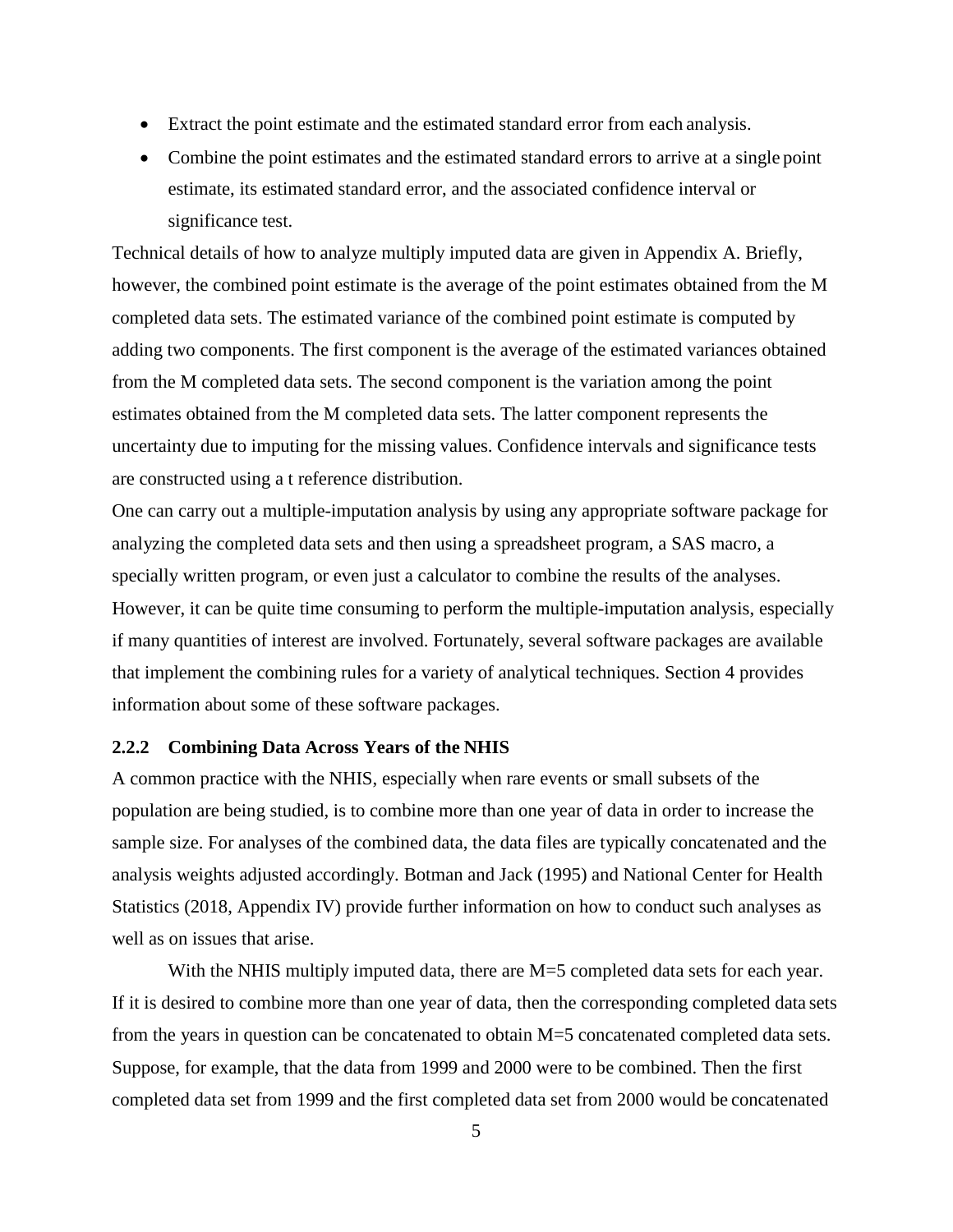to create the first concatenated completed data set for 1999 – 2000. The analogous concatenations would be carried out for the second through fifth completed data sets, with the end result being M=5 concatenated completed data sets for 1999 – 2000. After M=5 concatenated completed data sets have been created by combining data across years, each of the concatenated completed data sets is analyzed using the standard techniques for concatenated data from multiple years of the NHIS, as described by Botman and Jack (1995) and National Center for Health Statistics (2018, Appendix IV). The results of the five analyses are then combined using the rules given in [Section 2.2.1](#page-14-1) and [Appendix A. .](#page-30-0)

#### <span id="page-16-0"></span>**2.3 Analyzing Only a Single Completed Data Set**

Users of the multiply imputed NHIS data who are unfamiliar with multiple imputation or who find the analysis of multiply imputed data cumbersome might be tempted to analyze only a single completed data set, such as the first of the five. Such an analysis, which is equivalent to using single imputation, would produce point estimates that are unbiased (under the assumption that the imputation model is correct). However, as discussed in [Section 2.1,](#page-12-2) it would produce underestimates of variability and resultant inferences that may be inaccurate, since it would not account for the additional variability due to imputation.

When applying a model-selection procedure such as stepwise regression, it is not clear how to formally combine the results from M completed data sets. Therefore, an analyst might decide to apply the model-selection procedure to, for example, just the first completed data set. Since variability would be underestimated, such an approach would tend to judge more variables as "statistically significant" than would be the case if variability were estimated correctly. Thus, fewer variables would tend to be eliminated from the model under single imputation.

## <span id="page-16-1"></span>**3. Procedure for Creating Imputations for the NHIS**

The imputation of family income and personal earnings in the NHIS was complicated by several issues. First, these variables are hierarchical in nature, since one is reported at the family level whereas the other is reported at the person level. Second, there are structural dependencies among the variables in the survey. For example, individuals can only have earnings (given by one variable) if they are employed (as indicated by other variables). Third, in some cases, the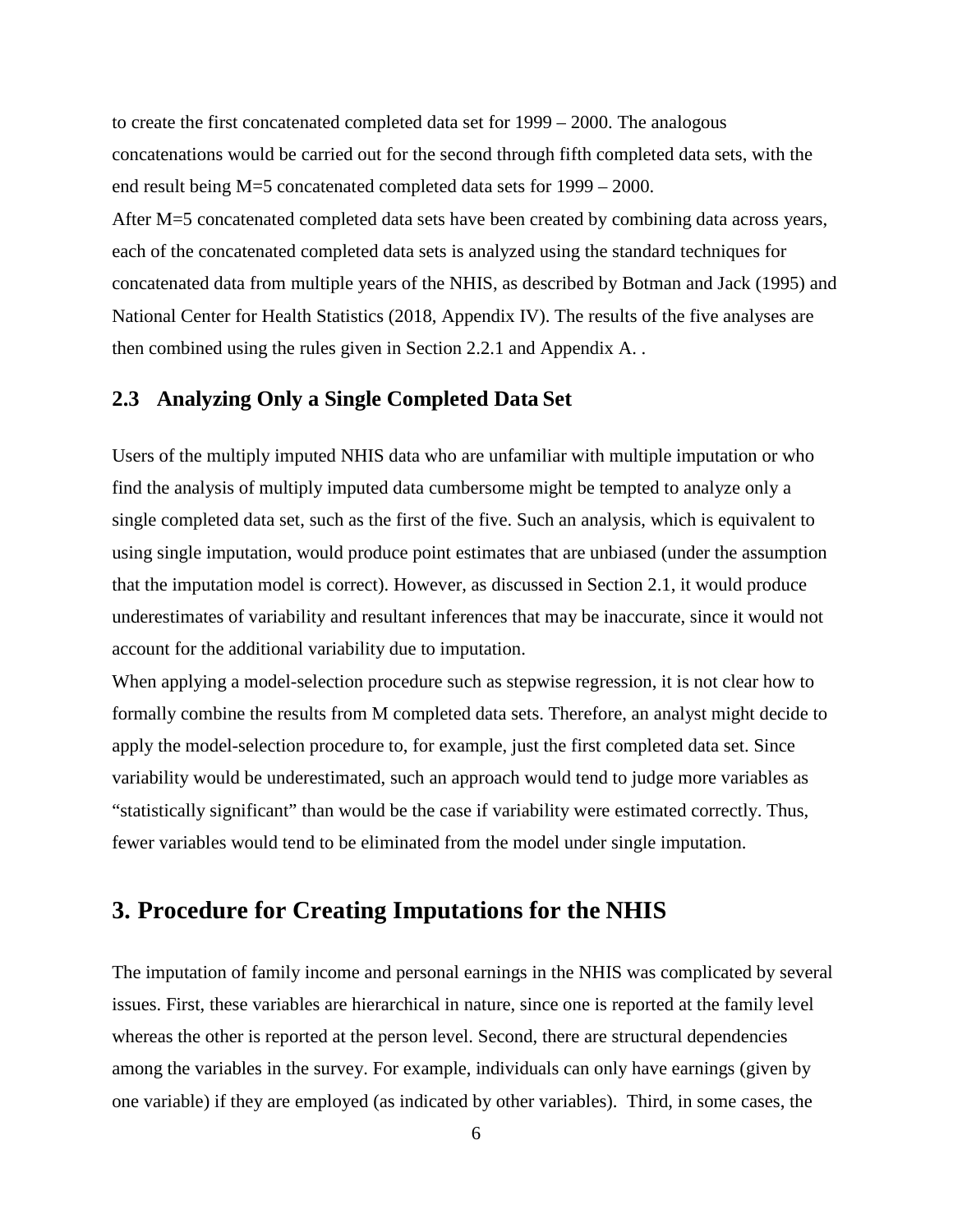income and earnings items needed to be imputed within bounds. For example, as discussed in [Section 1.2,](#page-11-0) some families did not report exact income values but did report coarser income categories; such categories were used to form bounds for imputing exact income. Finally, there were several variables that were used as predictors in the imputation procedure. Such variables were of many types (e.g., categorical, continuous, count, ...), and they often had small percentages of missing values that needed to be imputed as well.

The following two sections describe the imputation procedure. [Section 3.1](#page-17-0) provides an overview of the steps in the procedure, the general algorithm used, and how features of the sample design were incorporated into the procedure. In Section [3.2,](#page-20-1) some additional details of the steps in the imputation procedure are described.

Note that in the process of imputing family income and personal earnings, missing values of several additional variables were imputed, and several new variables were created as well. These additional variables and imputed values were not retained in the final public-use data base for the NHIS multiply imputed data, except for the adult employment status and family poverty ratio that were mentioned in [Section 1.3.](#page-11-1)

#### <span id="page-17-0"></span>**3.1 Overview of the Imputation Procedure**

#### <span id="page-17-1"></span>**3.1.1 Steps in the Imputation Procedure**

To handle the hierarchical nature of family income and personal earnings, it was decided to first impute the missing values of family income, together with the "family earnings," that is, the family total of personal earnings, for each family that had any employed adults with unknown personal earnings. Once these family-level items were imputed, missing values of personal earnings were imputed via imputation of the proportion of family earnings to be allocated to those family members with missing personal earnings.

Family income and family earnings were imputed first because there were other variables available that were expected to be especially useful in predicting these items. For example, as described in Sections [1.2,](#page-11-0) although exact family income was not reported for 22% to 33% of the families, either a fine or coarse categorical income value was available for the majority of these families. In addition, some families with missing values of family income had information available on family earnings and vice versa, and these two family-level variables were expected to be highly correlated with each other. Finally, the (log) mean and (log) standard deviation of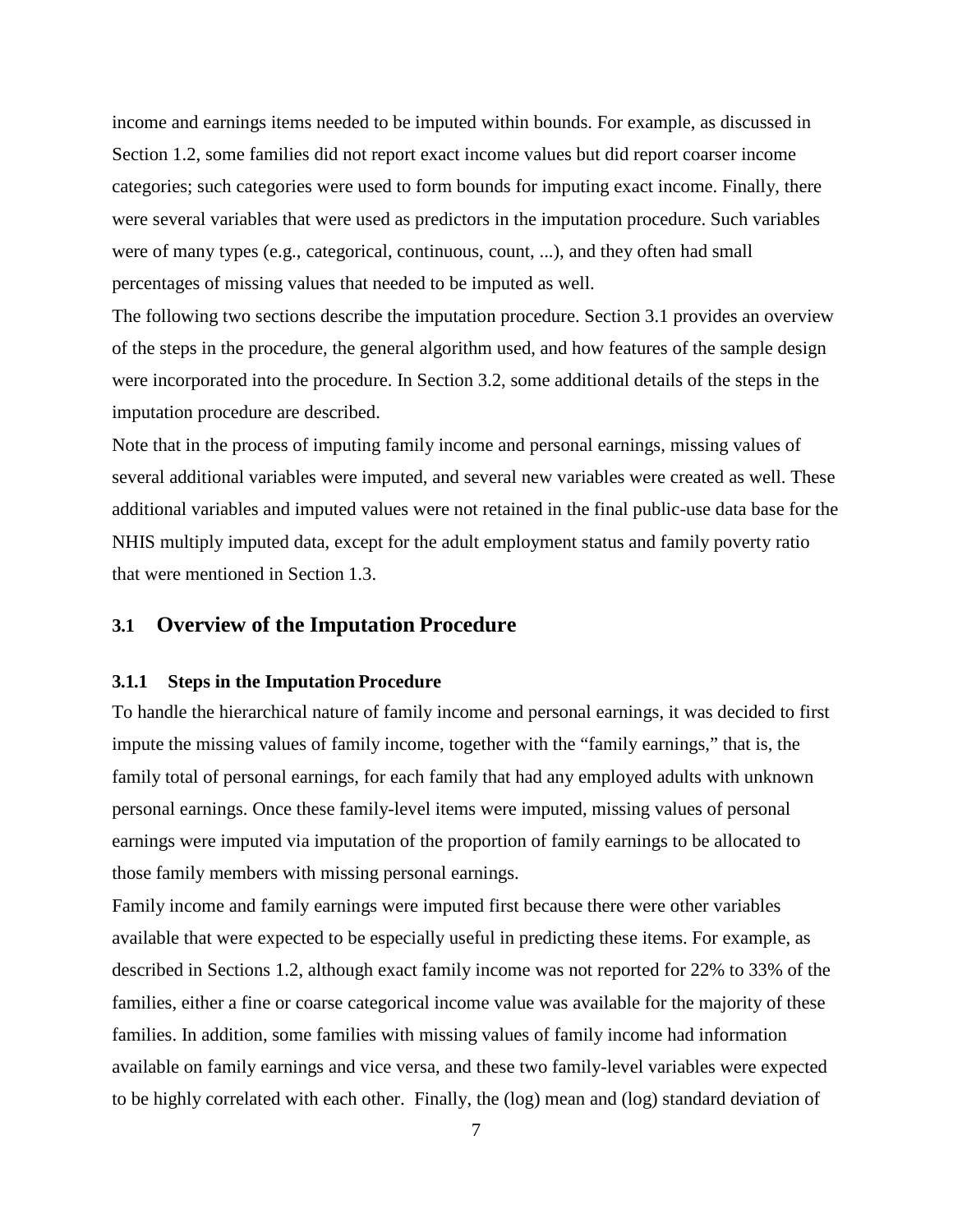reported family incomes were calculated by secondary sampling unit (SSU), and these contextual variables were used as predictors. (The SSUs in the NHIS were small clusters of housing units.) In the imputation of family income and family earnings, several family-level covariates were used, including many summaries of the person-level covariates within each family. Most of the person-level covariates had very low rates of missingness. To facilitate their use, their missing values were imputed for adults (since employment and earnings items, as well as many of the person-level covariates, apply only to adults in the NHIS) prior to the imputation of family income and family earnings. Any remaining missing values in the family-level covariates, due to missingness in person-level covariates for children, were imputed together with family income and family earnings.

To summarize, the sequence of steps in the imputation procedure was as follows:

- Impute missing values of person-level covariates for adults.
- Create family-level covariates.
- Impute missing values of family income and family earnings, and any missing values of family-level covariates due to missing person-level covariates for children.
- Impute the proportion of family earnings to be allocated to each employed adult with missing personal earnings, and calculate the resulting personal earnings.

The income and earnings items were not used in the initial imputation of covariates in step 1. To incorporate any relationships between the income and earnings items and the covariates into the imputations, after steps 3 and 4 were carried out, the procedure cycled through steps  $1 - 4$  five more times, with the income and earnings items (including the imputed values) now included as predictors in step 1. In each of these five additional cycles, the SSU-level (log) mean and (log) standard deviation of family incomes were also recalculated, with the imputed values included in the calculations.

To create multiple imputations, the entire imputation process described above was repeated independently five times.

#### <span id="page-18-0"></span>**3.1.2 Sequential Regression Multivariate Imputation**

The imputations in each of steps  $1 - 4$  described in [Section 3.1.1](#page-17-1) were created using sequential regression multivariate imputation (SRMI) (Raghunathan *et al*. 2001), as implemented by the module **IMPUTE** in the software package IVEware [\(http://www.isr.umich.edu/src/smp/ive](http://www.isr.umich.edu/src/smp/ive)).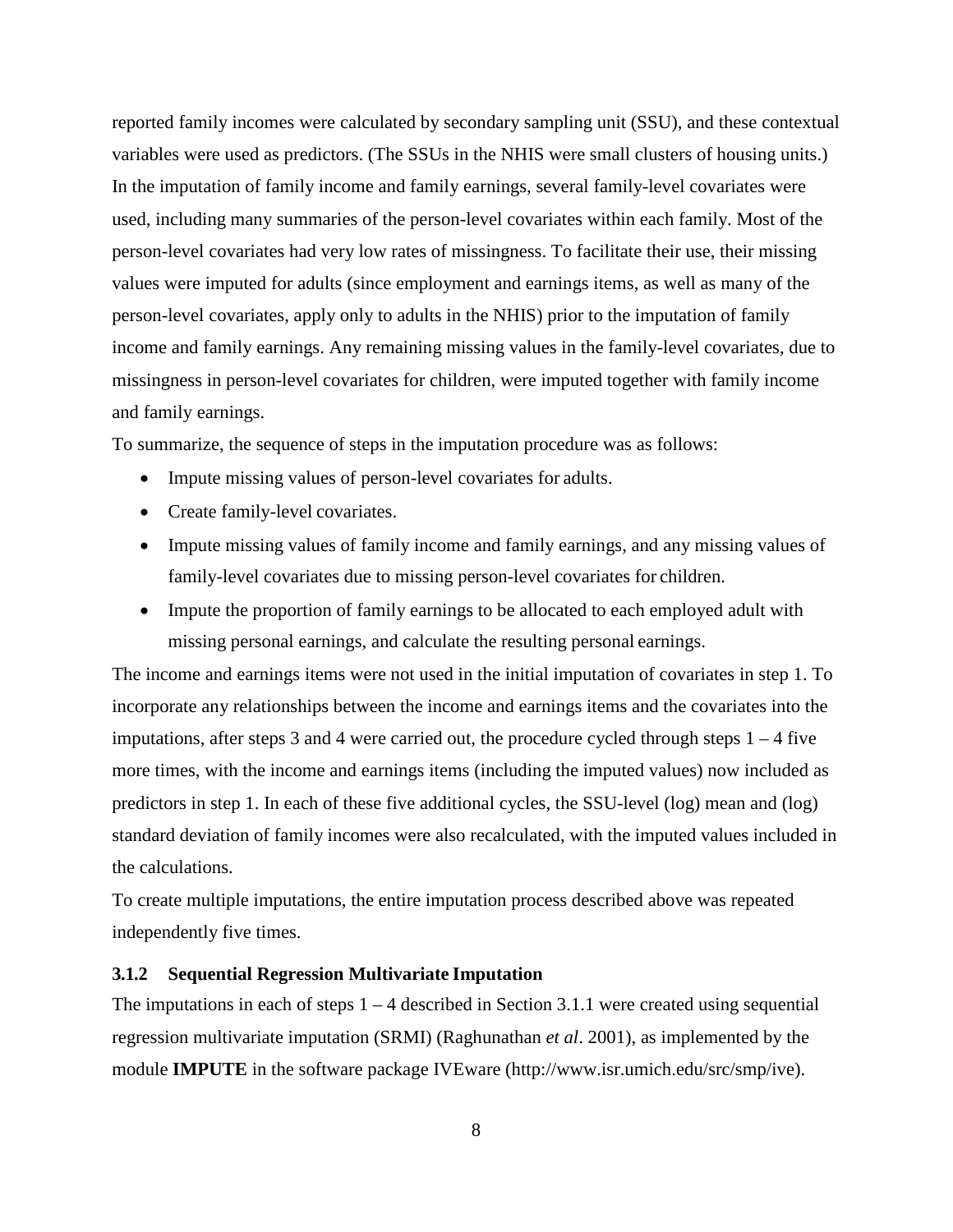A brief description of SRMI is as follows; see Raghunathan *et al*. (2001) for details. Let X denote the fully-observed variables, and let  $Y_1, Y_2, ..., Y_k$  denote k variables with missing values, ordered by the amount of missingness, from least to most. The imputation process for  $Y_1, Y_2,..., Y_k$  proceeds in c rounds. In the first round:  $Y_1$  is regressed on X, and the missing values of Y1 are imputed (using a process analogous to that described in the simple example of Section 2.1); then  $Y_2$  is regressed on X and  $Y_1$  (including the imputed values of  $Y_1$ ), and the missing values of  $Y_2$  are imputed; and so on, until  $Y_k$  is regressed on  $X, Y_1, Y_2, \ldots, Y_{k-1}$ , and the missing values of  $Y_k$  are imputed.

In rounds 2 through c, the imputation process carried out in round 1 is repeated, except that now, in each regression, all variables except for the variable to be imputed are included as predictors. Thus:  $Y_1$  is regressed on  $X, Y_2, Y_3, \ldots, Y_k$ , and the missing values of  $Y_1$  are re-imputed; then  $Y_2$  is regressed on  $X, Y_1, Y_3, \ldots, Y_k$ , and the missing values of  $Y_2$  are re-imputed; and so on. After c rounds, the final imputations of the missing values in  $Y_1, Y_2, \ldots, Y_k$  are used.

For the regressions in the SRMI procedure, IVEware allows the following models:

- A normal linear regression model if the Y-variable is continuous;
- A logistic regression model if the Y-variable is binary;
- A polytomous or generalized logit regression model if the Y-variable is categorical with more than two categories;
- A Poisson loglinear model if the Y-variable is a count;
- A two-stage model if the Y-variable is mixed (i.e., semi-continuous), where logistic regression is used to model the zero/non-zero status for Y, and normal linear regression is used to model the value of Y conditional upon its being non-zero.

In addition, IVEware allows restrictions and bounds to be placed on the variables being imputed. As an example of a restriction, the imputation of family earnings was restricted to families with one or more employed adults (see [Section 3.2.3\)](#page-21-1). As an example of bounds, if a category rather than an exact value was reported for a family's income, the category's bounds were used in the imputation (see Section [3.2.3\)](#page-21-1).

Because SRMI requires only the specification of individual regression models for each of the Yvariables, it does not necessarily imply a joint model for all of the Y-variables conditional on X. The decision to use SRMI and IVEware to create the imputations for the NHIS was influenced in large part by the complicating factors summarized at the beginning of [Section 3](#page-16-1) and discussed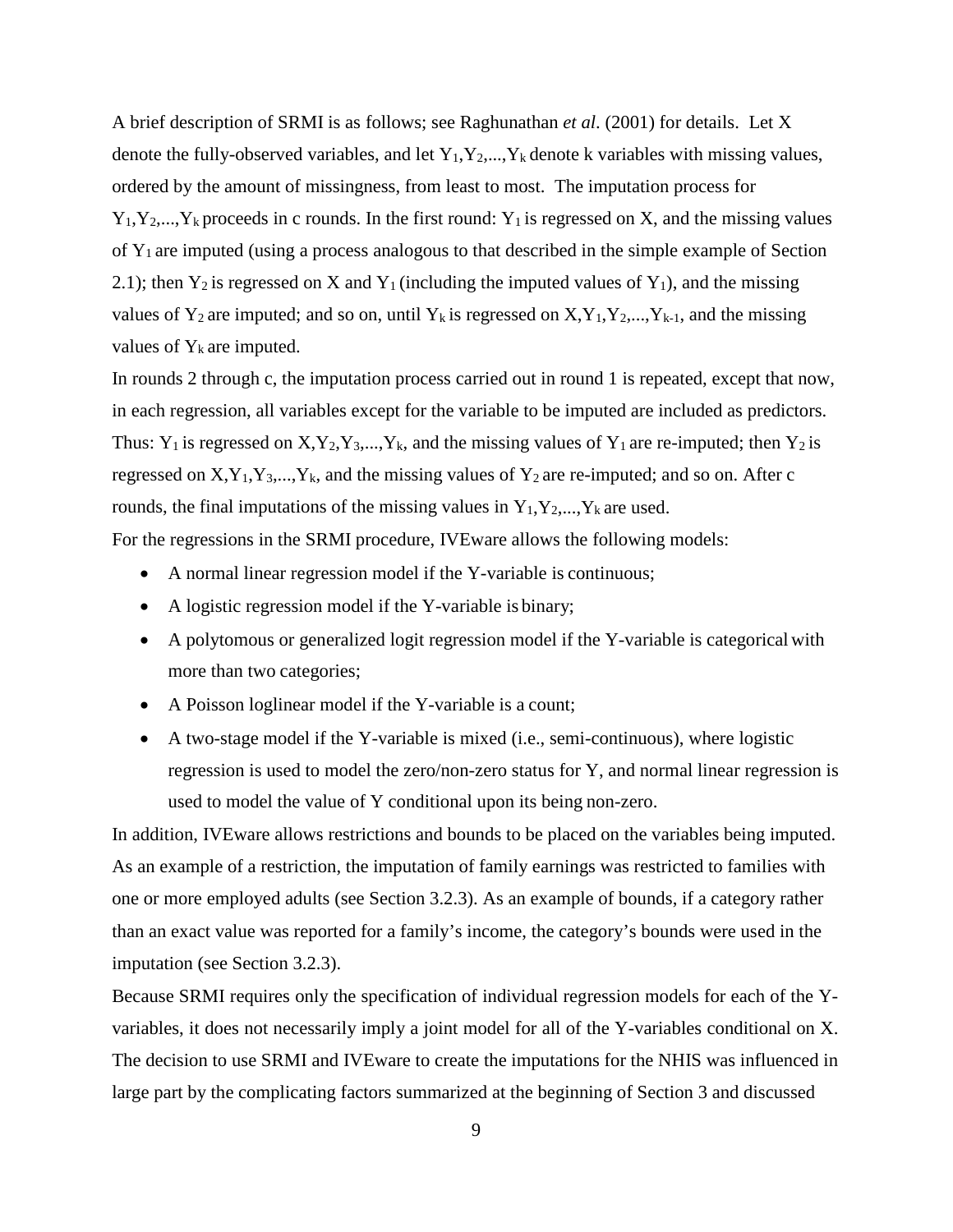further in [Section 3.2,](#page-20-1) specifically, the structural dependencies, the bounds, and the large number of predictors of varying types that had missing values. These complicating factors would be very difficult to handle using a method based on a full joint model. Moreover, without the complicating factors, the SRMI-based imputation procedure used in this project would actually be equivalent to the following two steps, corresponding to steps 3 and 4 in Section [3.1.1:](#page-17-1)

- i. Impute the missing values of family income and family earnings based on a bivariate normal model (given predictors and transformations).
- ii. Impute the proportion of family earnings to be allocated to each employed adult with missing personal earnings, based on a normal linear regression model for the logit of the proportion, and calculate the resulting personal earnings.

#### <span id="page-20-0"></span>**3.1.3 Reflecting the Sample Design in Creating the Imputations**

When using multiple imputation in the context of a sample survey with a complex design, it is important to include features of the design in the imputation model, so that approximately valid inferences will be obtained when the multiply imputed data are analyzed (Rubin 1996). The sample design of the NHIS was reflected in the imputations for this project via the inclusion of the following covariates: indicators for the distinct combinations of stratum and primary sampling unit (PSU); the survey weights; and SSU-level summaries of family income, as mentioned in [Section 3.1.1.](#page-17-1)

## <span id="page-20-1"></span>**3.2 Further Details of the Imputation Procedure**

Additional details of the steps outlined in [Section 3.1.1](#page-17-1) are now described.

#### <span id="page-20-2"></span>**3.2.1 Step 1: Imputing Person-Level Covariates for Adults**

The variables included in the imputation of person-level covariates for adults are listed in Table 1 of [Appendix B.](#page-35-0) The imputation of person-level covariates was carried out in two parts, because imputed values from the first part were needed to set restrictions for the imputations in the second part. In the first part, the variables for whether a person has a limitation of activity (LIM\_ACT), for whether specific conditions caused the limitation (LA\_GP01, LA\_GP02, ..., LA\_GP09), and for number of hours worked per week (WRKHRS), were omitted, and any missing values on the other variables were imputed. Then, the variable LIM\_ACT was created from the individual items on limitations of activity (PLAADL, PLAIADL, etc.). In the second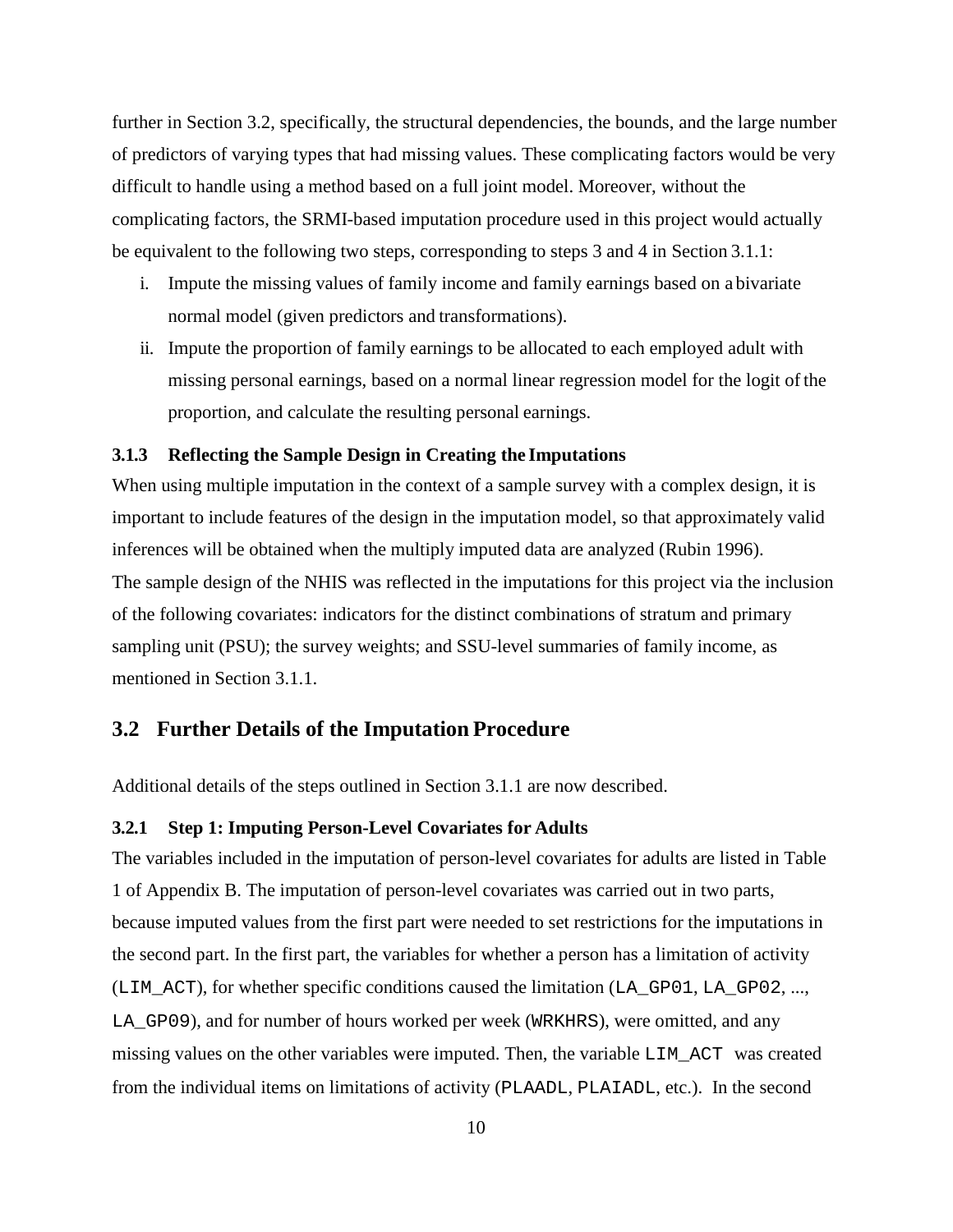part, any missing values on WRKHRS and LA\_GP01, LA\_GP02, ..., LA\_GP09 were imputed, conditional on the values from the first part. An upper bound of 95 was set for WRKHRS. Along with the person-level covariates, the log mean (SSUFINL) and the log standard deviation (SSUSTDL) of reported family incomes within the SSU were treated as person-level variables and imputed if necessary. Missing values in SSUFINL occurred if no families in the SSU had reported incomes, if the mean reported family income was 0, or if the mean reported family income was top-coded (at \$999,995), in which case the log top-code value was used as a lower bound in the imputation. Missing values in SSUSTDL occurred if fewer than two families in the SSU had reported incomes. If this was the case, the largest observed log standard deviation among the SSUs was used as an upper bound in the imputation. After the missing values of SSUFINL and SSUSTDL were imputed, averages of the values within each SSU were computed for use in subsequent steps.

#### <span id="page-21-0"></span>**3.2.2 Step 2: Creating Family-Level Covariates**

The person-level variables from step 1 were summarized, by family, to create family-level covariates for use in imputing family income and family earnings. These family-level covariates are included in the listing in Table 2 of [Appendix B.](#page-35-0) Examples include the total number of earners in a family (FM\_EARN) and an indicator for whether a family has at least one person with Medicaid coverage (FM\_MCAID).

After imputation of the person-level covariates for adults in step 1, some of the family-level covariates that were created still had small residual levels of missingness, due to missing values of some person-level covariates for children. These missing values in the family-level covariates were imputed together with family income and family earnings in step 3.

## <span id="page-21-1"></span>**3.2.3 Step 3: Imputing Family Income and Family Earnings (and Family-Level Covariates)**  The variables included in the imputation at the family level are listed in Table 2 of [Appendix B.](#page-35-0) To determine a good transformation for family income and family earnings to conform to the normality assumption in the imputation model, Box-Cox transformations (Box and Cox 1964) were estimated from the complete cases for the regressions predicting family income and family

earnings. The closest simple transformation suggested by the Box-Cox analysis was the cuberoot transformation, which is also close to and consistent with the optimal transformation (the power 0.375) found by Paulin and Sweet (1996) in modeling income data from the Consumer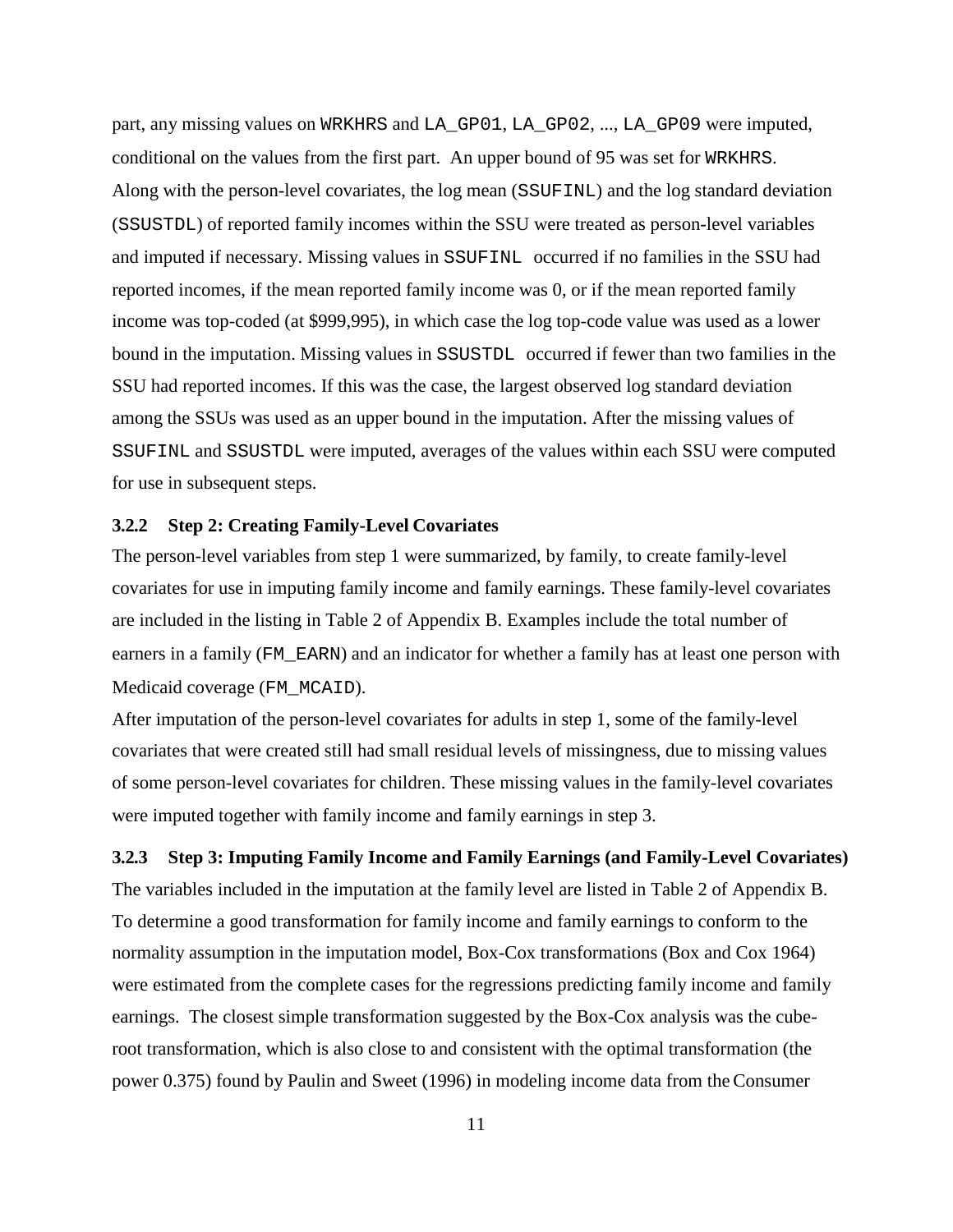Expenditure Survey of the Bureau of Labor Statistics. After the imputation procedure was completed, the variables were transformed back to their original scale.

The imputation of family earnings was restricted to families with one or more adult earners. For many families, there was partial information available on family earnings, because personal earnings were observed for some family members and missing for others. For each family with such partial information, the sum of the observed personal earnings was used as the lower bound in imputing the family earnings. With regard to family income, as mentioned previously, there were several families for which an exact income was not reported, but an income category was reported. In each such case, the bounds specified by the reported category were used in imputing the family income. In addition to the bounds just described, when a reported family income or family earnings value was top-coded, an exact value at least as large as the top-code value (\$999,995 for income and \$999,995 for earnings) was imputed. The imputation for top-coded values was just an intermediate step that was carried out so that the distribution from which other values were imputed would not be distorted by the top-coding. After the entire imputation process was completed, the top-coding of family income values larger than \$999,996 was reinstated.

#### <span id="page-22-0"></span>**3.2.4 Step 4: Imputing Personal Earnings**

For any family that had only one employed adult with missing personal earnings, once the family earnings were imputed in step 3, the person's missing earnings could be determined by subtracting the observed personal earnings for members of the family from the imputed family earnings.

For families that had more than one employed adult with missing personal earnings, in the imputation of the proportion of family earnings to be allocated to each employed adult with missing personal earnings, the logit (log-odds) transformation was applied to the proportions, and a normal linear regression model was used for the logit. The variables included in this imputation step are listed in Table 3 of [Appendix B.](#page-35-0)

After the logits were imputed, they were transformed back to proportions. Then, within each family, the proportions for the employed adults with missing personal earnings were rescaled so that they would sum to the total proportion of family earnings not accounted for by persons whose earnings had been observed. Imputed personal earnings were calculated from an imputed proportion via multiplication of the proportion by the family earnings.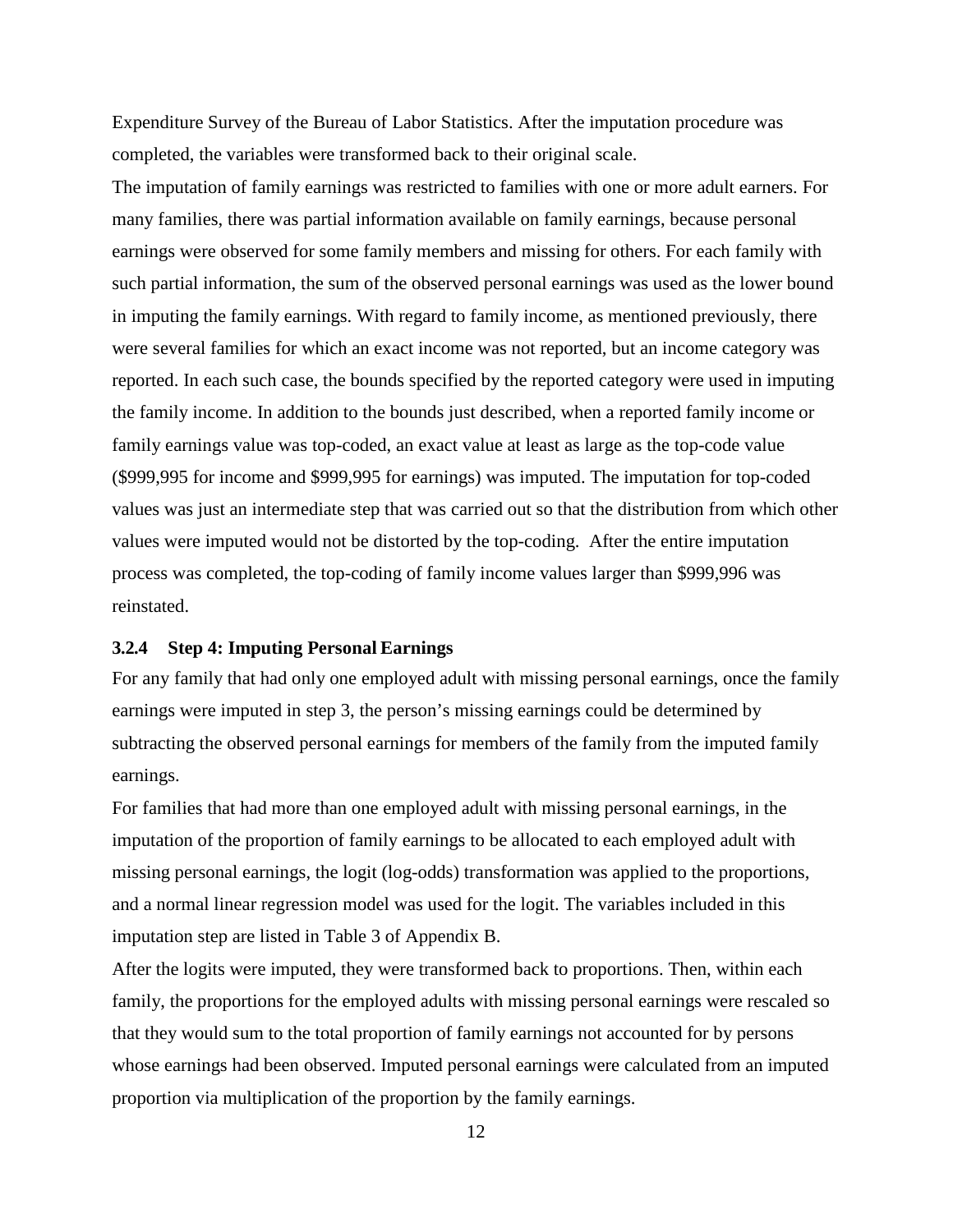During the imputation process, the imputed proportion corresponding to each top-coded reported value of personal earnings was bounded below so that the resulting imputed personal earnings value would be at least as large as the top-code value (\$999,995). As with family incomes (see [Section 3.2.3\),](#page-21-1) after the entire imputation process was carried out, the top-coding of personal earnings values larger than \$999,995 was reinstated.

#### <span id="page-23-0"></span>**3.3 Inconsistencies Between Family Income and Family Earnings**

Because the items suggested to be included in family income in the NHIS questionnaire are all nonnegative and include the personal earnings of family members (see [Section 1.1\),](#page-4-1) it follows that family income should ideally be at least as large as family earnings. However, as noted in Section [1.1,](#page-4-1) family income in the NHIS is estimated by the respondent rather than being constructed by summing responses to more detailed questions, such as the question about personal earnings of members of the family. Thus, some inconsistencies between family income and family earnings, in terms of the former being lower than the latter, might be expected. In the 1997 – 2018 NHIS, 5% to 10% of responding families per year had reported family incomes that were lower than the reported family earnings. (The percentages presented in this section are weighted. As was the case in Section [1.2,](#page-11-0) the unweighted percentages are close to their weighted counterparts.) Moreover, the imputation procedure results in a larger percentage of families with family incomes lower than family earnings; 12% to 19% of the families in a completed data set (including both observed and imputed values) have such inconsistencies. A reason for the higher rate of inconsistencies in the imputed data is as follows. In addition to the 5% to 10% inconsistency rate in the reported data from which the imputation model is estimated, 36% to 44% of responding families had reported family incomes exactly equal to their reported family earnings. Since the imputation model does not force equality of family income and family earnings for any families, the imputation procedure tends to produce differences between family income and family earnings that are close to zero for a large percentage of families, but several such differences will be positive and several others will be negative. As part of this project, research has been conducted on restricting the imputed value of family income to be at least as large as the imputed value of family earnings, as well as on imputing new values of family income for those families whose reported family incomes and family earnings are inconsistent. The methods that have been developed to date tend to distort the

13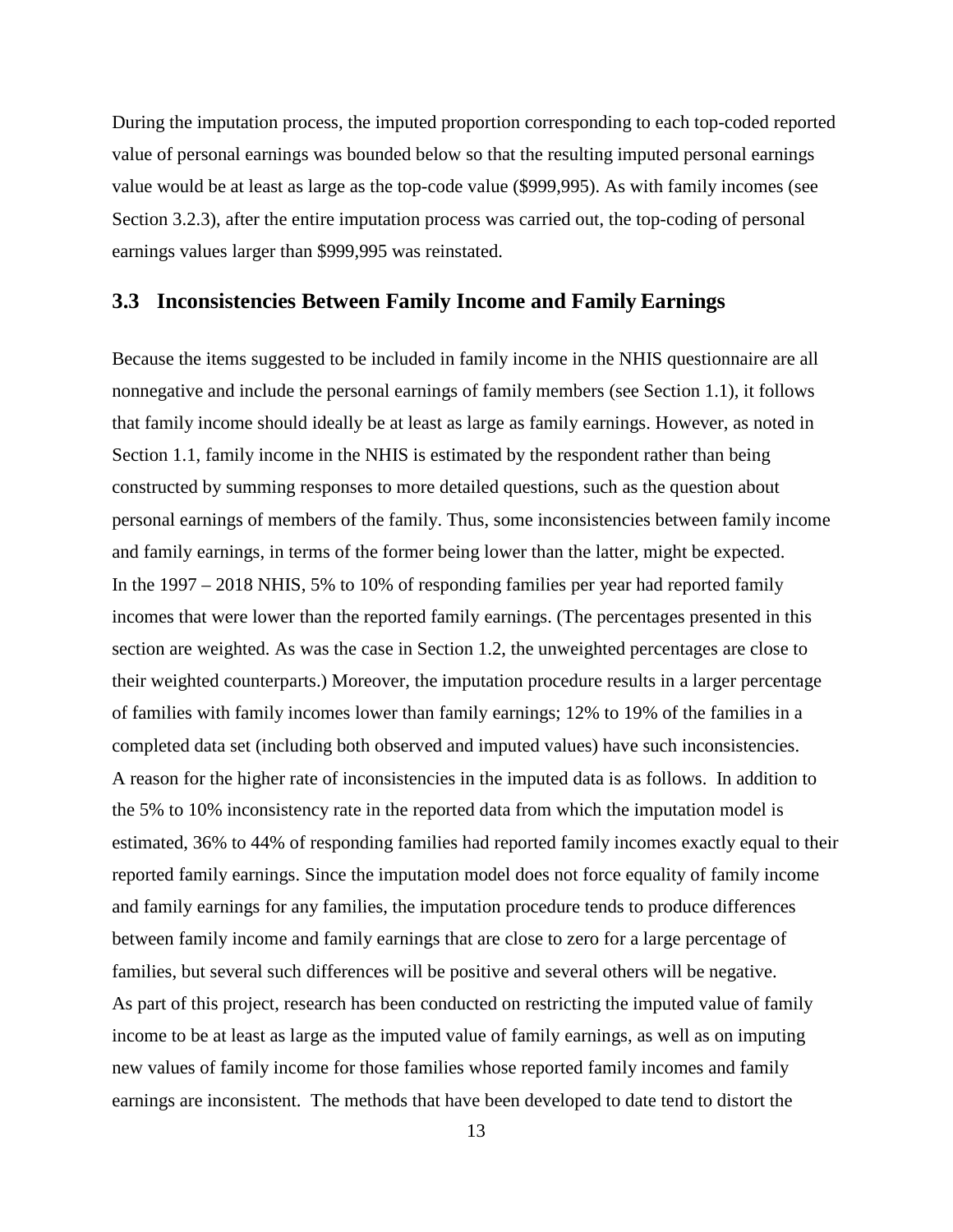marginal distribution of family income and the marginal distribution of family earnings. Given that the primary interest of data analysts is in each variable on its own, especially family income and its ratio to the poverty threshold, it was decided that family income and family earnings would be imputed without imposing consistency. Research into resolving the issue of inconsistency will continue.

## <span id="page-24-0"></span>**4. Software for Analyzing Multiply Imputed Data**

As mentioned in [Section 2.2.1,](#page-14-1) after analyzing each of the M completed data sets resulting from multiple imputation, one can combine the results of the M analyses by using a spreadsheet program, a SAS macro, a specially written program, or even just a calculator. However, the increasing availability of software packages that implement the combining rules is helping to facilitate multiple-imputation analyses.

In this section, two examples are considered to illustrate analyses of the multiply imputed NHIS data using both SAS-callable SUDAAN and SAS-callable IVEware. Stata procedures for performing multiple-imputation analyses are available (StataCorp LP 2009), although examples of analyses using these procedures are not given here. The Stata procedures can be used to fit regression models with complex survey data. Obtaining multiple-imputation estimates and estimated standard errors based on cross-tabulations or descriptive measures is not possible without framing them as regression problems.

Both of the examples use data from the 2000 NHIS. The analyses of interest for the two examples, in terms of variables defined in the table on the next page, are as follows:

Example 1: Cross-tabulation of POVERTYI and NOTCOV

Example 2: Logistic regression of the outcome HSTAT on the predictors POVERTYI, AGEGR6R, HPRACE, USBORN, MSAR, REGIONR, and SEX

The SAS code given in [Appendix C.](#page-47-0) , Section [C.1](#page-47-1) was used to create five completed data sets (ANAL1-5) containing only the variables used in the two example analyses. The process involved in creating these data sets is as follows:

a) Extract the income-related variables from the files containing the five sets of imputations (INCMIMP1-5).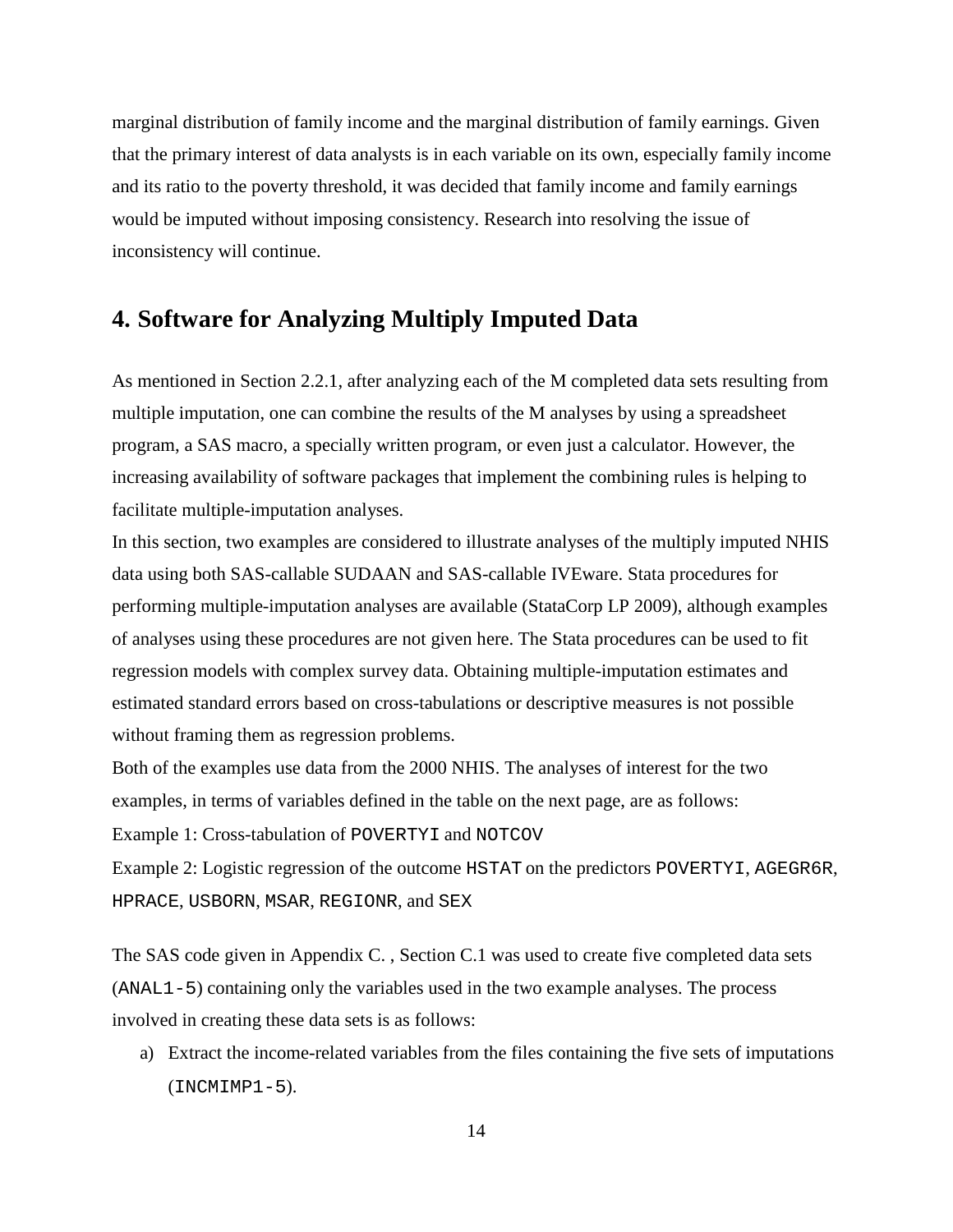- b) Extract the other necessary variables, including the design variables STRATUM, PSU, and WTFA, from the NHIS person-level file (e.g., PERSONSX).
- c) Merge each of the five sets of income-related variables from step a with the other variables from step b, and perform the necessary recodes to create each of the five completed data sets for analysis.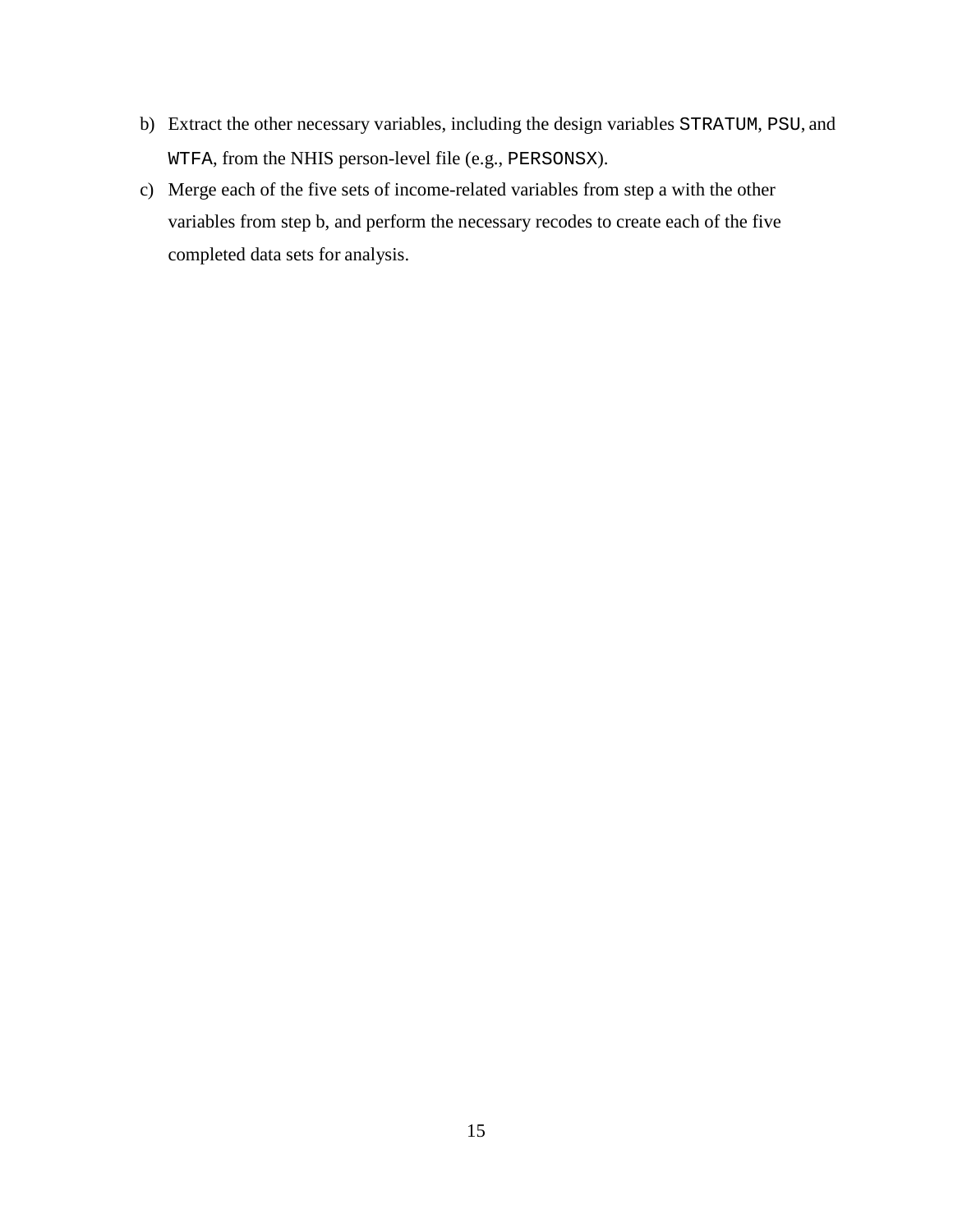| Variable Name <sup>a</sup> | <b>Definition</b>                                                                                           | Code                                                                                                     |
|----------------------------|-------------------------------------------------------------------------------------------------------------|----------------------------------------------------------------------------------------------------------|
| <b>STRATUM</b>             | Stratum                                                                                                     |                                                                                                          |
| <b>PSU</b>                 | Primary Sampling Unit                                                                                       |                                                                                                          |
| WTFA                       | <b>Survey Weight</b>                                                                                        |                                                                                                          |
| AGEGR6R                    | Age Category<br>(Recode of variable AGE_P<br>from file PERSONSX)                                            | $1 = < 18$<br>$2 = 18 - 24$<br>$3 = 25 - 34$<br>$= 35 - 44$<br>4<br>5<br>$= 45 - 54$<br>$= 55 - 64$<br>6 |
| SEX                        | Gender                                                                                                      | $7 = 65+$<br>$=$ male<br>1                                                                               |
|                            |                                                                                                             | $2 =$ female                                                                                             |
| <b>HPRACE</b>              | Race/Ethnicity Category<br>(Recode of variables<br>ORIGIN_I and RACEREC_I<br>from file PERSONSX)            | $1 = Hispanic$<br>2 = black, non-Hispanic<br>3 = other, non-Hispanic<br>$4 = white, non-Hispanic$        |
| <b>REGIONR</b>             | Region of the Country<br>(Recode of variable REGION<br>from file PERSONSX)                                  | $1 =$ northeast<br>$2 = south$<br>$3 = west$<br>$4 = midwest$                                            |
| MSAR                       | Residence in MSA<br>(Recode of variable MSASIZEP<br>from file PERSONSX)                                     | $1 = MSA$<br>$2 = not MSA$                                                                               |
| <b>USBORN</b>              | Country of Birth<br>(Recode of variable USBIRTH_P<br>from file PESONSX)                                     | $1 = not born in US$<br>$2 = born in US$                                                                 |
| POVERTYI                   | <b>Poverty Ratio Category</b><br>(Recode of variable RAT_CATI<br>from each of files<br>INCMIMP1 - INCMIMP5) | $1 = 100$ %<br>$2 = 100 - 199$ %<br>$3 = 200 - 399%$<br>$4 = 400$ $*$                                    |
| <b>NOTCOV</b>              | Health Insurance Coverage                                                                                   | $1 =$ uninsured<br>$2 =$ insured                                                                         |
| <b>HSTAT</b>               | <b>Health Status</b><br>(Recode of variable PHSTAT<br>from file PERSONSX)                                   | $1 = 1$ excellent to good<br>$2 = \text{fair/poor}$                                                      |

## **Definitions of Variables Used in the Examples**

a Except for POVERTYI, the variable name is either the same as in the 2000 public-use file PERSONSX, or is a recode of the variable(s) in PERSONSX specified in the Definition column. POVERTYI is a recode of a variable in the public-use files INCMIMP1 – INCMIMP5 that contain the NHIS multiply imputed data.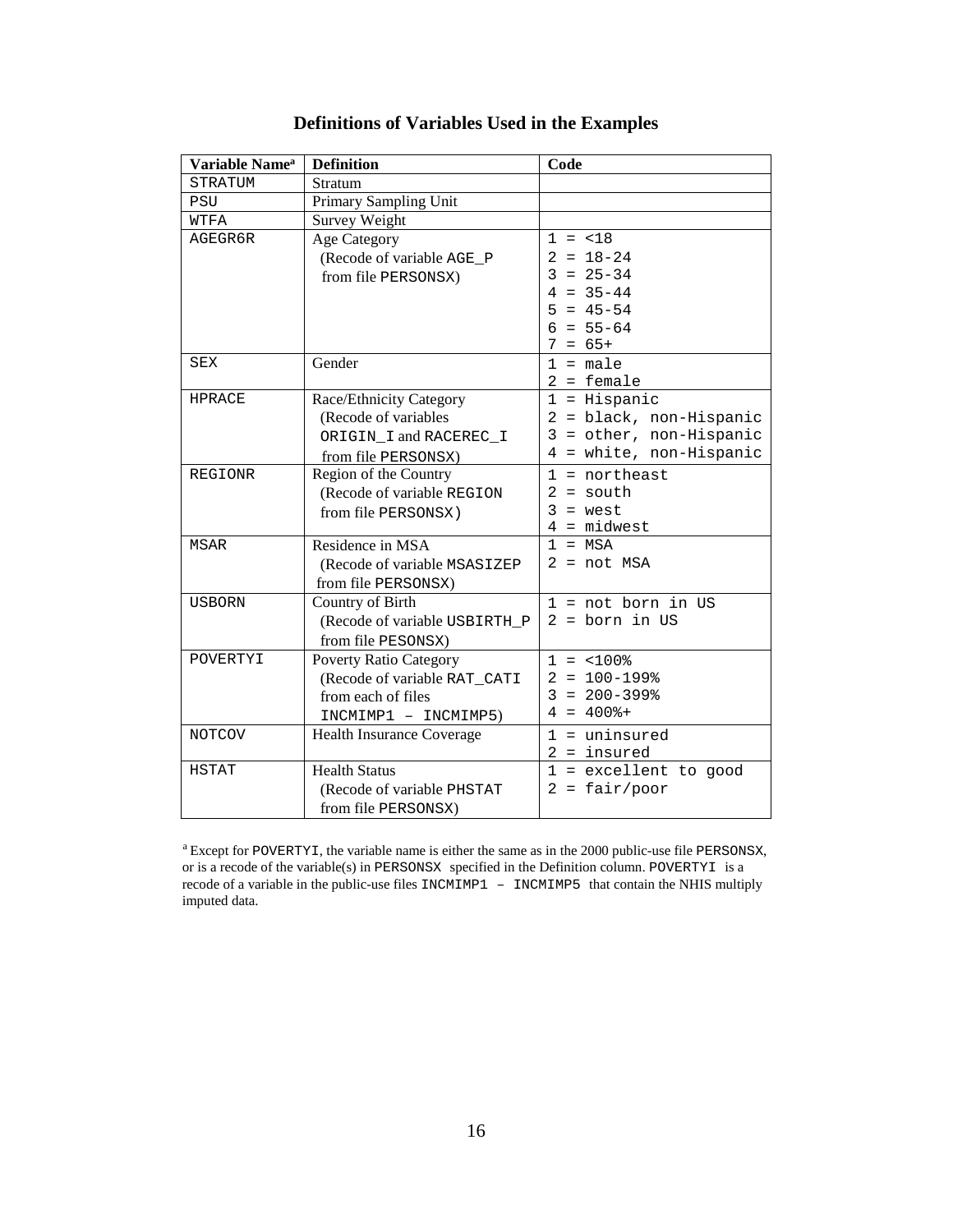#### <span id="page-27-0"></span>**4.1 Analysis Using SAS-Callable SUDAAN**

SAS-callable SUDAAN is a versatile software package for analyzing data from complex surveys. This section provides relevant code for carrying out the analyses for Examples 1 and 2 using SUDAAN Version 9.0, which includes a built-in option for analyzing multiply imputed data. For those who do not have access to this recent version of SUDAAN, an example is also provided of SAS commands to be used with SAS Version 6.12 or higher and SUDAAN Version 7 or higher, without a built-in option for analyzing multiply imputed data. Note that the examples of code provided in this section have to be modified for particular needs.

SUDAAN version 9.0 can process the NHIS multiply imputed data either from five separate files, or from a single file containing the five sets of imputed values, with each set in a separate variable. The examples described in this section are based on using five separate files. However, it may be more efficient to create a single file with the five sets of imputed values, and merge this file with the other analysis variables of interest before calling the SUDAAN procedure. SUDAAN processes the single file with a MI\_VAR statement to identify the five variables containing the imputed values. An advantage of this approach is that it requires less storage space because it avoids replication of the variables that are not imputed. For more information on this approach and the MI\_VAR statement see the section "Using multiple variables on the same data set" in the SUDAAN 9.0 documentation.

#### <span id="page-27-1"></span>**4.1.1 SUDAAN Version 9.0 with a Built-In Option for Multiple Imputation**

The multiple files for the completed data sets can be identified in two different ways in SUDAAN Version 9.0. The first is to name the completed data sets with consecutive numbers at the end of the name as was done with ANAL1-5 above. Setting the system variable MI\_COUNT via the option: MI\_COUNT=count, indicates the number of completed data sets, count, to be analyzed. Upon encountering this option, SUDAAN will automatically perform the multipleimputation analysis. Note that count must be at least 2; otherwise, SUDAAN will produce an error message and halt. In addition, the files containing the completed data sets must all be located in the same directory and must be numbered consecutively. Each data set must be sorted by the "NEST" variables.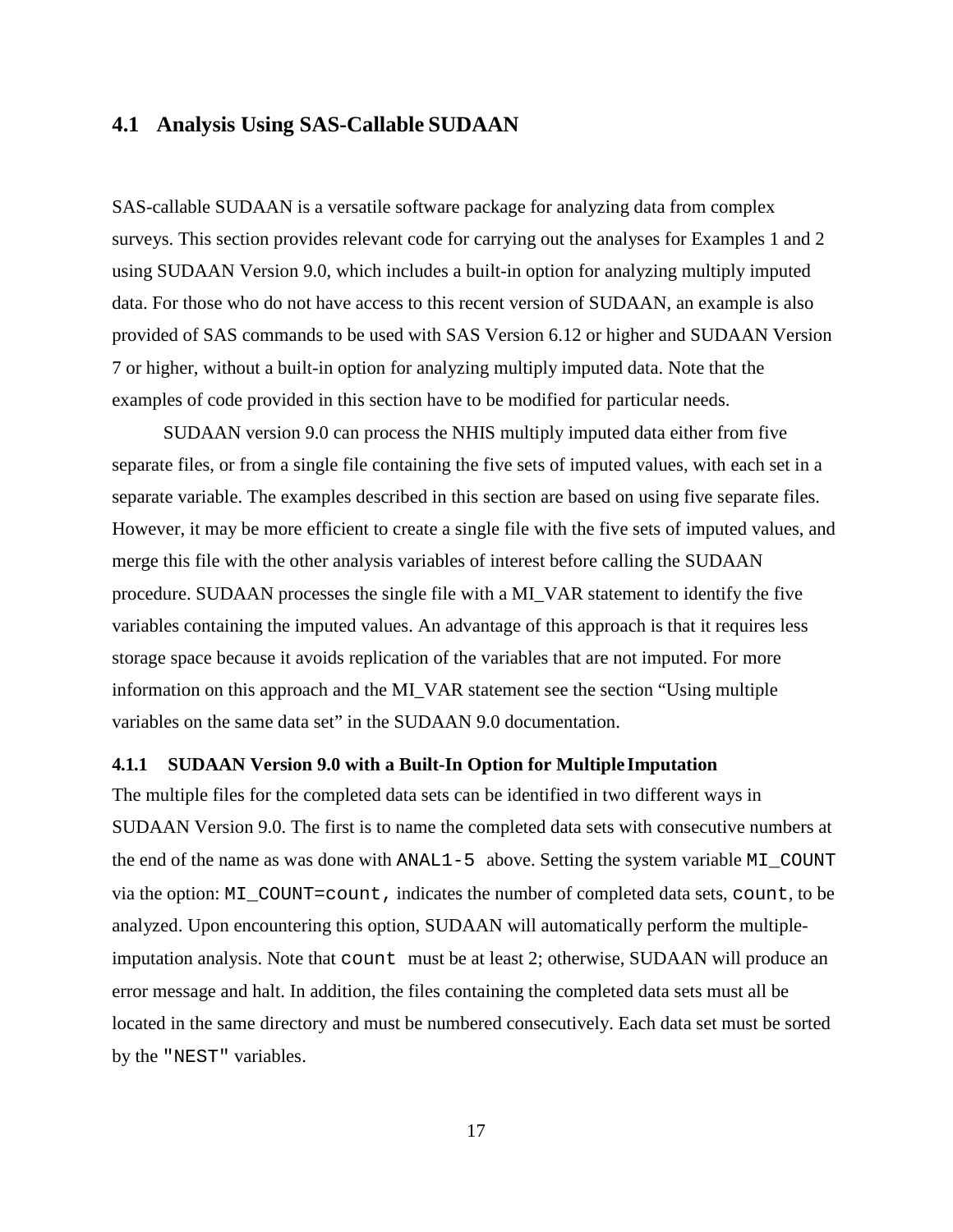The second approach to identifying multiply imputed data is useful when the files containing the completed data sets either are not numbered consecutively or reside in different directories. The command

MI FILES=file names;

identifies the completed data sets. For example, suppose that the SAS files were named one, two, three, four, and five and were located in the same directory,  $C:\N.HIS$ . Then the following commands would be used:

```
proc anyprocedure data="c:\nhis\one" filetype=sas design=wr;
mi_files="c:\nhis\two" "c:\nhis\three" "c:\nhis\four" 
"c:\nhis\five";
```
The first approach to identifying multiply imputed data will be followed here. For Example 1, PROC CROSSTAB is used (although PROC DESCRIPT could also be used after the recoding of NOTCOV as a binary variable). The syntax is the same as usual except that the multipleimputation analysis is requested via a specification of the system variable MI\_COUNT as one of the options. Without this option, SUDAAN will perform an analysis of only the first completed data set. For Example 2, the logistic regression model is fitted using PROC RLOGIST. The SUDAAN code for both examples is given in [Appendix C.](#page-47-0) , Sectio[nC.2](#page-51-0) , and the output is i[nAppendix D.](#page-56-0) .

#### <span id="page-28-0"></span>**4.1.2 SAS Commands for Use with SUDAAN Version 7 or Higher without a Built-In Option for Multiple Imputation**

The logistic regression analysis (i.e., Example 2) is now illustrated using commands in SAS and SAS-callable SUDAAN, for those who do not have access to SUDAAN Version 9.0. The three steps outlined in [Section 2.2.1](#page-14-1) are carried out. That is, each completed data set is analyzed; the point estimates and the estimated standard errors are stored; and the point estimates and estimated standard errors are combined using the rules given in Section [2.2.1](#page-14-1) and [Appendix A.](#page-30-0) The first two steps are performed by one macro, and then the combining of estimates is performed by further commands. The full set of commands is shown in [Appendix C.](#page-47-0) , Section [C.3](#page-52-0) , and the output is in [Appendix E.](#page-68-0)

## <span id="page-28-1"></span>**4.2 Analysis Using SAS-Callable IVEware**

SAS users can download IVEware, a free SAS-callable software package, from the Web site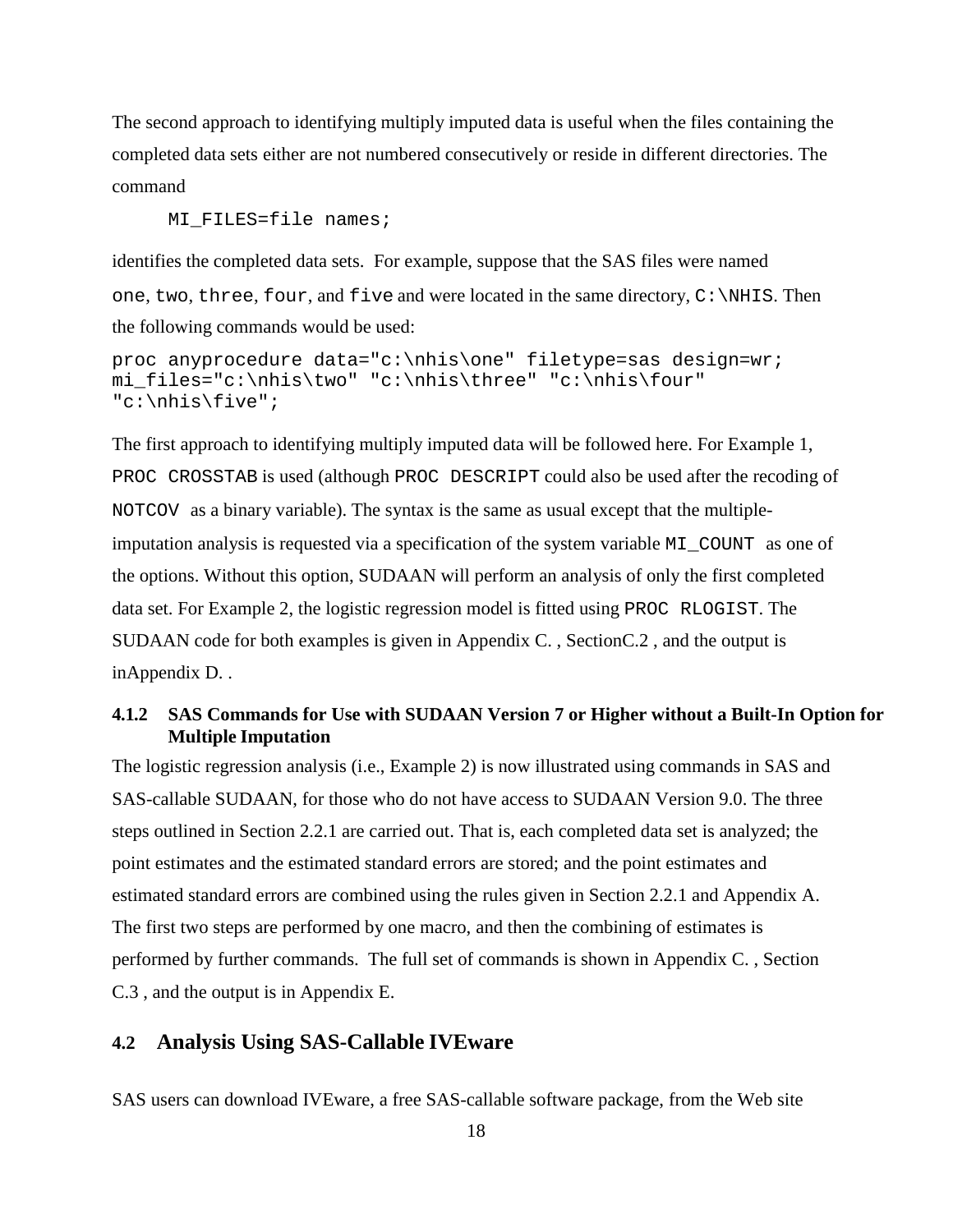[http://www.isr.umich.edu/src/smp/ive.](http://www.isr.umich.edu/src/smp/ive) IVEware has three modules for performing various multiple-imputation analyses incorporating complex sample designs. **DESCRIBE** performs descriptive analyses such as the estimation of means, proportions, and contrasts. It uses Taylor series methods to estimate variances in the analysis of each completed data set. **REGRESS**  performs linear, logistic, polytomous, Poisson, Tobit and proportional hazards regression analyses. Variance estimates in the analysis of each completed data set are obtained using the jackknife repeated replication technique. **SASMOD** performs various other analyses such as CALIS (structural equation models), CATMOD (categorical data analysis), MIXED (random effects models), NLIN (nonlinear regression models), and GENMOD (generalized linear regression and GEE models), to name a few. Again, variance estimates for each completed data set are based on the jackknife repeated replication technique. Multiple-imputation analyses in IVEware are performed using the combining rules described in Rubin and Schenker (1986) and summarized in Section [2.2.1](#page-14-1) and [Appendix A.](#page-30-0)

IVEware also contains a fourth module, **IMPUTE**, which actually performs multiple imputation for missing data. As discussed in [Section 3.1.2,](#page-18-0) this module performs sequential regression multivariate imputation, and it was used to create the multiple imputations for the NHIS. Details about the features of IVEware are provided in the documentation, "IVEware: Imputation and Variance Estimation Software User Guide," which can be downloaded from the Web site given above.

Code for using IVEware to perform analyses for Examples 1 and 2 is illustrated in [Appendix C,](#page-47-0) Section C.4, with the corresponding output given in [Appendix F.](#page-75-0)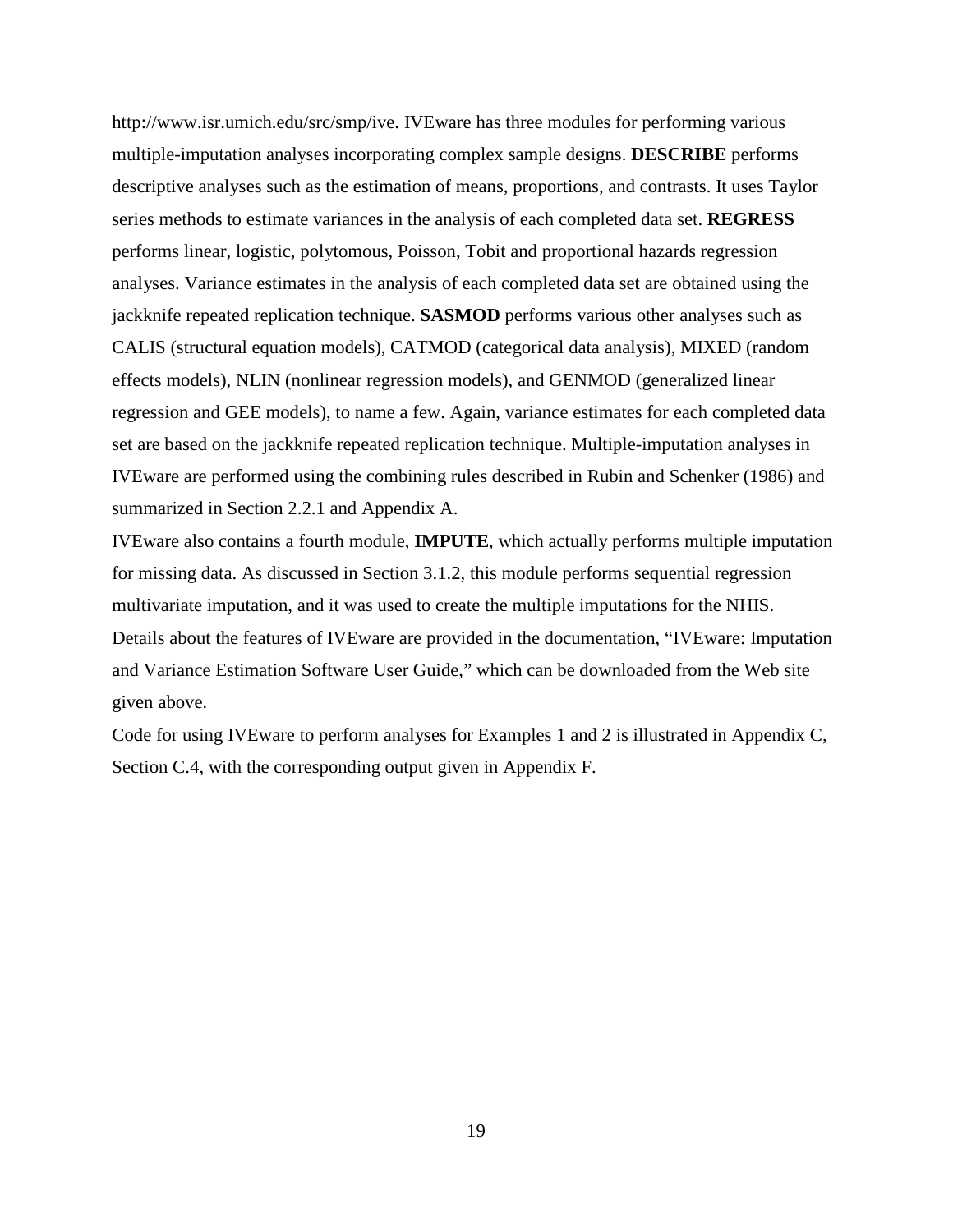## <span id="page-30-0"></span>**Appendix A. Technical Details for Analyzing Multiply Imputed Data**

Suppose that M completed data sets have been generated via multiple imputation, and let Q denote the scalar population quantity of interest. Application of the chosen method of analysis to the l<sup>th</sup> completed data set yields the point estimate  $\hat{Q}_{l}$  and its estimated variance (square of the

estimated standard error)  $U_1$ , where  $l=1,2,...,M$ . It is important to analyze each data set separately to derive the M point estimates and estimated variances.

The combined multiple-imputation point estimate is

$$
\overline{Q}_M = \frac{1}{M} \sum_{j=1}^M \hat{Q}_l \ . \tag{1}
$$

The estimated variance of this point estimate consists of two components. The first component, the "within-imputation variance"

$$
\overline{U}_M = \frac{1}{M \sum_{i=1}^M U_i},
$$

is, approximately, the variance that one would have obtained had there been no missing data. The second component, the "between-imputation variance"

$$
B_{M} = \frac{1}{M-1} \sum_{l=1}^{M} (\hat{Q}_{l} - \overline{Q}_{M})^{2},
$$

is the component of variation due to differences across the M sets of imputations.

The total estimated variance of the multiple-imputation point estimate  $Q_M$  is

$$
T_M = \overline{U}_M + \frac{M+1}{M} B_M \tag{2}
$$

The factor (M+1)/M is a correction for small M. Furthermore, it is shown in Rubin and Schenker (1986) and Rubin (1987, Section 3.3) that, approximately,

$$
T_M^{-1/2}(Q-\overline{Q}_M)\sim t_v
$$

where the degrees of freedom ν for the t distribution are given by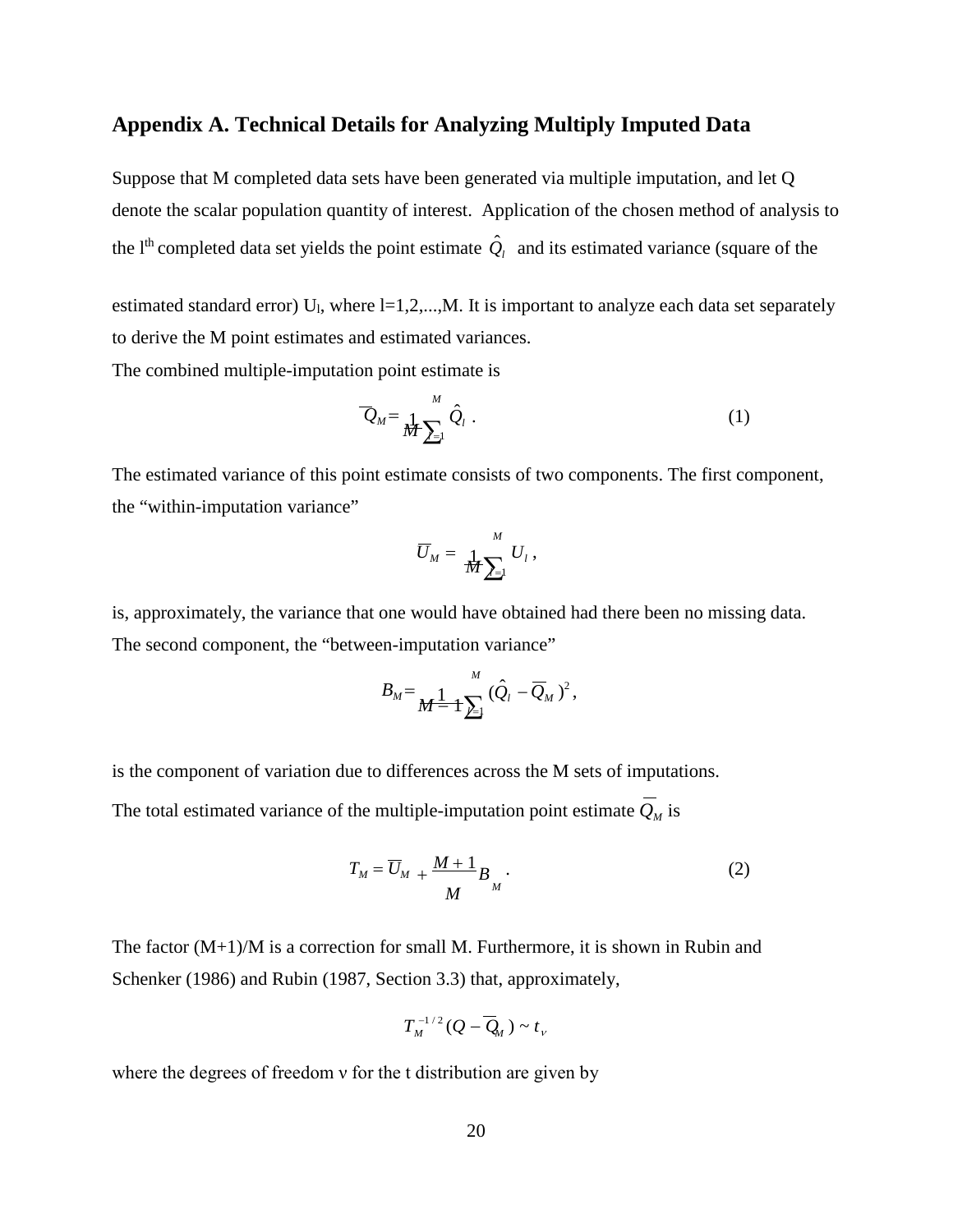$$
v=(M-1)\hat{\gamma}_{_M}^{-2},
$$

with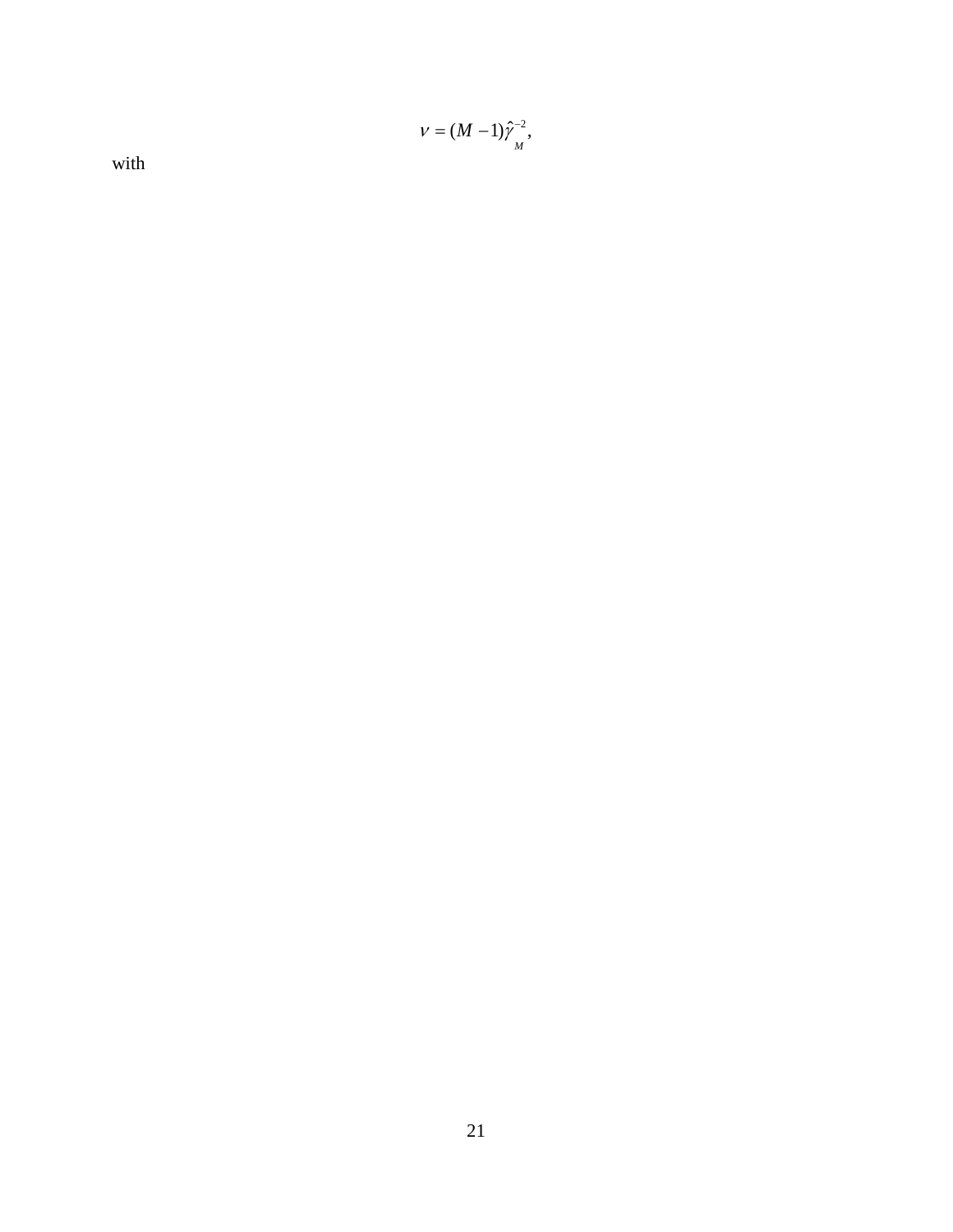$$
\hat{\gamma}_M = \frac{M+1}{M} \frac{B_M}{T_M}.
$$

The quantity  $\hat{\gamma}_M$  measures the proportionate share of  $T_M$  that is due to between-imputation

variability; it is also approximately the fraction of information about Q that is missing due to nonresponse (Rubin 1987, p. 93).

For a multi-dimensional population quantity Q, Li, Raghunathan, and Rubin (1991) developed multiple-imputation procedures for significance testing when the hypothesis to be tested involves several components of Q simultaneously. In addition, Li, Meng, Raghunathan, and Rubin (1991) developed procedures for combining test statistics and p-values (rather than point estimates and estimated variances) computed from multiply imputed data. The procedures described above assume that the degrees of freedom that would be used for analyzing the complete data if there were no missing values, i.e., the "complete-data degrees of freedom," are large (or infinite); that is, a large-sample normal approximation would be valid for constructing confidence intervals or performing significance tests if there were no missing data. This is clearly not true in many survey settings, where the number of sampled PSUs may be small, and a t reference distribution would be used if there were no missing data. For example, for a survey involving H strata with 2 PSUs selected from each stratum, the complete-data degrees of freedom for inferences about the population mean are H.

Barnard and Rubin (1999) relaxed the assumption of large complete-data degrees of freedom and suggested the use of

$$
V' = \left(\frac{1}{V} + \frac{1}{k}\right)^{-1}
$$

for the multiple-imputation analysis, where

$$
k = \frac{df (df^{+1})}{df + 3} (1 - \hat{y}),
$$

and df are the complete-data degrees of freedom.

For the NHIS multiply imputed data, M=5, and the complete-data degrees of freedom, df, are 300 or more for many analyses. For v' or v greater than 100, the normal approximation is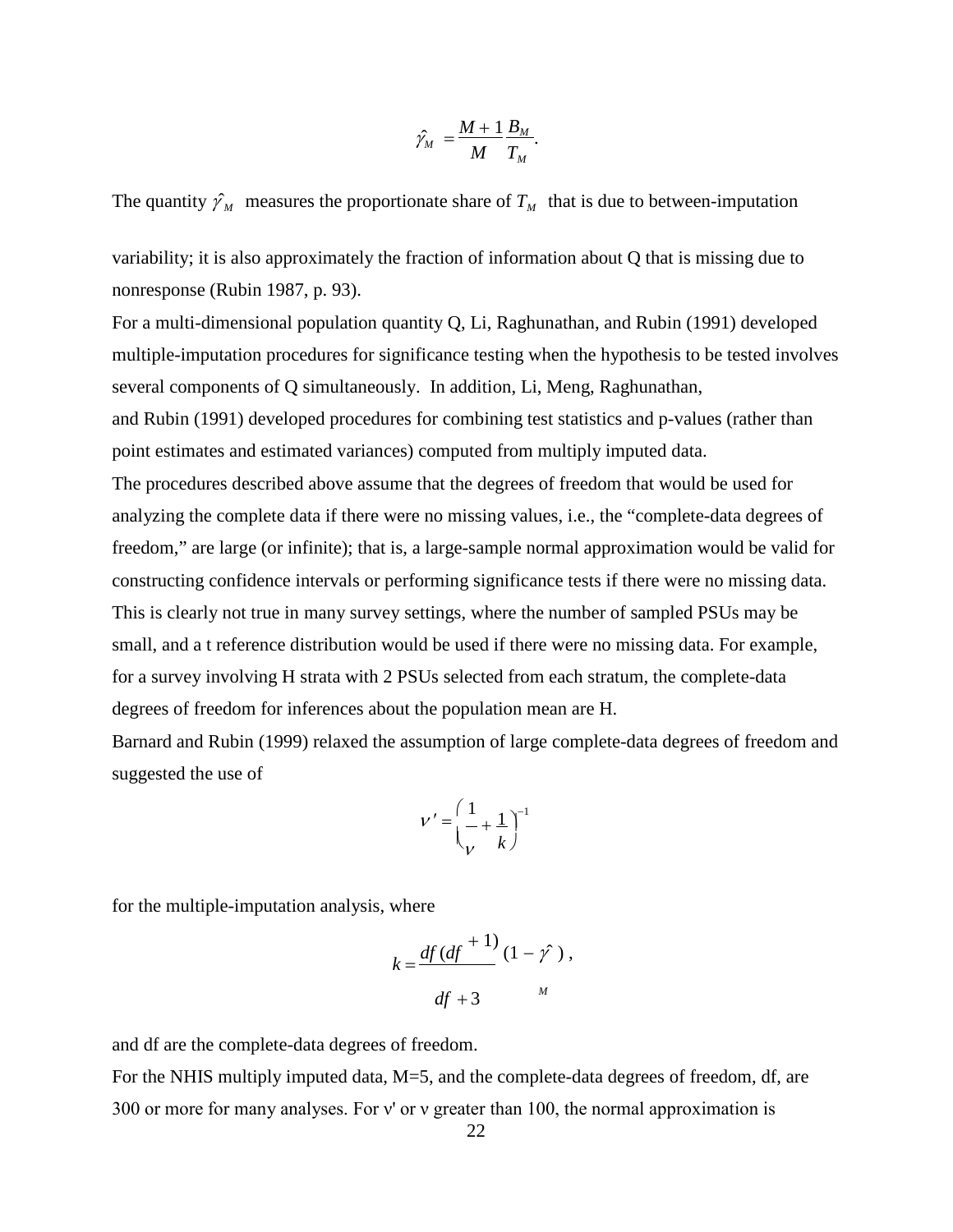generally valid. To assess how different ν' and ν are when they are smaller, [Figure 6](#page-34-0) below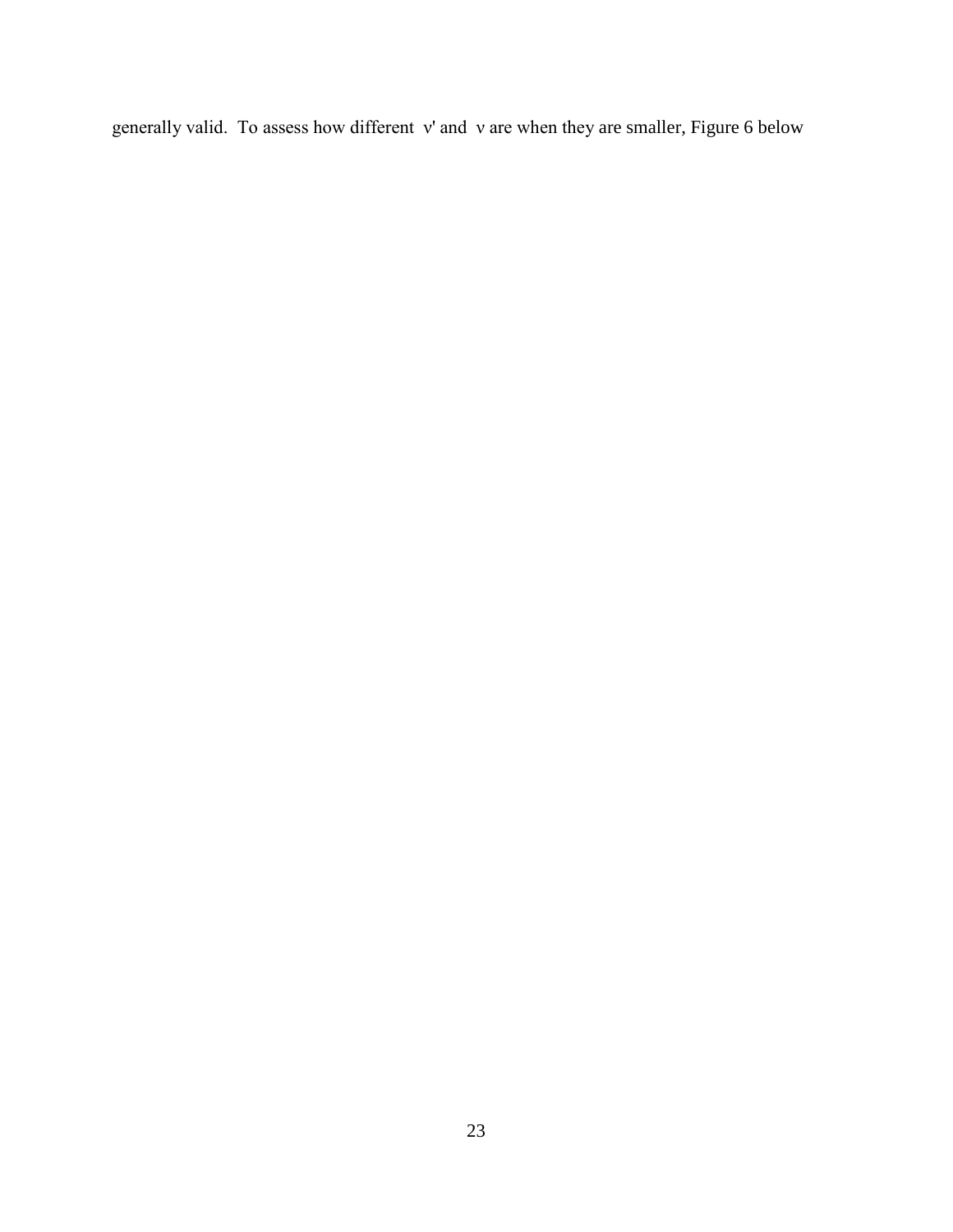provides a plot of v and v' as functions of  $\hat{\gamma}_{M}$  when v'<=100. From the plot, it appears that, for

many analyses of the NHIS data, use of either ν or ν' should give similar results, although use of ν' will be slightly more conservative (smaller degrees of freedom).

### <span id="page-34-0"></span>**Figure 6 Rubin-Schenker (solid curve) and Barnard-Rubin (dashed curve) degrees of**  freedom as a function of the approximate fraction of missing information  $\hat{\gamma_M}$ , when the **complete-data degrees of freedom are equal to 339**

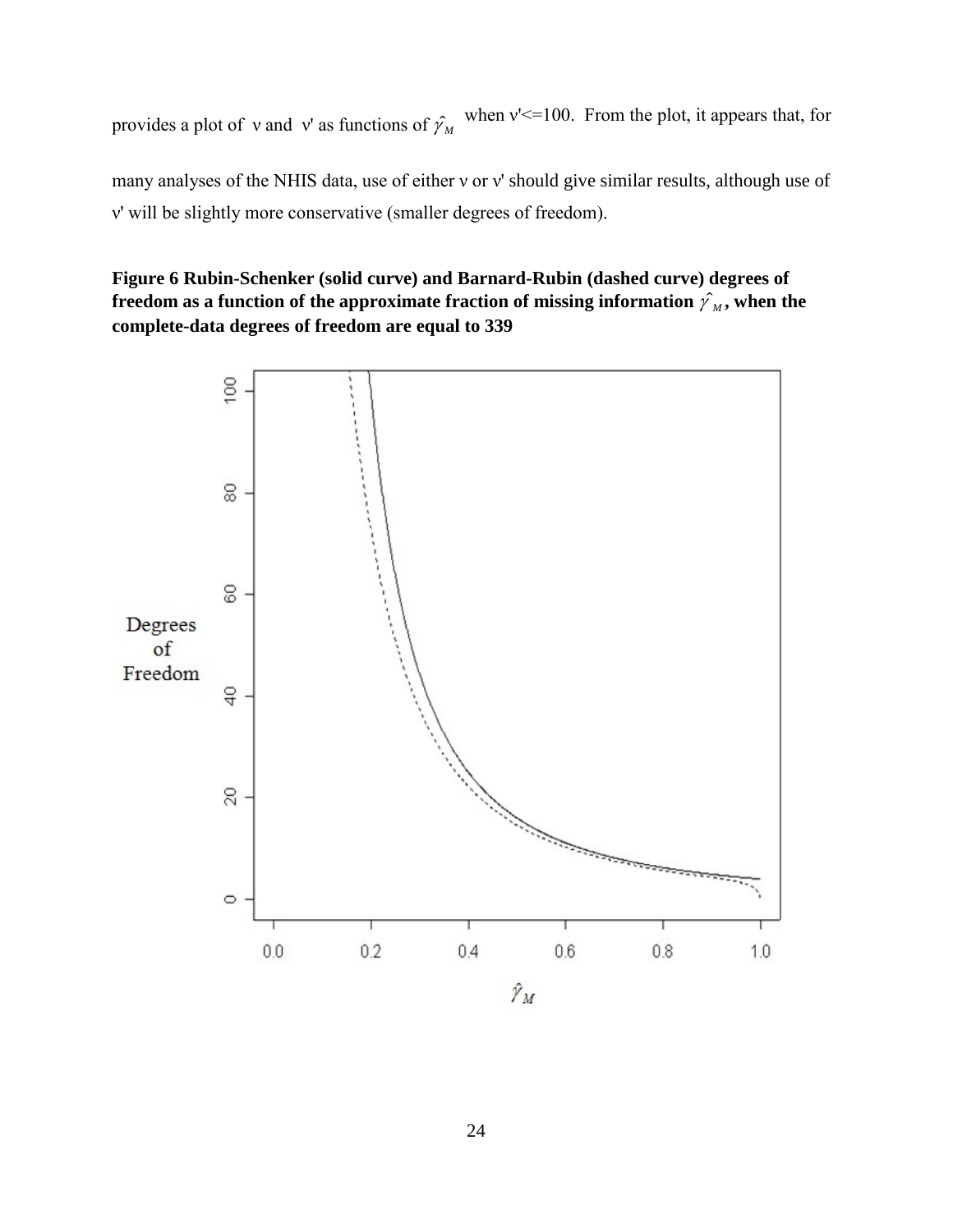## <span id="page-35-0"></span>**Appendix B. Variables Included in the Imputation Process**

TABLE 1 Variables included in imputation of person-level covariates for adults (Step 1).

| Variable Name | Label and Code values                                                           |  |  |
|---------------|---------------------------------------------------------------------------------|--|--|
| SEX           | Sex                                                                             |  |  |
|               | $1 = male$                                                                      |  |  |
|               | $2 =$ female                                                                    |  |  |
| AGEGROUP      | Recoded age group                                                               |  |  |
|               | $0 =$ under 18 years old                                                        |  |  |
|               | $1 = 18 - 24$ years old                                                         |  |  |
|               | $2 = 25 - 44$ years old                                                         |  |  |
|               | $3 = 45 - 64$ years old                                                         |  |  |
|               | $4 = 65+ \text{ years old}$                                                     |  |  |
| ORIGIN        | Ethnic origin                                                                   |  |  |
|               | $1 =$ Hispanic                                                                  |  |  |
|               | $2 = Non-Hispanic$                                                              |  |  |
| RACEREC       | Race recode (year 1997-2005)<br>Race recode (year 2006+)                        |  |  |
|               | $1 = white$<br>$1 = white$                                                      |  |  |
|               | $2 = black$<br>$2 = black$                                                      |  |  |
|               | $3 = other$<br>$3 = Asian$                                                      |  |  |
|               | $4 = other$                                                                     |  |  |
| MARRY         | Marital status recode                                                           |  |  |
|               | 1 = married<br>1 = married with or without spouse in HH, or living w/           |  |  |
|               | partner                                                                         |  |  |
|               | 2 = divorced, widowed, separated                                                |  |  |
|               | 3 = never married                                                               |  |  |
|               | $4 = 14$ or fewer years old                                                     |  |  |
| FM_SIZER      | Family size recode                                                              |  |  |
|               | $1 = 1$ person family                                                           |  |  |
|               | $2 = 2$ person family                                                           |  |  |
|               | $3 = 3$ person family                                                           |  |  |
|               | $4 = 4+ person family$                                                          |  |  |
| URB_RRL       | Urban/Rural                                                                     |  |  |
|               | $1 = Urban$                                                                     |  |  |
|               | $2 = Rural$                                                                     |  |  |
| *MSA          | MSA/non-MSA residence (2007-2018, MSA was created from recoding CBSASTAT        |  |  |
|               | and CBSASIZE. From 2018, it is created from recoding MSASTAT and MSASIZE)       |  |  |
|               | $1 = in MSA$ ; in central city                                                  |  |  |
|               | 2 = in MSA, not in central city<br>$3 = not in MSA$                             |  |  |
| WTFA          | Final person weight                                                             |  |  |
| STRATPSU      | Stratum by PSU combination (year 1997 - 2005)                                   |  |  |
|               | Stratum and PSU combination recoded based on STRAT_I, STRAT_D, PSU_I from the   |  |  |
|               | NHIS inhouse data file. (year 2006-2015)                                        |  |  |
|               | Stratum and PSU combination recoded based on ISTRAT, IPSU from the inhouse NHIS |  |  |
|               | data file, and sample design stratum information from the sample redesign       |  |  |
|               | process (year 2016+)                                                            |  |  |
|               |                                                                                 |  |  |
| PLAADL        | Needs help with $ADL$ (age $>= 3$ )                                             |  |  |
|               | $1 = yes$                                                                       |  |  |
|               | $2 = no$                                                                        |  |  |
| PLAIADL       | Needs help with chores, shopping, etc. (age $>= 5$ )                            |  |  |
|               | $1 = yes$                                                                       |  |  |
|               | $2 = no$                                                                        |  |  |
| PLAWKNOW      | Unable to work due to health problem (age >= 18)                                |  |  |
|               | $1 = yes$                                                                       |  |  |
|               | $2 = no$                                                                        |  |  |
| PLAWKLIM      | Limited kind/amount of work due to health problem (age $>= 18$ )                |  |  |
|               | $1 = yes$                                                                       |  |  |
|               | $2 = no$                                                                        |  |  |
|               | $3 = \text{unable to work}$ (PLAWKNW = 1)                                       |  |  |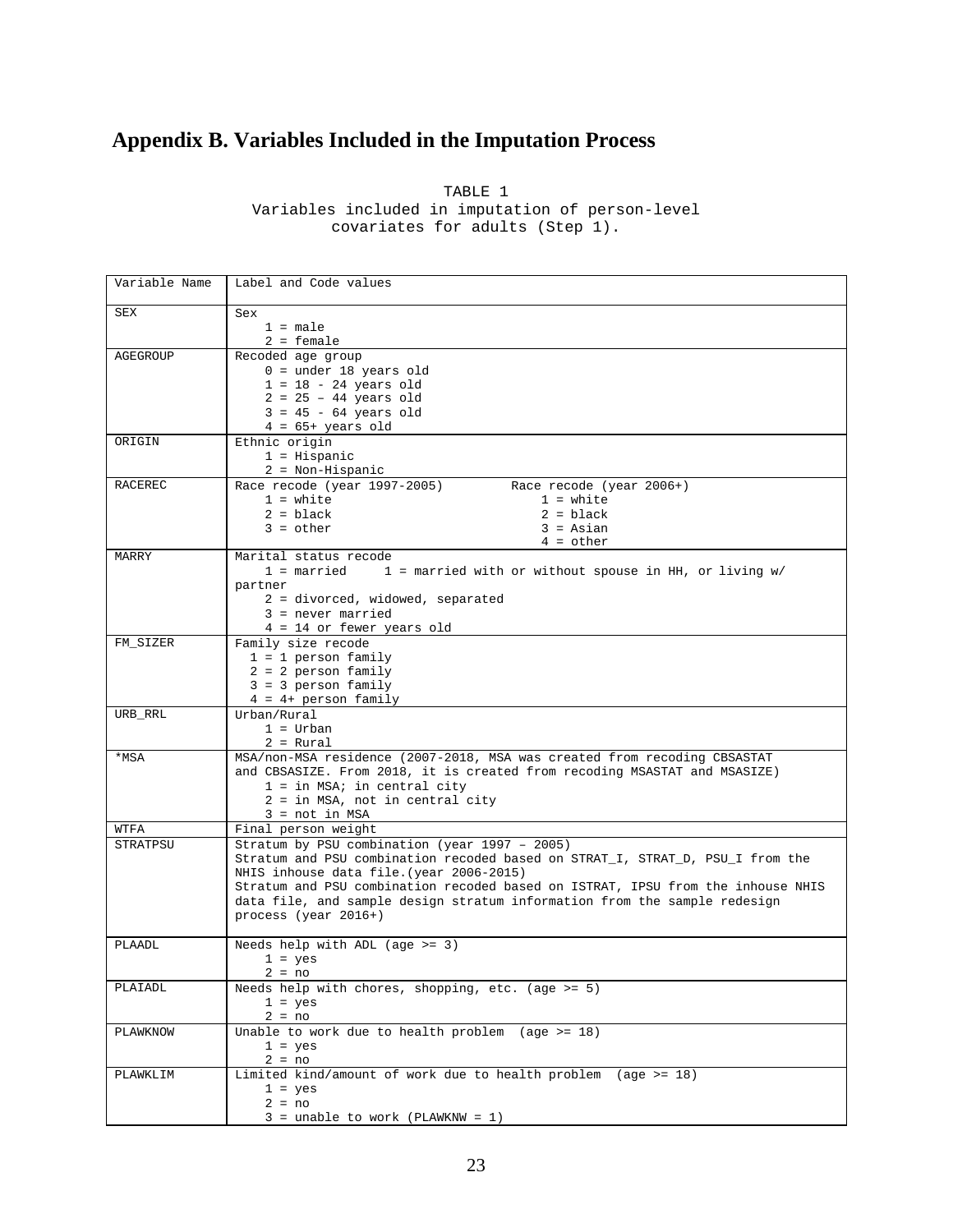| PLAWALK  | Has difficulty walking without equipment                                                                                   |
|----------|----------------------------------------------------------------------------------------------------------------------------|
|          | $1 = yes$                                                                                                                  |
| PLAREMEM | $2 = no$<br>Limited by difficulty remembering                                                                              |
|          | $1 = yes$                                                                                                                  |
|          | $2 = no$                                                                                                                   |
| PLIMANY  | Limited in any other way                                                                                                   |
|          | $1 = yes$<br>$2 = no$                                                                                                      |
|          | 3 = limitation previously mentioned                                                                                        |
| LIM_ACT  | Limited in any way (at least mentioned one limitation)                                                                     |
|          | $1 = at least 1 limitation$                                                                                                |
|          | $2 = no$ limitation                                                                                                        |
| LA_GP01  | $3 = under 18 years old$<br>Vision or hearing problem causes limitation recode (18+ with at least 1                        |
|          | limitation)                                                                                                                |
|          | $1 =$ mentioned                                                                                                            |
|          | $2 = not mentioned$                                                                                                        |
|          | 3 = no limitation or under 18 years old                                                                                    |
| LA_GP02  | Arthritis/rheumatism, back/neck, or muscular-skeletal problem causes limitation<br>recode (18+ with at least 1 limitation) |
|          | $1 =$ mentioned                                                                                                            |
|          | $2 = not mentioned$                                                                                                        |
|          | 3 = no limitation or under 18 years old                                                                                    |
| LA_GP03  | Fracture/bone/joint injury, other injury, or missing limb/finger causes                                                    |
|          | limitation recode (18+ with at least 1 limitation)<br>$1 =$ mentioned                                                      |
|          | $2 = not mentioned$                                                                                                        |
|          | 3 = no limitation or under 18 years old                                                                                    |
| LA_GP04  | Heart, stroke, hypertension, or circulatory problem causes limitation recode                                               |
|          | (18+ with at least 1 limitation)                                                                                           |
|          | $1 =$ mentioned<br>$2 = not mentioned$                                                                                     |
|          | 3 = no limitation or under 18 years old                                                                                    |
| LA_GP05  | Diabetes or endocrine problem causes limitation recode $(18+$ with at least 1                                              |
|          | limitation)                                                                                                                |
|          | $1 =$ mentioned<br>$2 = not mentioned$                                                                                     |
|          | 3 = no limitation or under 18 years old                                                                                    |
| LA_GP06  | Lung/breath problem causes limitation recode (18+ with at least 1 limitation)                                              |
|          | $1 =$ mentioned                                                                                                            |
|          | $2 = not mentioned$<br>3 = no limitation or under 18 years old                                                             |
| LA_GP07  | Senility or nervous system condition causes limitation recode (18+ with at least                                           |
|          | 1 limitation)                                                                                                              |
|          | $1 =$ mentioned                                                                                                            |
|          | $2 = not mentioned$                                                                                                        |
| LA_GP08  | 3 = no limitation or under 18 years old<br>Depression/anxiety/emotion, alcohol, drug, or other mental problem causes       |
|          | limitation recode (18+ with at least 1 limitation)                                                                         |
|          | $1 =$ mentioned                                                                                                            |
|          | $2 = not mentioned$                                                                                                        |
|          | 3 = no limitation or under 18 years old<br>Other problem causes limitation recode (18+ with at least 1 limitation)         |
| LA_GP09  | $1 =$ mentioned                                                                                                            |
|          | $2 = not mentioned$                                                                                                        |
|          | 3 = no limitation or under 18 years old                                                                                    |
| PHSTAT   | Recoded health status                                                                                                      |
|          | $1 = 1$                                                                                                                    |
|          | $2 = very good$<br>$3 = good$                                                                                              |
|          | $4 = fair$                                                                                                                 |
|          | $5 = poor$                                                                                                                 |
| PDMED12M | Delayed medical care due to cost in the past 12 months                                                                     |
|          | $1 = yes$<br>$2 = no$                                                                                                      |
| PNMED12M | Did not get medical care due to cost in the past 12 months                                                                 |
|          | $1 = yes$                                                                                                                  |
|          | $2 = no$                                                                                                                   |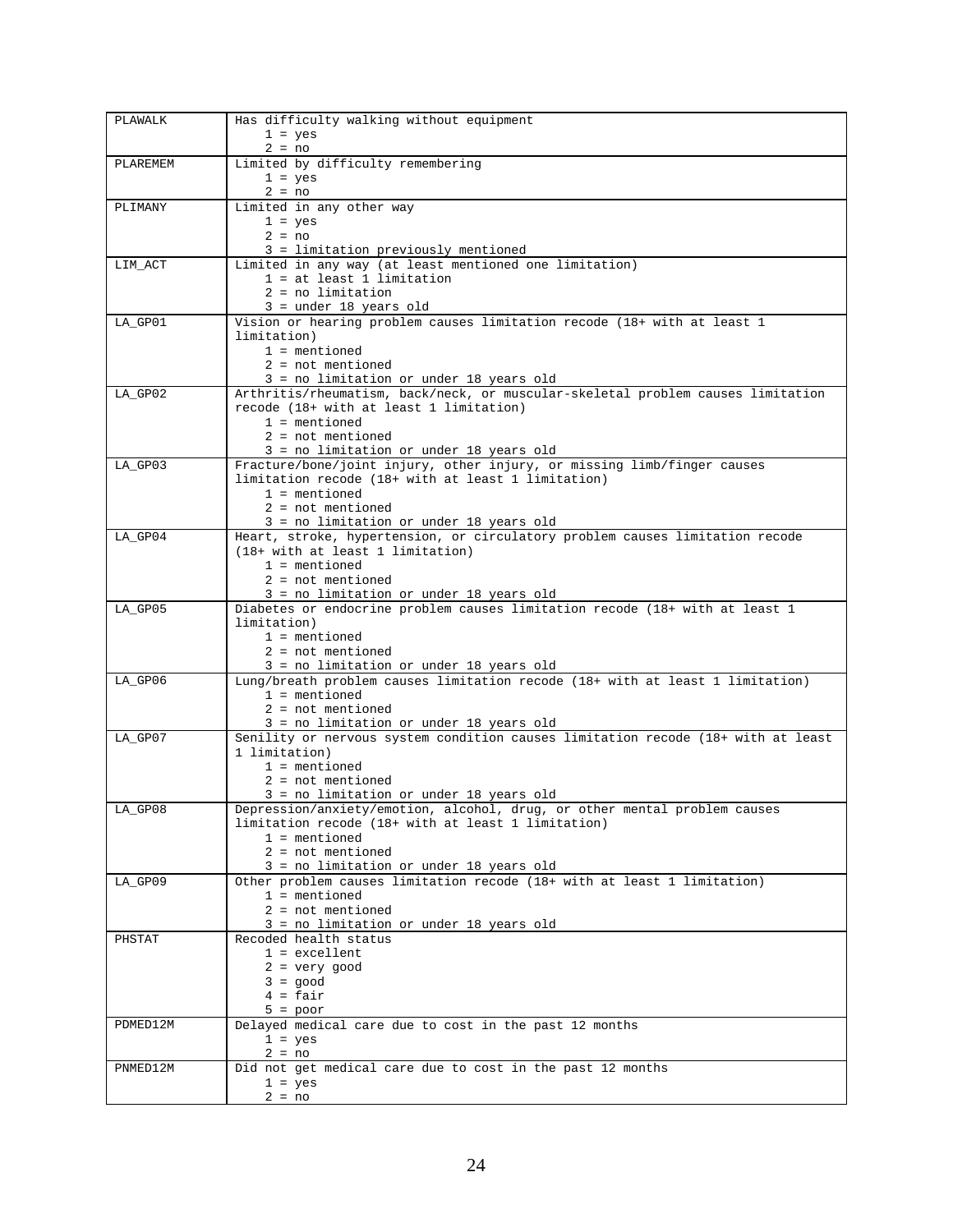| PHOSPYR       | In a hospital overnight in the past 12 months                                                                             |
|---------------|---------------------------------------------------------------------------------------------------------------------------|
|               | $1 = yes$                                                                                                                 |
|               | $2 = no$                                                                                                                  |
| P10DVYR       | Received health care from doctor 10+ times in the past 12 months                                                          |
|               | $1 = yes$                                                                                                                 |
| M_CARE        | $2 = no$                                                                                                                  |
|               | Medicare coverage recode<br>1 = yes (covered, with or without information)                                                |
|               | $2 = no$ (not covered)                                                                                                    |
| M_CAID        | Medicaid coverage recode                                                                                                  |
|               | $1 = yes$                                                                                                                 |
|               | $2 = no$                                                                                                                  |
| MILITRY       | Military coverage recode                                                                                                  |
|               | 1 = yes (military/VA/CHAMPUS/TRICARE/don't know type)                                                                     |
|               | $2 = no$                                                                                                                  |
| PRIVATW       | Private insurance coverage recode; at least 1 plan is paid by employer                                                    |
|               | 1 = at least 1 private plan was obtained through employer<br>2 = all the private plans were not obtained through employer |
| PRIVATS       | Private insurance coverage recode; at least 1 plan is paid by self                                                        |
|               | 1 = at least 1 private plan was obtained through self                                                                     |
|               | 2 = all the private plans were not obtained through self                                                                  |
| <b>USBRTH</b> | Born in US                                                                                                                |
|               | $1 = yes$                                                                                                                 |
|               | $2 = no$                                                                                                                  |
| <b>EDUCR</b>  | Education recode                                                                                                          |
|               | $1 = high school or less$<br>$2 = HS grad or equiv$                                                                       |
|               | $3 =$ some college                                                                                                        |
|               | $4 =$ college graduate                                                                                                    |
|               | $5$ = more than college                                                                                                   |
|               | 6 = professional degree                                                                                                   |
| EMPSTAT       | Last year's employment status recode                                                                                      |
|               | $1 = 18 +$ , worked for pay last year                                                                                     |
|               | 2 = 18+, not worked for pay last year                                                                                     |
| WRKHRS        | $3 = under 18 years old$<br>Hours worked per week                                                                         |
|               | $1 - 95$ = worked 1 to 95+ hours                                                                                          |
| SSUFINL       | Logarithm of mean family income in SSU                                                                                    |
|               | $0 - 13.816 =$ logarithm of mean                                                                                          |
| SSUSTDL       | Logarithm of (standard deviation $+1$ ) of family income in SSU                                                           |
|               | 0 - 13.199 = logarithm of standard deviation                                                                              |
| PSAL          | Person received income from wage/salary                                                                                   |
|               | $1 = yes$<br>$2 = no$                                                                                                     |
|               | $3 = under 18$                                                                                                            |
| PSEINC        | Person received income from self-employment                                                                               |
|               | $1 = yes$                                                                                                                 |
|               | $2 = no$                                                                                                                  |
|               | 3 = under 18                                                                                                              |
| PSSRR         | Person received income from Social Security                                                                               |
|               | $1 = yes$<br>$2 = no$                                                                                                     |
| PPENS         | Person received income from other pension                                                                                 |
|               | $1 = yes$                                                                                                                 |
|               | $2 = no$                                                                                                                  |
| PSSI          | Person received income from Supplement Security Income (SSI)                                                              |
|               | $1 = yes$                                                                                                                 |
|               | $2 = no$                                                                                                                  |
| PSSRRDB       | Person received income from Social Security Disability Insurance (SSDI)                                                   |
|               | $1 = yes$<br>$2 = no$                                                                                                     |
|               | 3 = ineligible due to age (65+), or received social security                                                              |
| PTANF         | Person received income from welfare/AFDC                                                                                  |
|               | $1 = yes$                                                                                                                 |
|               | $2 = no$                                                                                                                  |
| PINTRST       | Person received income from interest                                                                                      |
|               | $1 = yes$                                                                                                                 |
|               | $2 = no$                                                                                                                  |
| PDIVD         | Person received income from dividend<br>$1 = yes$                                                                         |
|               | $2 = no$                                                                                                                  |
|               |                                                                                                                           |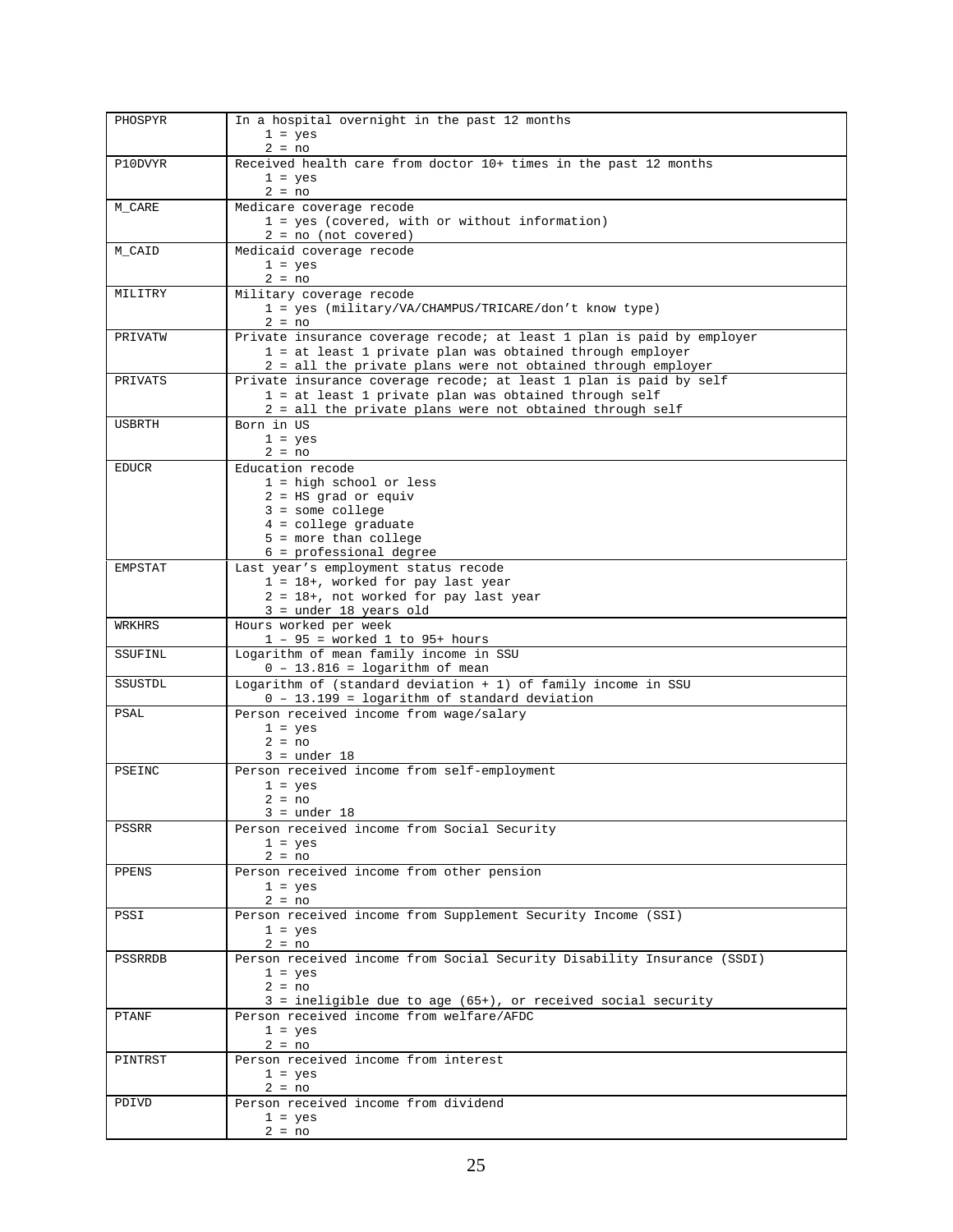| PCHLDSP | Person received child support                                 |
|---------|---------------------------------------------------------------|
|         | $1 = yes$                                                     |
|         | $2 = no$                                                      |
| PINCOT  | Person received income from other sources                     |
|         | $1 = yes$                                                     |
|         | $2 = no$                                                      |
| HOUSER  | House ownership recode                                        |
|         | $1 =$ owned or being bought                                   |
|         | 2 = rented or other arrangement                               |
| PSSID   | Receive SSI due to a disability                               |
|         | $1 = yes$                                                     |
|         | $2 = no$                                                      |
|         | 3 = did not receive SSI                                       |
| PSSAPL  | Person not receiving SSI and has ever applied for SSI         |
|         | $1 = yes$                                                     |
|         | $2 = no$                                                      |
|         | $3 = received SSI$                                            |
| PSSRRD  | Receive SSDI due to a disability                              |
|         | $1 = yes$                                                     |
|         | $2 = no$                                                      |
|         | $3 = AGE > 65$ or did not receive SSDI                        |
| PSDAPL  | Person not receiving SSDI and has ever applied for SSDI       |
|         | $1 = yes$                                                     |
|         | $2 = no$                                                      |
|         | 3 = received SSDI                                             |
| PFSTP   | Person was authorized to receive food stamps (year 1997-2010) |
|         | $1 = yes$                                                     |
|         | $2 = no$                                                      |

\* Variable was recoded using MSASTAT and MSASIZE, so it is comparable to the definition of MSA which is used in the 1997-2005 files.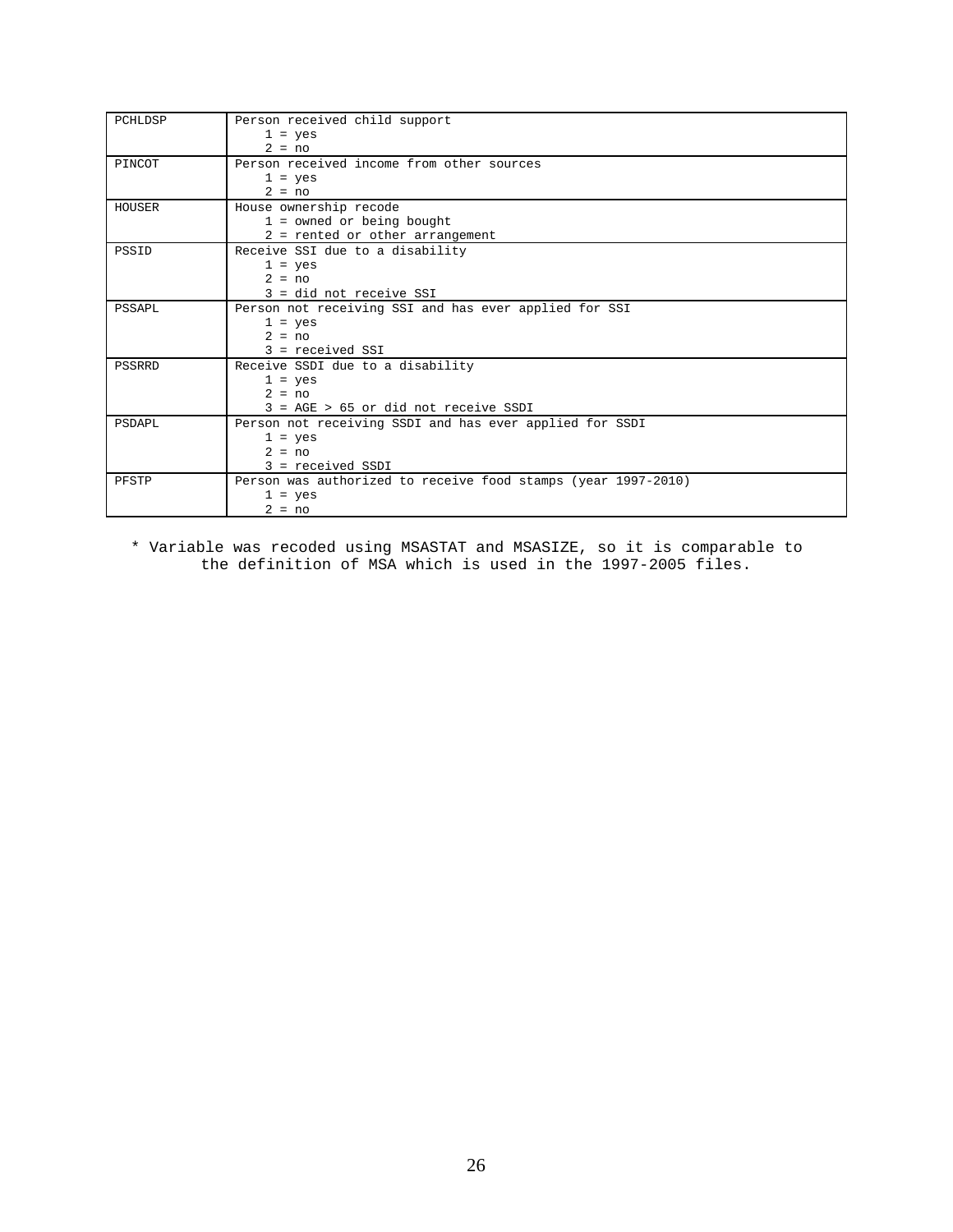|  |                                                                             | TABLE 2 |  |  |  |  |
|--|-----------------------------------------------------------------------------|---------|--|--|--|--|
|  | Variables included in imputation at the family level (Steps $2 \times 3$ ). |         |  |  |  |  |

| Variable Name       | Label and Code values                                                                                                                                                                                                                                                                                             |
|---------------------|-------------------------------------------------------------------------------------------------------------------------------------------------------------------------------------------------------------------------------------------------------------------------------------------------------------------|
| $\texttt{URB\_RRL}$ | Urban/Rural<br>$1 = Urban$                                                                                                                                                                                                                                                                                        |
|                     | $2 = Rural$                                                                                                                                                                                                                                                                                                       |
| *MSA                | MSA/non-MSA residence ((2007-2018, MSA was created from recoding CBSASTAT<br>and CBSASIZE. From 2018, it is created from recoding MSASTAT and MSASIZE)<br>$1 = in MSA$ ; in central city<br>2 = in MSA, not in central city<br>$3 = not in MSA$                                                                   |
| WTFA_FAM            | Final family weight                                                                                                                                                                                                                                                                                               |
| **STRATPSU          | Stratum by PSU combination (year 1997 - 2005)                                                                                                                                                                                                                                                                     |
|                     | Stratum and PSU combination recoded based on STRAT_I, STRAT_D, PSU_I from the<br>NHIS inhouse data file. (year 2006-2015)<br>Stratum and PSU combination recoded based on ISTRAT, IPSU from the inhouse<br>NHIS data file, and sample design stratum information from the sample redesign<br>process (year 2016+) |
| ADULT               | Total number of adults in a family                                                                                                                                                                                                                                                                                |
| CHILD               | Total number of children in a family                                                                                                                                                                                                                                                                              |
| M_TWRKHR            | Total number of work hours of male family members                                                                                                                                                                                                                                                                 |
| F TWRKHR            | Total number of work hours of female family members                                                                                                                                                                                                                                                               |
| M ERNAGE            | Average age of male earners in a family                                                                                                                                                                                                                                                                           |
| F ERNAGE            | Average age of female earners in a family                                                                                                                                                                                                                                                                         |
| FM EARN             | Total number of earners in a family                                                                                                                                                                                                                                                                               |
| P HISP              | Proportion of Hispanics in a family                                                                                                                                                                                                                                                                               |
| P WHITE             | Proportion of whites in a family                                                                                                                                                                                                                                                                                  |
| P BLACK             | Proportion of blacks in a family                                                                                                                                                                                                                                                                                  |
| FM_ADL1             | Family having family members (age >= 3) with PLAADL = $1$                                                                                                                                                                                                                                                         |
|                     | (Needs help with ADL)<br>1 = at least one family member has                                                                                                                                                                                                                                                       |
|                     | 2 = none of the family members has                                                                                                                                                                                                                                                                                |
| FM_IADL1            | Family having family members (age $>= 5$ ) with PLAIADL = 1<br>(Needs help with chores, shopping, etc.)<br>1 = at least one family member has<br>2 = none of the family members has                                                                                                                               |
| FM_WKNW1            | Family having family members (age $> = 18$ ) with PLAWKNOW = 1                                                                                                                                                                                                                                                    |
|                     | (Unable to work due to health problem)<br>1 = at least one family member has<br>2 = none of the family members has                                                                                                                                                                                                |
| FM_WKLM1            | Family having family members (age $>=18$ ) with PLAWKLIM = 1                                                                                                                                                                                                                                                      |
|                     | (Limited kind/amt of work due to health problem)                                                                                                                                                                                                                                                                  |
|                     | 1 = at least one family member has<br>2 = none of the family members has                                                                                                                                                                                                                                          |
| FM_WALK1            | Family having family members with PLAWALK = 1                                                                                                                                                                                                                                                                     |
|                     | (Has difficulty walking without equipment)                                                                                                                                                                                                                                                                        |
|                     | 1 = at least one family member has                                                                                                                                                                                                                                                                                |
|                     | 2 = none of the family members has                                                                                                                                                                                                                                                                                |
| FM_REM1             | Family having family members with PLAREMEM = 1                                                                                                                                                                                                                                                                    |
|                     | (Limited by difficulty remembering)                                                                                                                                                                                                                                                                               |
|                     | 1 = at least one family member has                                                                                                                                                                                                                                                                                |
|                     | 2 = none of the family members has                                                                                                                                                                                                                                                                                |
| FM_MANY1            | Family having family members with PLIMANY = 1                                                                                                                                                                                                                                                                     |
|                     | (Limited in any other way)                                                                                                                                                                                                                                                                                        |
|                     | 1 = at least one family member has<br>2 = none of the family members has                                                                                                                                                                                                                                          |
| FM_GP011            | Family having family members with LA_GP01 = 1                                                                                                                                                                                                                                                                     |
|                     | (Vision or hearing problem causes limitation)                                                                                                                                                                                                                                                                     |
|                     | 1 = at least one family member has                                                                                                                                                                                                                                                                                |
|                     | 2 = none of the family members has                                                                                                                                                                                                                                                                                |
| FM_GP021            | Family having family members with LA_GP02 = 1<br>(Arthritis/rheumatism, back/neck, or muscular-skeletal problem causes<br>limitation)                                                                                                                                                                             |
|                     | 1 = at least one family member has                                                                                                                                                                                                                                                                                |
|                     | 2 = none of the family members has                                                                                                                                                                                                                                                                                |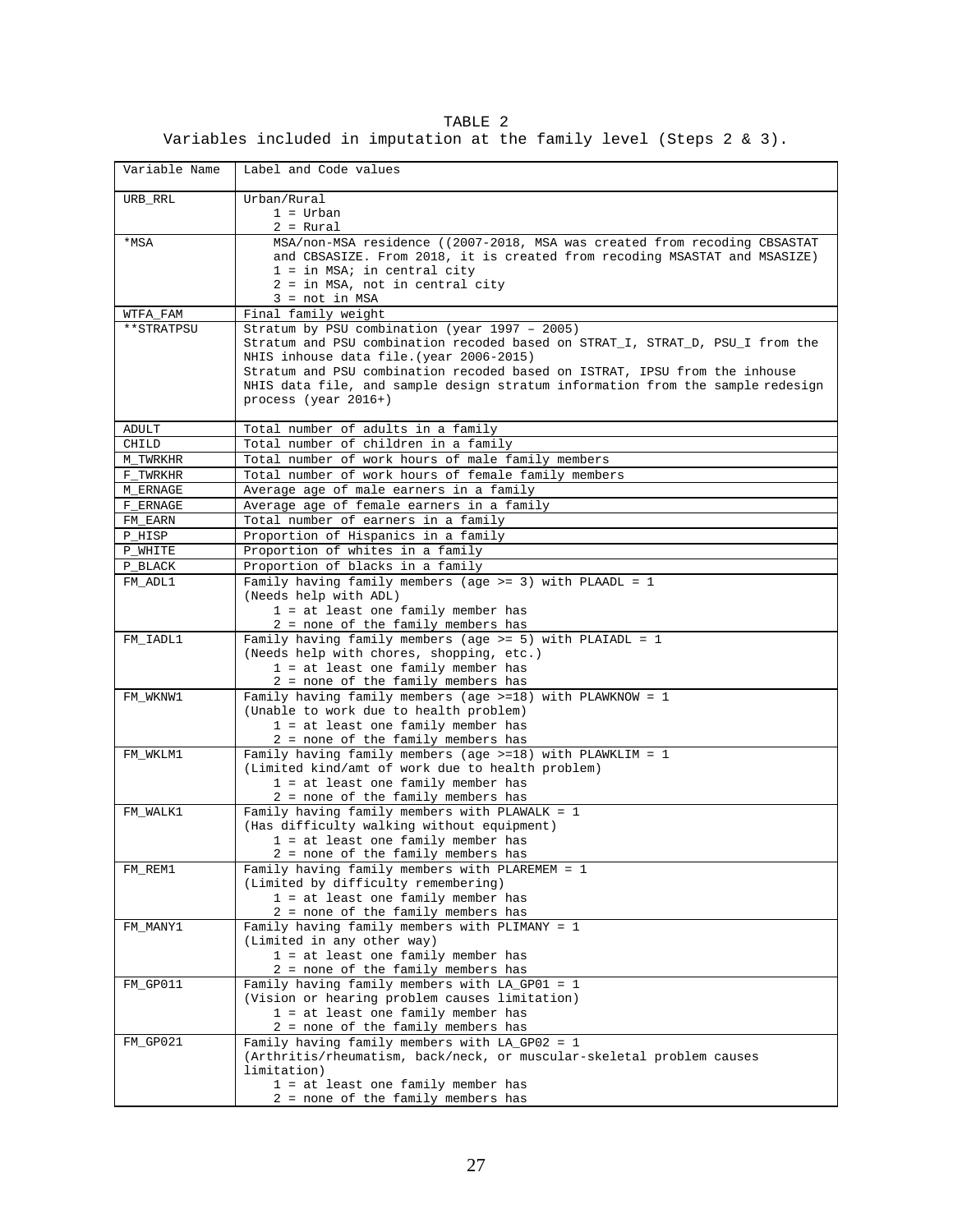| FM_GP031 | Family having family members with LA_GP03 = 1                                         |
|----------|---------------------------------------------------------------------------------------|
|          | (Fracture/bone/joint injury, other injury, or missing limb/finger causes              |
|          | limitation)                                                                           |
|          | 1 = at least one family member has                                                    |
|          | 2 = none of the family members has                                                    |
| FM GP041 | Family having family members with $LA_GPO4 = 1$                                       |
|          | (Heart, stroke, hypertension, or circulatory problem causes limitation)               |
|          | 1 = at least one family member has                                                    |
|          | 2 = none of the family members has                                                    |
| FM_GP051 | Family having family members with LA_GP05 = 1                                         |
|          | (Diabetes or endocrine problem causes limitation)                                     |
|          | 1 = at least one family member has                                                    |
|          | 2 = none of the family members has                                                    |
| FM_GP061 | Family having family members with $LA_GPO6 = 1$                                       |
|          | (Lung/breath problem causes limitation)                                               |
|          | 1 = at least one family member has                                                    |
|          | 2 = none of the family members has                                                    |
| FM_GP071 | Family having family members with LA_GP07 = 1                                         |
|          | (Senility or nervous system condition causes limitation)                              |
|          | 1 = at least one family member has                                                    |
|          | 2 = none of the family members has                                                    |
| FM_GP081 | Family having family members with LA_GP08 = 1                                         |
|          | (Depression/anxiety/emotion, alcohol, drug, or other mental problem causes            |
|          | limitation)                                                                           |
|          | 1 = at least one family member has                                                    |
|          | 2 = none of the family members has                                                    |
| FM_GP091 | Family having family members with LA_GP09 = 1                                         |
|          | (Other problem causes limitation)<br>1 = at least one family member has               |
|          | 2 = none of the family members has                                                    |
| FM_DMED  | Family having family members with PDMED12M = 1                                        |
|          | (Delayed medical care due to cost in the past 12 month)                               |
|          | 1 = at least one family member has                                                    |
|          | 2 = none of the family members has                                                    |
| FM_NMED  | Family having family members with PNMED12M = 1                                        |
|          | (Did not get medical care due to cost in the past 12 month)                           |
|          | 1 = at least one family member has                                                    |
|          | 2 = none of the family members has                                                    |
| FM_HOSP  | Family having family members with PHOSPYR = $1$                                       |
|          | (In a hospital overnight in the past 12 months)<br>1 = at least one family member has |
|          | 2 = none of the family members has                                                    |
| FM DVYR  | Family having family members with P10DVYR = $1$                                       |
|          | (Received health care from doctor 10+ times in the past 12 months)                    |
|          | 1 = at least one family member has                                                    |
|          | 2 = none of the family members has                                                    |
| FM_MCARE | Family having family members with $M_{\text{CARE}} = 1$                               |
|          | (Recoded Medicare coverage)                                                           |
|          | 1 = at least one family member has                                                    |
|          | 2 = none of the family members has                                                    |
| FM_MCAID | Family having family members with M CAID = 1                                          |
|          | (Recoded Medicaid coverage)                                                           |
|          | 1 = at least one family member has<br>2 = none of the family members has              |
| FM_MILIT | Family having family members with MILITRY = 1                                         |
|          | (Military coverage recode)                                                            |
|          | 1 = at least one family member has                                                    |
|          | 2 = none of the family members has                                                    |
| FM_PRIVW | Family having family members with PRIVATW = 1                                         |
|          | (Private insurance coverage; at least 1 plan is paid by employer)                     |
|          | 1 = at least one family member has                                                    |
|          | 2 = none of the family members has                                                    |
| FM_PRIVS | Family having family members with PRIVATS = 1                                         |
|          | (Private insurance coverage; at least 1 plan is paid by self)                         |
|          | 1 = at least one family member has                                                    |
|          | 2 = none of the family members has                                                    |
| FM_USBRN | Family having family members with USBRTH = 1<br>(Born in US)                          |
|          | 1 = at least one family member has                                                    |
|          | 2 = none of the family members has                                                    |
|          |                                                                                       |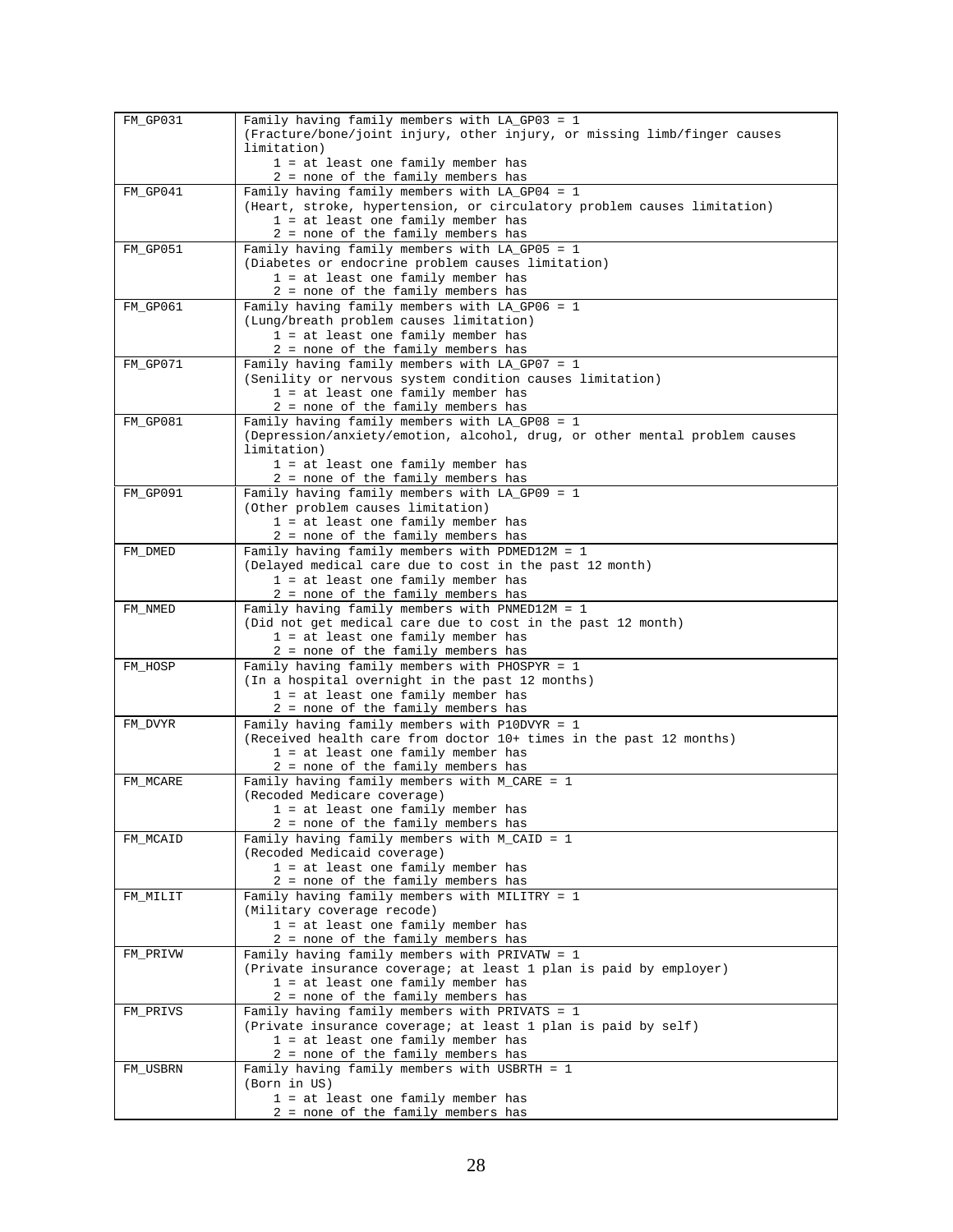| FM HLTH1 | Family having family members with PHSTAT = 1 or 2                         |
|----------|---------------------------------------------------------------------------|
|          | (Excellent or very good health)                                           |
|          |                                                                           |
|          | 1 = at least one family member has                                        |
|          | 2 = none of the family members has                                        |
| FM_HLTH2 | Family having family members with PHSTAT = 3                              |
|          | (Good health)                                                             |
|          | 1 = at least one family member has                                        |
|          | 2 = none of the family members has                                        |
| FM_HLTH3 | Family having family members with PHSTAT = 4 or 5                         |
|          | (Fair or poor health)                                                     |
|          | 1 = at least one family member has                                        |
|          |                                                                           |
|          | 2 = none of the family members has                                        |
| FM_HIEDU | Highest education attainment of family members                            |
|          | $1 = high school or less (1-12, 96)$                                      |
|          | $2 = HS grad or equiv (13,14)$                                            |
|          | $3 = Some college (15-17)$                                                |
|          | $4 =$ College graduate (18)                                               |
|          | 5 = more than college or prof. degrees (19-21)                            |
|          | 6 = all family members are under 18                                       |
| FM_SSRR  | Family having family members with PSSRR = 1                               |
|          | (Person received income from Social Security)                             |
|          | 1 = at least one family member has                                        |
|          | 2 = none of the family members has                                        |
| FM_PENS  | Family having family members with PPENS = 1                               |
|          | (Person received income from other pension)                               |
|          | 1 = at least one family member has                                        |
|          | 2 = none of the family members has                                        |
| FM_SSI   | Family having family members with PSSI = 1                                |
|          |                                                                           |
|          | (Person received income from Supplement Security Income (SSI))            |
|          | 1 = at least one family member has                                        |
|          | 2 = none of the family members has                                        |
| FM_SSDI  | Family having family members with PSSRRDB = 1                             |
|          | (Person received income from Social Security Disability Insurance (SSDI)) |
|          | 1 = at least one family member has                                        |
|          | 2 = none of the family members has                                        |
| FM_AFDC  | Family having family members with PAFDC = 1                               |
|          | (Person received income from welfare/AFDC)                                |
|          | 1 = at least one family member has                                        |
|          | 2 = none of the family members has                                        |
| FM_INST  | Family having family members with PINTRST = $1$                           |
|          | (Person received income from interest)                                    |
|          | 1 = at least one family member has                                        |
|          | 2 = none of the family members has                                        |
| FM_DIVD  | Family having family members with PDIVD = 1                               |
|          | (Person received income from dividend)                                    |
|          | 1 = at least one family member has                                        |
|          | 2 = none of the family members has                                        |
| FM_CHSP  | Family having family members with PCHLDSP = 1                             |
|          | (Person received child support)                                           |
|          | 1 = at least one family member has                                        |
|          | 2 = none of the family members has                                        |
| FM_INCO  | Family having family members with PINCOT = 1                              |
|          |                                                                           |
|          | (Person received income from other sources)                               |
|          | 1 = at least one family member has                                        |
|          | 2 = none of the family members has                                        |
| FM_HOUS  | Family having family members with HOUSER = 1                              |
|          | (Recoded house ownership)                                                 |
|          | 1 = at least one family member has                                        |
|          | 2 = none of the family members has                                        |
| FM_RSSI  | Family having family members with PSSID = 1                               |
|          | (Receive SSI due to a disability)                                         |
|          | 1 = at least one family member has                                        |
|          | 2 = none of the family members has                                        |
| FM_ASSI  | Family having family members with PSSAPL = 1                              |
|          | (Person not receiving SSI and has ever applied for SSI)                   |
|          | 1 = at least one family member has                                        |
|          | 2 = none of the family members has                                        |
| FM_RSSD  | Family having family members with PSSRRD = 1                              |
|          | (Receive SSDI due to a disability)                                        |
|          | 1 = at least one family member has                                        |
|          | 2 = none of the family members has                                        |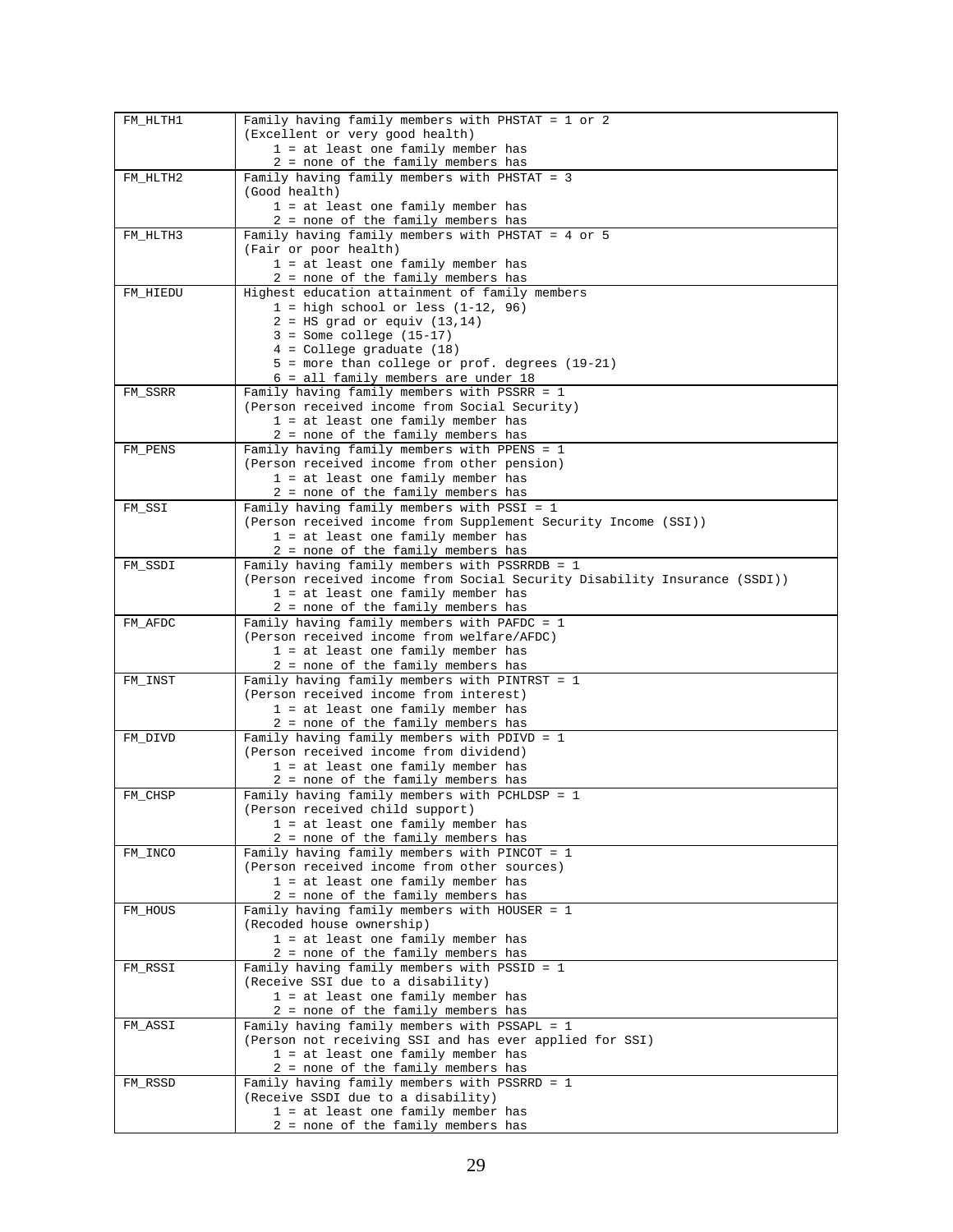| FM ASSD  | Family having family members with $PSDAPL = 1$                                |
|----------|-------------------------------------------------------------------------------|
|          | (Person not receiving SSDI and has ever applied for SSDI)                     |
|          | $1 = at$ least one family member has                                          |
|          | 2 = none of the family members has                                            |
| FM FSTP  | Family having family members with PFSTP = $1$ (year 1997-2010)                |
|          | Family having family members with FSNAP = $1$ (year 2011+)                    |
|          | (Person was authorized to receive food stamps)                                |
|          | $1 = at$ least one family member has                                          |
|          | 2 = none of the family members has                                            |
| PHONSRV  | Phone service                                                                 |
|          | $1 = yes$ (has phone service)                                                 |
|          | 2 = no (no phone service or working phone)                                    |
| INTV_LNG | Interview language                                                            |
|          | $1$ = English only                                                            |
|          | 2 = Not English only                                                          |
| FM INCB  | Cube root of total male and female earnings                                   |
|          |                                                                               |
| FAMINR   | Cube root of total family income                                              |
| SSUFINWL | Logarithm of mean family income in SSU (recalculated after imputation step 1) |
|          |                                                                               |
| SSUSDNWL | Logarithm of standard deviation of family income in SSU (recalculated after   |
|          | imputation step 1)                                                            |
|          |                                                                               |
| P_F_EARN | Proportion of female earners to the total family earners                      |
|          |                                                                               |

\* Variable was recoded using MSASTAT and MSASIZE, so it is comparable to the definition of MSA which is used in the 1997-2005 files.

\*\* Variable definition changed starting with the 2006 NHIS.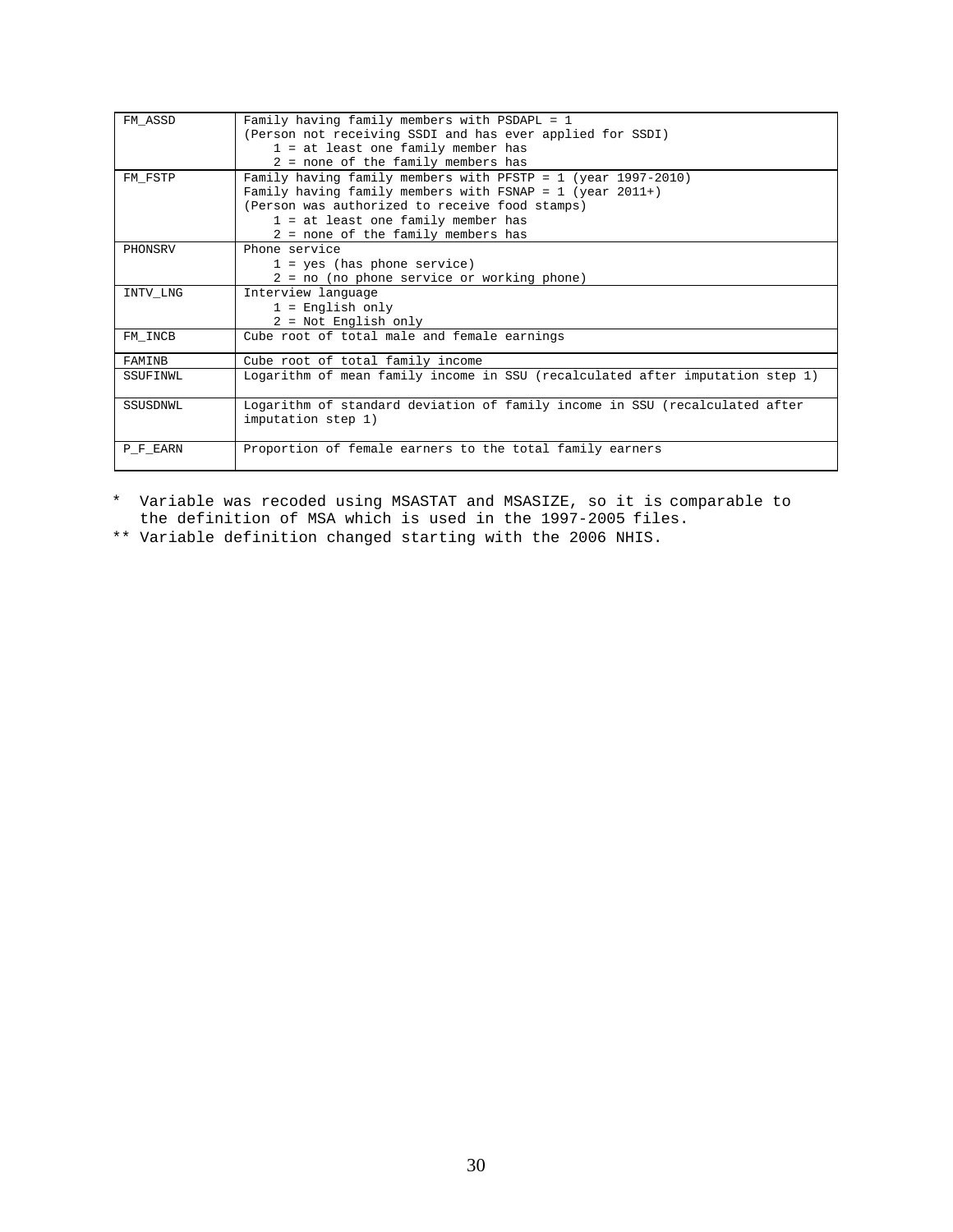|                                | TABLE 3 |  |                                                  |
|--------------------------------|---------|--|--------------------------------------------------|
|                                |         |  | Variables included in imputation of person-level |
| earnings proportions (Step 4). |         |  |                                                  |

| Variable Name | Label and Code values                                                                             |
|---------------|---------------------------------------------------------------------------------------------------|
| SEX           | Sex                                                                                               |
|               | $1 = male$                                                                                        |
|               | $2 =$ female                                                                                      |
| AGEGROUP      | Recoded age group                                                                                 |
|               | $0 =$ under 18 years old                                                                          |
|               | $1 = 18 - 24$ years old                                                                           |
|               | $2 = 25 - 44$ years old<br>$3 = 45 - 64$ years old                                                |
|               | $4 = 65+ \text{ years old}$                                                                       |
| ORIGIN        | Ethnic origin                                                                                     |
|               | $1 = Hispanic$                                                                                    |
|               | $2 = Non-Hispanic$                                                                                |
| **RACEREC     | Race recode (year 1997-2005)<br>Race recode (year 2006+)                                          |
|               | $1 = white$<br>$1 = white$                                                                        |
|               | $2 = black$<br>$2 = black$                                                                        |
|               | $3 = other$<br>$3 = Asian$                                                                        |
| MARRY         | $4 = other$<br>Marital status recode                                                              |
|               | 1 = married<br>$1$ = married with or without spouse in HH, or living w/                           |
|               | partner                                                                                           |
|               | 2 = divorced, widowed, separated                                                                  |
|               | $3 = never married$                                                                               |
|               | 4 = 14 or fewer years old                                                                         |
| FM_SIZER      | Family size recode                                                                                |
|               | $1 = 1$ person family                                                                             |
|               | $2 = 2$ person family<br>$3 = 3$ person family                                                    |
|               | $4 = 4 + person family$                                                                           |
| URB_RRL       | Urban/Rural                                                                                       |
|               | $1 = Urban$                                                                                       |
|               | $2 = Rural$                                                                                       |
| *MSA          | MSA/non-MSA residence ((2007-2018, MSA was created from recoding CBSASTAT and                     |
|               | CBSASIZE. From 2018, it is created from recoding MSASTAT and MSASIZE)                             |
|               | $1 = in MSA$ ; in central city<br>2 = in MSA, not in central city                                 |
|               | $3 = not in MSA$                                                                                  |
| WTFA          | Final person weight                                                                               |
| *STRATPSU     | Stratum by PSU combination (year 1997 - 2005)                                                     |
|               | Stratum and PSU combination recoded based on STRAT_I, STRAT_D, PSU_I from the                     |
|               | NHIS inhouse data file. (year 2006-2015)                                                          |
|               | Stratum and PSU combination recoded based on ISTRAT, IPSU from the inhouse NHIS                   |
|               | data file, and sample design stratum information from the sample redesign<br>process (year 2016+) |
|               |                                                                                                   |
| PLAADL        | Needs help with ADL (age $>= 3$ )                                                                 |
|               | $1 = yes$                                                                                         |
|               | $2 = no$                                                                                          |
| PLAIADL       | Needs help with chores, shopping, etc. (age $>= 5$ )                                              |
|               | $1 = yes$<br>$2 = no$                                                                             |
| PLAWKNOW      | Unable to work due to health problem (age $>= 18$ )                                               |
|               | $1 = yes$                                                                                         |
|               | $2 = no$                                                                                          |
| PLAWKLIM      | Limited kind/amt of work due to health problem (age $>= 18$ )                                     |
|               | $1 = yes$                                                                                         |
|               | $2 = no$                                                                                          |
| PLAWALK       | $3 = \text{unable to work}$ (PLAWKNW = 1)<br>Has difficulty walking without equipment             |
|               | $1 = yes$                                                                                         |
|               | $2 = no$                                                                                          |
| PLAREMEM      | Limited by difficulty remembering                                                                 |
|               | $1 = yes$                                                                                         |
|               | $2 = no$                                                                                          |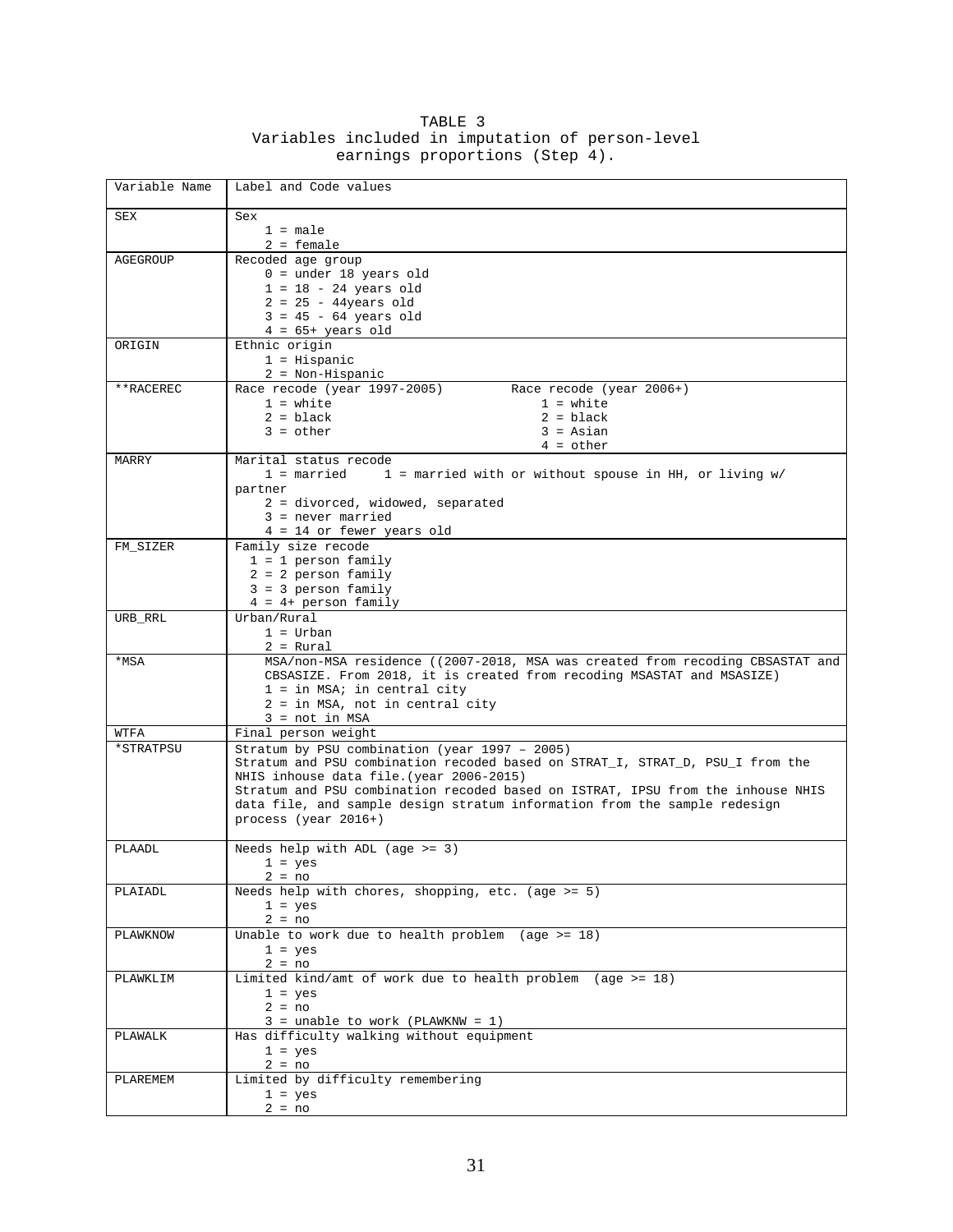| PLIMANY  | Limited in any other way                                                                                                    |
|----------|-----------------------------------------------------------------------------------------------------------------------------|
|          | $1 = yes$                                                                                                                   |
|          | $2 = no$                                                                                                                    |
|          | 3 = limitation previously mentioned                                                                                         |
| LIM_ACT  | Limited in any way (at least mentioned one limitation)<br>$1 = at least 1 limitation$                                       |
|          | $2 = no$ limitation                                                                                                         |
|          | $3 = under 18 years old$                                                                                                    |
|          | $. = don't know/refused/not ascertained$                                                                                    |
| LA_GP01  | Vision or hearing problem causes limitation (18+ with at least 1 limitation)                                                |
|          | $1 =$ mentioned                                                                                                             |
|          | $2 = not mentioned$<br>3 = no limitation or under 18 years old                                                              |
| LA_GP02  | Arthritis/rheumatism, back/neck, or muscular-skeletal problem causes limitation                                             |
|          | (18+ with at least 1 limitation)                                                                                            |
|          | $1 = \text{mentioned}$                                                                                                      |
|          | $2 = not mentioned$                                                                                                         |
|          | 3 = no limitation or under 18 years old                                                                                     |
| LA_GP03  | Fracture/bone/joint injury, other injury, or missing limb/finger causes                                                     |
|          | limitation (18+ with at least 1 limitation)<br>$1 =$ mentioned                                                              |
|          | $2 = not mentioned$                                                                                                         |
|          | 3 = no limitation or under 18 years old                                                                                     |
| LA_GP04  | Heart, stroke, hypertension, or circulatory problem causes limitation (18+ with                                             |
|          | at least 1 limitation)                                                                                                      |
|          | $1 =$ mentioned                                                                                                             |
|          | $2 = not mentioned$                                                                                                         |
| LA_GP05  | 3 = no limitation or under 18 years old<br>Diabetes or endocrine problem causes limitation (18+ with at least 1 limitation) |
|          | $1 =$ mentioned                                                                                                             |
|          | $2 = not mentioned$                                                                                                         |
|          | 3 = no limitation or under 18 years old                                                                                     |
| LA_GP06  | Lung/breath problem causes limitation (18+ with at least 1 limitation)                                                      |
|          | $1 =$ mentioned                                                                                                             |
|          | $2 = not mentioned$<br>3 = no limitation or under 18 years old                                                              |
| LA_GP07  | Senility or nervous system condition causes limitation (18+ with at least 1                                                 |
|          | limitation)                                                                                                                 |
|          | $1 =$ mentioned                                                                                                             |
|          | $2 = not mentioned$                                                                                                         |
|          | 3 = no limitation or under 18 years old                                                                                     |
| LA_GP08  | Depression/anxiety/emotion, alcohol, drug, or other mental problem causes<br>limitation (18+ with at least 1 limitation)    |
|          | $1 =$ mentioned                                                                                                             |
|          | $2 = not mentioned$                                                                                                         |
|          | 3 = no limitation or under 18 years old                                                                                     |
| LA_GP09  |                                                                                                                             |
|          | Other problem causes limitation (18+ with at least 1 limitation)                                                            |
|          | $1 =$ mentioned                                                                                                             |
|          | $2 = \text{not mentioned}$                                                                                                  |
|          | 3 = no limitation or under 18 years old                                                                                     |
| PHSTAT   | Recoded health status                                                                                                       |
|          | $1 = $ excellent                                                                                                            |
|          | $2 = very good$<br>$3 = good$                                                                                               |
|          | $4 = fair$                                                                                                                  |
|          | $5 = poor$                                                                                                                  |
| PDMED12M | Delayed medical care due to cost in the past 12 months                                                                      |
|          | $1 = yes$                                                                                                                   |
| PNMED12M | $2 = no$                                                                                                                    |
|          | Did not get medical care due to cost in the past 12 months<br>$1 = yes$                                                     |
|          | $2 = no$                                                                                                                    |
| PHOSPYR  | In a hospital overnight in the past 12 months                                                                               |
|          | $1 = yes$                                                                                                                   |
|          | $2 = no$                                                                                                                    |
| P10DVYR  | Received health care from doctor 10+ times in the past 12 months                                                            |
|          | $1 = yes$<br>$2 = no$                                                                                                       |
| M_CARE   | Medicare coverage recode                                                                                                    |
|          | 1 = yes (covered, with or without information)                                                                              |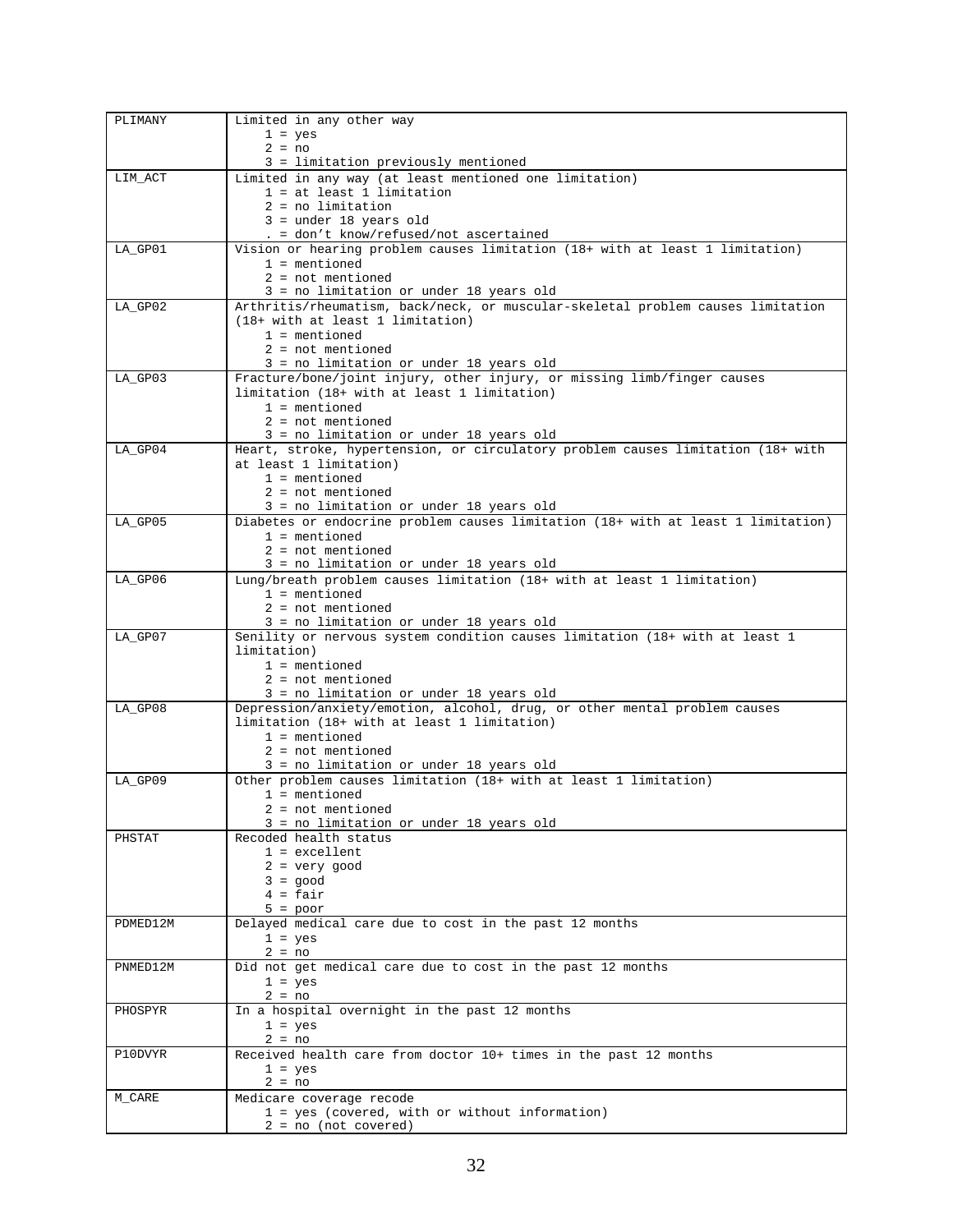| M_CAID       | Medicaid coverage recode                                                                                |
|--------------|---------------------------------------------------------------------------------------------------------|
|              | $1 = yes$                                                                                               |
|              | $2 = no$                                                                                                |
| MILITRY      | Military coverage recode                                                                                |
|              | 1 = yes (military/VA/CHAMPUS/TRICARE/don't know type)                                                   |
|              | $2 = no$                                                                                                |
| PRIVATW      | Private insurance coverage recode; at least 1 plan is paid by employer                                  |
|              | 1 = at least 1 private plan was obtained through employer                                               |
|              | 2 = all the private plans were not obtained through employer                                            |
| PRIVATS      | Private insurance coverage recode; at least 1 plan is paid by self                                      |
|              | 1 = at least 1 private plan was obtained through self                                                   |
|              | 2 = all the private plans were not obtained through self                                                |
| USBRTH       | Born in US                                                                                              |
|              | $1 = yes$                                                                                               |
|              | $2 = no$                                                                                                |
| <b>EDUCR</b> | Education recode                                                                                        |
|              | $1 = high school or less$                                                                               |
|              | $2 = HS$ grad or equiv                                                                                  |
|              | $3 =$ some college                                                                                      |
|              | $4 =$ college graduate                                                                                  |
|              | $5$ = more than college                                                                                 |
|              | $6$ = professional degree                                                                               |
| EMPSTAT      | Last year's employment status recode                                                                    |
|              | $1 = 18 +$ , worked for pay last year                                                                   |
|              | 2 = 18+, not worked for pay last year                                                                   |
|              | $3 = under 18 years old$                                                                                |
| WRKHRS       | Hours worked per week                                                                                   |
|              | $1 - 95$ = worked 1 to 95+ hours                                                                        |
| SSUFINWL     | Logarithm of mean family income in SSU                                                                  |
|              | $0 - 13.816 =$ logarithm of mean (re-calculated after imputation)                                       |
| SSUSDNWL     | Logarithm of (standard deviation $+1$ ) of family income in SSU                                         |
|              | $0 - 13.406 =$ logarithm of standard deviation                                                          |
|              | (re-calculated after imputation)                                                                        |
| PSAL         | Person received income from wage/salary                                                                 |
|              | $1 = yes$<br>$2 = no$                                                                                   |
|              | $3 = under 18$                                                                                          |
| PSEINC       | Person received income from self-employment                                                             |
|              | $1 = yes$                                                                                               |
|              | $2 = no$                                                                                                |
|              | $3 = under 18$                                                                                          |
| PSSRR        | Person received income from Social Security                                                             |
|              | $1 = yes$                                                                                               |
|              | $2 = no$                                                                                                |
| PPENS        | Person received income from other pension                                                               |
|              | $1 = yes$                                                                                               |
|              | $2 = no$                                                                                                |
| PSSI         | Person received income from Supplement Security Income (SSI)                                            |
|              | $1 = yes$                                                                                               |
|              | $2 = no$                                                                                                |
| PSSRRDB      | Person received income from Social Security Disability Insurance (SSDI)                                 |
|              | $1 = yes$                                                                                               |
|              | $2 = no$                                                                                                |
|              | 3 = ineligible due to age (65+) or received social security<br>Person received income from welfare/AFDC |
| <b>PTANF</b> |                                                                                                         |
|              | $1 = yes$                                                                                               |
| PINTRST      | $2 = no$<br>Person received income from interest                                                        |
|              | $1 = yes$                                                                                               |
|              | $2 = no$                                                                                                |
| PDIVD        | Person received income from dividend                                                                    |
|              | $1 = yes$                                                                                               |
|              | $2 = no$                                                                                                |
| PCHLDSP      | Person received child support                                                                           |
|              | $1 = yes$                                                                                               |
|              | $2 = no$                                                                                                |
| PINCOT       | Person received income from other sources                                                               |
|              | $1 = yes$                                                                                               |
|              | $2 = no$                                                                                                |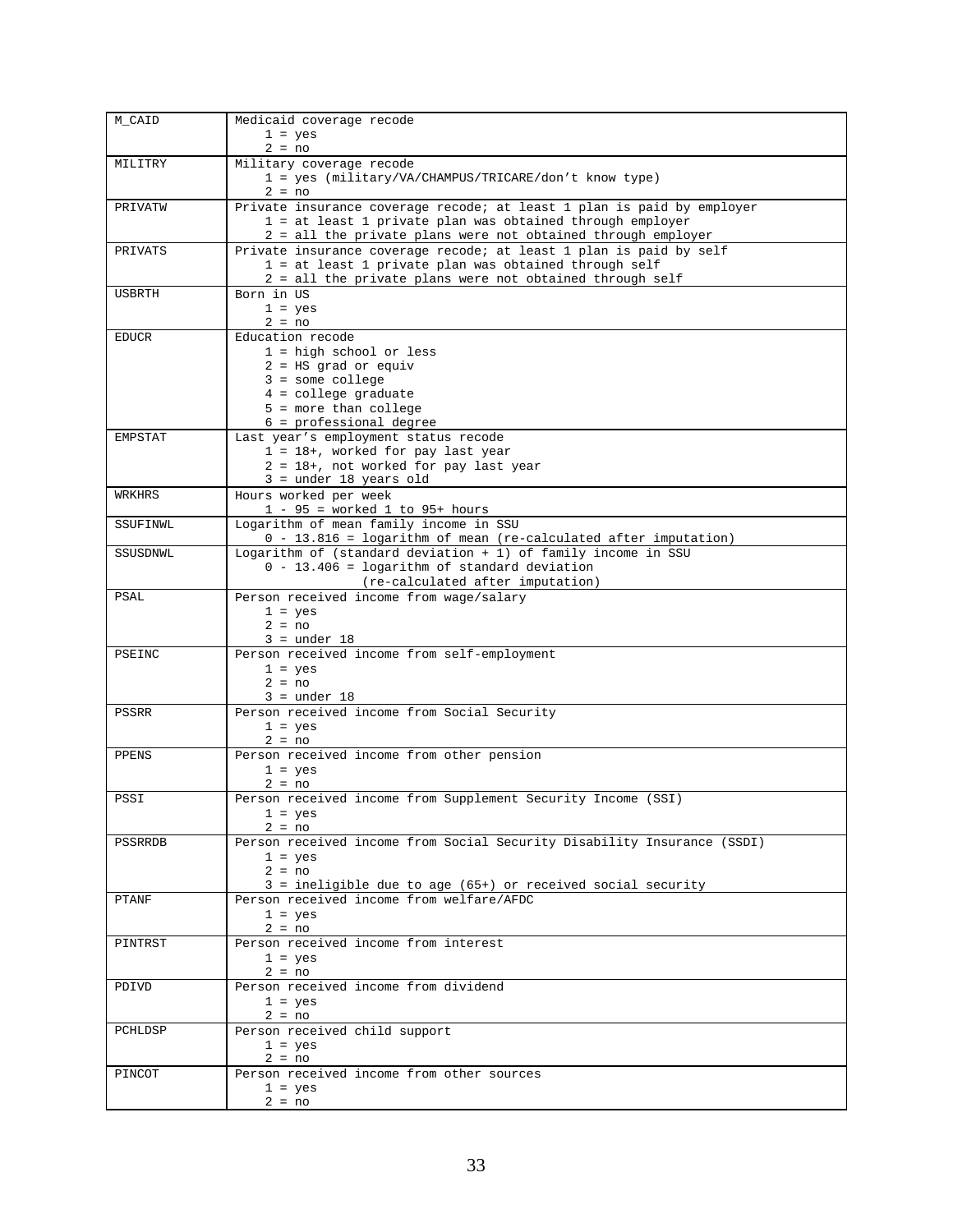| HOUSER   | House ownership recode                                                        |
|----------|-------------------------------------------------------------------------------|
|          | $1 =$ owned or being bought                                                   |
|          | 2 = rented or other arrangement                                               |
| PSSID    | Receive SSI due to a disability                                               |
|          | $1 = yes$                                                                     |
|          | $2 = no$                                                                      |
|          | 3 = do not receive SSI                                                        |
| PSSAPL   | Person not receiving SSI and has ever applied for SSI                         |
|          | $1 = yes$                                                                     |
|          | $2 = no$                                                                      |
|          | $3 =$ receive SSI                                                             |
| PSSRRD   | Receive SSDI due to a disability                                              |
|          | $1 = yes$                                                                     |
|          | $2 = no$                                                                      |
|          | $3 = AGE > 65$ or do not receive SSDI                                         |
| PSDAPL   | Person not receiving SSDI and has ever applied for SSDI                       |
|          | $1 = yes$                                                                     |
|          | $2 = no$                                                                      |
|          | $3 = receive SSDI$                                                            |
| PFSTP    | Person was authorized to receive food stamps                                  |
|          | $1 = yes$                                                                     |
|          | $2 = no$                                                                      |
| M_ERNAGE | Average age of male earners in a family<br>$0 - 95 = age of male carriers$    |
| F ERNAGE | Average age of female earners in a family                                     |
|          | $0 - 95 = aqe of female earnings$                                             |
| PHONSRV  | Phone service in the household                                                |
|          | $1 = yes$ (has phone service)                                                 |
|          | 2 = no (no phone service or working phone)                                    |
| INTV_LN  | Interview language                                                            |
|          | $1$ = English only                                                            |
|          | 2 = Not English only                                                          |
| FM_EARN  | Total number of earners in the family                                         |
|          | $0 - 9$ = number of earners                                                   |
| P_F_EARN | Proportion of female earners to the total family earners                      |
|          | $0 - 1$ = proportion of female earners                                        |
| ADULT    | Total number of adults in a family                                            |
| CHILD    | Total number of children in a family                                          |
| FAMINB   | Cube root of total family income                                              |
|          | $0 - 101.283$ = cube root of family income                                    |
| FM INCB  | Cube root of total family earnings                                            |
|          | $0 - 101.283 = cube root of family earnings$                                  |
| LOG_PFM  | Logit transformation of proportion of individual earnings to the total family |
|          | earnings                                                                      |
|          | $-12.78 - 12.33 =$ logit transformation of proportion of individual earnings  |

\* Variable was recoded using MSASTAT and MSASIZE, so it is comparable to the definition of MSA which is used in the 1997-2005 files

\*\* Variable definition changed starting with the 2006 NHIS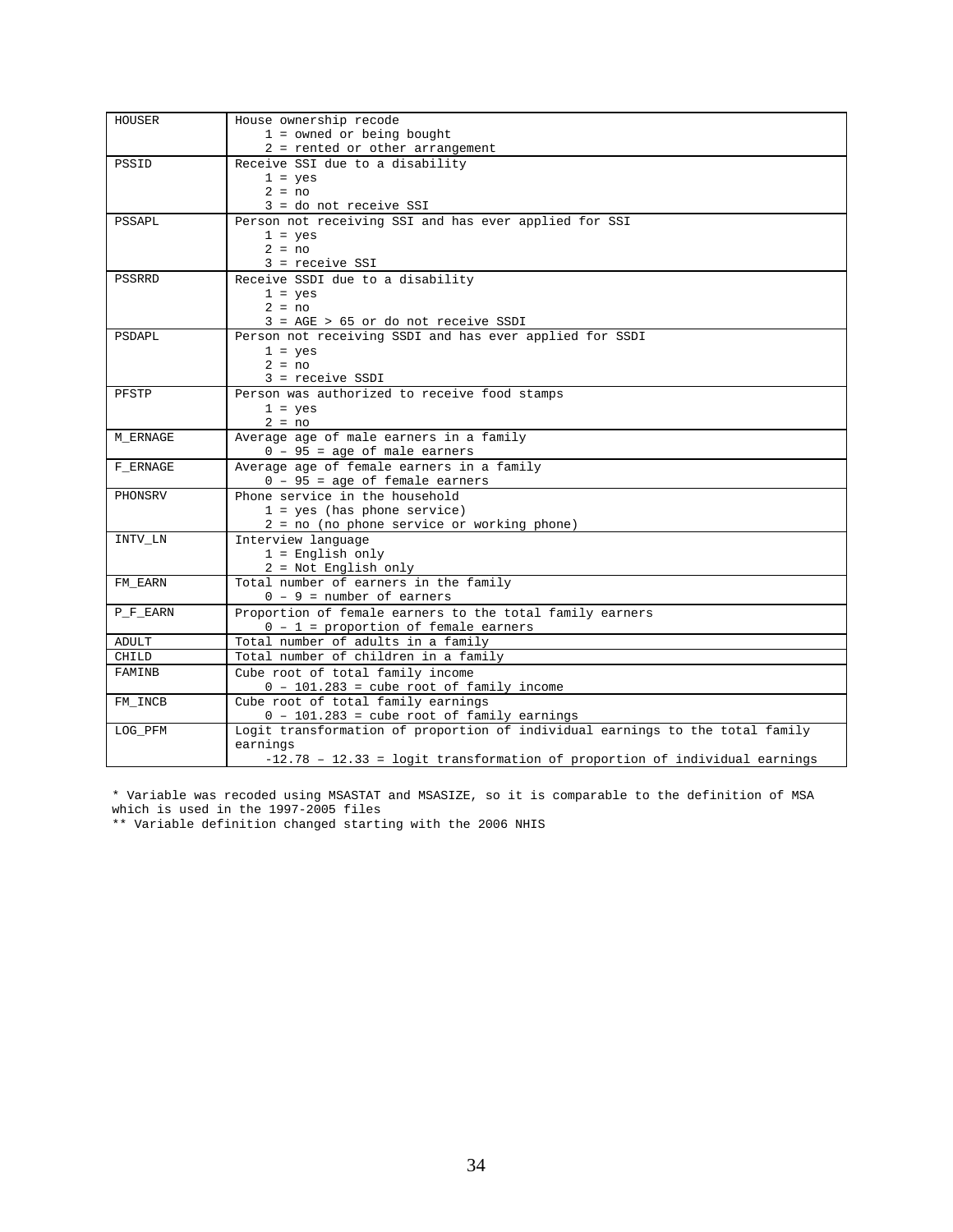## **Appendix C. SAS Code for the Examples in Section 4**

C.1 Code for Creating Completed Data Sets

title 'SAS code for creating completed data sets'; libname nhis 'd:\stat\sas\sas files\nhis2000'; proc format; value povertyi  $1 = ' (1) < 100\%'$  $2 = ' (2) 100 - 199\%'$  $3 = \binom{12}{3}$  200-399%  $4 = \binom{1}{4} \cdot 400\% + \binom{1}{4}$ ; value agegr6r  $1 = ' (1) < 18'$  $2 = ' (2) 18 - 24'$  $3 = '$  (3) 25-34'  $4 = ' (4) 35 - 44'$  $5 = '(5)$  45-54'  $6 = ' (6) 55-64'$  $7 = '7'$  65+' ; value hprace  $1 = ' (1)$  Hispanic' 2 = '(2) Black' 3 = '(3) Other' 4 = '(4) White' ; value notcov  $1 = ' (1)$  Uninsured'  $2 = ' (2)$  Insured' ; value hstat 1 = '(1) Excellent to good' 2 = '(2) Fair/poor' ; value usborn  $1 = '(1)$  Not born in US' 2 = '(2) Born in US' ; value sex  $1 = ' (1)$  Male'  $2 = ' (2)$  Female' ; value msar  $1 = ' (1)$  MSA'  $2 = \hat{2}$  Not MSA' ; value regionr  $1 = '(1)$  Northeast' 2 = '(2) South' 3 = '(3) West'  $4 = '(4)$  Midwest' ; run;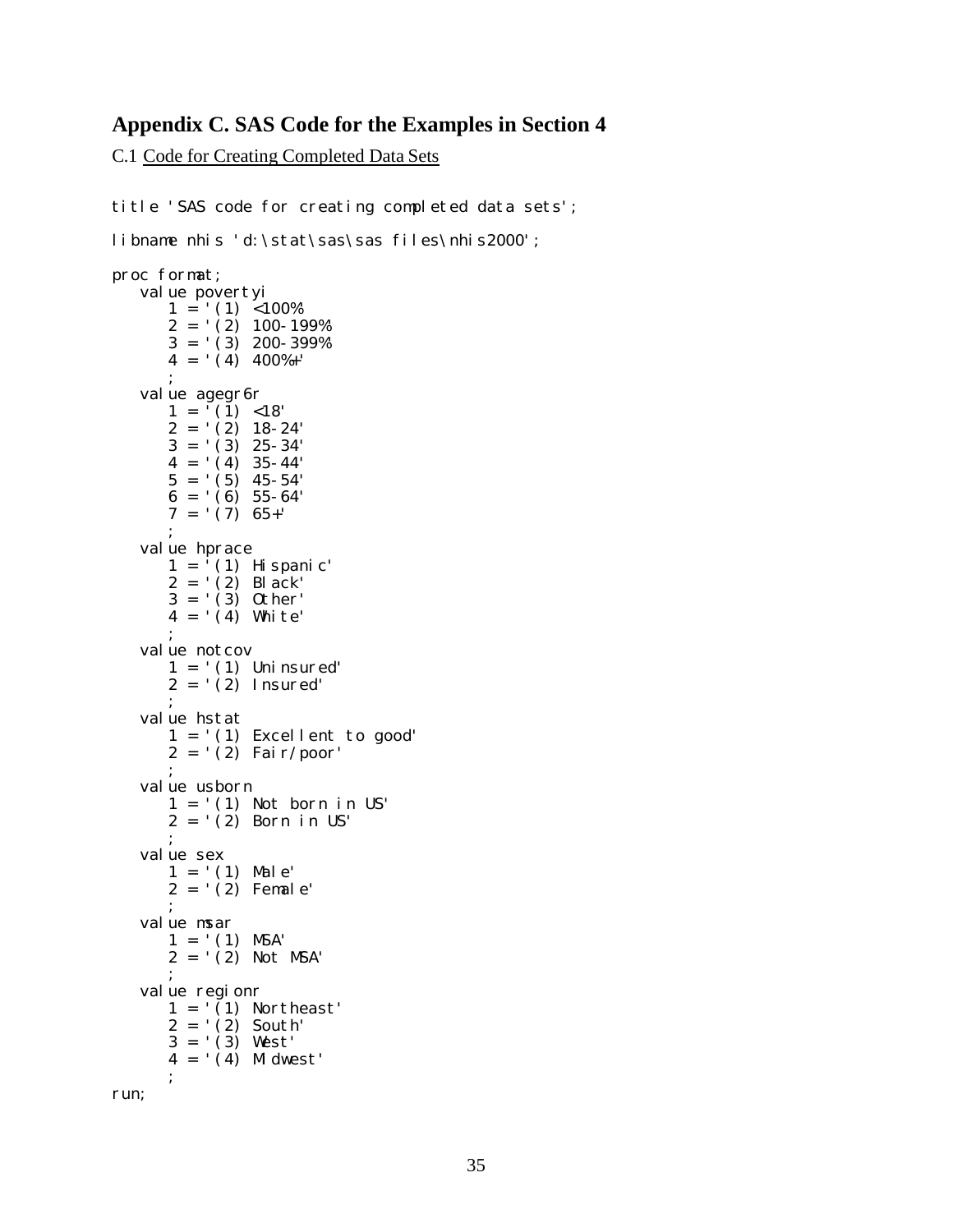/\* EXTRACT VARIABLES FROM PERSON LEVEL FILE \*/ data temp1 (keep = hhx fmx px age\_p sex origin\_i racrec\_i notcov msasizep phstat usbrth\_p stratum psu wtfa region); set nhis.personsx; run; proc sort; by hhx fmx px; run;  $\gamma^*$  MACRO TO REPEAT THE RECODES FOR ALL THE IMPUTED DATA SETS  $\gamma$ %macro subset; %do impno=1 %to 5;  $\frac{1}{4}$  EXTRACT RELEVANT INCOME VARIABLES FROM EACH IMPUTED FILE  $\frac{*}{2}$ data temp2; set nhis.incmimp&impno (drop=rectype srvy\_yr); run; proc sort; by hhx fmx px; run; /\* MERGE THE TWO TEMPORARY FILES, CREATE RECODES AND STORE THEM AS PERMANENT SAS DATA SETS \*/ data nhis. anal & impno; merge temp1 temp2;

by hhx fmx px;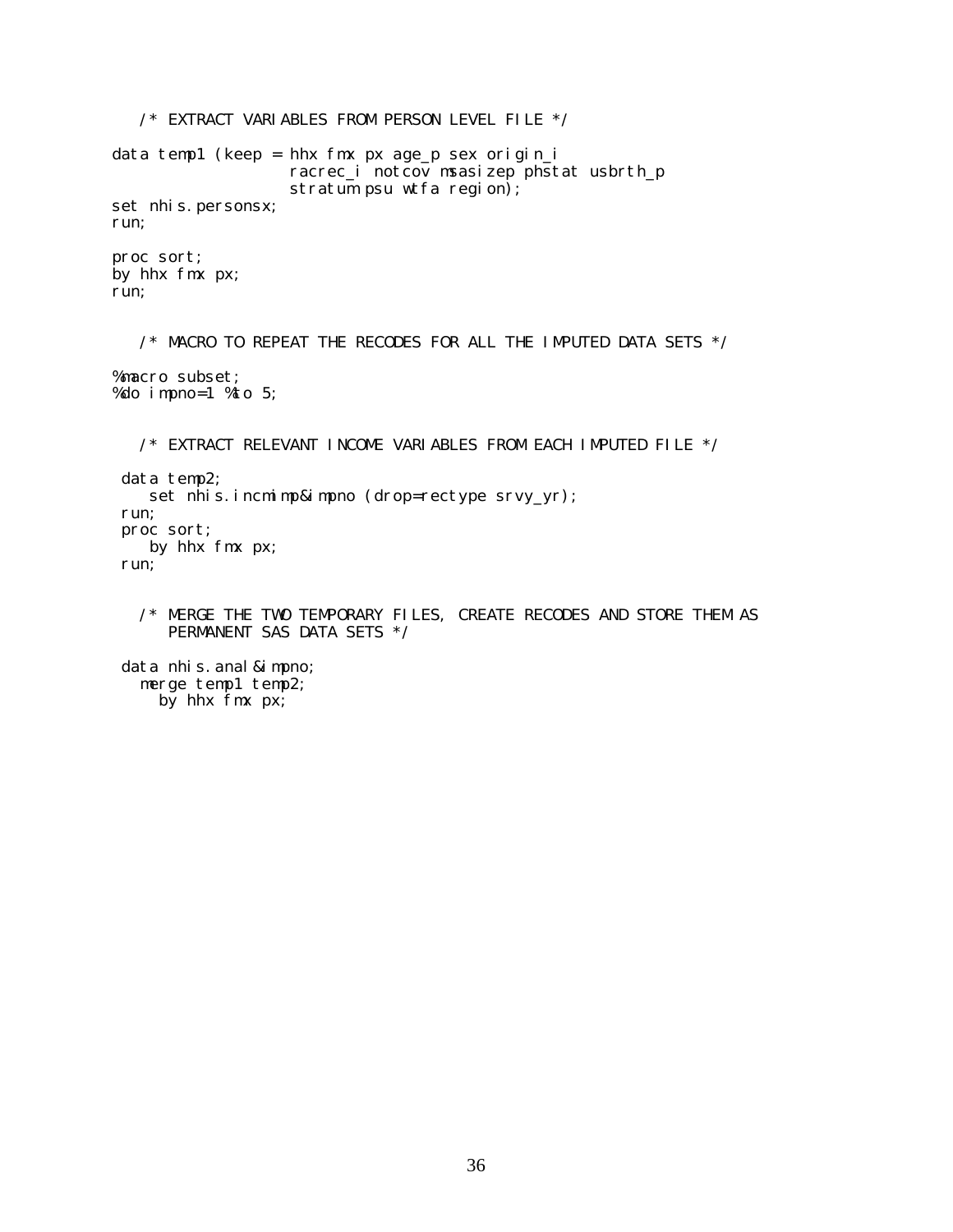```
*** recode age group ***;<br>if ( age_p <
                   age_p < 18) then agegr6r = 1;
   else if (18 \leq age_p \leq 24) then agegr6r = 2;
   else if (25 <= age_p <= 34) then agegr6r = 3; 
   else if (35 \leq age_p \leq 44) then agegr6r = 4;else if (45 \leq age_p \leq 54) then agegr6r = 5;
   else if (55 \leq \text{age\_p} \leq 64) then \text{age\_g} \cdot \text{r} = 6;<br>else \text{age\_g} \cdot \text{r} = 7:
                                       agegr6r = 7;*** recode race/ethnicity groups ***;
        if (origin_i = 1) then hprace = 1;
   else if rac{1}{2} (racrec_i = 2) then hprace = 2;
   else if (racrec_i = 3) then hprace = 3; 
   else hprace = 4; 
*** recode health insurance ****; 
        if notcov in (7, 8, 9) then notcov = .;
*** recode health status ***; 
        if phstat in (1, 2, 3) then hstat = 1;
   else if phstat in (4, 5) then hstat = 2;
   else hstat = .;
   *** create 0-1 health status variable for predicting fair-poor health 
       using SUDAAN logistic regression procedure ***; 
       hstat_sud=hstat-1; 
   *** create 1-0 health status variable for predicting fair-poor health 
       using IVEware logistic regression procedure ***; 
       hstat_ive=2-hstat; 
*** recode born in the US ***; 
        if usbrth_p=1 then usborn = 2; 
   else if usbrth_p=2 then usborn = 1;<br>else usborn = .:
                            usborn = .;
*** recode MSA ***; 
   if msasizep=7 then msar = 2;
   else msar = 1; 
*** recode region ***; 
        if region=1 then regionr = 1; 
   else if region=3 then regionr = 2;
   else if region=4 then regionr = 3;
   else regionr = 4;
```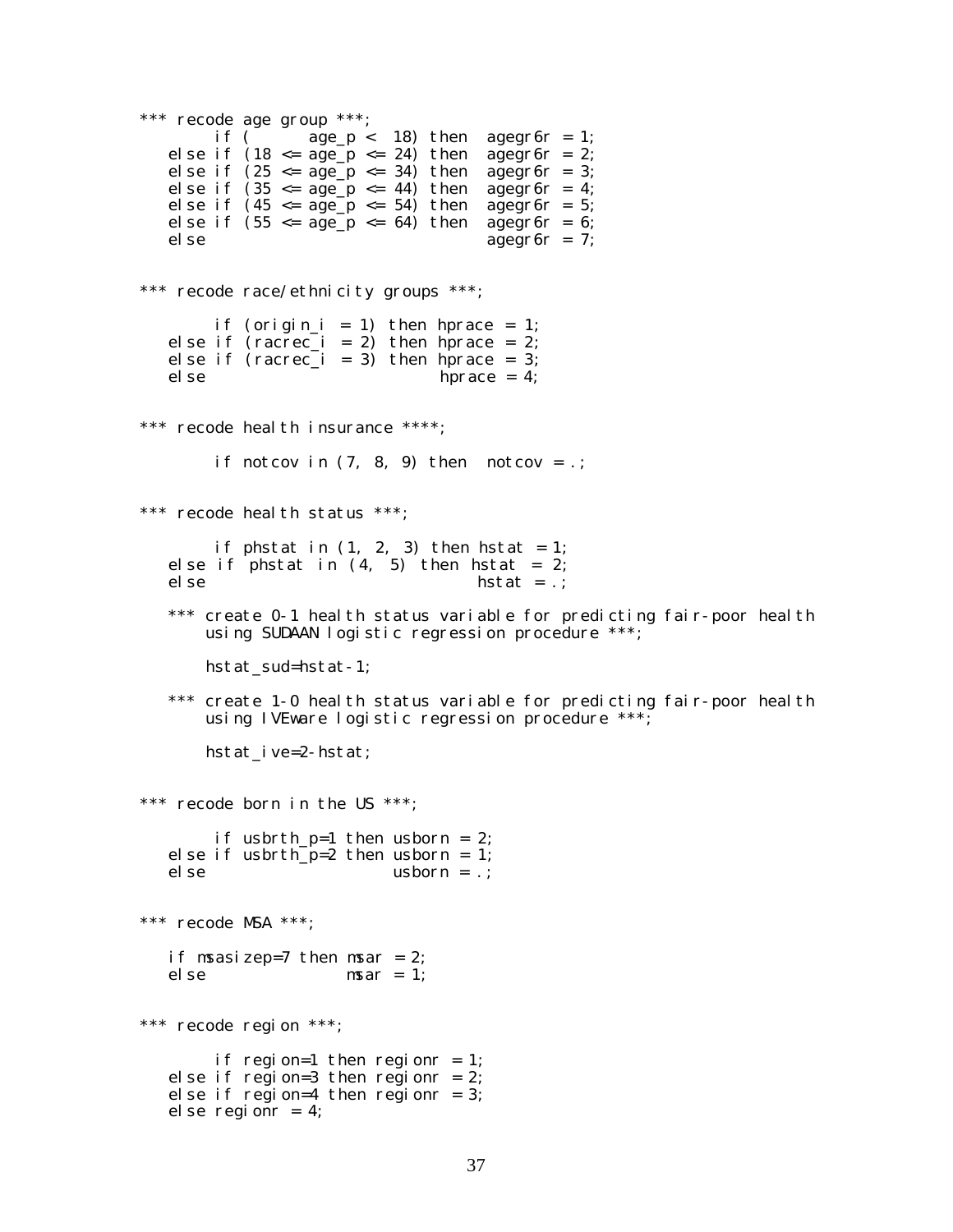```
*** recode poverty status ***; 
            if rat_cati in (1, 2, 3) then povertyi = 1;
       else if rat_cati in (4, 5, 6, 7) then povertyi = 2;
       else if rat_cati in (8, 9, 10, 11) then povertyi = 3; 
      else if rat_cati in (12, 13, 14) then poverty = 4;<br>else poverty = .:
                                                   povertyi = .;
   *** labels ***; 
   label povertyi = 'Poverty status'; 
   label agegr6r = 'Age groups (7)'; 
   label hprace = 'Race/ethnicity'; 
   label hstat = 'Health status'; 
   label notcov = 'Health insurance coverage'; 
   label usborn = 'Born in US'; 
   label regionr = 'Region'; 
   label msar = 'MSA';
   *** formats ***; 
   format povertyi povertyi. 
           agegr6r agegr6r.<br>hprace hprace.
           hprace hprace.<br>hstat hstat.
                     hstat.
           notcov notcov. 
           usborn usborn. 
           sex sex.
           regionr regionr.<br>msar msar.:
                     msar.;
run; 
%end; 
%mend; 
%subset; 
%macro sortall; 
%do impno=1 %to 5; 
proc sort data=nhis. anal & impno;
by stratum psu;
run; 
%end; 
%mend; 
%sortall;
```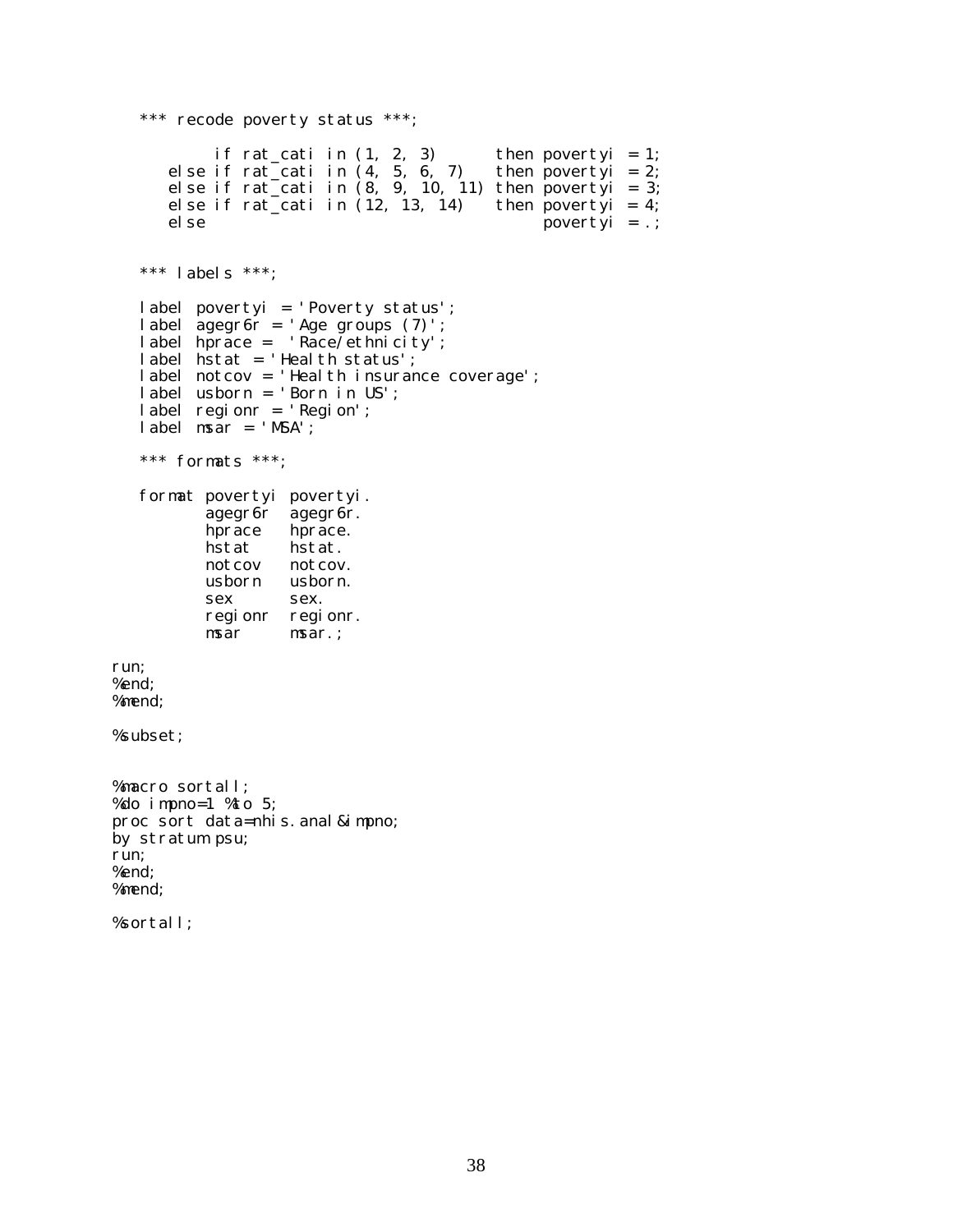### C.2 Code for Use with SAS-Callable SUDAAN 9.0 with a Built-In Option for Multiple Imputation

/\* SAS-CALLABLE SUDAAN CODE TO ANALYZE ACROSS ALL 5 IMPUTATIONS USING SUDAAN v9.0 WITH MI\_COUNT OPTION \*/

```
/* Example 1: Crosstab */
```
title "Example 1: Crosstab"; proc crosstab data=nhis.anal1 filetype=sas design=wr mi\_count=5; rtitle "Example 1: Crosstab"; nest stratum psu / missunit; weight wtfa; subgroup povertyi notcov; levels  $4 \overline{2}$ ; tables povertyi\*notcov; test chisq; print nsum wsum sewgt rowper serow totper setot/style=nchs WSUMFMT=F13.2; run; /\* Example 2: Logistic regression  $*/$ title "Example 2: Logistic regression"; proc rlogist data=nhis.anal1 filetype=sas design=wr mi\_count=5; rtitle "Example 2: Logistic regression"; nest stratum psu / missunit; weight wtfa; subgroup povertyi agegr6r hprace usborn sex regionr msar;<br>levels 4 7 4 2 2 4 2;

```
levels 4 7 4 2 2 4 2; 
reflevel povertyi=4 agegr6r=7 hprace=4 usborn=2 sex=2 regionr=4 msar=2; 
model hstat_sud = povertyi agegr6r hprace usborn sex regionr msar;
print /ddfbetafmt=f16.3;
run;
```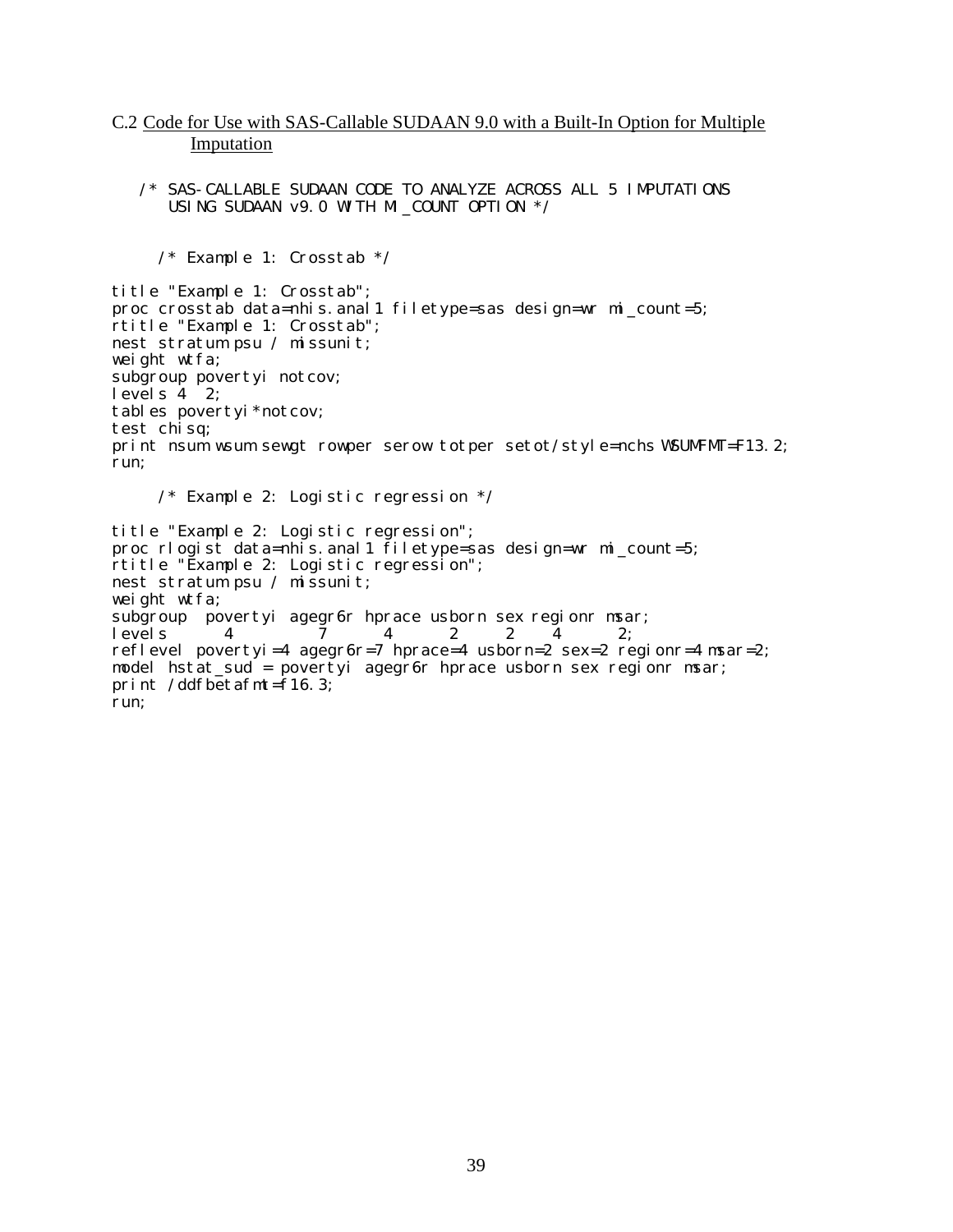C.3 Code for Use with SAS-Callable SUDAAN Version 7 or Higher without a Built-In Option for Multiple Imputation

/\* SAS-CALLABLE SUDAAN MACRO TO PERFORM LOGISTIC REGRESSION ANALYSIS USING VERSIONS OF SUDAAN (v7.0 OR HIGHER) WITHOUT BUILT-IN MULTIPLE IMPUTATION OPTION  $*/$ 

/\* Example 2: Logistic regression  $*/$ 

%macro milogit;

/\* STEP 1: ANALYZE EACH DATA SET SEPARATELY \*/

%do impno=1 %to 5;

data temp; set nhis. anal & impno; run;

/\* PERFORM LOGISTIC REGRESSION ON EACH DATA SET AND STORE THE ESTIMATES \*/

proc rlogist data=temp filetype=sas design=wr noprint; rtitle "Example 2: Logistic regression"; nest stratum psu / missunit; weight wtfa; subgroup povertyi agegr6r hprace usborn sex regionr msar;<br>levels 4 7 4 2 2 4 2: levels 4 7 4 2 2 4 2; reflevel povertyi=4 agegr $6r=7$  hprace=4 usborn=2 sex=2 regionr=4 msar=2; model hstat\_sud = povertyi agegr6r hprace usborn sex regionr msar; output/betas=default filename=est filetype=sas replace; run;

 $\frac{1}{2}$  STEP 2: STORE THE RELEVANT OUTPUT FROM EACH DATA SET  $\frac{*}{2}$ 

data est&impno; set est; beta&impno=beta; sebeta&impno=sebeta; keep modelrhs beta&impno sebeta&impno; run;

/\* SORT THE OUTPUT FOR LATER MERGING \*/

proc sort data=est&impno; by model rhs; run; %end; %mend;

%milogit;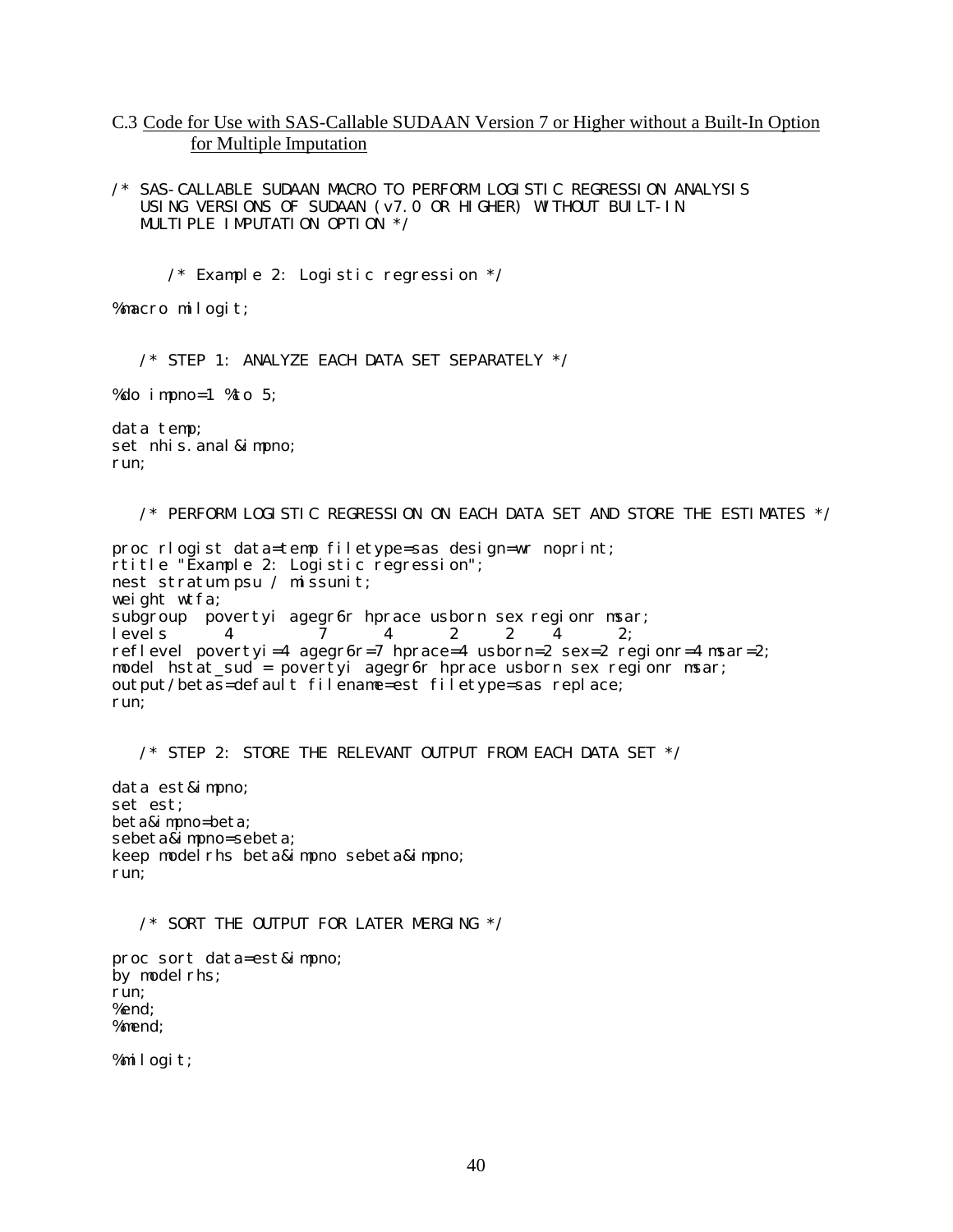/\* STEP 3: COMBINE THE RESULTS. THIS EXAMPLE ILLUSTRATES BOTH RUBIN-SCHENKER AND BARNARD-RUBIN DEGREES OF FREEDOM. IN PRACTICE ONE WOULD COMPUTE ONLY ONE OF THEM \*/

/\* MERGE THE FIVE SETS OF ESTIMATES \*/

data all; merge est1 est2 est3 est4 est5; by model rhs;

/\* COMPUTE THE COMBINED ESTIMATE, ITS VARIANCE, THE DEGREES OF FREEDOM AND CONFIDENCE INTERVAL \*/

/\* COMPUTE QBAR\_M \*/

qbar\_m=mean(beta1, beta2, beta3, beta4, beta5);

/\* COMPUTE UBAR\_M \*/

ubar\_m=mean(sebeta1\*\*2,sebeta2\*\*2,sebeta3\*\*2,sebeta4\*\*2,sebeta5\*\*2);

 $/*$  COMPUTE B M  $*/$ 

b\_m= var(beta1, beta2, beta3, beta4, beta5);

/\* COMPUTE TOTAL ESTIMATED VARIANCE, T\_M, AND ESTIMATED STANDARD ERROR, SE  $M \t */$ 

 $t_m = ubar_m+(1+1/5)*b_m;$  $se\_mi=sqrt(t_m);$ 

 $/*$  RUBIN-SCHENKER DEGREES OF FREEDOM, NU  $*/$ 

if t\_m ne 0 then gammah\_m= $(1+1/5)*b_m/t_m$ ; /\* t\_m=0 for reference groups \*/ if gammah\_m ne 0 then nu= $(5-1)/$ gammah\_m<sup>\*\*</sup>2; else nu=100000;

/\* BARNARD-RUBIN DEGREES OF FREEDOM, NUPRIME \*/

df=339;  $k=(df*(df+1)/(df+3))*(1-gamma_m);$ nuprime= $1/(1/nu+1/k)$ ;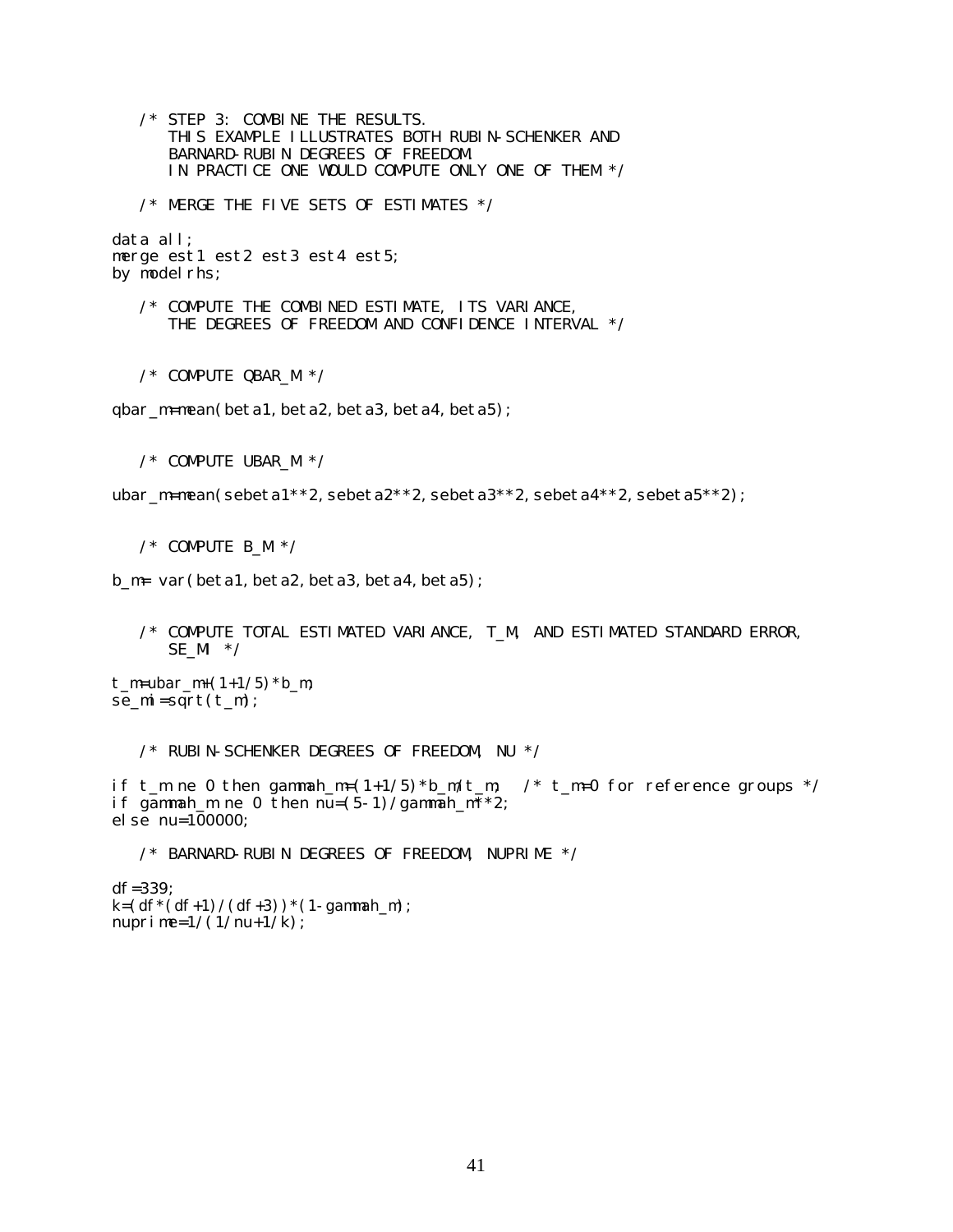/\* CALCULATE THE T-RATIO AND THE P-VALUES \*/

if se\_mi ne 0 then tratio=qbar\_m/se\_mi; /\* se\_mi=0 for reference groups \*/ pval  $rs=2*(1-probt(abs(traino),nu));$  $\frac{1}{p}$ val $\frac{1}{p}$ br=2\*(1-probt(abs(tratio), nuprime));

/\* CALCULATE CONFIDENCE INTERVAL FOR ODDS RATIO USING RUBIN-SCHENKER \*/

or $\text{mi} = \exp(\text{qbar}_m);$ ll95\_rs=exp(qbar\_m-tinv(0.975,nu) \*se\_mi); ul 95\_rs=exp(qbar\_m+tinv(0.975, nu) \*se\_mi);

/\* CALCULATE CONFIDENCE INTERVAL USING BARNARD-RUBIN \*/

ll95 br=exp(qbar\_m-tinv(0.975, nuprime) \*se\_mi); ul 95\_br=exp(qbar\_m+tinv(0.975, nuprime) \*se\_mi); run;

/\* PRINT OUT THE RESULTS \*/

proc print data=all; title1 "Multiple Imputation Analysis for Logistic Regression Model"; title2 "Estimates, Standard errors, t ratios, and p-values"; var modelrhs qbar\_m se\_mi tratio pval\_rs pval\_br; run;

proc print data=all; where model  $r$ hs>1; title2 "Odds ratios and confidence intervals"; var modelrhs or\_mi ll95\_br ul95\_br ll95\_rs ul95\_rs; run;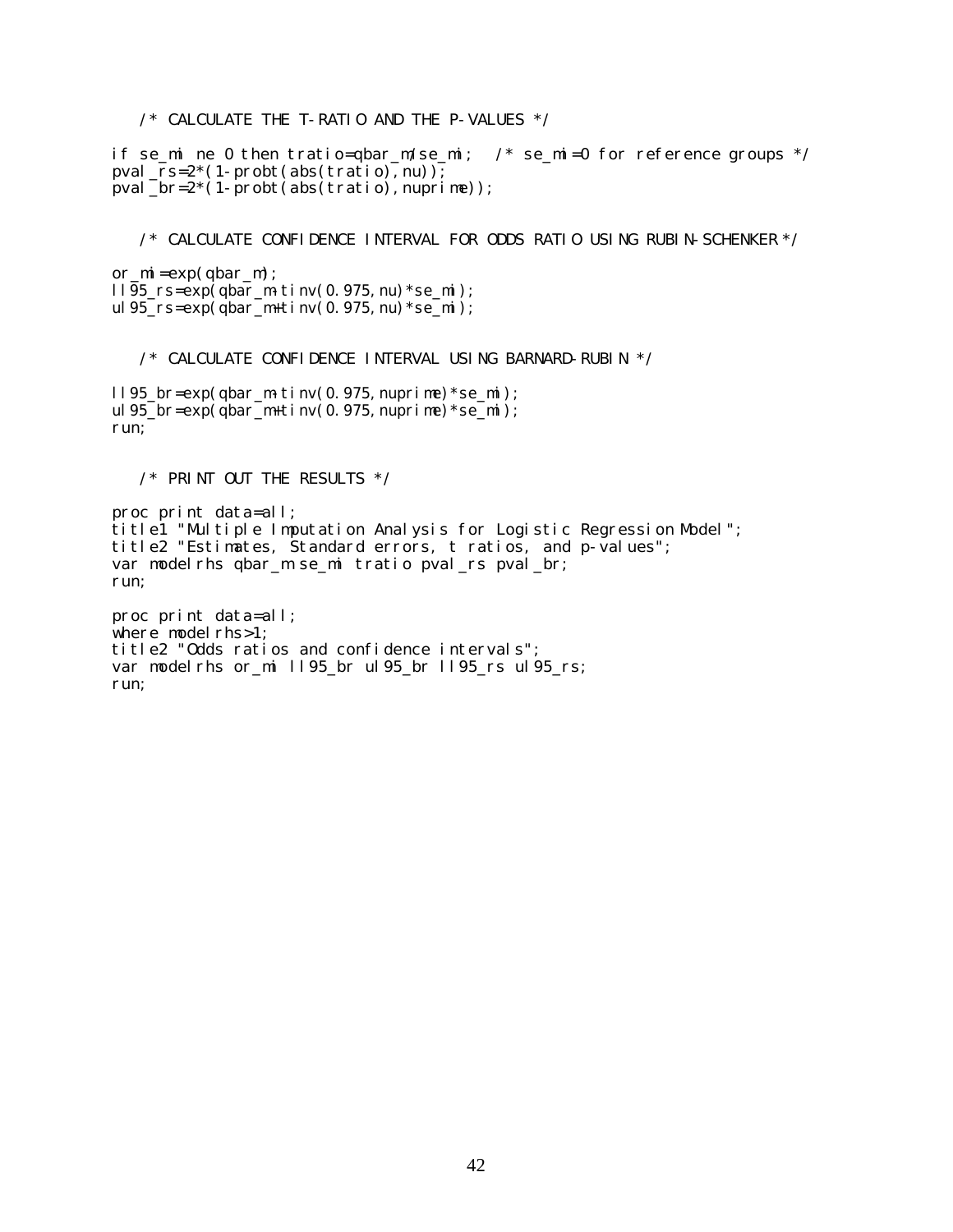C.4 Code for Use with SAS-Callable IVEware

/\* SAS-CALLABLE IVEWARE CODE FOR EXAMPLES IN SECTION 4 \*/

/\* Example 1: Crosstab \*/

title "IVEware Example 1: Crosstab"; %describe(setup=new,name=dessetup,dir=d:\stat\sas\sas files\nhis2000); datain nhis. anal 1 nhis. anal 2 nhis. anal 3 nhis. anal 4 nhis. anal 5; stratum stratum; cluster psu; weight wtfa; table povertyi\*notcov; run;

/\* Example 2: Logistic regression \*/

title "IVEware Example 2: Logistic regression"; %regress(setup=new, name=regsetup, dir=d: \stat\sas\sas files\nhis2000); datain nhis. anal 1 nhis. anal 2 nhis. anal 3 nhis. anal 4 nhis. anal 5; stratum stratum; cluster psu; weight wtfa; link logistic; dependent hstat\_ive; predictor povertyi agegr6r hprace usborn sex regionr msar; categorical povertyi agegr6r hprace usborn sex regionr msar hstat\_ive; run;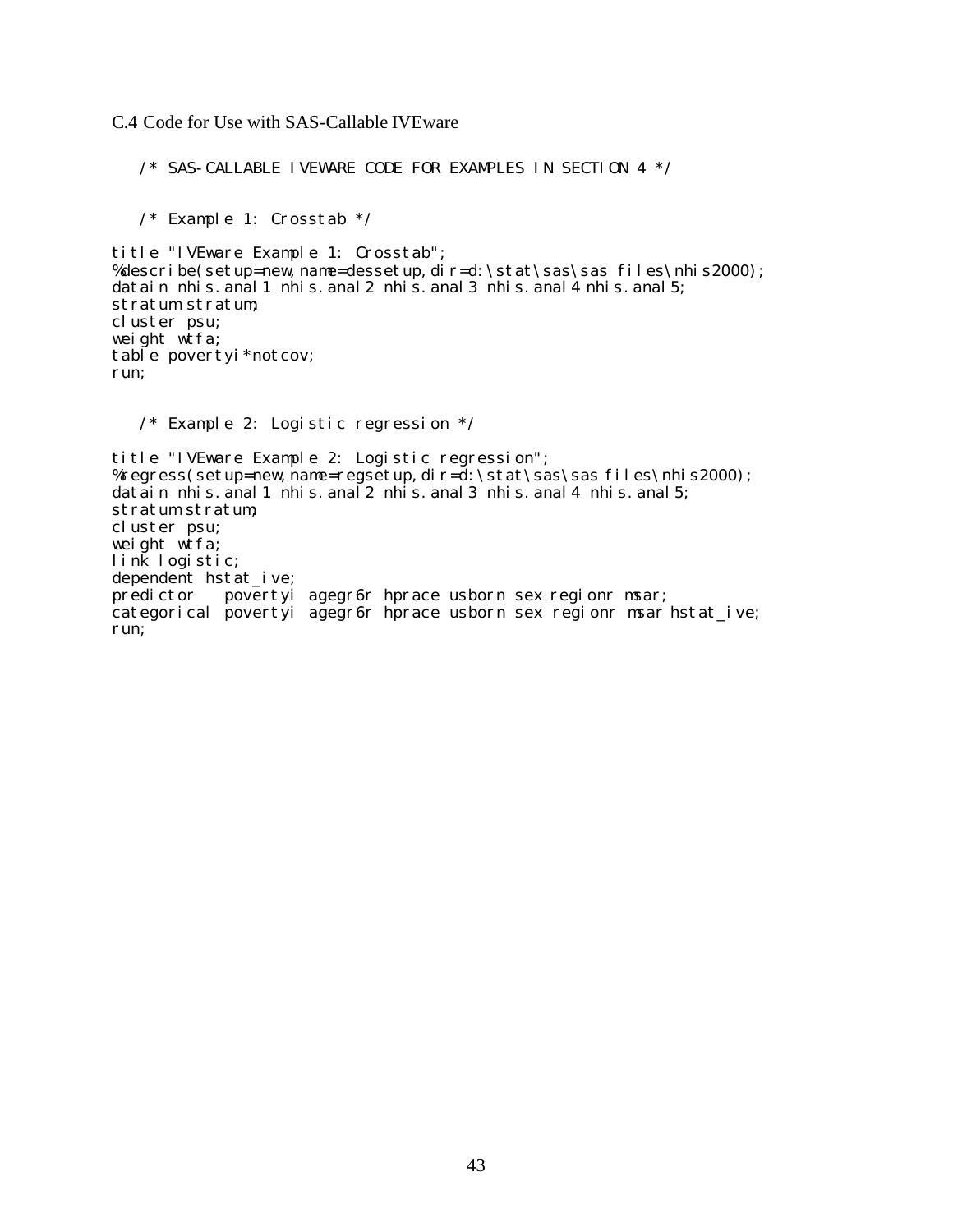# **Appendix D. Sample Output from SAS-Callable SUDAAN Version 9.0 with a Built-in Option for Multiple Imputation**

Example 1: Crosstab

### S U D A A N Software for the Statistical Analysis of Correlated Data Copyright Research Triangle Institute July 2004 Release 9.0

Processing data for set 1 of imputed variables:

Number of observations read : 100355 Weighted count :274018975 Number of observations skipped :  $(WEIGHT \text{ vari} \text{ } \text{ }ab1 \text{ e} \text{ nonpositive})$ Denominator degrees of freedom : 339

Processing data for set 2 of imputed variables:

Number of observations read : 100355 Weighted count :274018975 Number of observations skipped : (WEIGHT variable nonpositive) Denominator degrees of freedom : 339

Processing data for set 3 of imputed variables:

Number of observations read : 100355 Weighted count :274018975 Number of observations skipped :  $(WEIGHT \text{ vari} \text{able nonpositive})$ Denominator degrees of freedom : 339

Processing data for set 4 of imputed variables:

Number of observations read : 100355 Weighted count :274018975 Number of observations skipped : (WEIGHT variable nonpositive) Denominator degrees of freedom : 339

Processing data for set 5 of imputed variables:

Number of observations read : 100355 Weighted count :274018975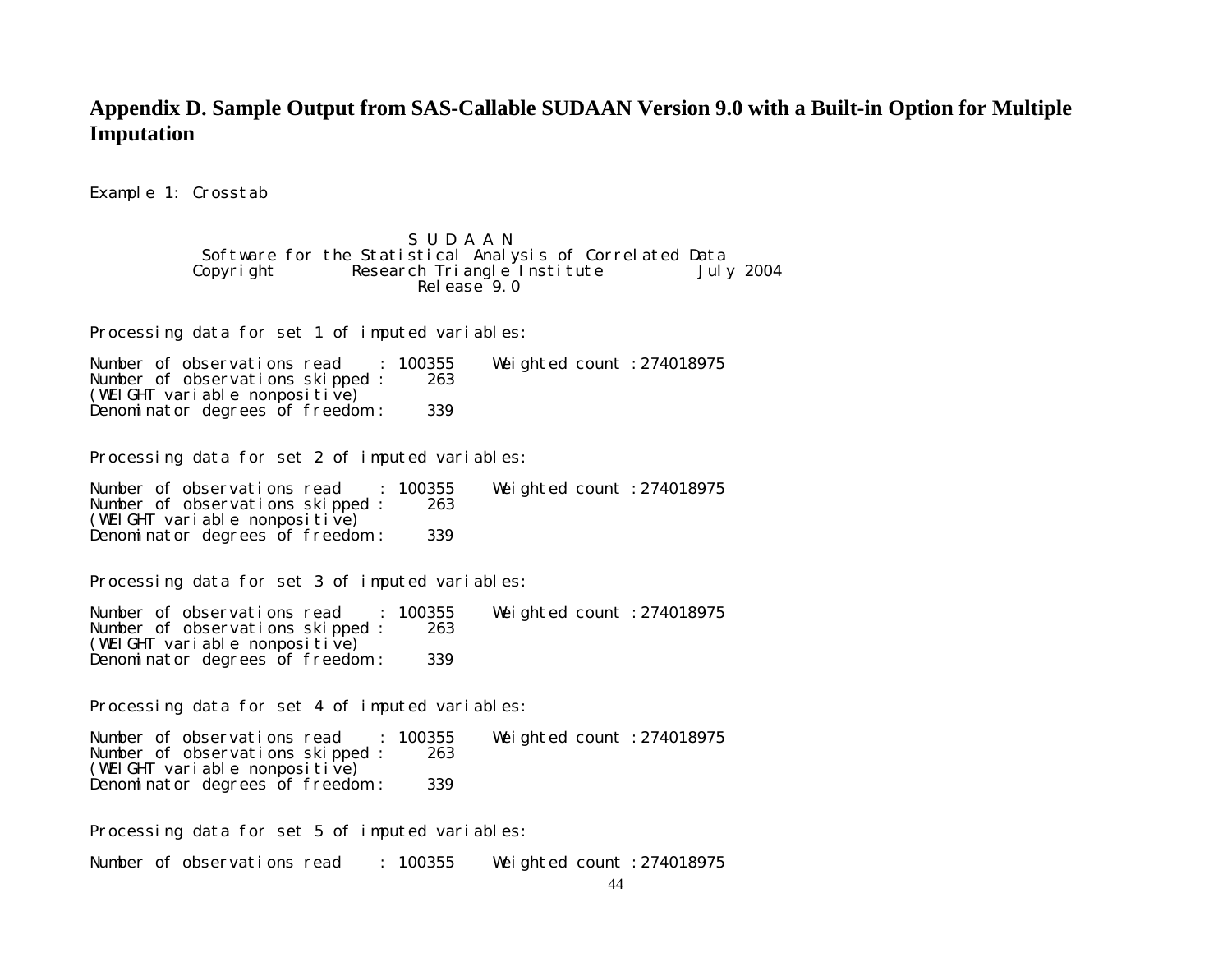| Number of observations skipped:     | 263 |
|-------------------------------------|-----|
| $(WEIGHT\ vari \ able nonpositive)$ |     |
| Denominator degrees of freedom:     | 339 |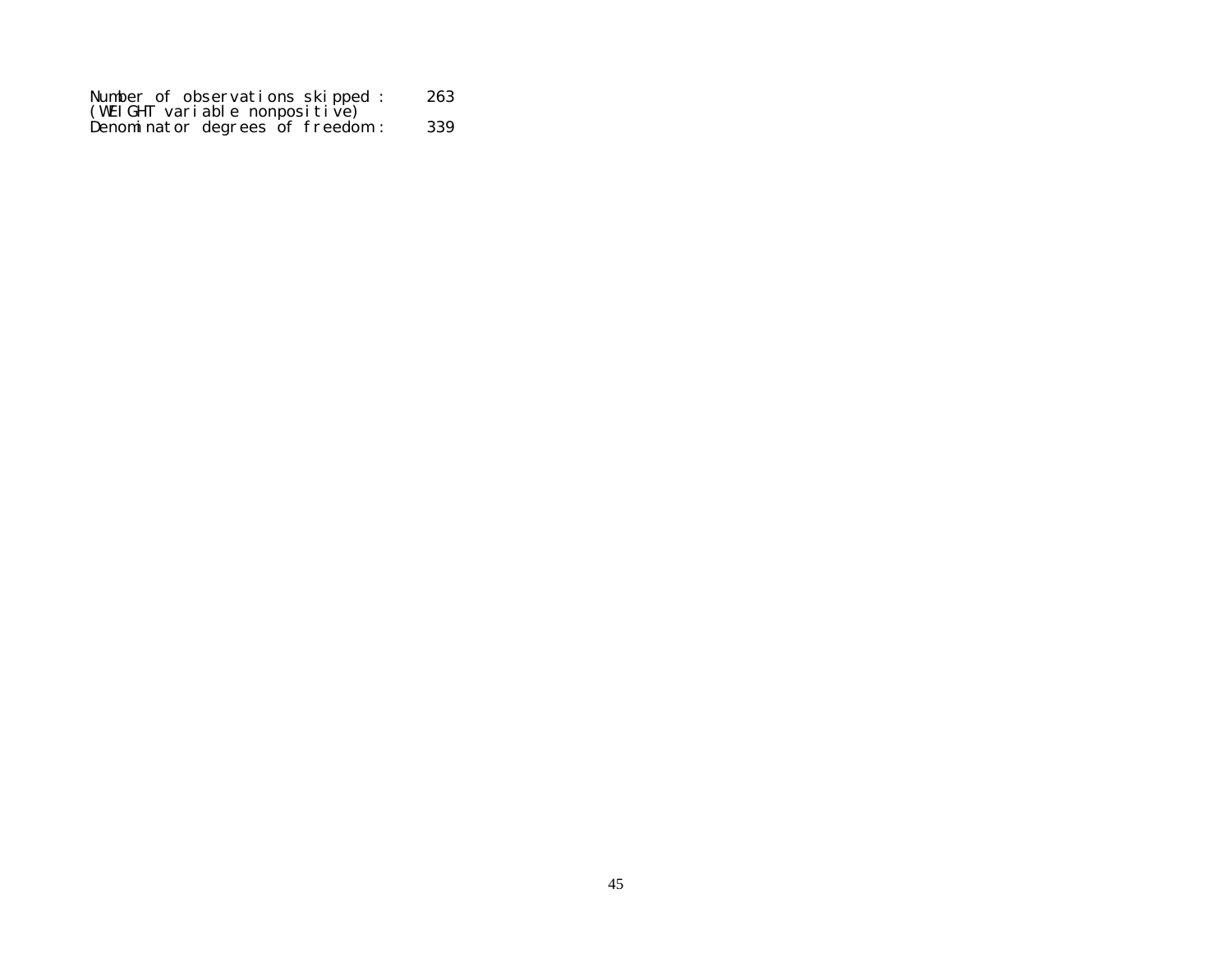| Date: 02-03-2005<br>Time: $14:54:37$                                                                                                                                     |                 |               | Research Triangle Institute<br>The CROSSTAB Procedure |                |                   |                | Page $: 1$<br>Table : 1 |  |
|--------------------------------------------------------------------------------------------------------------------------------------------------------------------------|-----------------|---------------|-------------------------------------------------------|----------------|-------------------|----------------|-------------------------|--|
| Variance Estimation Method: Taylor Series (WR) Using Multiply Imputed Data<br>Results for Summary Over All Imputations<br>by: Poverty status, Health insurance coverage. |                 |               |                                                       |                |                   |                |                         |  |
| Poverty status<br>Health insurance<br>coverage                                                                                                                           | Sample<br>Si ze | Weighted Size | <b>SE</b><br>Weighted                                 | Row<br>Percent | SE Row<br>Percent | Tot<br>Percent | SE Tot<br>Percent       |  |
| Total                                                                                                                                                                    |                 |               |                                                       |                |                   |                |                         |  |
| Total                                                                                                                                                                    | 99272           | 271135638.00  | 2229205.41                                            | 100.00         | 0.00              | 100.00         | 0.00                    |  |
| (1) Uni nsured                                                                                                                                                           | 17500           | 40484575.00   | 720600.13                                             | 14.93          | 0.22              | 14.93          | 0.22                    |  |
| (2) Insured                                                                                                                                                              | 81772           | 230651063.00  | 1917400.17                                            | 85.07          | 0.22              | 85.07          | 0.22                    |  |
| $(1)$ <100%                                                                                                                                                              |                 |               |                                                       |                |                   |                |                         |  |
| Total                                                                                                                                                                    | 15622           | 34492808.80   | 842954.98                                             | 100.00         | 0.00              | 12.72          | 0.29                    |  |
| (1) Uni nsured                                                                                                                                                           | 5253            | 10522088.00   | 351141.75                                             | 30.51          | 0.71              | 3.88           | 0.12                    |  |
| (2) Insured                                                                                                                                                              | 10369           | 23970720.80   | 639643.61                                             | 69.49          | 0.71              | 8.84           | 0.22                    |  |
| $(2)$ 100-199%<br>Total                                                                                                                                                  | 20728           | 51627593.80   | 1006238.61                                            | 100.00         | 0.00              | 19.04          | 0.33                    |  |
| (1) Uninsured                                                                                                                                                            | 5887            | 13168341.20   | 402170.15                                             | 25.51          | 0.56              | 4.86           | 0.14                    |  |
| (2) Insured                                                                                                                                                              | 14841           | 38459252.60   | 783658.23                                             | 74.49          | 0.56              | 14.18          | 0.26                    |  |
| $(3)$ 200-399%                                                                                                                                                           |                 |               |                                                       |                |                   |                |                         |  |
| Total                                                                                                                                                                    | 30607           | 85884217.20   | 1199479.08                                            | 100.00         | 0.00              | 31.68          | 0.35                    |  |
| (1) Uninsured                                                                                                                                                            | 4461            | 11384821.60   | 397324.06                                             | 13.26          | 0.38              | 4.20           | 0.14                    |  |
| (2) Insured                                                                                                                                                              | 26146           | 74499395.60   | 1015930.76                                            | 86.74          | 0.38              | 27.48          | 0.30                    |  |
| $(4)$ 400%+                                                                                                                                                              |                 |               |                                                       |                |                   |                |                         |  |
| Total                                                                                                                                                                    | 32315           | 99131018.20   | 1393716.99                                            | 100.00         | 0.00              | 36.56          | 0.44                    |  |
| (1) Uni nsured                                                                                                                                                           | 1899            | 5409324.20    | 217723.08                                             | 5.46           | 0.21              | 2.00           | 0.08                    |  |
| (2) Insured                                                                                                                                                              | 30416           | 93721694.00   | 1347608.79                                            | 94.54          | 0.21              | 34.57          | 0.43                    |  |
|                                                                                                                                                                          |                 |               |                                                       |                |                   |                |                         |  |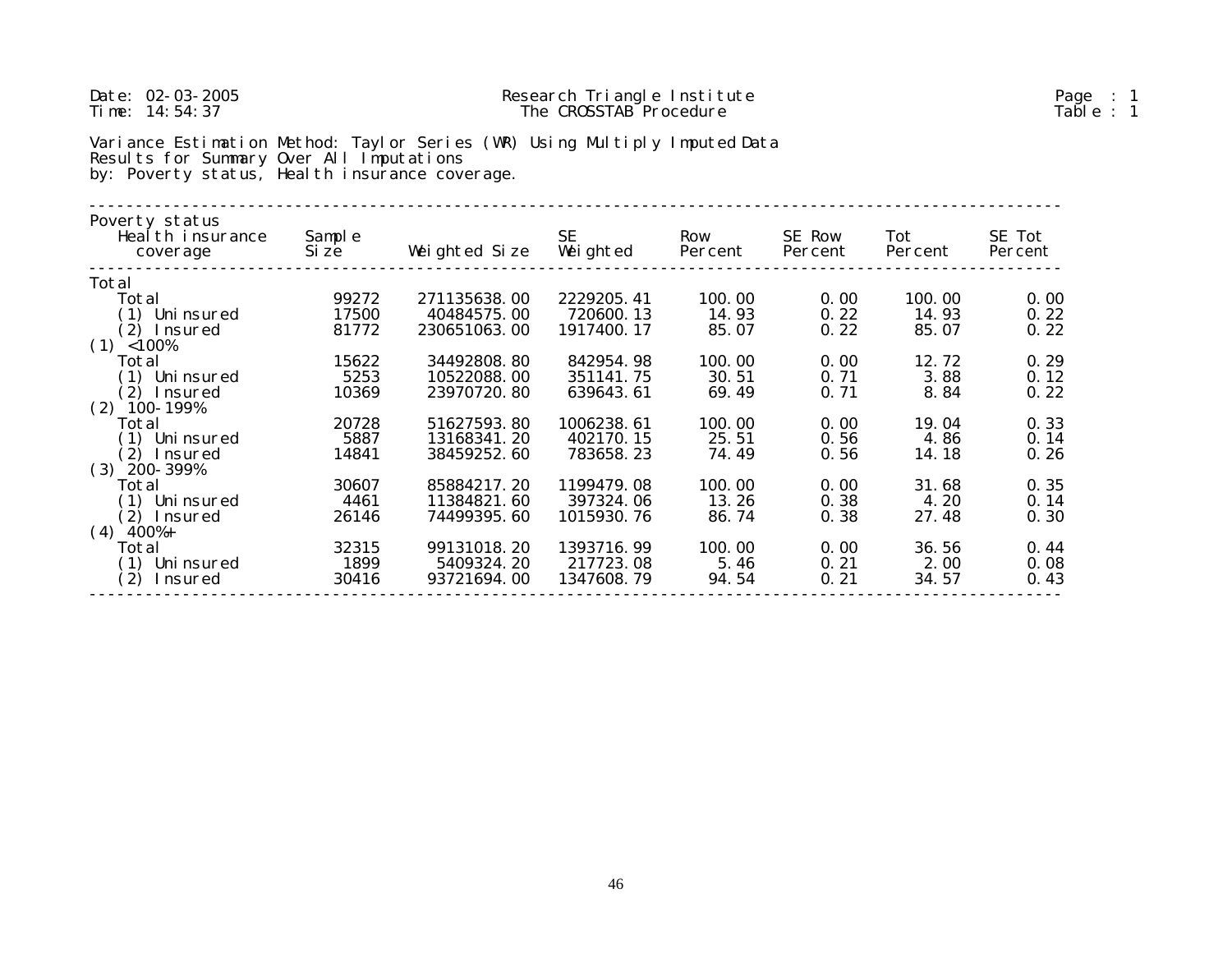Example 2: Logistic regression

### S U D A A N Software for the Statistical Analysis of Correlated Data Copyright Research Triangle Institute July 2004 Release 9.0

Processing data for set 1 of imputed variables:

Processing data for set 2 of imputed variables:

Processing data for set 3 of imputed variables:

Processing data for set 4 of imputed variables:

Processing data for set 5 of imputed variables: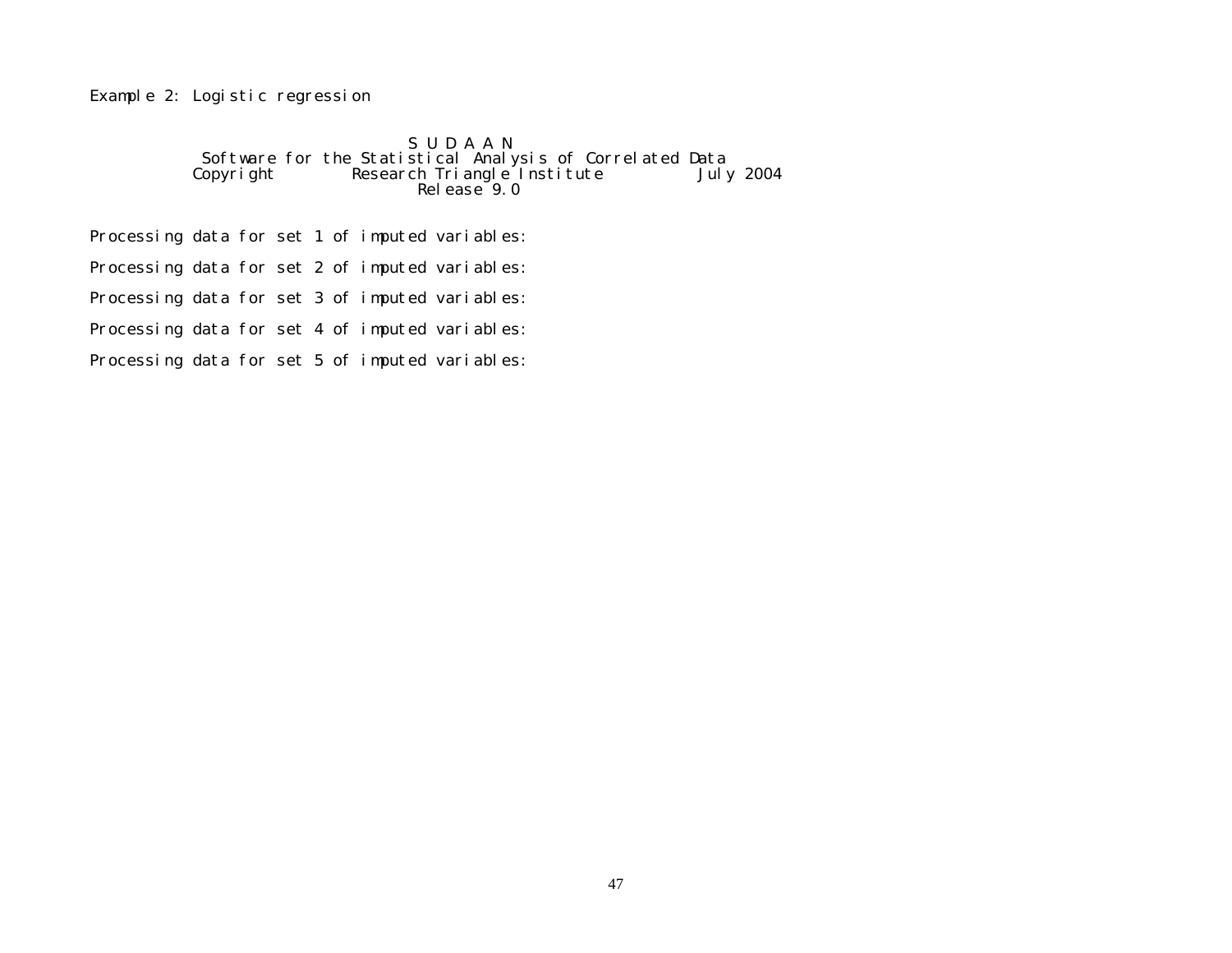Processing data for set 1 of imputed variables:

Number of zero responses : 90708 Number of non-zero responses : 9200

Independence parameters have converged in 7 iterations

Number of observations read : 100355 Weighted count:274018975 Number of observations skipped : 263 (WEIGHT variable nonpositive) Observations used in the analysis : 99908 Weighted count:272718013 Denominator degrees of freedom : 339

Maximum number of estimable parameters for the model is 19

File NHIS. ANAL1 contains 678 Clusters 678 clusters were used to fit the model Maximum cluster size is 389 records Minimum cluster size is 19 records

Sample and Population Counts for Response Variable HSTAT\_SUD<br>0: Sample Count 90708 Population Count 248661451

- 0: Sample Count 90708 Population Count 248661451<br>1: Sample Count 9200 Population Count 24056562
- Population Count 24056562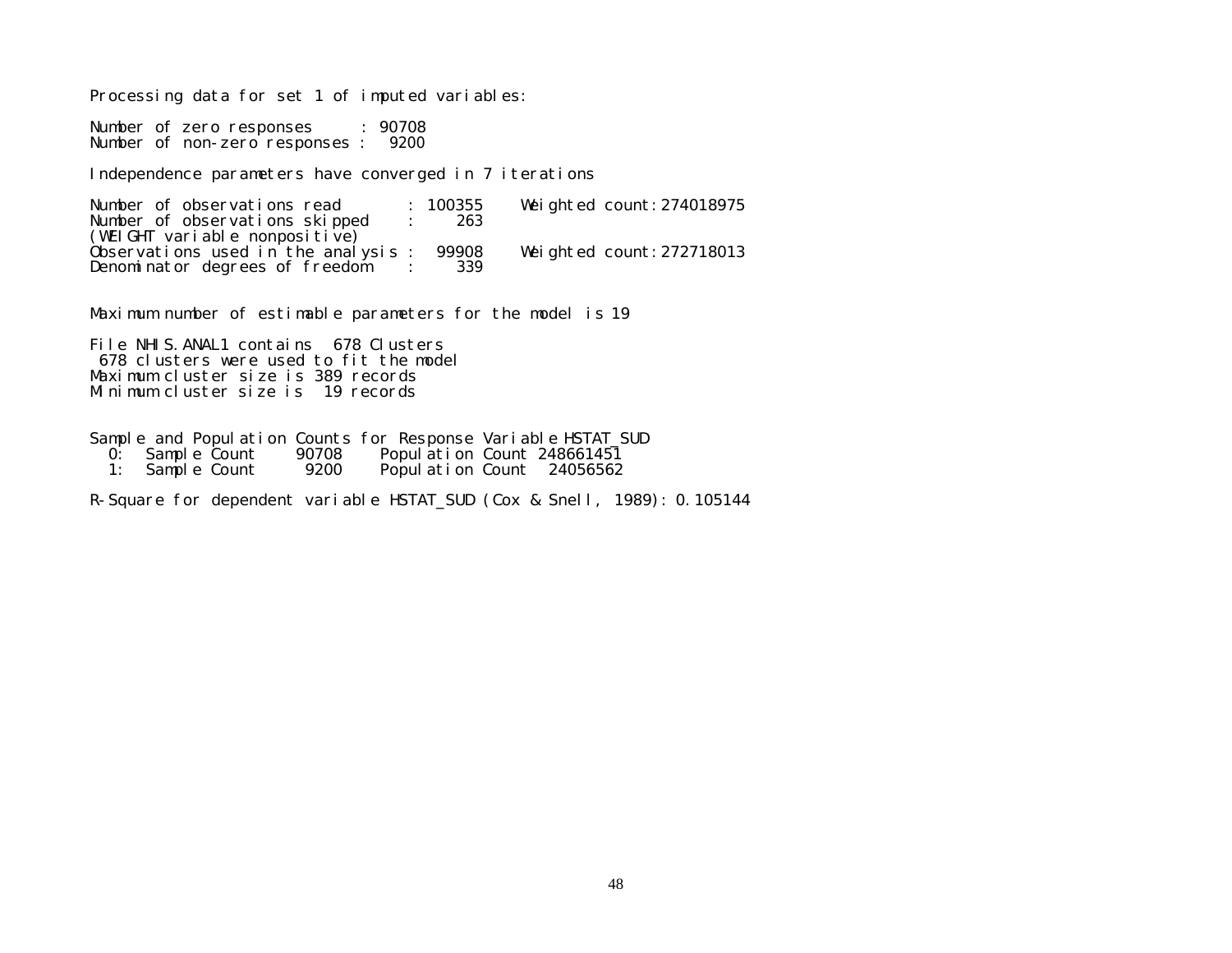Processing data for set 2 of imputed variables:

Number of zero responses : 90708 Number of non-zero responses : 9200

Independence parameters have converged in 7 iterations

Number of observations read : 100355 Weighted count:274018975 Number of observations skipped : <sup>263</sup> (WEIGHT variable nonpositive) Observations used in the analysis : 99908 Weighted count:272718013 Denominator degrees of freedom : 339

Maximum number of estimable parameters for the model is 19

File NHIS.ANAL2 contains 678 Clusters 678 clusters were used to fit the model Maximum cluster size is 389 records Minimum cluster size is 19 records

Sample and Population Counts for Response Variable HSTAT\_SUD<br>0: Sample Count 90708 Population Count 248661451

- 0: Sample Count 90708 Population Count 248661451<br>1: Sample Count 9200 Population Count 24056562
- Population Count 24056562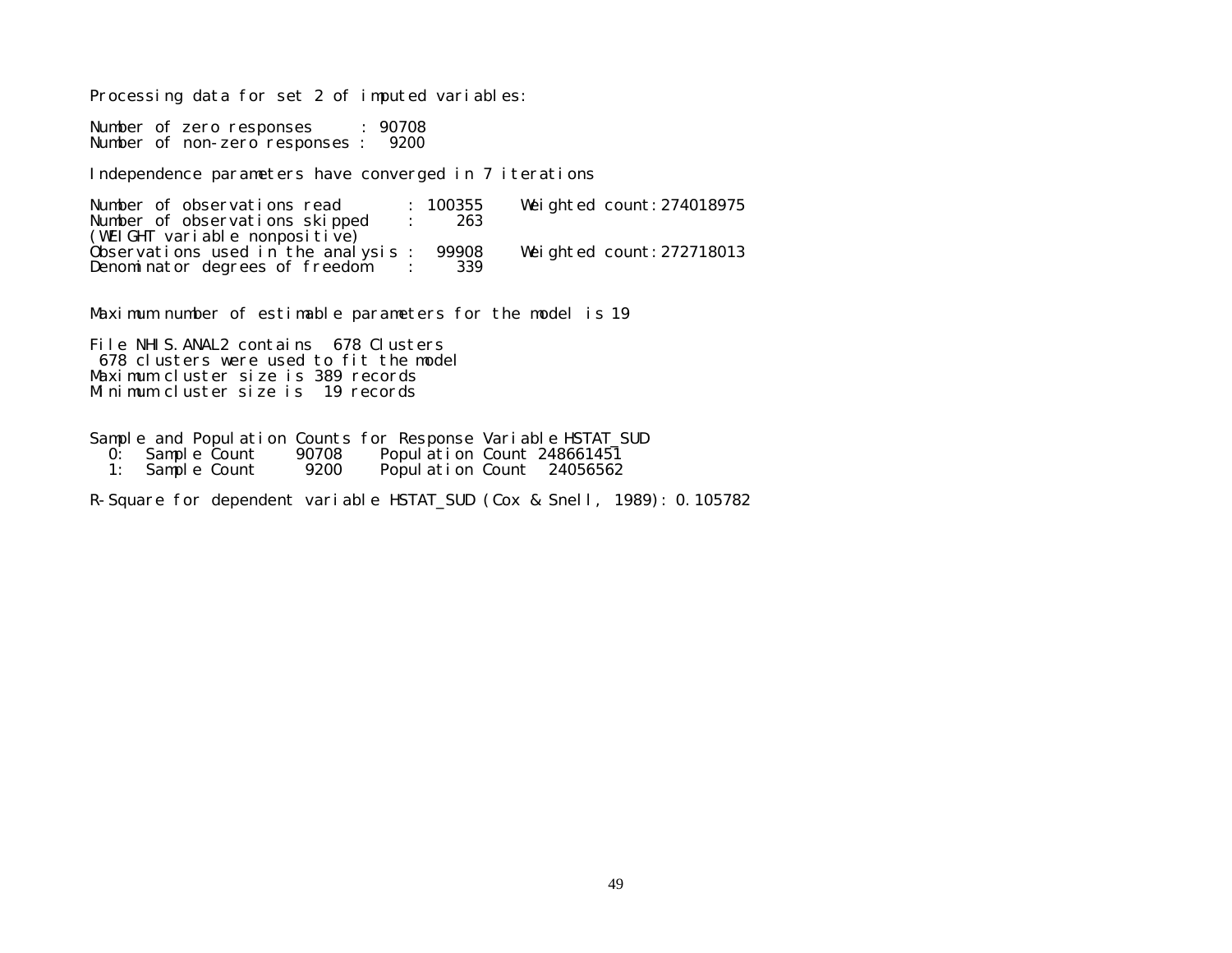Processing data for set 3 of imputed variables:

Number of zero responses : 90708 Number of non-zero responses : 9200

Independence parameters have converged in 7 iterations

Number of observations read : 100355 Weighted count:274018975 Number of observations skipped : <sup>263</sup> (WEIGHT variable nonpositive) Observations used in the analysis : 99908 Weighted count:272718013 Denominator degrees of freedom : 339

Maximum number of estimable parameters for the model is 19

File NHIS. ANAL3 contains 678 Clusters 678 clusters were used to fit the model Maximum cluster size is 389 records Minimum cluster size is 19 records

Sample and Population Counts for Response Variable HSTAT\_SUD<br>0: Sample Count 90708 Population Count 248661451

- 0: Sample Count 90708 Population Count 248661451<br>1: Sample Count 9200 Population Count 24056562
- Population Count 24056562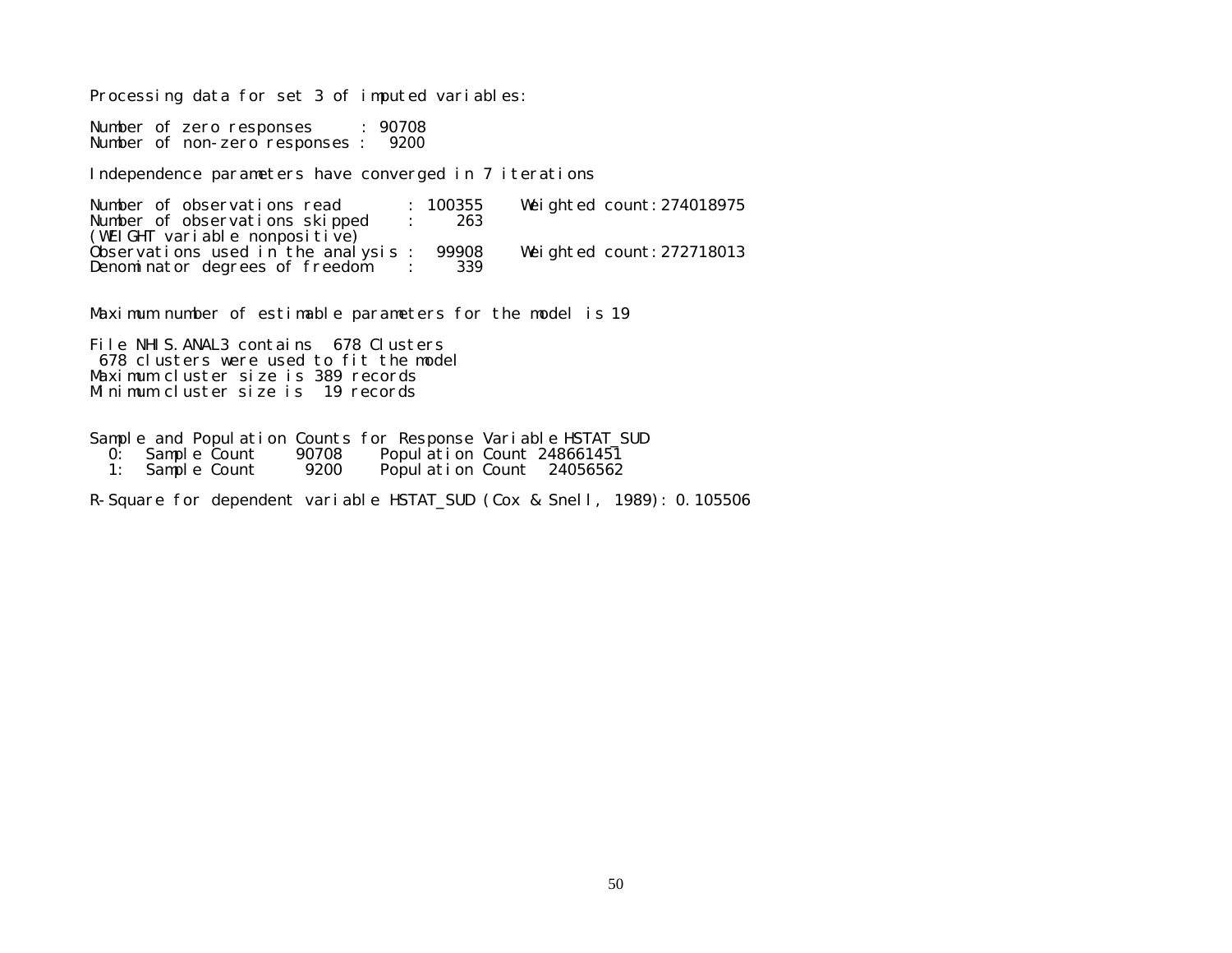Processing data for set 4 of imputed variables:

Number of zero responses : 90708 Number of non-zero responses : 9200

Independence parameters have converged in 7 iterations

Number of observations read : 100355Weighted count: 274018975<br>Number of observations skipped : 263(WEIGHT variable nonposit 263(WEIGHT variable nonpositive)<br>99908Weighted count:272718013 Observations used in the analysis :  $9990$ <br>Denominator degrees of freedom : 339 Denominator degrees of freedom

Maximum number of estimable parameters for the model is 19

File NHIS.ANAL4 contains 678 Clusters 678 clusters were used to fit the model Maximum cluster size is 389 records Minimum cluster size is 19 records

Sample and Population Counts for Response Variable HSTAT\_SUD

| 0: | Sample Count |  | 90708 | Population Count 248661451 |  |  |
|----|--------------|--|-------|----------------------------|--|--|
|----|--------------|--|-------|----------------------------|--|--|

1: Sample Count 9200 Population Count 24056562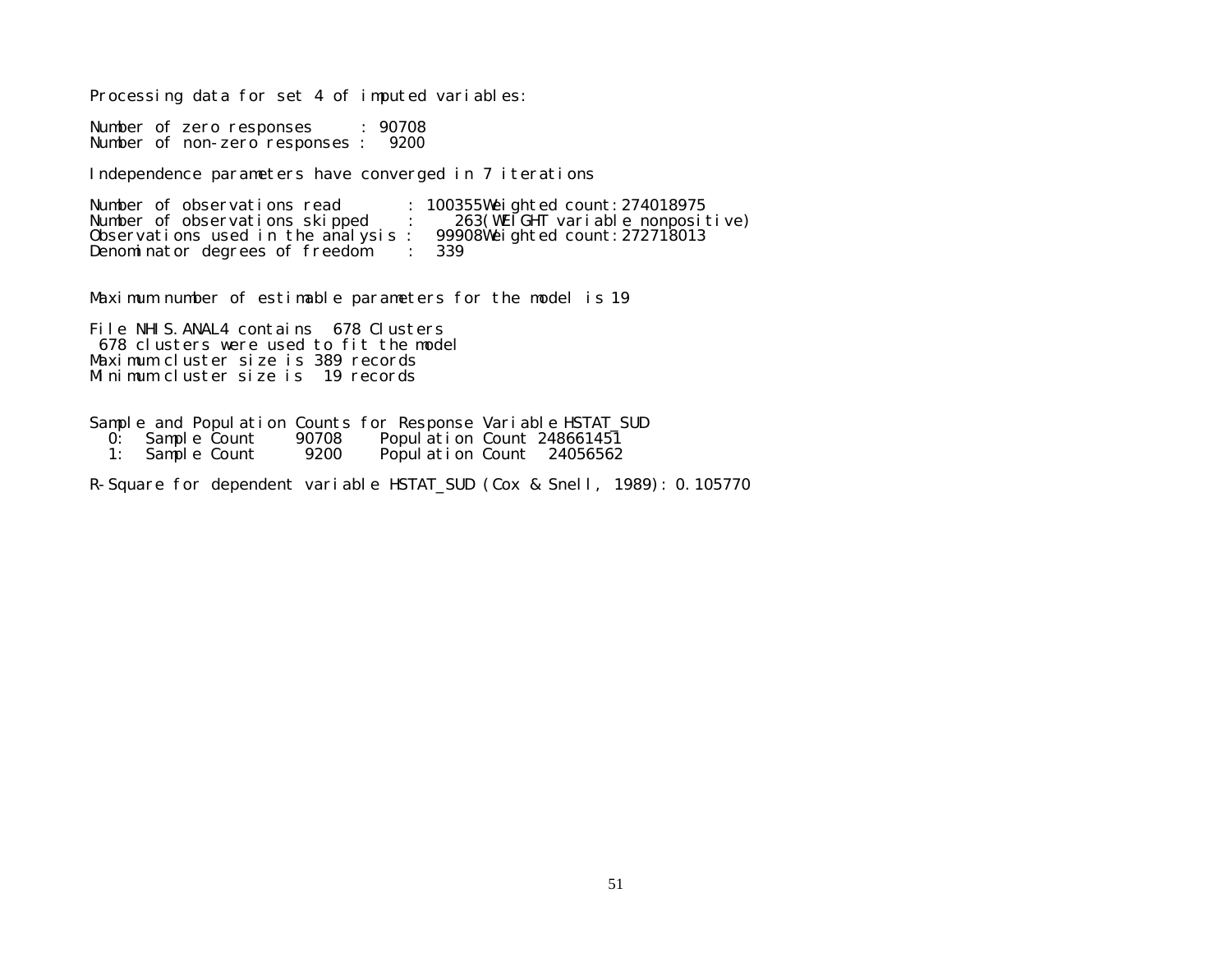Processing data for set 5 of imputed variables:

Number of zero responses : 90708 Number of non-zero responses : 9200

Independence parameters have converged in 7 iterations

Number of observations read : 100355 Weighted count:274018975 Number of observations skipped : <sup>263</sup> (WEIGHT variable nonpositive) Observations used in the analysis : 99908 Weighted count:272718013 Denominator degrees of freedom : <sup>339</sup>

Maximum number of estimable parameters for the model is 19

File NHIS. ANAL5 contains 678 Clusters 678 clusters were used to fit the model Maximum cluster size is 389 records Minimum cluster size is 19 records

Sample and Population Counts for Response Variable HSTAT\_SUD

- 0: Sample Count 90708 Population Count 248661451<br>1: Sample Count 9200 Population Count 24056562
- Population Count 24056562

R-Square for dependent variable HSTAT\_SUD (Cox & Snell, 1989): 0.105145

Overall degrees of freedom (Rubin): 30.96

| -2 * Normalized Log-Likelihood with Intercepts Only : 59620.63 |            |
|----------------------------------------------------------------|------------|
| -2 * Normalized Log-Likelihood Full Model                      | : 48521.49 |
| Approximate Chi-Square $(-2 * Log-L \text{ Ratio})$            | : 11099.14 |
| Degrees of Freedom                                             |            |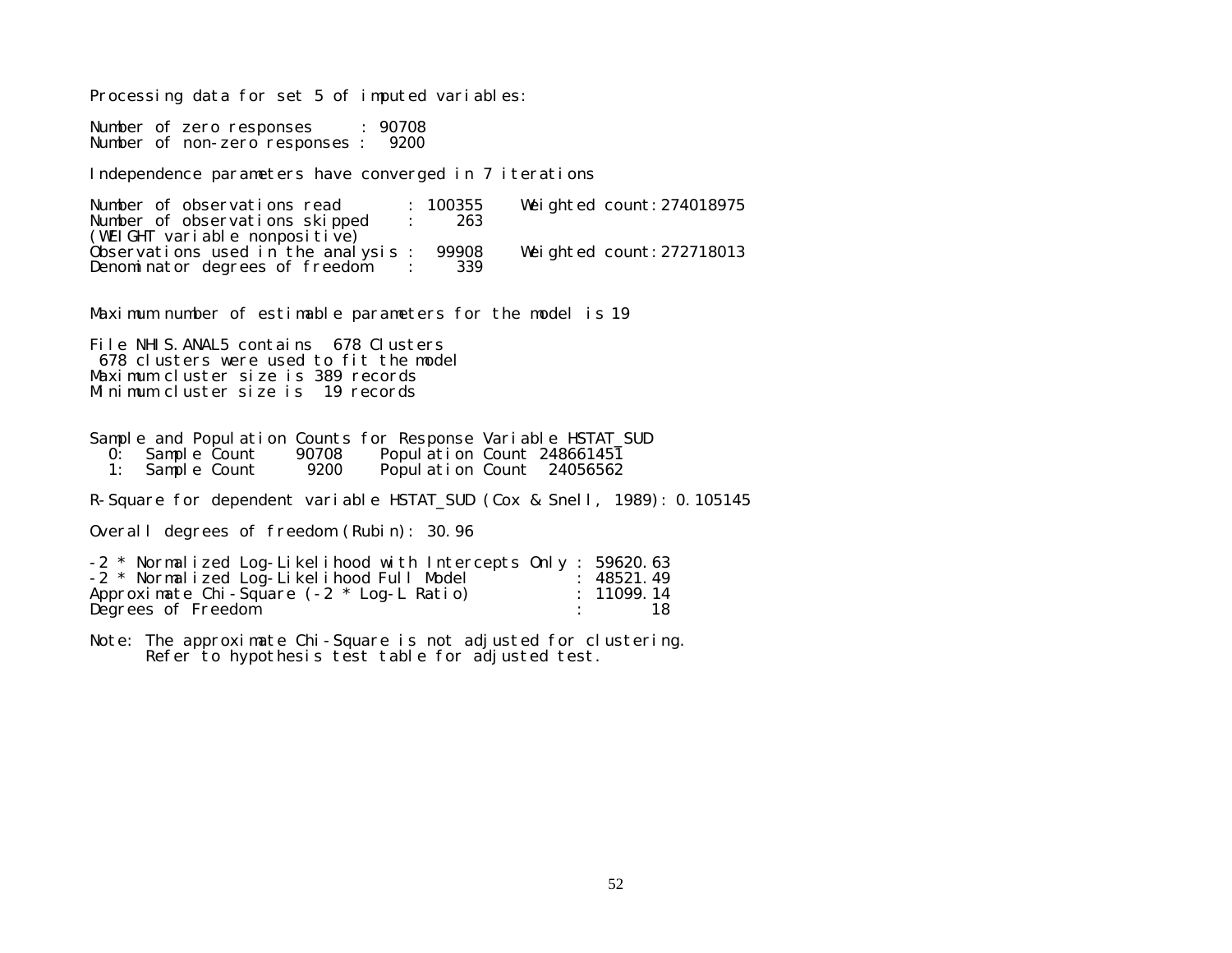| Date: 02-03-2005<br>Ti me: $14:54:57$                                                                                                                                                                                                                                                                        | Research Triangle Institute<br>The LOGISTIC Procedure          |                                              |                                                                |                                                                |                                                                     | Page $: 1$<br>Table: 1                                   |                                                                |
|--------------------------------------------------------------------------------------------------------------------------------------------------------------------------------------------------------------------------------------------------------------------------------------------------------------|----------------------------------------------------------------|----------------------------------------------|----------------------------------------------------------------|----------------------------------------------------------------|---------------------------------------------------------------------|----------------------------------------------------------|----------------------------------------------------------------|
| Variance Estimation Method: Taylor Series (WR) Using Multiply Imputed Data<br>SE Method: Robust (Binder, 1983)<br>Working Correl ations: Independent<br>Link Function: Logit<br>Response variable HSTAT_SUD: HSTAT_SUD<br>Results for Summary Over All Imputations<br>by: Independent Variables and Effects. |                                                                |                                              |                                                                |                                                                |                                                                     |                                                          |                                                                |
| Independent<br>Vari ables and<br>Effects                                                                                                                                                                                                                                                                     | Beta<br>Coeff.                                                 | SE Beta                                      | Lower 95%<br>Limit Beta Limit Beta T-Test B=0                  | Upper 95%                                                      |                                                                     | P-value<br><b>T-Test</b><br>$B=0$                        | DDF Beta                                                       |
| Intercept                                                                                                                                                                                                                                                                                                    | $-1.96$                                                        | 0.07                                         | $-2.09$                                                        | $-1.84$                                                        | $-30.00$                                                            | 0.0000                                                   | 164.500                                                        |
| Poverty status<br>$(1)$ < 100%<br>$(2)$ 100-199%<br>$(3)$ 200-399%<br>$(4)$ 400%+<br>Age groups (7)                                                                                                                                                                                                          | 1.83<br>1.38<br>0.79<br>0.00                                   | 0.05<br>0.05<br>0.06<br>0.00                 | 1.72<br>1.28<br>0.67<br>0.00                                   | 1.94<br>1.48<br>0.90<br>0.00                                   | 33.82<br>26.92<br>14.20<br>$\blacksquare$                           | 0.0000<br>0.0000<br>0.0000<br>$\sim$                     | 109.630<br>133.114<br>30.957<br>339.000                        |
| $(1)$ <18<br>$(2)$ 18-24<br>$(3)$ 25 - 34<br>$(4)$ 35-44<br>$(5)$ 45-54<br>$(6)$ 55-64                                                                                                                                                                                                                       | $-3.33$<br>$-2.64$<br>$-2.11$<br>$-1.50$<br>$-0.74$<br>$-0.32$ | 0.06<br>0.07<br>0.06<br>0.04<br>0.04<br>0.04 | $-3.45$<br>$-2.77$<br>$-2.22$<br>$-1.59$<br>$-0.83$<br>$-0.40$ | $-3.21$<br>$-2.50$<br>$-2.01$<br>$-1.42$<br>$-0.65$<br>$-0.23$ | $-54.59$<br>$-38.07$<br>$-38.29$<br>$-34.63$<br>$-16.76$<br>$-7.41$ | 0.0000<br>0.0000<br>0.0000<br>0.0000<br>0.0000<br>0.0000 | 333.220<br>333.215<br>331.255<br>321.390<br>289.338<br>282.767 |
| $(7)$ 65+<br>Race/ethnicity                                                                                                                                                                                                                                                                                  | 0.00                                                           | 0.00                                         | 0.00                                                           | 0.00                                                           | $\sim 100$                                                          | $\sim$                                                   | 339.000                                                        |
| $(1)$ Hi spanic<br>$(2)$ Black<br>$(3)$ 0ther<br>$(4)$ White                                                                                                                                                                                                                                                 | 0.37<br>0.44<br>0.25<br>0.00                                   | 0.05<br>0.05<br>0.09<br>0.00                 | 0.27<br>0.35<br>0.08<br>0.00                                   | 0.48<br>0.54<br>0.42<br>0.00                                   | 6.91<br>9.37<br>2.96<br>$\sim 10^{-10}$                             | 0.0000<br>0.0000<br>0.0033<br>$\sim$                     | 316.355<br>304.406<br>335.040<br>339.000                       |
| Born in US<br>$(1)$ Not born in US<br>$(2)$ Born in US<br><b>SEX</b>                                                                                                                                                                                                                                         | $-0.30$<br>0.00                                                | 0.06<br>0.00                                 | $-0.41$<br>0.00                                                | $-0.19$<br>0.00                                                | $-5.30$<br>$\sim 10^{-11}$                                          | 0.0000<br>$\bullet$                                      | 333.009<br>339.000                                             |
| $(1)$ male<br>$(2)$ female<br>Regi on                                                                                                                                                                                                                                                                        | 0.02<br>0.00                                                   | 0.02<br>0.00                                 | $-0.03$<br>0.00                                                | 0.07<br>0.00                                                   | 0.85<br>$\sim$                                                      | 0.3956<br>$\sim$                                         | 335.232<br>339.000                                             |
| $(1)$ Northeast<br>$(2)$ South<br>$(3)$ West<br>$(4)$ Midwest                                                                                                                                                                                                                                                | $-0.01$<br>0.20<br>0.07<br>0.00                                | 0.06<br>0.05<br>0.05<br>0.00                 | $-0.12$<br>0.11<br>$-0.02$<br>0.00                             | 0.10<br>0.29<br>0.17<br>0.00                                   | $-0.20$<br>4.41<br>1.47<br>$\sim 10^{-11}$                          | 0.8427<br>0.0000<br>0.1426<br>$\bullet$                  | 335.694<br>334.248<br>319.804<br>339.000                       |
| MSA<br>$(1)$ MSA<br>$(2)$ Not MSA                                                                                                                                                                                                                                                                            | $-0.18$<br>0.00                                                | 0.04<br>0.00                                 | $-0.26$<br>0.00                                                | $-0.10$<br>0.00                                                | $-4.19$<br>$\sim$                                                   | 0.0000<br>$\bullet$                                      | 334.995<br>339.000<br>----------                               |

53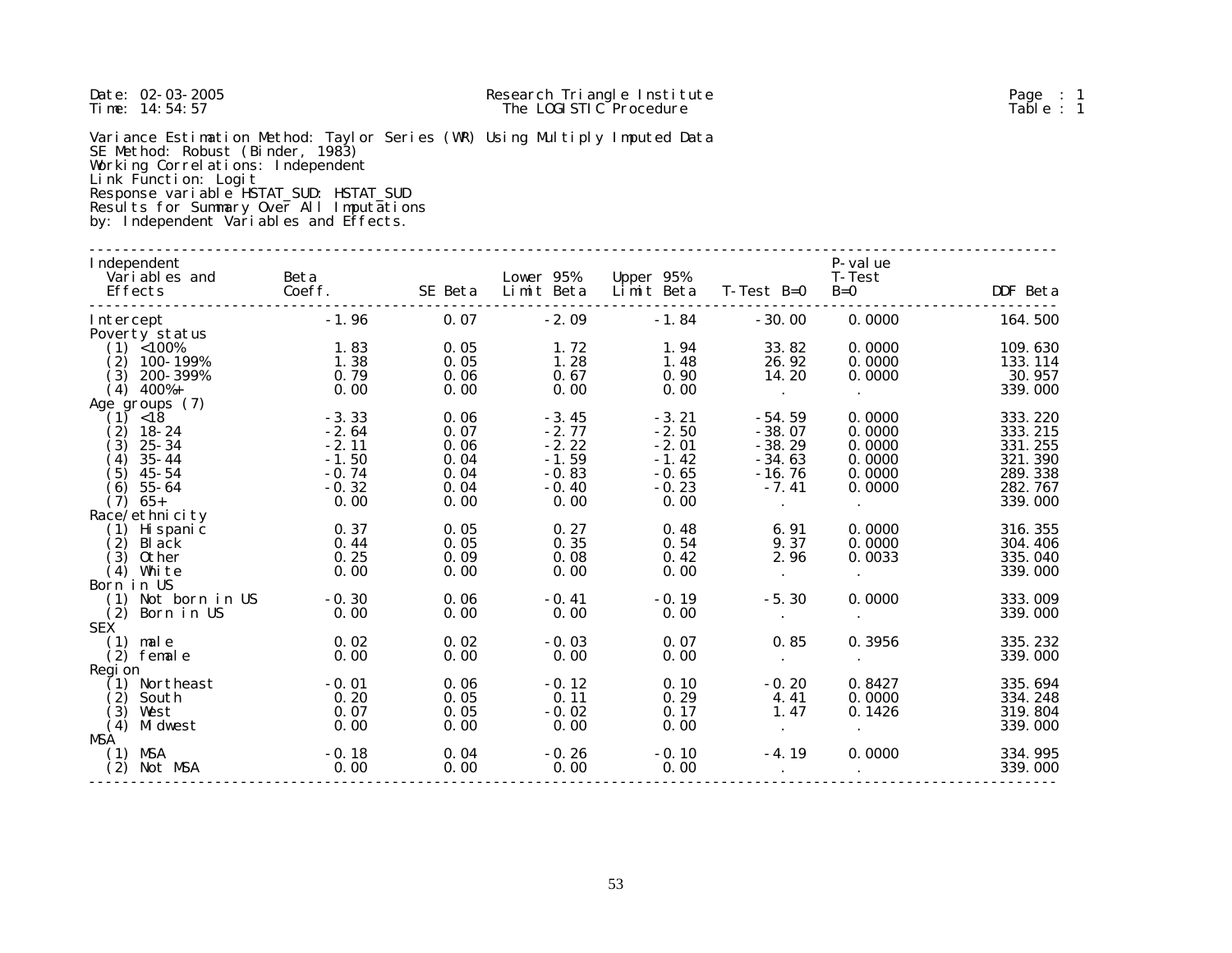Variance Estimation Method: Taylor Series (WR) Using Multiply Imputed Data SE Method: Robust (Binder, 1983) Working Correlations: Independent Link Function: Logit Response variable HSTAT\_SUD: HSTAT\_SUD Results for Summary Over All Imputations by: Contrast.

#### -------------------------------------------------------

| Contrast                            | Degrees<br>of<br>Freedom | Wald F | P-value<br>Wald F |
|-------------------------------------|--------------------------|--------|-------------------|
| <b>OVERALL MODEL</b><br>MODEL MINUS | 19                       | 977.44 | 0.0000            |
| <b>INTERCEPT</b>                    | 18                       | 354.66 | 0.0000            |
| <b>INTERCEPT</b>                    |                          |        |                   |
| <b>POVERTYI</b>                     | 3                        | 446.44 | 0.0000            |
| <b>AGEGR6R</b>                      | 6                        | 736.79 | 0.0000            |
| <b>HPRACE</b>                       | 3                        | 34.44  | 0.0000            |
| <b>USBORN</b>                       |                          | 28.09  | 0.0000            |
| <b>SEX</b>                          |                          | 0.72   | 0.4015            |
| <b>REGIONR</b>                      | 3                        | 9.28   | 0.0002            |
| <b>MSAR</b>                         |                          | 17.54  | 0.0002            |
|                                     |                          |        |                   |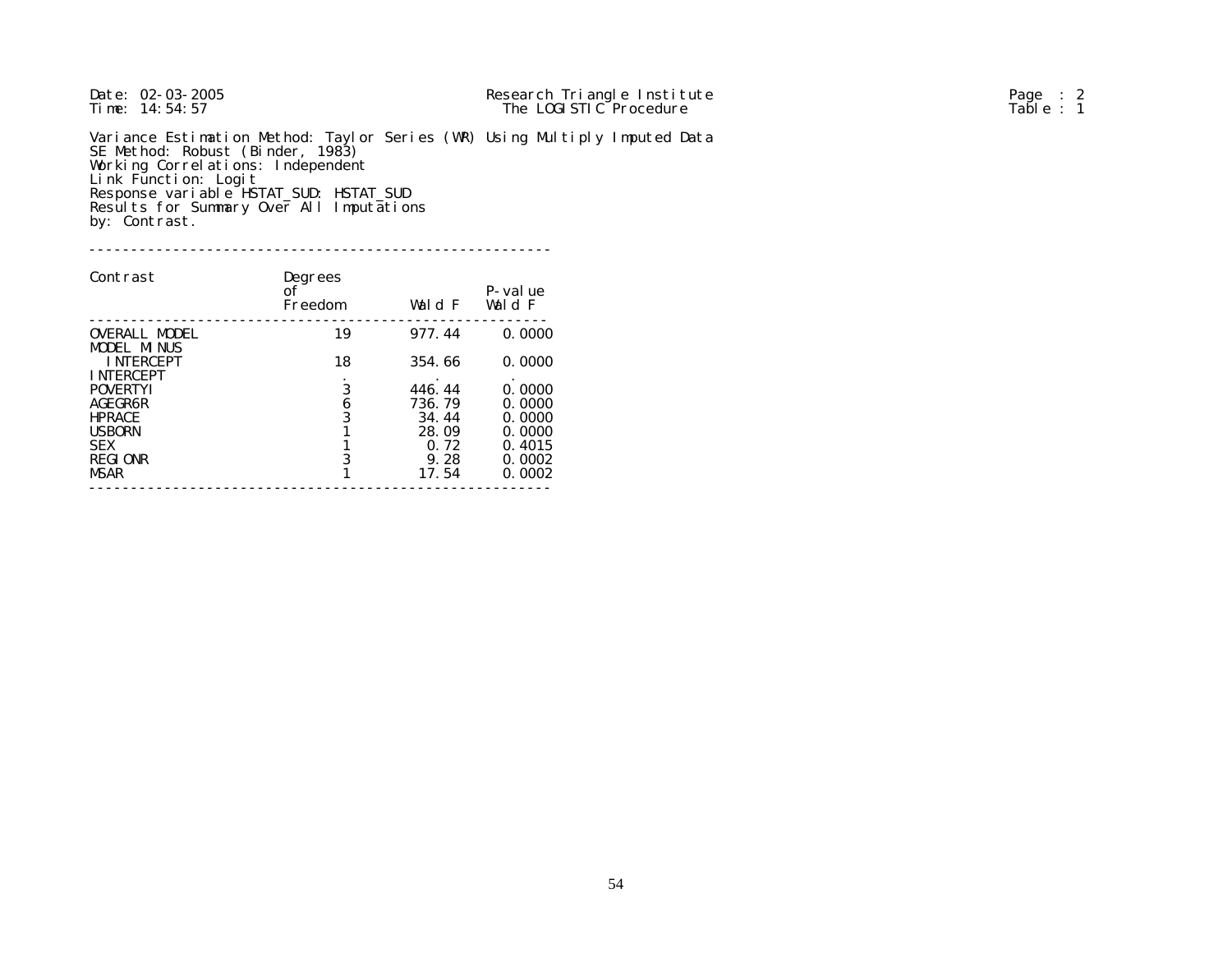| Date: 02-03-2005<br>Ti me: 14: 54: 57                                                                                                                                                                                          |                     |              | Research Triangle Institute<br>The LOGISTIC Procedure                      | Page $: 3$<br>Table: 1 |
|--------------------------------------------------------------------------------------------------------------------------------------------------------------------------------------------------------------------------------|---------------------|--------------|----------------------------------------------------------------------------|------------------------|
| SE Method: Robust (Binder, 1983)<br>Working Correl ations: Independent<br>Link Function: Logit<br>Response variable HSTAT_SUD: HSTAT_SUD<br>Results for Summary Over All Imputations<br>by: Independent Variables and Effects. |                     |              | Variance Estimation Method: Taylor Series (WR) Using Multiply Imputed Data |                        |
| Independent<br>Variables and<br>Effects                                                                                                                                                                                        | Odds Ratio Limit OR | Lower 95%    | Upper 95%<br>$Li$ mit OR                                                   |                        |
| Intercept                                                                                                                                                                                                                      | 0.14                | 0.12         | 0.16                                                                       |                        |
| Poverty status                                                                                                                                                                                                                 |                     |              |                                                                            |                        |
| $(1)$ < 100%                                                                                                                                                                                                                   | 6.25                | 5.61         | 6.95                                                                       |                        |
| $(2)$ 100-199%                                                                                                                                                                                                                 | 3.98                | 3.60         | 4.41                                                                       |                        |
| $(3)$ 200-399%                                                                                                                                                                                                                 | 2.19                | 1.96         | 2.45                                                                       |                        |
| $(4)$ 400%+                                                                                                                                                                                                                    | 1.00                | 1.00         | 1.00                                                                       |                        |
| Age groups (7)                                                                                                                                                                                                                 |                     |              |                                                                            |                        |
| $(1)$ <18                                                                                                                                                                                                                      | 0.04                | 0.03         | 0.04                                                                       |                        |
| $(2)$ 18-24                                                                                                                                                                                                                    | 0.07                | 0.06         | 0.08                                                                       |                        |
| $(3)$ 25 - 34                                                                                                                                                                                                                  | 0.12                | 0.11         | 0.13                                                                       |                        |
| $(4)$ 35-44                                                                                                                                                                                                                    | 0.22                | 0.20         | 0.24                                                                       |                        |
| $(5)$ 45-54                                                                                                                                                                                                                    | 0.48                | 0.44         | 0.52                                                                       |                        |
| $(6)$ 55-64                                                                                                                                                                                                                    | 0.73                | 0.67         | 0.79                                                                       |                        |
| $(7)$ 65+                                                                                                                                                                                                                      | 1.00                | 1.00         | 1.00                                                                       |                        |
| Race/ethnicity                                                                                                                                                                                                                 |                     |              |                                                                            |                        |
| $(1)$ Hispanic                                                                                                                                                                                                                 | 1.45                | 1.31         | 1.61                                                                       |                        |
| $(2)$ Black                                                                                                                                                                                                                    | 1.56                | 1.42         | 1.71                                                                       |                        |
| $(3)$ 0ther<br>$(4)$ White                                                                                                                                                                                                     | 1.29<br>1.00        | 1.09<br>1.00 | 1.52<br>1.00                                                               |                        |
| Born in US                                                                                                                                                                                                                     |                     |              |                                                                            |                        |
| (1) Not born in US                                                                                                                                                                                                             | 0.74                | 0.67         | 0.83                                                                       |                        |
| $(2)$ Born in US                                                                                                                                                                                                               | 1.00                | 1.00         | 1.00                                                                       |                        |
| <b>SEX</b>                                                                                                                                                                                                                     |                     |              |                                                                            |                        |
| $(1)$ male                                                                                                                                                                                                                     | 1.02                | 0.97         | 1.07                                                                       |                        |
| $(2)$ female                                                                                                                                                                                                                   | 1.00                | 1.00         | 1.00                                                                       |                        |
| Regi on                                                                                                                                                                                                                        |                     |              |                                                                            |                        |
| (1) Northeast                                                                                                                                                                                                                  | 0.99                | 0.89         | 1.10                                                                       |                        |
| $(2)$ South                                                                                                                                                                                                                    | 1.22                | 1.12         | 1.34                                                                       |                        |
| $(3)$ West                                                                                                                                                                                                                     | 1.07                | 0.98         | 1.18                                                                       |                        |
| $(4)$ Midwest                                                                                                                                                                                                                  | 1.00                | 1.00         | 1.00                                                                       |                        |
| <b>MSA</b>                                                                                                                                                                                                                     |                     |              |                                                                            |                        |
| $(1)$ MSA                                                                                                                                                                                                                      | 0.84                | 0.77         | 0.91                                                                       |                        |
| $(2)$ Not MSA                                                                                                                                                                                                                  | 1.00                | 1.00         | 1.00                                                                       |                        |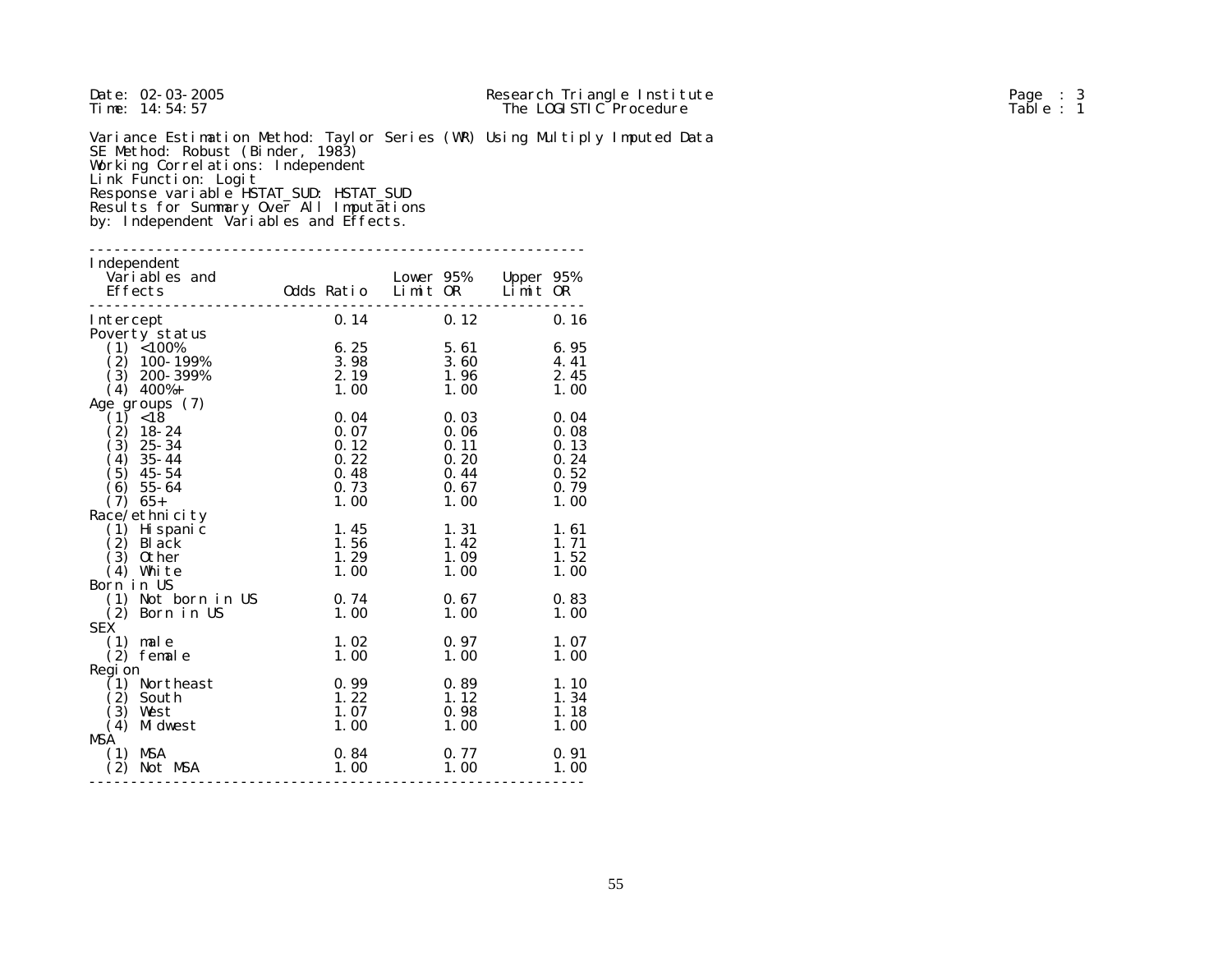# **Appendix E. Sample Output from SAS Commands for Use with SUDAAN Version 7 or Higher without a Built-in Option for Multiple Imputation**

Example 2: Logistic regression

S U D A A N Software for the Statistical Analysis of Correlated Data Research Triangle Institute Release<sup>9</sup>.0

Number of zero responses : 90708 Number of non-zero responses : 9200

Independence parameters have converged in 7 iterations

Number of observations read : 100355Weighted count:274018975<br>Number of observations skipped : 263 Number of observations skipped :  $(WEIGHT \text{ vari} \text{able nonpositive})$ Observations used in the analysis : 99908Weighted count:272718013<br>Denominator degrees of freedom : 339 Denominator degrees of freedom :

Maximum number of estimable parameters for the model is 19

File TEMP contains 678 Clusters 678 clusters were used to fit the model Maximum cluster size is 389 records Minimum cluster size is 19 records

|              |       | Sample and Population Counts for Response Variable HSTAT_SUD |
|--------------|-------|--------------------------------------------------------------|
| Sample Count | 90708 | Population Count 248661451                                   |
| Sample Count | 9200  | Population Count 24056562                                    |

R-Square for dependent variable HSTAT\_SUD (Cox & Snell, 1989): 0.105144

| -2 * Normalized Log-Likelihood with Intercepts Only : 59620.63 |            |
|----------------------------------------------------------------|------------|
| -2 * Normalized Log-Likelihood Full Model                      | : 48521.57 |
| Approximate Chi-Square $(-2 * Log-L Rati)$                     | : 11099.05 |
| Degrees of Freedom                                             |            |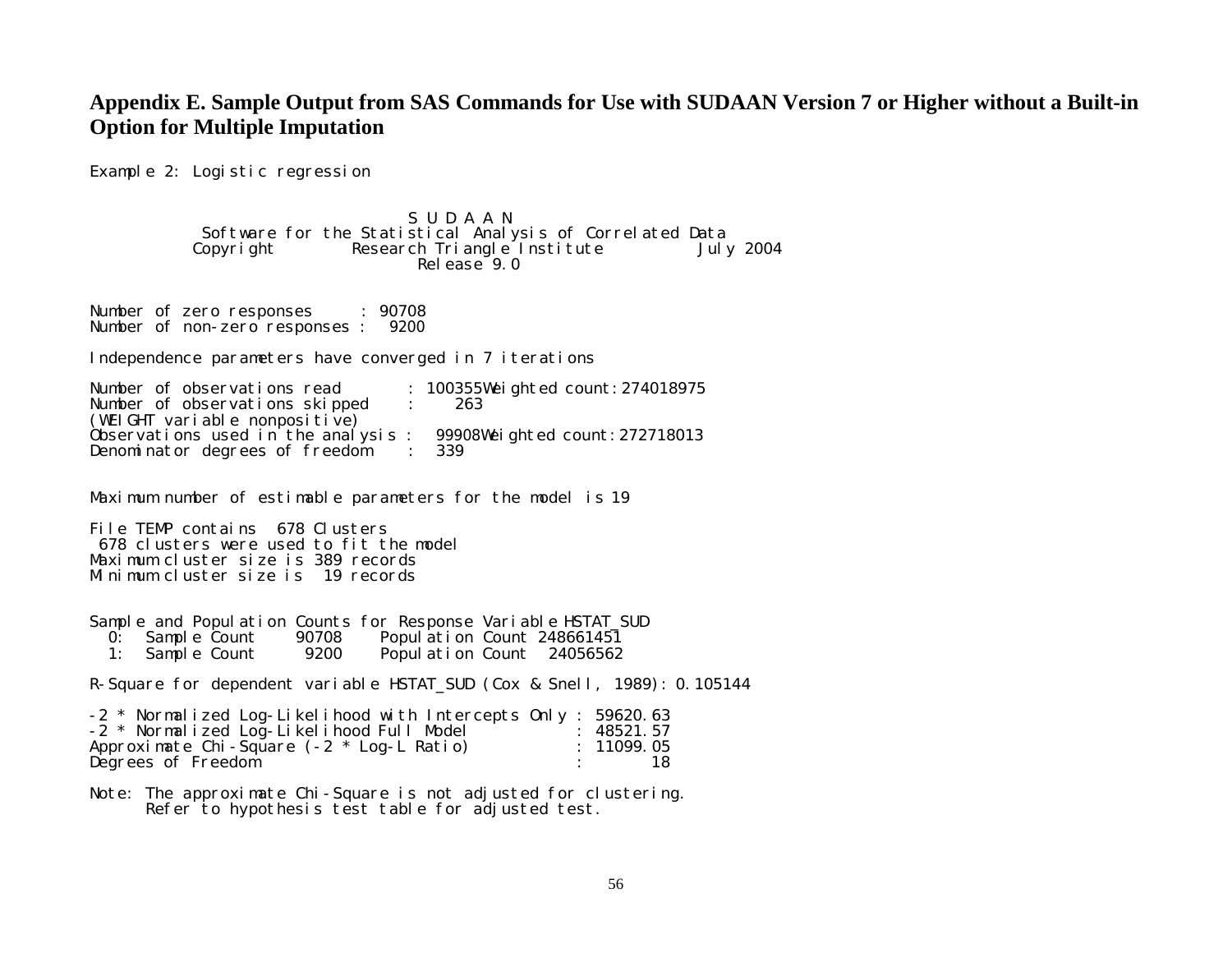S U D A A N Software for the Statistical Analysis of Correlated Data<br>Copyright Research Triangle Institute July 2004 Research Triangle Institute  $Rel$ ease  $9.0$ 

Number of zero responses : 90708 Number of non-zero responses : 9200

Independence parameters have converged in 7 iterations

Number of observations read : 100355 Weighted count: 274018975 Number of observations skipped : 263 (WEIGHT variable nonpositive)Observations used in the analysis : 99908 Weighted count:272718013<br>Denominator degrees of freedom : 339 Denominator degrees of freedom :

Maximum number of estimable parameters for the model is 19

File TEMP contains 678 Clusters 678 clusters were used to fit the model Maximum cluster size is 389 records Minimum cluster size is 19 records

Sample and Population Counts for Response Variable HSTAT\_SUD 0: Sample Count 90708 Population Count 248661451<br>1: Sample Count 9200 Population Count 24056562 Population Count 24056562

R-Square for dependent variable HSTAT\_SUD (Cox & Snell, 1989): 0.105782

| -2 * Normalized Log-Likelihood with Intercepts Only: 59620.63 |            |
|---------------------------------------------------------------|------------|
| -2 * Normalized Log-Likelihood Full Model                     | : 48450.36 |
| Approximate Chi-Square $(-2 * Log-L \text{ Ratio})$           | : 11170.27 |
| Degrees of Freedom                                            |            |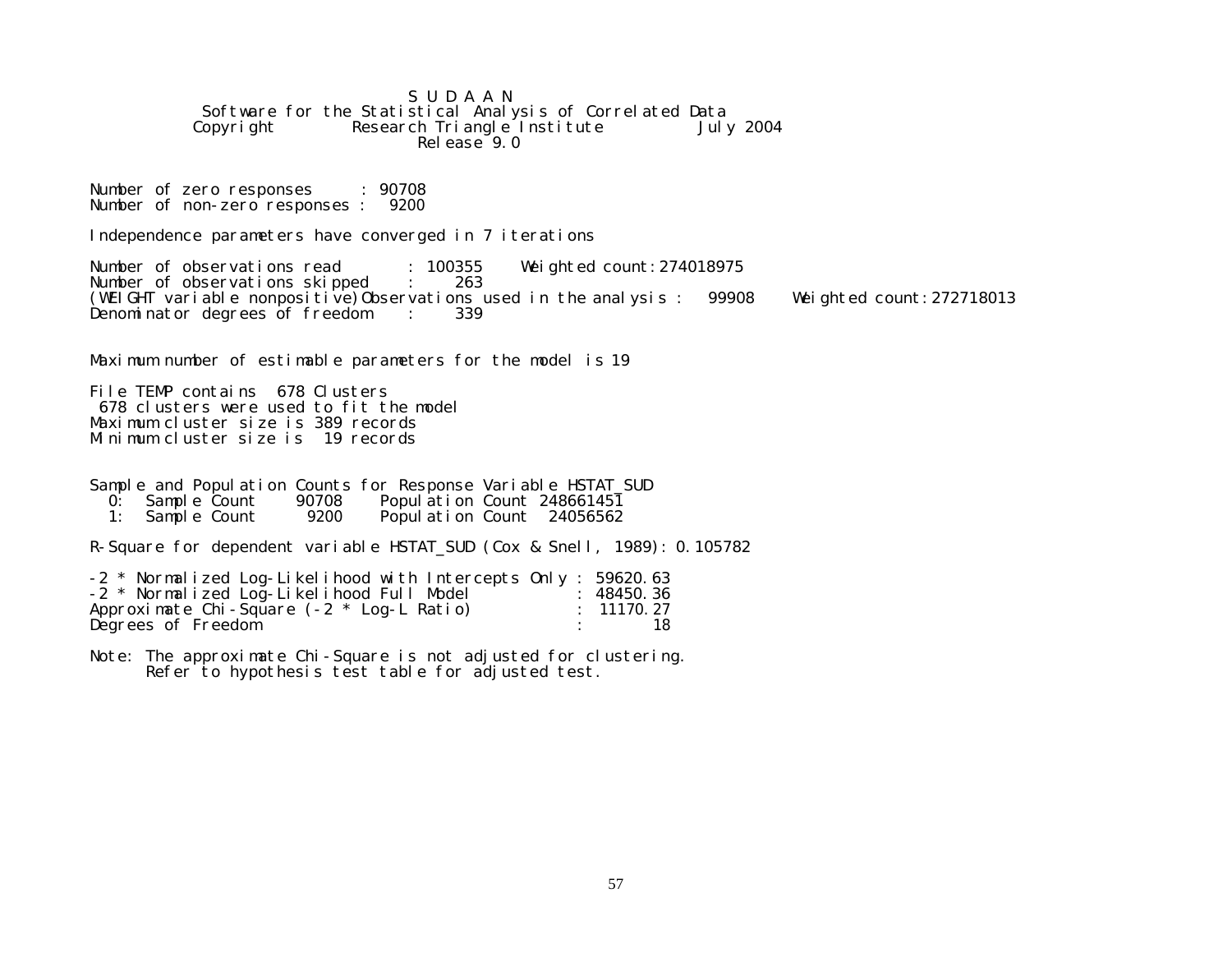S U D A A N Software for the Statistical Analysis of Correlated Data<br>Copyright Research Triangle Institute July 2004  $Research$  Triangle Institute Release<sup>9</sup>.0

Number of zero responses : 90708 Number of non-zero responses : 9200

Independence parameters have converged in 7 iterations

Number of observations read : 100355Weighted count: 274018975 Number of observations skipped : 263  $(WEIGHT \text{ vari} \text{ able nonpositive})$ Observations used in the analysis :  $99908$ Weighted count: 272718013<br>Denominator degrees of freedom : 339 Denominator degrees of freedom

Maximum number of estimable parameters for the model is 19

File TEMP contains 678 Clusters 678 clusters were used to fit the model Maximum cluster size is 389 records Minimum cluster size is 19 records

|                |              |       | Sample and Population Counts for Response Variable HSTAT SUD |
|----------------|--------------|-------|--------------------------------------------------------------|
| $\mathbf{0}$ : | Sample Count | 90708 | Popul ation Count 248661451                                  |
|                | Sample Count | 9200  | Population Count 24056562                                    |

R-Square for dependent variable HSTAT\_SUD (Cox & Snell, 1989): 0.105506

| -2 * Normalized Log-Likelihood with Intercepts Only : 59620.63 |                       |
|----------------------------------------------------------------|-----------------------|
| -2 * Normalized Log-Likelihood Full Model                      | : 48481.20            |
| Approximate Chi-Square $(-2 * Log-L Rati)$                     | $\therefore$ 11139.43 |
| Degrees of Freedom                                             |                       |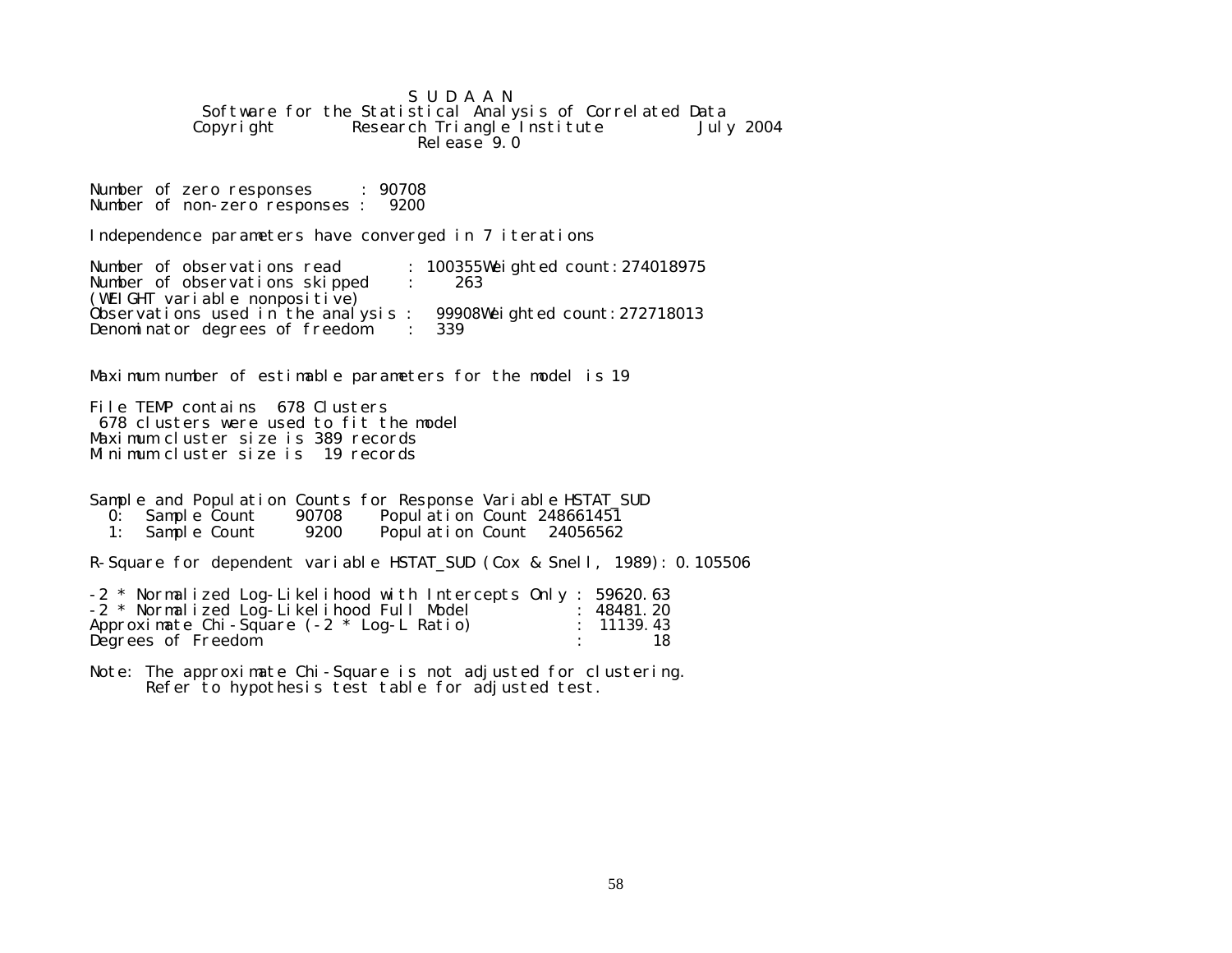S U D A A N Software for the Statistical Analysis of Correlated Data<br>Copyright Research Triangle Institute July 2004 Research Triangle Institute Release<sup>9</sup>.0

Number of zero responses : 90708 Number of non-zero responses : 9200

Independence parameters have converged in 7 iterations

Number of observations read : 100355Weighted count: 274018975 Number of observations skipped : 263 (WEIGHT variable nonpositive) Observations used in the analysis :  $99908$ Weighted count: 272718013<br>Denominator degrees of freedom : 339 Denominator degrees of freedom

Maximum number of estimable parameters for the model is 19

File TEMP contains 678 Clusters 678 clusters were used to fit the model Maximum cluster size is 389 records Minimum cluster size is 19 records

|    |              |       | Sample and Population Counts for Response Variable HSTAT SUD |
|----|--------------|-------|--------------------------------------------------------------|
| 0: | Sample Count | 90708 | Popul ation Count 248661451                                  |
|    | Sample Count | 9200  | Population Count 24056562                                    |

R-Square for dependent variable HSTAT\_SUD (Cox & Snell, 1989): 0.105770

| -2 * Normalized Log-Likelihood with Intercepts Only : 59620.63 |            |
|----------------------------------------------------------------|------------|
| -2 * Normalized Log-Likelihood Full Model                      | : 48451.73 |
| Approximate Chi-Square $(-2 * Log-L \text{ Ratio})$            | : 11168.90 |
| Degrees of Freedom                                             |            |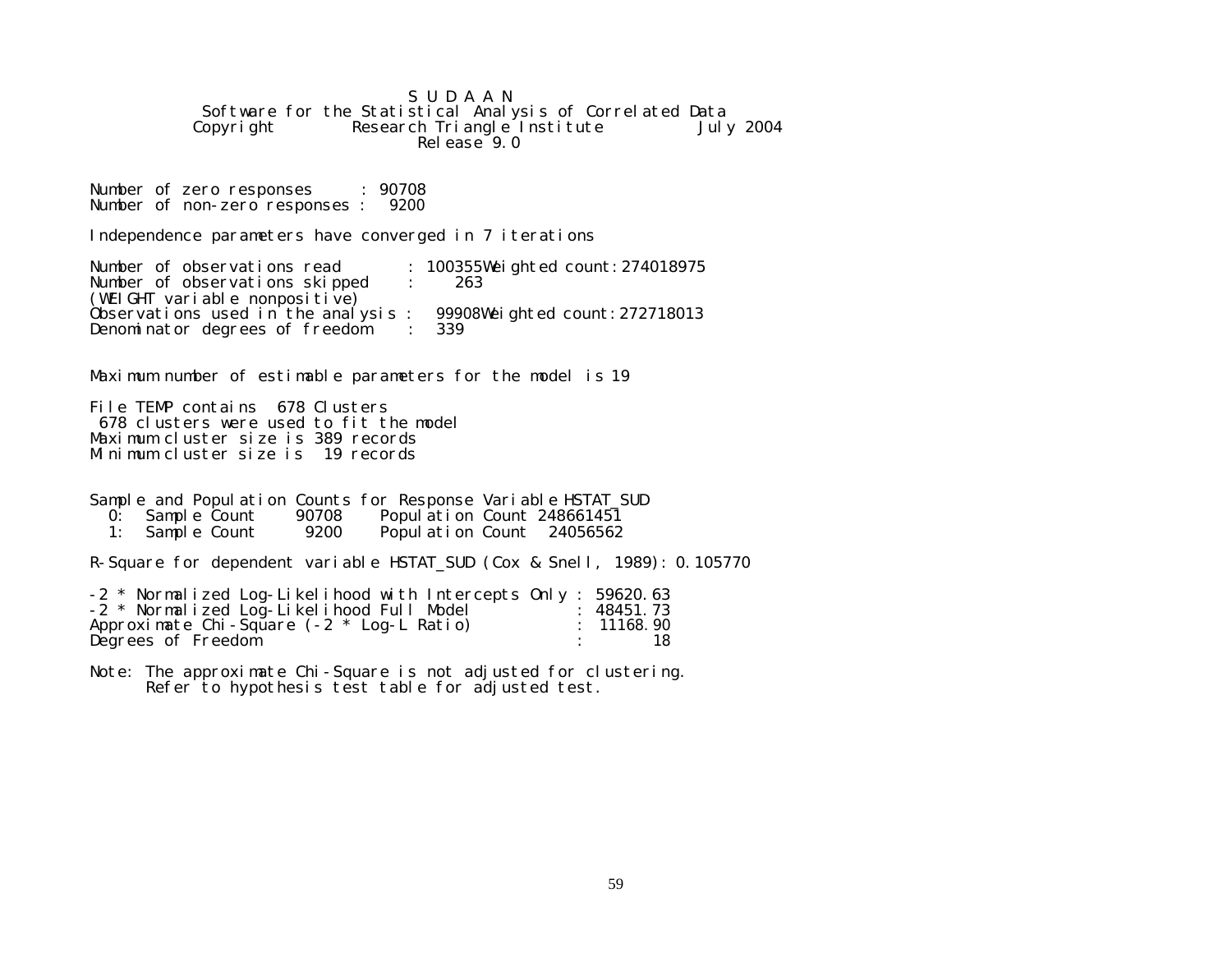S U D A A N Software for the Statistical Analysis of Correlated Data<br>Copyright Research Triangle Institute July 2004 Research Triangle Institute  $Rel$ ease  $9.0$ 

Number of zero responses : 90708 Number of non-zero responses : 9200

Independence parameters have converged in 7 iterations

Number of observations read : 100355 Weighted count:274018975 Number of observations skipped : (WEIGHT variable nonpositive)<br>Observations used in the analysis : 99908 Weighted count: 272718013Denominator degrees of freedom : 339

Maximum number of estimable parameters for the model is 19

File TEMP contains 678 Clusters 678 clusters were used to fit the model Maximum cluster size is 389 records Minimum cluster size is 19 records

Sample and Population Counts for Response Variable HSTAT\_SUD 0: Sample Count 90708 Population Count 248661451<br>1: Sample Count 9200 Population Count 24056562 Population Count 24056562

R-Square for dependent variable HSTAT\_SUD (Cox & Snell, 1989): 0.105145

| -2 * Normalized Log-Likelihood with Intercepts Only : 59620.63 |            |
|----------------------------------------------------------------|------------|
| -2 * Normalized Log-Likelihood Full Model                      | : 48521.49 |
| Approximate Chi-Square $(-2 * Log-L \text{ Ratio})$            | : 11099.14 |
| Degrees of Freedom                                             |            |

Note: The approximate Chi-Square is not adjusted for clustering. Refer to hypothesis test table for adjusted test.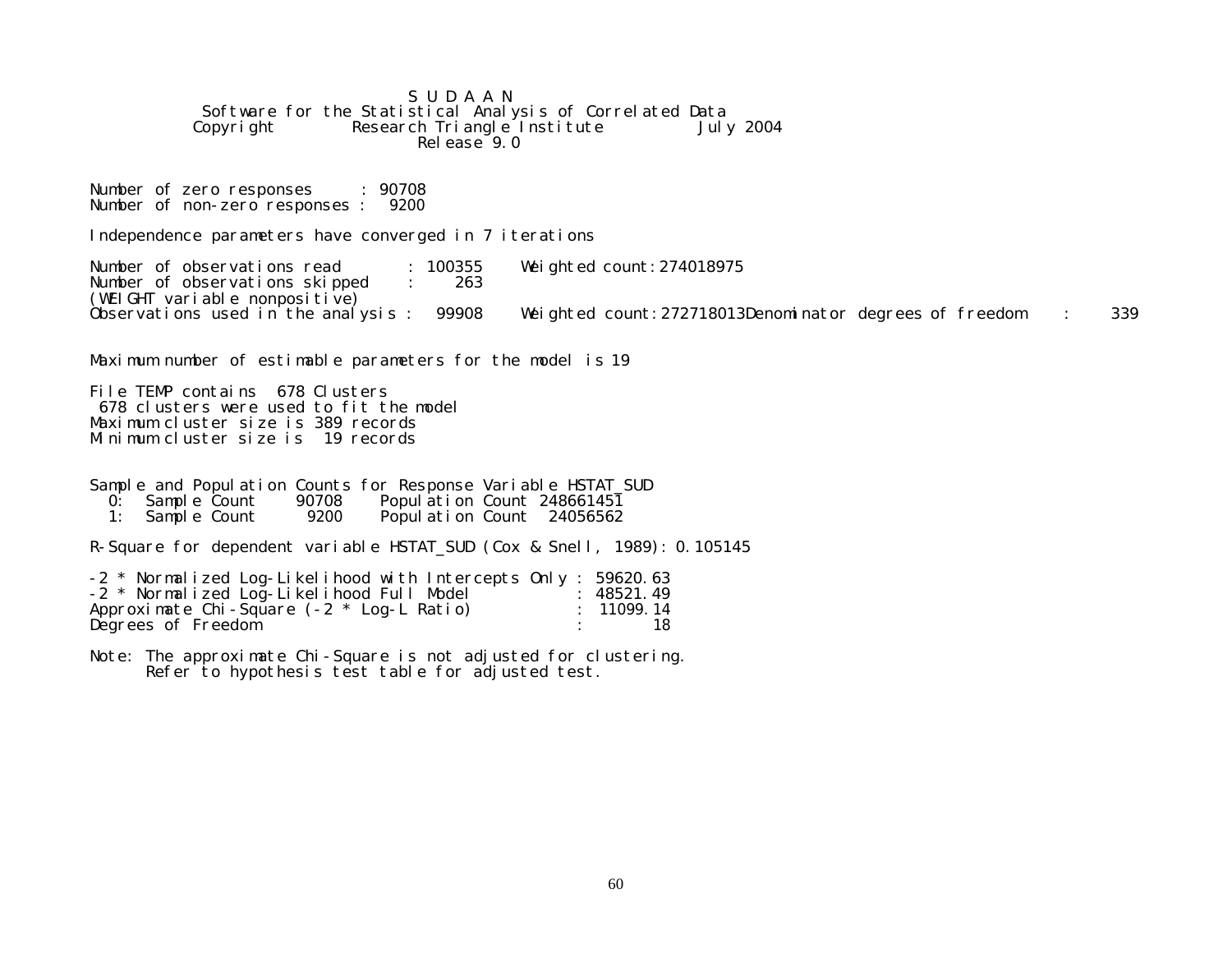Multiple Imputation Analysis for Logistic Regression Model Estimates, Standard errors, t ratios, and p-values

| 0bs           | <b>MODELRHS</b>                | qbar_m     | se_mi    | tratio     | $pval\_rs$ | pval_br |
|---------------|--------------------------------|------------|----------|------------|------------|---------|
| 1             |                                | $-1.96467$ | 0.065479 | $-30.0045$ | 0.00000    | 0.00000 |
|               | $\frac{2}{3}$                  | 1.83210    | 0.054165 | 33.8245    | 0.00000    | 0.00000 |
| $\frac{2}{3}$ |                                | 1.38247    | 0.051350 | 26.9227    | 0.00000    | 0.00000 |
|               |                                | 0.78531    | 0.055299 | 14.2013    | 0.00000    | 0.00000 |
| $\frac{4}{5}$ | $\frac{4}{5}$<br>$\frac{6}{7}$ | 0.00000    | 0.000000 |            |            |         |
|               |                                | $-3.32730$ | 0.060946 | $-54.5938$ | 0.00000    | 0.00000 |
| $\frac{6}{7}$ |                                | $-2.63543$ | 0.069228 | $-38.0690$ | 0.00000    | 0.00000 |
|               | $\frac{8}{9}$                  | $-2.11470$ | 0.055227 | $-38.2907$ | 0.00000    | 0.00000 |
| $\frac{8}{9}$ |                                | $-1.50435$ | 0.043436 | $-34.6338$ | 0.00000    | 0.00000 |
| 10            | 10                             | $-0.74168$ | 0.044261 | $-16.7569$ | 0.00000    | 0.00000 |
| 11            | 11                             | $-0.31558$ | 0.042604 | $-7.4072$  | 0.00000    | 0.00000 |
| 12            | 12                             | 0.00000    | 0.000000 |            |            |         |
| 13            | 13                             | 0.37293    | 0.053986 | 6.9078     | 0.00000    | 0.00000 |
| 14            | 14                             | 0.44469    | 0.047446 | 9.3725     | 0.00000    | 0.00000 |
| 15            | 15                             | 0.25133    | 0.085009 | 2.9565     | 0.00311    | 0.00333 |
| 16            | 16                             | 0.00000    | 0.000000 |            |            |         |
| 17            | 17                             | $-0.29668$ | 0.055972 | $-5.3004$  | 0.00000    | 0.00000 |
| 18            | 18                             | 0.00000    | 0.000000 |            |            |         |
| 19            | 19                             | 0.02037    | 0.023943 | 0.8506     | 0.39499    | 0.39560 |
| 20            | 20                             | 0.00000    | 0.000000 |            |            |         |
| 21            | 21                             | $-0.01103$ | 0.055538 | $-0.1987$  | 0.84253    | 0.84265 |
| 22            | 22                             | 0.20279    | 0.045940 | 4.4141     | 0.00001    | 0.00001 |
| 23            | 23                             | 0.07180    | 0.048855 | 1.4697     | 0.14167    | 0.14262 |
| 24            | 24                             | 0.00000    | 0.000000 |            |            |         |
| 25            | 25                             | $-0.17951$ | 0.042864 | $-4.1880$  | 0.00003    | 0.00004 |
| 26            | 26                             | 0.00000    | 0.000000 |            |            |         |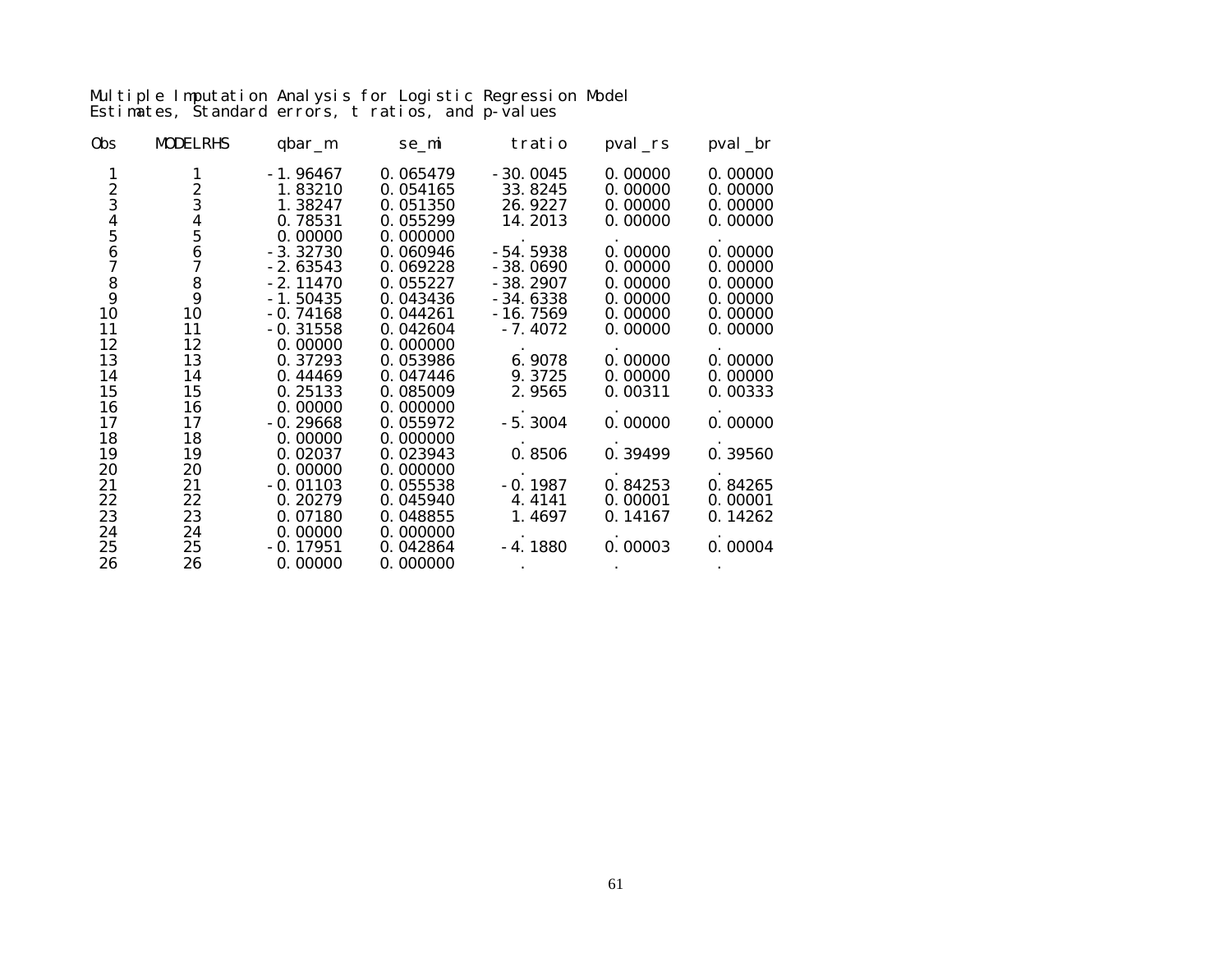Multiple Imputation Analysis for Logistic Regression Model Odds ratios and confidence intervals

| 0bs      | <b>MODELRHS</b> | or_mi   | $1195$ <sub>_</sub> br | ul 95_br | $1195$ <sub>rs</sub> | ul $95$ _rs |
|----------|-----------------|---------|------------------------|----------|----------------------|-------------|
|          |                 | 6.24697 | 5.61112                | 6.95487  | 5.61368              | 6.95170     |
|          |                 | 3.98474 | 3.59990                | 4.41073  | 3.60141              | 4.40887     |
| 23456789 | 234567          | 2.19309 | 1.95917                | 2.45493  | 1.96040              | 2.45339     |
|          |                 | 1.00000 |                        |          |                      |             |
|          |                 | 0.03589 | 0.03184                | 0.04046  | 0.03185              | 0.04044     |
|          |                 | 0.07169 | 0.06256                | 0.08215  | 0.06259              | 0.08211     |
|          | $\frac{8}{9}$   | 0.12067 | 0.10825                | 0.13452  | 0.10829              | 0.13446     |
|          |                 | 0.22216 | 0.20396                | 0.24198  | 0.20403              | 0.24190     |
| 10       | 10              | 0.47631 | 0.43657                | 0.51967  | 0.43672              | 0.51950     |
| 11       | 11              | 0.72937 | 0.67070                | 0.79317  | 0.67091              | 0.79292     |
| 12       | 12              | 1.00000 |                        |          |                      |             |
| 13       | 13              | 1.45198 | 1.30566                | 1.61469  | 1.30617              | 1.61406     |
| 14       | 14              | 1.56000 | 1.42095                | 1.71267  | 1.42144              | 1.71207     |
| 15       | 15              | 1.28574 | 1.08775                | 1.51976  | 1.08841              | 1.51884     |
| 16       | 16              | 1.00000 |                        |          |                      |             |
| 17       | 17              | 0.74329 | 0.66579                | 0.82980  | 0.66606              | 0.82947     |
| 18       | 18              | 1.00000 |                        |          |                      |             |
| 19       | 19              | 1.02057 | 0.97362                | 1.06979  | 0.97379              | 1.06961     |
| 20       | 20              | 1.00000 |                        |          |                      |             |
| 21       | 21              | 0.98903 | 0.88667                | 1.10320  | 0.88702              | 1.10276     |
| 22       | 22              | 1.22481 | 1.11898                | 1.34065  | 1.11934              | 1.34021     |
| 23       | 23              | 1.07444 | 0.97598                | 1.18284  | 0.97632              | 1.18243     |
| 24       | 24              | 1.00000 |                        |          |                      |             |
| 25       | 25              | 0.83568 | 0.76810                | 0.90919  | 0.76834              | 0.90892     |
| 26       | 26              | 1.00000 |                        |          |                      |             |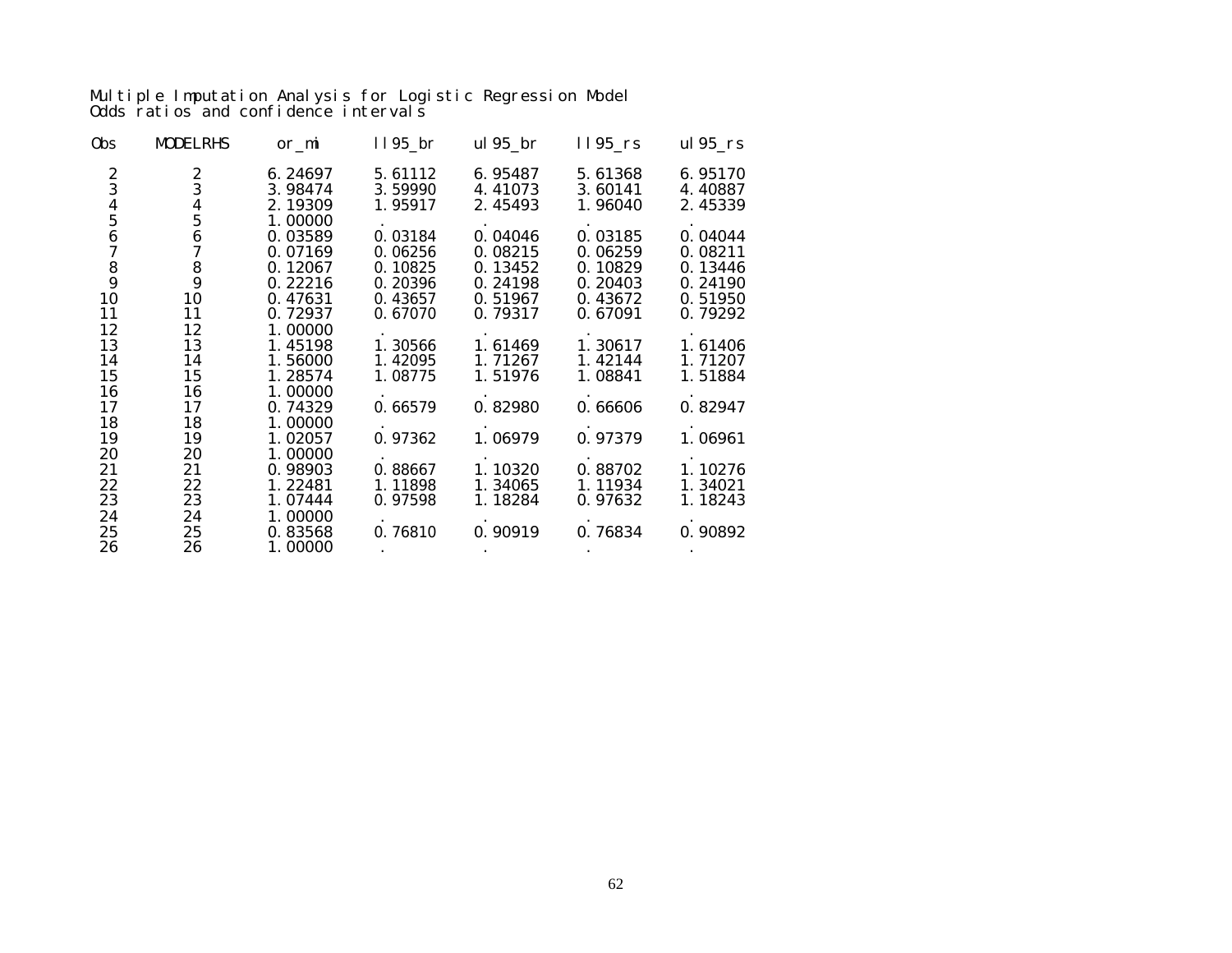## **Appendix F. Sample Output from SAS-Callable IVEware**

Example 1: Crosstab IVEware Setup Checker, Wed Nov 05 10:20:18 2003 1 Setup listing: datain nhis. anal 1 nhis. anal 2 nhis. anal 3 nhis. anal 4 nhis. anal 5; stratum stratum; cluster psu; weight  $w$ tfa;

IVEware Design-Based Descriptive Statistics Procedure, Wed Nov 05 10:21:35 2003 1

| Stratum variable: |           |  |  | STRATUM Stratum for Variance |
|-------------------|-----------|--|--|------------------------------|
| Cluster variable: | PSIL PSIL |  |  |                              |
| Weight variable:  |           |  |  | WTFA WEIGHT - FINAL ANNUAL   |

Analysis description:

table povertyi\*notcov;

run;

- 6 Variables
- 339 Strata
- 678 Secus
- Strata Model
	- 339 Multiple PSU
	- 0 Paired Selection
	- 0 Successive Differences
- 501775 Cases Read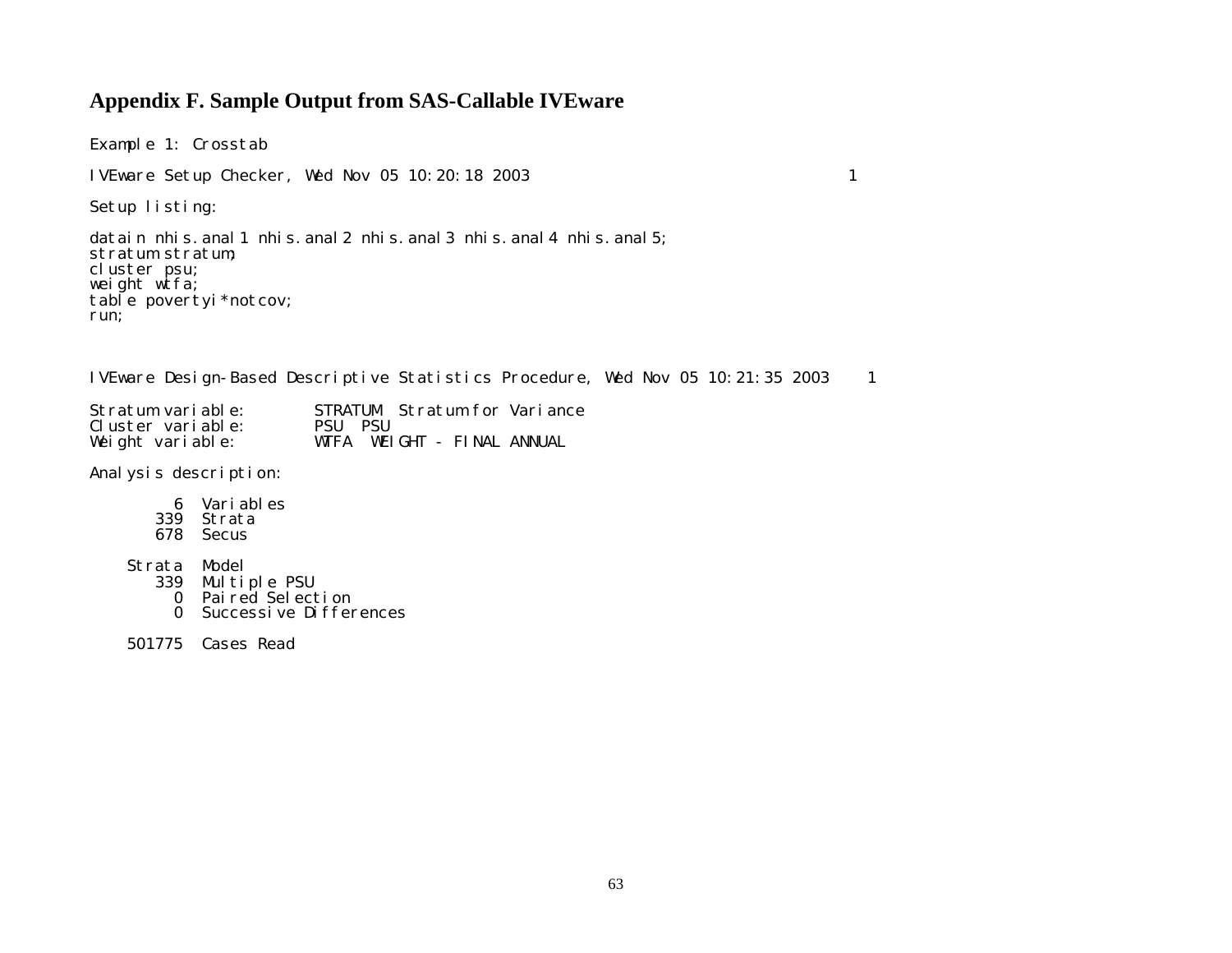IVEware Design-Based Descriptive Statistics Procedure, Wed Nov 05 10:21:35 2003 2

All imputations

Problem 1

Degrees of freedom 15.9247

Factor Covariance of denominator None 0.00822

| Tabl e                                      |                  | Number of    | Sum of           | Weighted    | Standard     |
|---------------------------------------------|------------------|--------------|------------------|-------------|--------------|
| povertyi                                    | <b>NOTCOV</b>    | Cases        | Weights          | Proporti on | Error        |
|                                             |                  | 5253         | 1.052209e+007    | 0.03881     | 0.00123      |
|                                             | 2                | 10369        | 2.397072e+007    | 0.08841     | 0.00224      |
|                                             |                  | 5887         | $1.316834e+007$  | 0.04857     | 0.00142      |
|                                             | $\boldsymbol{2}$ | 14841        | 3.845925e+007    | 0.14185     | 0.00258      |
| $2\over 2\over 3$<br>$3$                    | $\mathbf{1}$     | 4461         | 1.138482 $e+007$ | 0.04199     | 0.00140      |
|                                             |                  | 26146        | $7.44994e+007$   | 0.27477     | 0.00301      |
| 4                                           | $\frac{2}{1}$    | 1899         | 5409324          | 0.01995     | 0.00078      |
| $\boldsymbol{4}$                            | $\overline{c}$   | 30416        | 9.372169e+007    | 0.34566     | 0.00438      |
|                                             |                  | Lower        | Upper            | T Test      | Prob ><br> T |
|                                             |                  | <b>Bound</b> | <b>Bound</b>     |             |              |
|                                             | 1                | 0.03621      | 0.04141          | 31.62450    | 0.00000      |
| 1                                           | $\boldsymbol{2}$ | 0.08366      | 0.09316          | 39.46063    | 0.00000      |
|                                             | $\mathbf{1}$     | 0.04556      | 0.05157          | 34.29998    | 0.00000      |
| $2\over 2\over 3$<br>$3$                    | $\frac{2}{1}$    | 0.13638      | 0.14731          | 54.99516    | 0.00000      |
|                                             |                  | 0.03903      | 0.04495          | 30.05772    | 0.00000      |
|                                             | $\frac{2}{1}$    | 0.26838      | 0.28116          | 91.22695    | 0.00000      |
| $\boldsymbol{4}$                            |                  | 0.01829      | 0.02161          | 25.42298    | 0.00000      |
| 4                                           | $\overline{c}$   | 0.33637      | 0.35495          | 78.91966    | 0.00000      |
|                                             |                  | Unweighted   | Bi as            | Design      |              |
|                                             |                  | Proportion   |                  | Effect      |              |
| 1                                           | $\mathbf{1}$     | 0.05292      | 36.36357         | 1.89990     |              |
|                                             | $\boldsymbol{2}$ | 0.10445      | 18.14052         | 3.81654     |              |
|                                             | $\mathbf{1}$     | 0.05930      | 22.10615         | 1.83799     |              |
| $\begin{smallmatrix}2\2\3\end{smallmatrix}$ | $\frac{2}{1}$    | 0.14950      | 5.39552          | 3.12661     |              |
|                                             |                  | 0.04494      | 7.01542          | 1.49306     |              |
| $\overline{3}$                              | $\boldsymbol{2}$ | 0.26338      | $-4.14554$       | 3.14061     |              |
| 4                                           | $\mathbf{1}$     | 0.01913      | $-4.13716$       | 2.52326     |              |
| 4                                           | $\boldsymbol{2}$ | 0.30639      | $-11.36046$      | 6.15126     |              |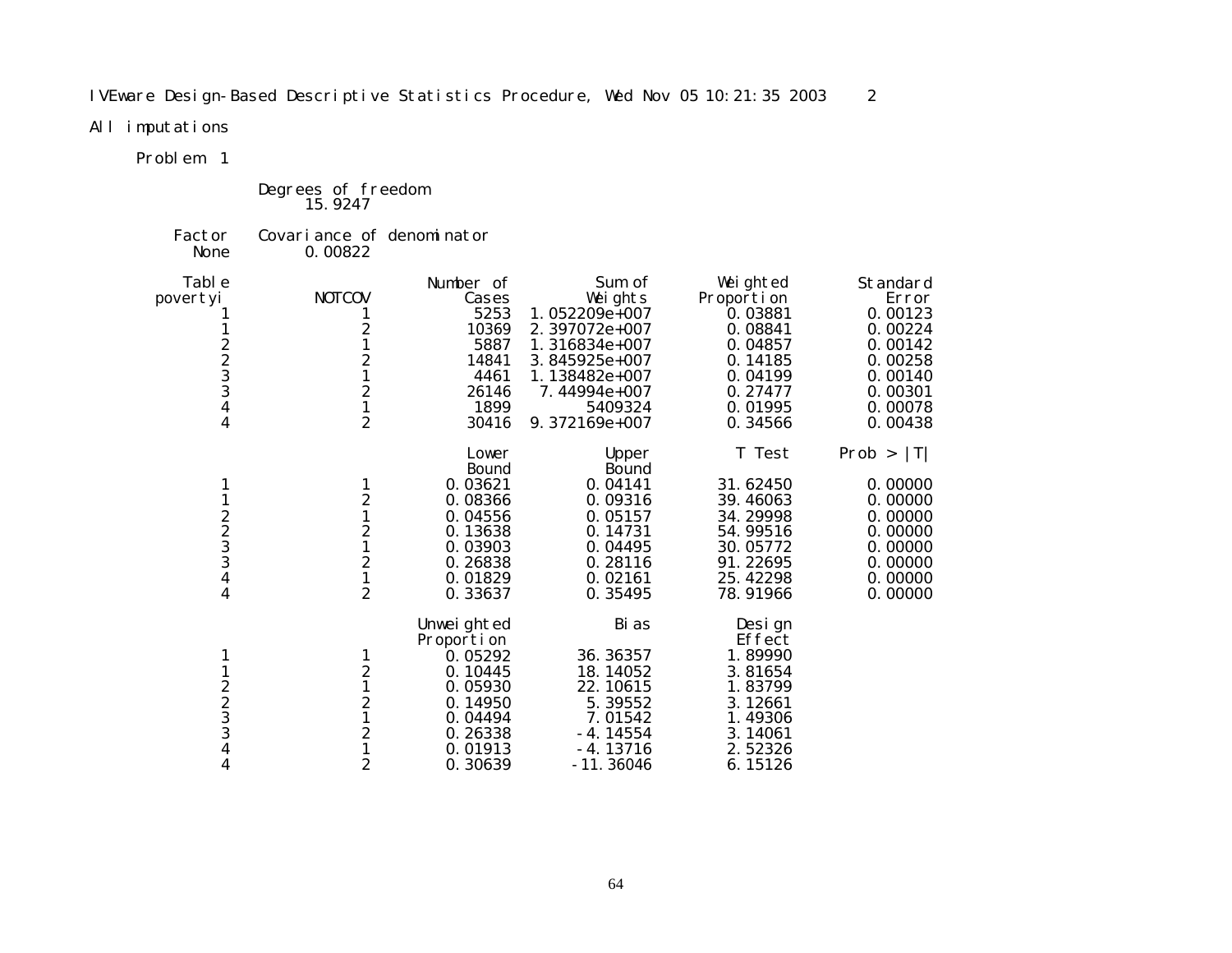Example 2: Logistic regression

IVEware Setup Checker, Wed Nov 05 10:21:36 2003 1

Setup listing:

datain nhis. anal 1 nhis. anal 2 nhis. anal 3 nhis. anal 4 nhis. anal 5; stratum stratum; cluster psu; weight wtfa; link logistic; dependent hstat\_ive; predictor povertyi agegr6r hprace usborn sex regionr msar; categorical povertyi agegr6r hprace usborn sex regionr msar hstat\_ive; run;

IVEware Jackknife Regression Procedure, Wed Nov 05 10:23:03 2003 1

| Regression type:      | Logistic                      |
|-----------------------|-------------------------------|
| Dependent vari able:  | hstat ive                     |
| Predictors:           | povertyi Poverty status       |
|                       | agegr6r Age groups (7)        |
|                       | hprace Race/ethnicity         |
|                       | usborn Born in US             |
|                       |                               |
|                       | <b>SEX</b>                    |
|                       | regionr Region                |
|                       | msar MSA                      |
| Cat. var. ref. codes: | SEX 2                         |
|                       | agegr <sub>6</sub> r 7        |
|                       | hprace 4                      |
|                       | hstat_ive 1                   |
|                       | usborn 2                      |
|                       |                               |
|                       | msar <sub>2</sub>             |
|                       | regionr 4                     |
|                       | povertyi 4                    |
| Stratum variable:     | STRATUM Stratum for Variance  |
| Cluster variable:     | <b>PSU PSU</b>                |
| Weight variable:      | WTFA<br>WEIGHT - FINAL ANNUAL |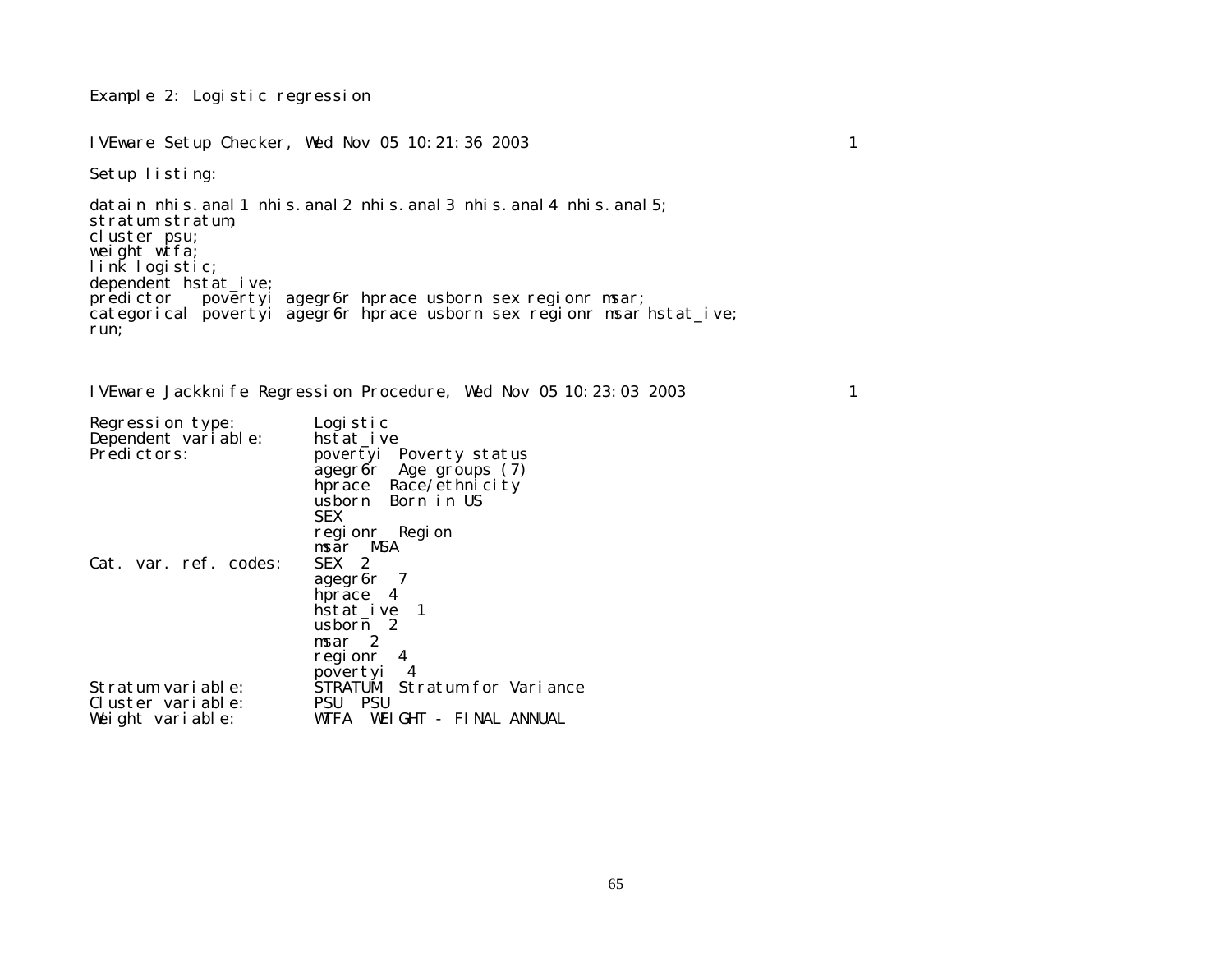All imputations

| Valid cases<br>Sum weights | 99908<br>272718013 |           |            |            |
|----------------------------|--------------------|-----------|------------|------------|
| Degr freedom               | 16.46093837        |           |            |            |
| -2 LogLike                 | 132349824.5        |           |            |            |
| Vari abl e                 | Estimate           | Std Error | Wald test  | Prob > Chi |
| Intercept                  | $-1.9646743$       | 0.0654952 | 899.83227  | 0.00000    |
| povertyi.1                 | 1.8320965          | 0.0541827 | 1143.33931 | 0.00000    |
| povertyi.2                 | 1.3824722          | 0.0513700 | 724.25942  | 0.00000    |
| povertyi.3                 | 0.7853111          | 0.0553181 | 201.53444  | 0.00000    |
| agegr6r. 1                 | $-3.3272968$       | 0.0609781 | 2977.39121 | 0.00000    |
| agegr <sub>6r.2</sub>      | - 2.6354280        | 0.0692151 | 1449.77603 | 0.00000    |
| agegr6r.3                  | $-2.1147002$       | 0.0552570 | 1464.61299 | 0.00000    |
| agegr <sub>6r. 4</sub>     | - 1.5043548        | 0.0434417 | 1199.18474 | 0.00000    |
| agegr <sub>6r.5</sub>      | $-0.7416825$       | 0.0442917 | 280.40819  | 0.00000    |
| agegr <sub>6r.6</sub>      | $-0.3155753$       | 0.0426026 | 54.86973   | 0.00000    |
| hprace. 1                  | 0.3729262          | 0.0540541 | 47.59795   | 0.00000    |
| hprace. 2                  | 0.4446873          | 0.0474451 | 87.84693   | 0.00000    |
| hprace. 3                  | 0.2513328          | 0.0850379 | 8.73520    | 0.00312    |
| usborn                     | $-0.2966752$       | 0.0560029 | 28.06349   | 0.00000    |
| <b>SEX</b>                 | 0.0203657          | 0.0239452 | 0.72337    | 0.39504    |
| regionr. 1                 | $-0.0110329$       | 0.0555605 | 0.03943    | 0.84260    |
| regionr. 2                 | 0.2027855          | 0.0459095 | 19.51051   | 0.00001    |
| regionr. 3                 | 0.0718029          | 0.0488095 | 2.16409    | 0.14127    |
| msar                       | $-0.1795138$       | 0.0428418 | 17.55737   | 0.00003    |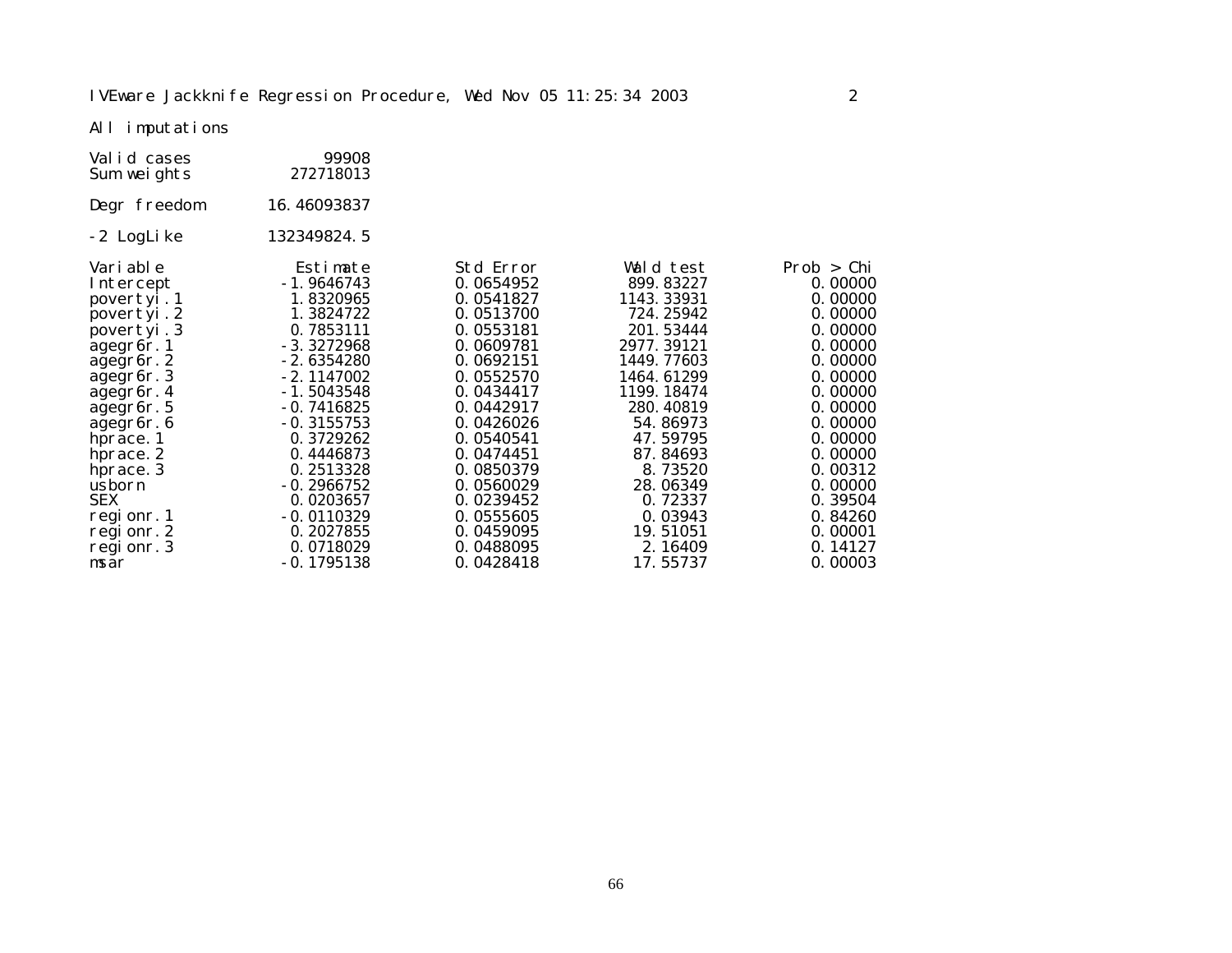| Vari able               | 0dds      |           | 95% Confidence Interval |           |
|-------------------------|-----------|-----------|-------------------------|-----------|
|                         | Ratio     | Lower     | Upper                   |           |
| Intercept               |           |           |                         |           |
| povertyi.1              | 6.2469697 | 5.5705566 | 7.0055174               |           |
| povertyi.2              | 3.9847405 | 3.5744806 | 4.4420879               |           |
| povertyi.3              | 2.1930892 | 1.9509339 | 2.4653014               |           |
| agegr <sub>6</sub> r. 1 | 0.0358900 | 0.0315472 | 0.0408306               |           |
| agegr6r.2               | 0.0716883 | 0.0619254 | 0.0829903               |           |
| agegr <sub>6r.3</sub>   | 0.1206695 | 0.1073593 | 0.1356298               |           |
| agegr6r. 4              | 0.2221606 | 0.2026574 | 0.2435406               |           |
| agegr6r. 5              | 0.4763118 | 0.4337167 | 0.5230902agegr6r.6      | 0.7293691 |
| 0.6665208               | 0.7981436 |           |                         |           |
| hprace. 1               | 1.4519772 | 1.2951114 | 1.6278429               |           |
| hprace. 2               | 1.5600022 | 1.4110533 | 1.7246741               |           |
| hprace. 3               | 1.2857379 | 1.0740855 | 1.5390971               |           |
| usborn                  | 0.7432854 | 0.6602567 | 0.8367551               |           |
| <b>SEX</b>              | 1.0205745 | 0.9701732 | 1.0735942               |           |
| regionr. 1              | 0.9890277 | 0.8793709 | 1.1123586               |           |
| regionr. 2              | 1.2248097 | 1.1114690 | 1.3497082               |           |
| regionr. 3              | 1.0744435 | 0.9690552 | 1.1912932               |           |
| msar                    | 0.8356764 | 0.7632816 | 0.9149377               |           |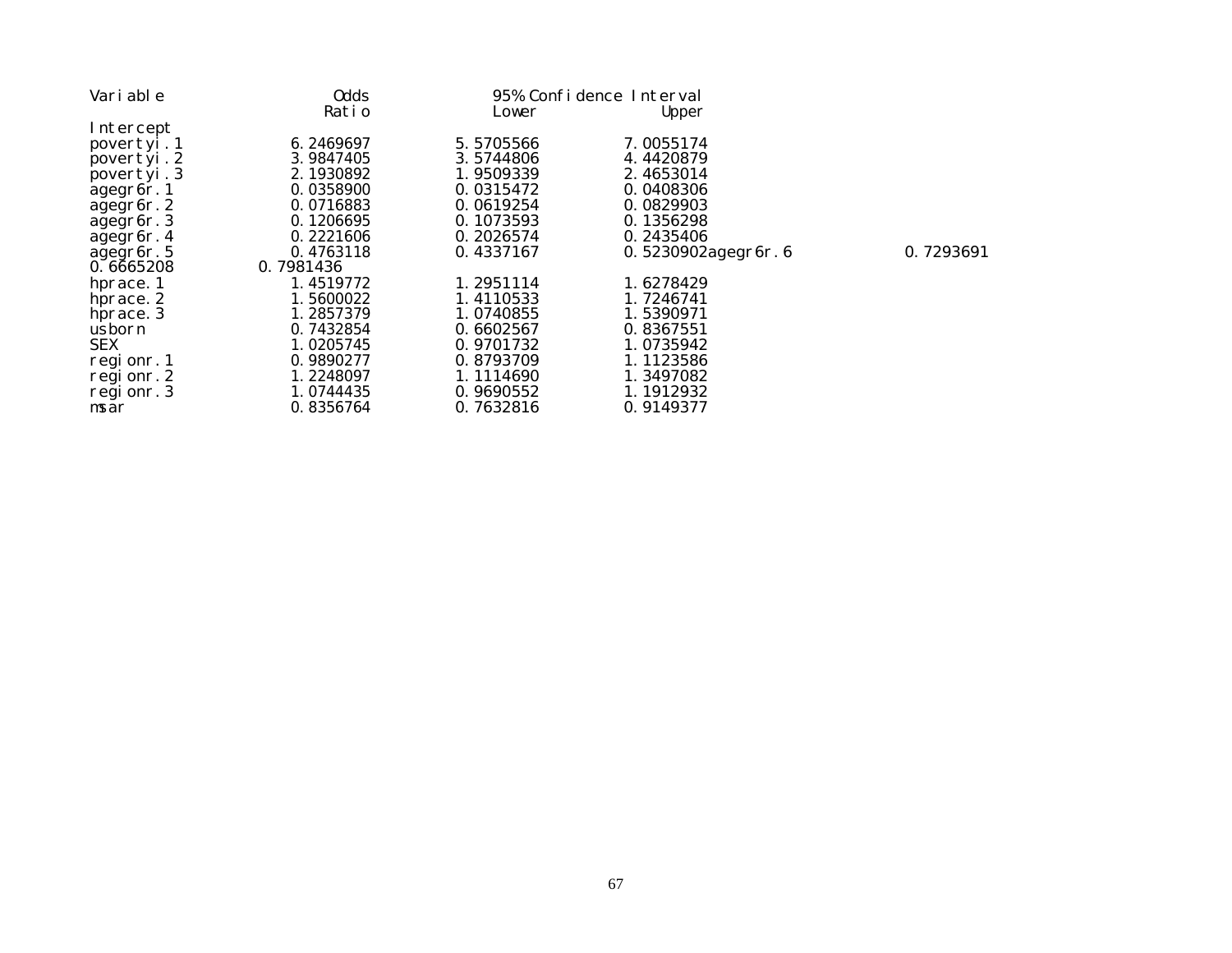## IVEware Jackknife Regression Procedure, Wed Nov 05 11:25:34 2003 3

| Vari abl e            | Design  | <b>SRS</b>   | % Diff       |
|-----------------------|---------|--------------|--------------|
|                       | Effect  | Estimate     | SRS v Est    |
| Intercept             | 1.51026 | $-1.9287906$ | $-1.82645$   |
| povertyi.1            | 1.49136 | 1.7978198    | $-1.87090$   |
| povertyi.2            | 1.38702 | 1.3683918    | $-1.01850$   |
| povertyi.3            | 1.32103 | 0.7724658    | $-1.63570$   |
| agegr6r. 1            | 1.41998 | $-3.3338239$ | 0.19617      |
| agegr6r.2             | 1.20875 | $-2.6557082$ | 0.76952      |
| agegr <sub>6r.3</sub> | 1.32854 | $-2.1683692$ | 2.53790      |
| agegr <sub>6r.4</sub> | 1.24336 | $-1.5161737$ | 0.78564      |
| agegr <sub>6r.5</sub> | 1.46884 | $-0.7409085$ | $-0.10436$   |
| agegr <sub>6r.6</sub> | 1.27075 | $-0.2915744$ | $-7.60545$   |
| hprace. 1             | 1.90751 | 0.3671522    | $-1.54831$   |
| hprace. 2             | 1.84684 | 0.4718635    | 6.11132      |
| hprace. 3             | 1.49689 | 0.2193086    | $-12.74176$  |
| usborn                | 2.09977 | $-0.2861391$ | $-3.55142$   |
| <b>SEX</b>            | 0.99894 | $-0.0045110$ | $-122.14999$ |
| regionr. 1            | 1.95092 | 0.0318232    | $-388.43891$ |
| regionr. 2            | 1.90428 | 0.1565690    | $-22.79084$  |
| regionr. 3            | 1.59708 | 0.0664275    | $-7.48634$   |
| msar                  | 2.07600 | $-0.1684320$ | $-6.17324$   |